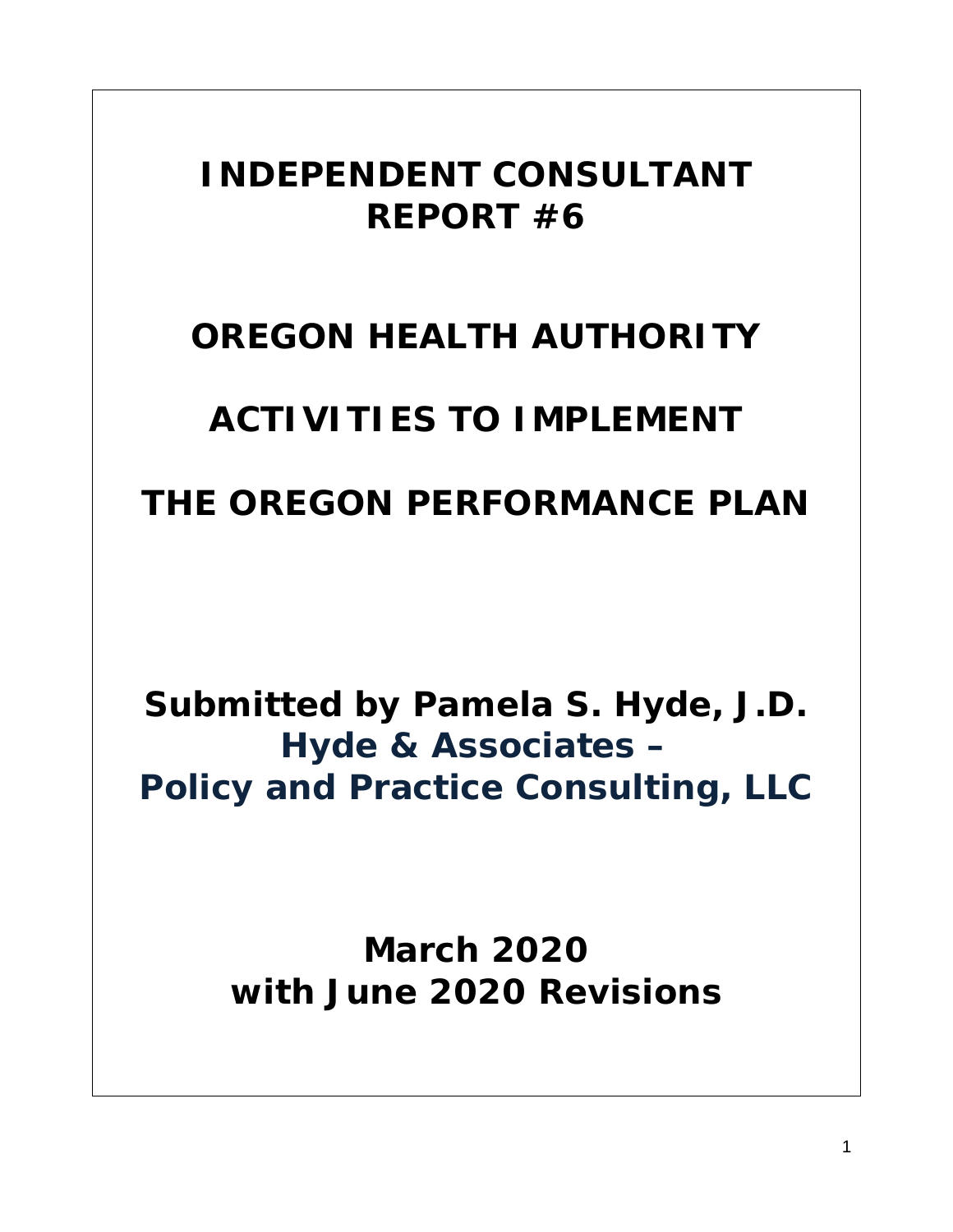#### **ACKNOWLEDGEMENTS**

Many Oregon Health Authority (OHA)<sup>[1](#page-1-0)</sup> staff and Oregon behavioral health system stakeholders continue to help me and the Oregon behavioral health system improve and report on the status of various activities to implement the "Oregon Performance Plan for Mental Health Services for Adults with Serious and Persistent Mental Illness" (OPP). During the last few years, not only OHA staff, but program staff and leaders throughout Oregon helped me understand programs and review charts of individuals served. These individuals shared information, challenges, and materials to help me learn about the efforts underway throughout the state to improve the lives of adults with serious and persistent mental illness (SPMI).

In addition to Cissie Bollinger, Hanna Christensen, Michael Morris, Margie Stanton, Steve Allen, and Patrick Allen, other OHA staff helped advise and provide me with information and perspective. These staff include Alisa Campbell, Brandy Hemsley, Beau Rappaport, Michael Oyster, Brenda Dennis, Mick Mitchell, Sharon Hill, Rick Wilcox, Lisa Peetz, Elaine Sweet, Susan Lind, Lori Kelley, Shellee Madden, Kyleen Zimber, Anastasia Sofranac, Steven Ranzoni, Geralyn Brennan, Jon Collins, Stacey Schubert, Jackie Fabrick, Annaliese Dolph, Rusha Grinstead, Dana Hittle, April Gillette, and Tamara McNatt, among others. Oregon State Hospital (OSH) Superintendent Dolly Matteucci, along with Arthur Tolan, Della Hoffman, Chaseé Triller, Kerry Kelly, Cheryl Meyers, Rachel Bradbury, Tyler St. Clair, and Dr. Walker and Dr. Mobbs also continue to help me and my colleagues understand changes underway at OSH and how these affect individuals being admitted to and discharged from OSH. The staff of the Person Directed Treatment Team (PDTT) is doing incredible work with individuals fearful of leaving OSH helping them identify goals and strengths and make the transition to community living successfully. Kudos to this team for its work and for spending time with me and my colleague to help us understand their role and their challenges.

Stakeholders have continued to provide input in person or by phone, especially members of the Association of Oregon Community Mental Health Programs (AOCMHP). I appreciate all of these entities' and individuals' cooperation and assistance. The openness and commitment of all these Oregon staff and stakeholders bode well for the state's residents as Oregon continues to work to reach the goals committed to in the OPP.

Finally, a continuing note of thanks to attorneys representing OHA, namely John Dunbar, Allison Banwarth, Kailana Piimauna, and Shannon O'Fallon, and to attorneys for the United States Department of Justice (USDOJ) on this project, namely Richard Farano and Jessica Polansky in Washington, DC and Adrian Brown in Portland, OR. Their consultation and input continue to make a significant difference for me and for those adults with SPMI receiving publicly-funded services in Oregon.

Respectfully and with continuing gratitude,

Pamela S. Hyde, J.D. Hyde & Associates – Policy and Practice Consulting, LLC 2860 Plaza Verde Santa Fe, NM 87507 [pshyde50@comcast.net](mailto:pshyde50@comcast.net)

<span id="page-1-0"></span><sup>&</sup>lt;sup>1</sup> See Appendix A for a list of acronyms used in this and other Independent Consultant reports.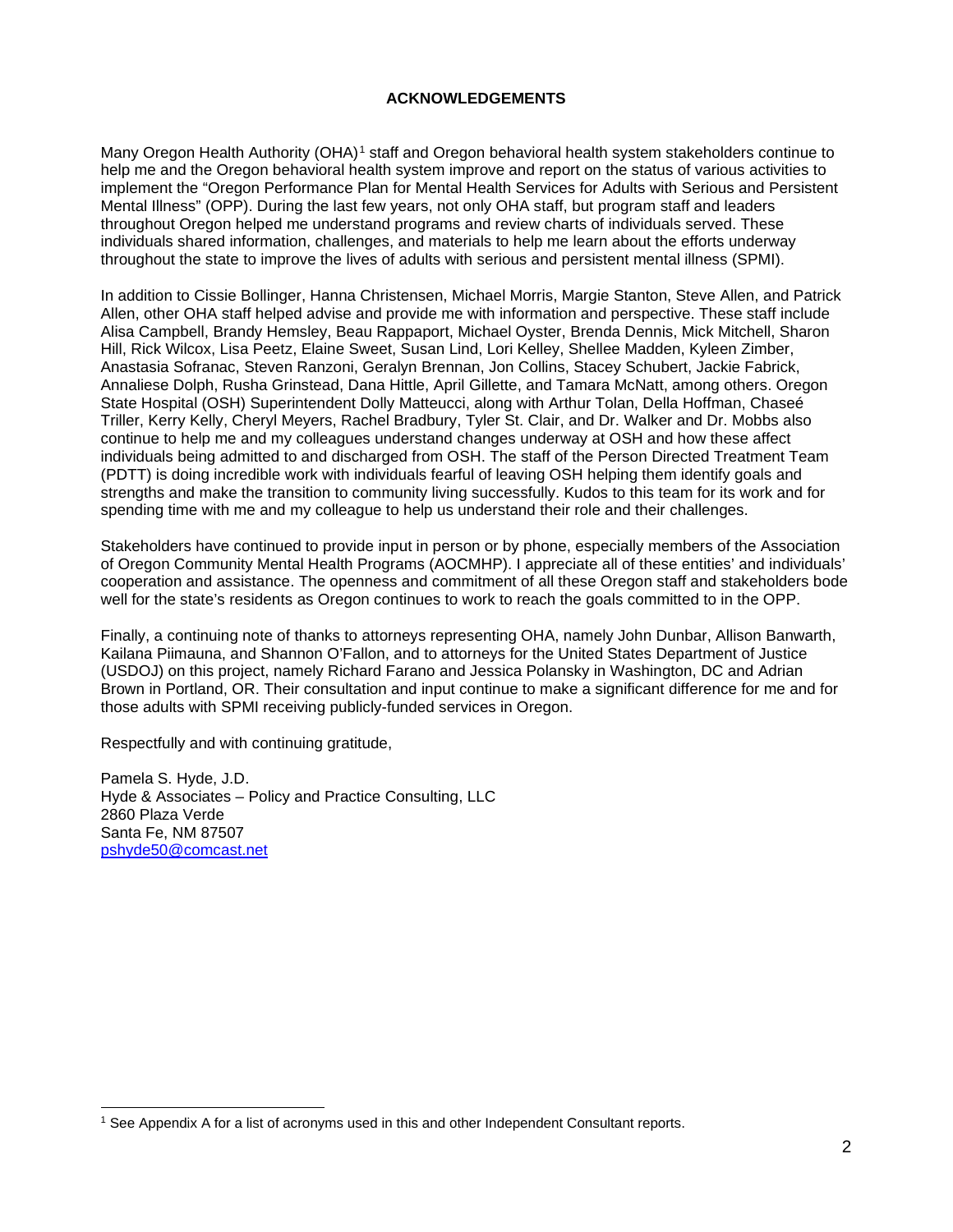### **INDEPENDENT CONSULTANT REPORT #6 OREGON HEALTH AUTHORITY ACTIVITIES TO IMPLEMENT THE OREGON PERFORMANCE PLAN March 2020 with June 2020 Revisions**

# **TABLE OF CONTENTS**

| <b>TOPIC</b>                                                                                                    | <b>PAGE</b> |
|-----------------------------------------------------------------------------------------------------------------|-------------|
| <b>ACKNOWLEDGEMENTS</b>                                                                                         | 2           |
|                                                                                                                 |             |
| <b>TABLE OF CONTENTS</b>                                                                                        | 3           |
|                                                                                                                 |             |
| <b>INTRODUCTION</b>                                                                                             | 5           |
| CONTEXT AND PRIOR INDEPENDENT CONSULTANT REPORTS                                                                | 5           |
|                                                                                                                 |             |
| <b>SCOPE OF IC REPORT #6</b>                                                                                    | 5           |
|                                                                                                                 |             |
| <b>COMPLIANCE ASSESSMENTS AND TIMELINES</b>                                                                     | 6           |
|                                                                                                                 |             |
| <b>IMPACT OF COVID-19 PANDEMIC AND REPORT REVIEW PROCESS</b>                                                    | 7           |
|                                                                                                                 |             |
| OPP SECTION A. RECITALS                                                                                         | 7           |
|                                                                                                                 |             |
| OPP SECTION B. GENERAL TERMS AND CONDITIONS                                                                     | 8           |
| SUBSECTION B.2. - COMMITMENT TO ADVOCATE                                                                        | 8           |
|                                                                                                                 |             |
| SUBSECTION B.3. COLLECTION, MAINTENANCE, AND AVAILABILITY OF DATA AND RECORDS                                   | 9           |
| <b>OPP SECTION C. FUNDING LIMITATION</b>                                                                        | 10          |
| TABLE 1: New Adult Community Mental Health Investments 2013 - 2021 (in Millions)                                | 11          |
|                                                                                                                 |             |
| OPP SECTION D. PERFORMANCE OUTCOMES                                                                             | 15          |
| SUBSECTIONS D.1. - 5. ASSERTIVE COMMUNITY TREATMENT (See Also IC Report #3)                                     | 15          |
| <b>Numeric Goals and Data Commitments Regarding Individuals Receiving ACT Services</b>                          | 15          |
| OHA Commitments Regarding ACT Admission Criteria, Referrals, and Denials                                        | 16          |
| <b>Regulatory Issues Regarding ACT</b>                                                                          | 17          |
|                                                                                                                 |             |
| SUBSECTIONS D.6. - 13. CRISIS SERVICES (See Also IC Report #4)                                                  | 17          |
| <b>Mobile Crisis Services Expansion Statewide and Numeric Goals</b>                                             | 18          |
| Standards for Mobile Crisis Response Times and Hotline Services/County Crisis Lines                             | 18          |
| TABLE 2: Mobile Crisis Response Time Averages Statewide FY 2019                                                 | 18          |
|                                                                                                                 |             |
| SUBSECTIONS D.14. - 15. SUPPORTED HOUSING (See Also IC Report #4)<br><b>Numeric Goals for Supported Housing</b> | 20          |
| Data Re Housing Stock and Inventory and Adults with SPMI Living in Supportive Housing                           | 21<br>21    |
| Legislative Request for 2017 - 2019 and Other Efforts to Expand Supported Housing                               | 22          |
|                                                                                                                 |             |
| SUBSECTIONS D.16. - 18. PEER-DELIVERED SERVICES (See Also IC Report #3)                                         | 23          |
|                                                                                                                 |             |
| <u> SUBSECTIONS D.19. - 26. OREGON STATE HOSPITAL (See Also IC Reports #3 &amp; #4)</u>                         | 25          |
| <b>OPP Numeric Provisions Regarding OSH</b>                                                                     | 26          |
| OPP Commitments Regarding Linkages to Appropriate Services Upon Discharge                                       | 28          |
| <b>Discharges from Oregon State Hospital (OSH)</b>                                                              | 30          |
| Summary of Review of OSH Charts for Individuals Discharged in the Last Half of FY 2019                          | 30          |
| <b>TABLE 3: Dispositions of Those Discharged and Those Whose Charts Were Reviewed</b>                           | 31          |
| <b>TABLE 4: Characteristics of Documentation in OSH FY 2019 Charts Reviewed</b>                                 | 32          |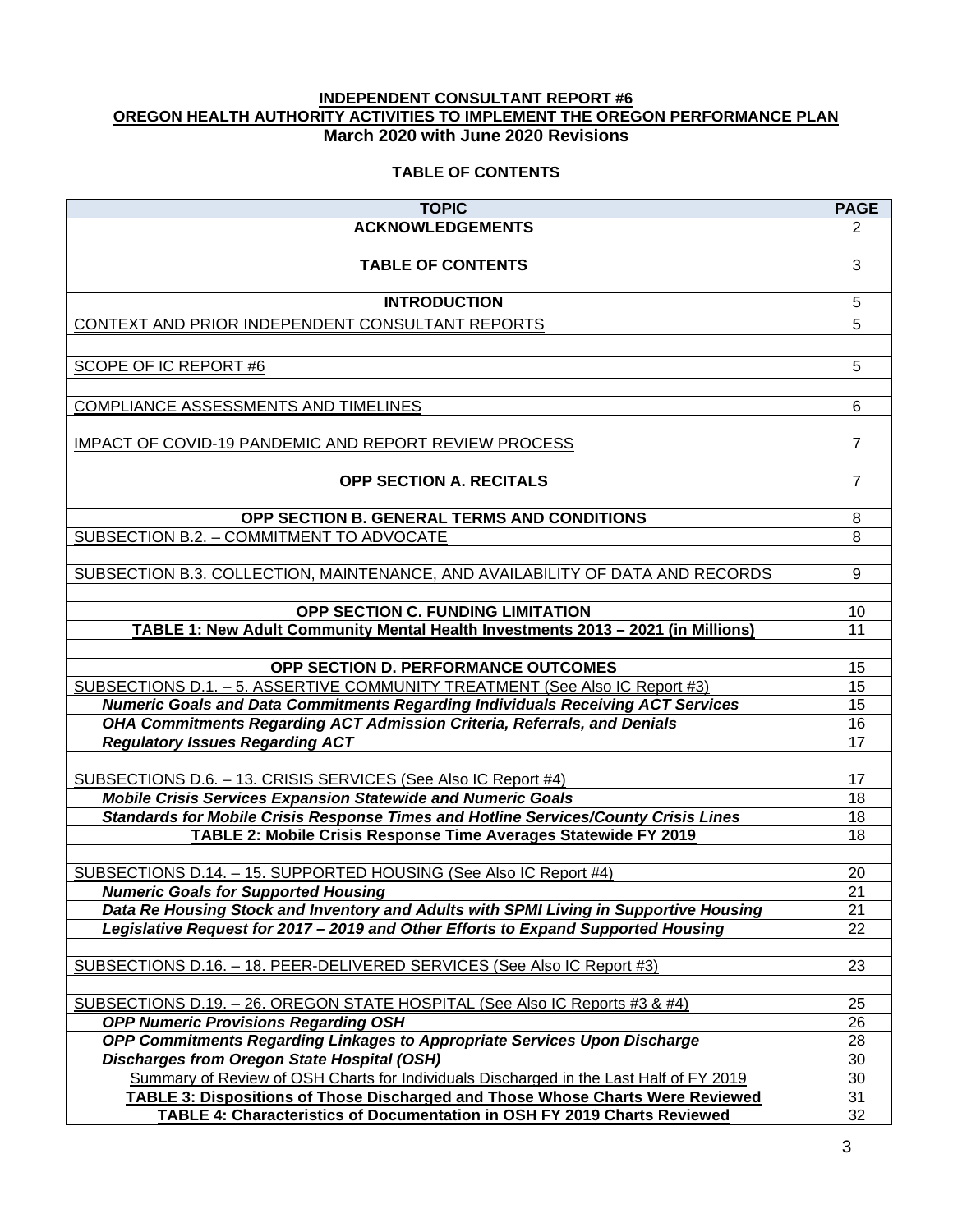| <b>TOPIC</b>                                                                                                                                               | <b>PAGE</b>     |
|------------------------------------------------------------------------------------------------------------------------------------------------------------|-----------------|
| SUBSECTIONS D.27. - 36. ACUTE PSYCHIATRIC CARE (See Also IC Report #5)                                                                                     | 34              |
| Quantitative Commitments re Acute Psychiatric Care                                                                                                         | 35              |
| Warm Handoffs                                                                                                                                              | $\overline{35}$ |
| Seven (7)-Day Follow-Up Visits                                                                                                                             | $\overline{36}$ |
| Reduce Recidivism/Monitor Readmission Rates                                                                                                                | $\overline{36}$ |
| Average Length of Stay                                                                                                                                     | $\overline{37}$ |
| Process and Qualitative Commitments Regarding Acute Psychiatric Care                                                                                       | 37              |
|                                                                                                                                                            |                 |
| SUBSECTIONS D.37. - 44. EMERGENCY DEPARTMENTS (See Also IC Report #6)                                                                                      | 39              |
| <b>Efforts to Address Boarding</b>                                                                                                                         | 39              |
| <b>Efforts to Reduce Recidivism to EDs for Psychiatric Purposes</b>                                                                                        | 40              |
| Efforts to Reduce the Rate of Visits to EDs by Individuals with SPMI for Mental Health Reasons                                                             | 41              |
| Meetings with Independent Consultant re Emergency Room Use                                                                                                 | 42              |
|                                                                                                                                                            |                 |
| SUBSECTIONS D.45. - 48. SUPPORTED EMPLOYMENT (See Also IC Report #3)                                                                                       | 42              |
|                                                                                                                                                            | 43              |
| SUBSECTIONS D.49. - 50. SECURE RESIDENTIAL TREATMENT FACILITIES (See Also IC Report #5)<br>Quantitative Commitments re Individuals with SPMI Leaving SRTFs | 43              |
| TABLE 5 - Lengths of Stay of Individuals in Residence in SRTFs on June 15, Annually                                                                        | 44              |
| Qualitative Commitments re SRTF Discharge Plans and Timing                                                                                                 | 44              |
| <b>TABLE 6: Dispositions Upon Discharge from SRTFs</b>                                                                                                     | 45              |
|                                                                                                                                                            |                 |
| SUBSECTIONS D.51. - 53. CRIMINAL JUSTICE DIVERSION (See Also IC Report #4)                                                                                 | 46              |
| Efforts to Reduce Contact with Law Enforcement, Arrests, Jail Admissions, Lengths of Stay in                                                               | 47              |
| <b>Jail, and Recidivism</b>                                                                                                                                |                 |
| Efforts to Decrease, Track, and Report the Number Arrested or Admitted to Jail                                                                             | 48              |
| Reported Numbers Receiving Jail Diversion Services and the Number of Reported Diversions                                                                   | 48              |
| Work with Sheriffs/CMHPs (and Local Jurisdictions) to Determine Strategies to Collect/Share Data                                                           | 51              |
| <u>Work with the GAINS Center and Expansion of the Use of the Sequential Intercept Model (SIM)</u>                                                         | 51              |
| <b>Tracking and Reporting Arrests of Individuals with SPMI Who Are Enrolled in Services</b>                                                                | 51              |
| <b>Prioritizing Pre-Booking Diversion Activities</b>                                                                                                       | 52              |
|                                                                                                                                                            |                 |
| OPP SECTION E. QUALITY AND PERFORMANCE IMPROVEMENT                                                                                                         | 52              |
| SUBSECTIONS E.1., 4.a., and 6. - 7. QUALITY AND PERFORMANCE IMPROVEMENT SYSTEM FOR                                                                         | 53              |
| OPP PERFORMANCE OUTCOME AREAS                                                                                                                              |                 |
|                                                                                                                                                            |                 |
| SUBSECTIONS E.2. - 3. SYSTEM OF ACCOUNTABILITY INVOLVING STAKEHOLDERS                                                                                      | 54              |
| SUBSECTION E.4.b. REGULATIONS AND PERFORMANCE-BASED CONTRACTS                                                                                              | 55              |
|                                                                                                                                                            |                 |
| SUBSECTION E.4.c. SUPPORTED EMPLOYMENT AND ACT FIDELITY ASSESSMENTS                                                                                        | 56              |
|                                                                                                                                                            |                 |
| SUBSECTION E.5 TRANSPARENCY: POSTING MINUTES AND REPORTS ON OHA WEBSITE                                                                                    | 56              |
|                                                                                                                                                            |                 |
| OPP SECTION F. COMPLIANCE AND REPORTING                                                                                                                    | 57              |
|                                                                                                                                                            |                 |
| <b>CONCLUSION</b>                                                                                                                                          | 58              |
|                                                                                                                                                            |                 |
| <b>APPENDIX A - ACRONYMS USED IN OREGON INDEPENDENT CONSULTANT REPORTS</b>                                                                                 | 59              |
|                                                                                                                                                            |                 |
| APPENDIX B - SUMMARY OF OHA COMPLIANCE WITH OPP PROVISIONS                                                                                                 | 61              |
|                                                                                                                                                            |                 |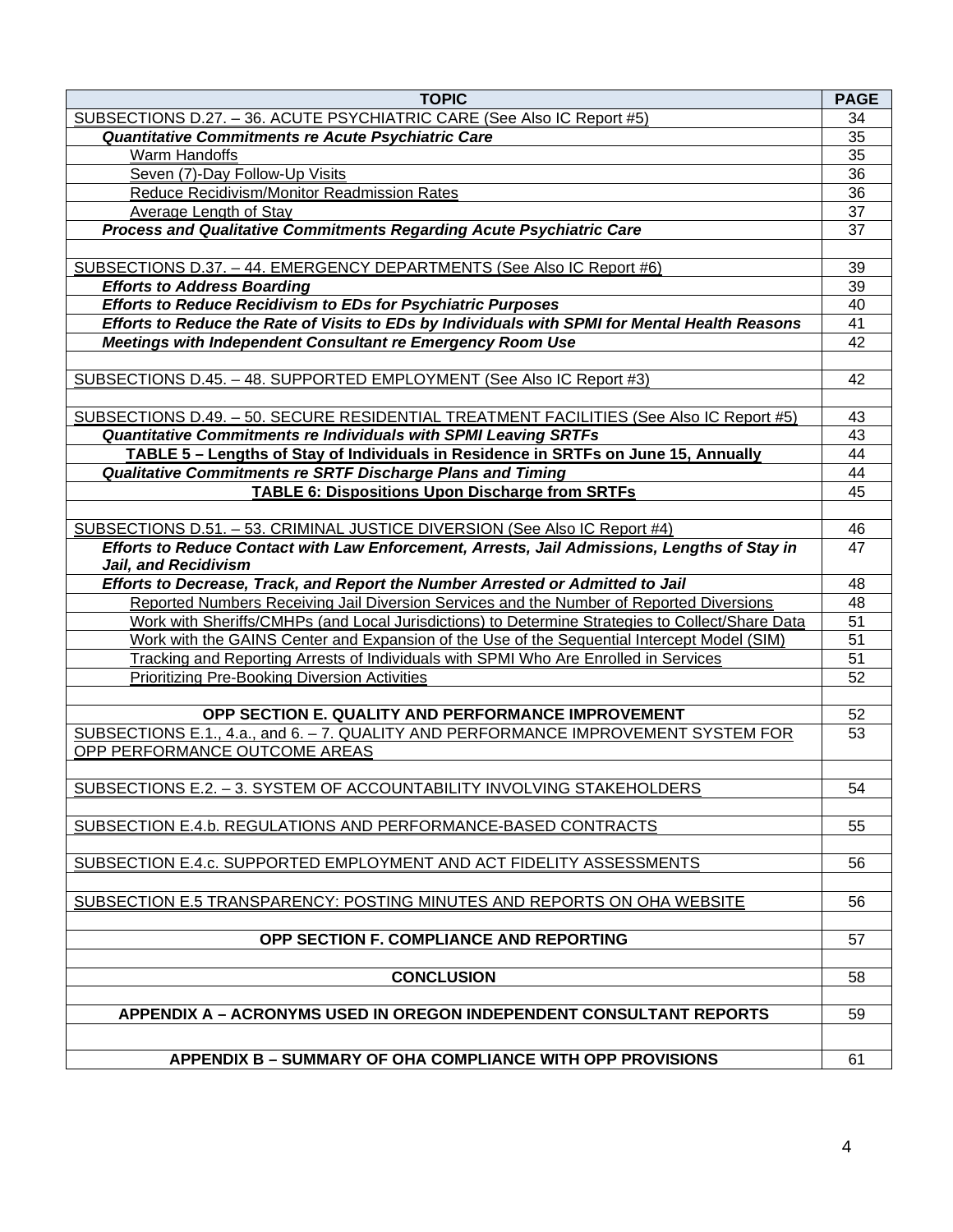# **INDEPENDENT CONSULTANT REPORT #6**

# **OREGON HEALTH AUTHORITY ACTIVITIES TO IMPLEMENT THE OREGON PERFORMANCE PLAN**

# **Submitted by Pamela S. Hyde, J.D.** *Hyde & Associates – Policy and Practice Consulting, LLC*

# **March 2020 with June 2020 Revisions**

# **INTRODUCTION**

# CONTEXT AND PRIOR INDEPENDENT CONSULTANT REPORTS

This is the sixth Report<sup>[2](#page-4-0)</sup> of the Independent Consultant (IC) regarding the Oregon Performance Plan (OPP) for Mental Health Services for Adults with Serious and Persistent Mental Illness (SPMI). The previous five IC Reports covered Oregon's efforts to implement various provisions of the OPP, specifically:

- *IC Report #1,* March 2017 Context of the development of the OPP and all commitments by the State of Oregon represented in the provisions of the OPP
- *IC Report #2*, October 2017 Contract and regulatory implications of the OPP
- *IC Report #3*, April 2018 Peer-delivered services, supported employment, Oregon State Hospital (OSH), and Assertive Community Treatment (ACT) provisions [as of the end of fiscal year (FY) 2017 or OPP year one]
- *IC Report #4*, September 2018 Mobile crisis services, criminal justice diversion, discharges from OSH, and supported housing provisions [as of the end of calendar year (CY) 2017, or half-way through the three years of the OPP]
- *IC Report #5*, August 2019 Acute care psychiatric facilities (ACPFs), emergency departments (EDs), and secure residential treatment facilities (SRTFs) provisions [as of the end of CY 2018, or half-way through year three of the OPP].

#### SCOPE OF IC REPORT #6

This IC Report #6 addresses the Quality and Performance Improvement commitments in OPP Section E., as well as compliance overall with all provisions of the OPP. This Report describes the State's efforts and activities through the end of CY 2019 and in some cases into early 2020. However, Appendix B to this report summarizes the status of the State's efforts toward compliance utilizing data from OHA data and narrative reports dated January 2020 (revised in March 2020). These data reflect performance on quantitative metrics as of the end of year three of the OPP timeframe (FY 2019, through June [3](#page-4-1)0, 2019).<sup>3</sup>

In this IC Report #6, narrative descriptions of new or upcoming Oregon activities and improvements or changes in performance are included where they add to or modify material in previous IC Reports. The

<span id="page-4-0"></span><sup>&</sup>lt;sup>2</sup> All IC Reports as well as other materials related to the OPP, can be found on OHA's website at [https://www.oregon.gov/oha/HSD/BHP/Pages/Oregon-Performance-Plan.aspx.](https://www.oregon.gov/oha/HSD/BHP/Pages/Oregon-Performance-Plan.aspx)

<span id="page-4-1"></span> $3$  The OPP is a document with a timeframe from July 1, 2016 through June 30, 2019 (FYs 2017, 2018, and 2019). The Oregon Health Authority (OHA) often provides data based on Calendar Year as the data are reported in quarters or for a year, using a rolling 12-month timeframe. See OHA's data and narrative reports found at the website noted in Footnote 2 above for further description of this data reporting process. The data are provided with a six-month lag because data are often reported by service providers on specialized hard copy forms submitted after the quarter has ended or through billing systems allowing several months before data are required to be reported. These time allowances are also consistent with federally allowed time periods for billing Medicaid.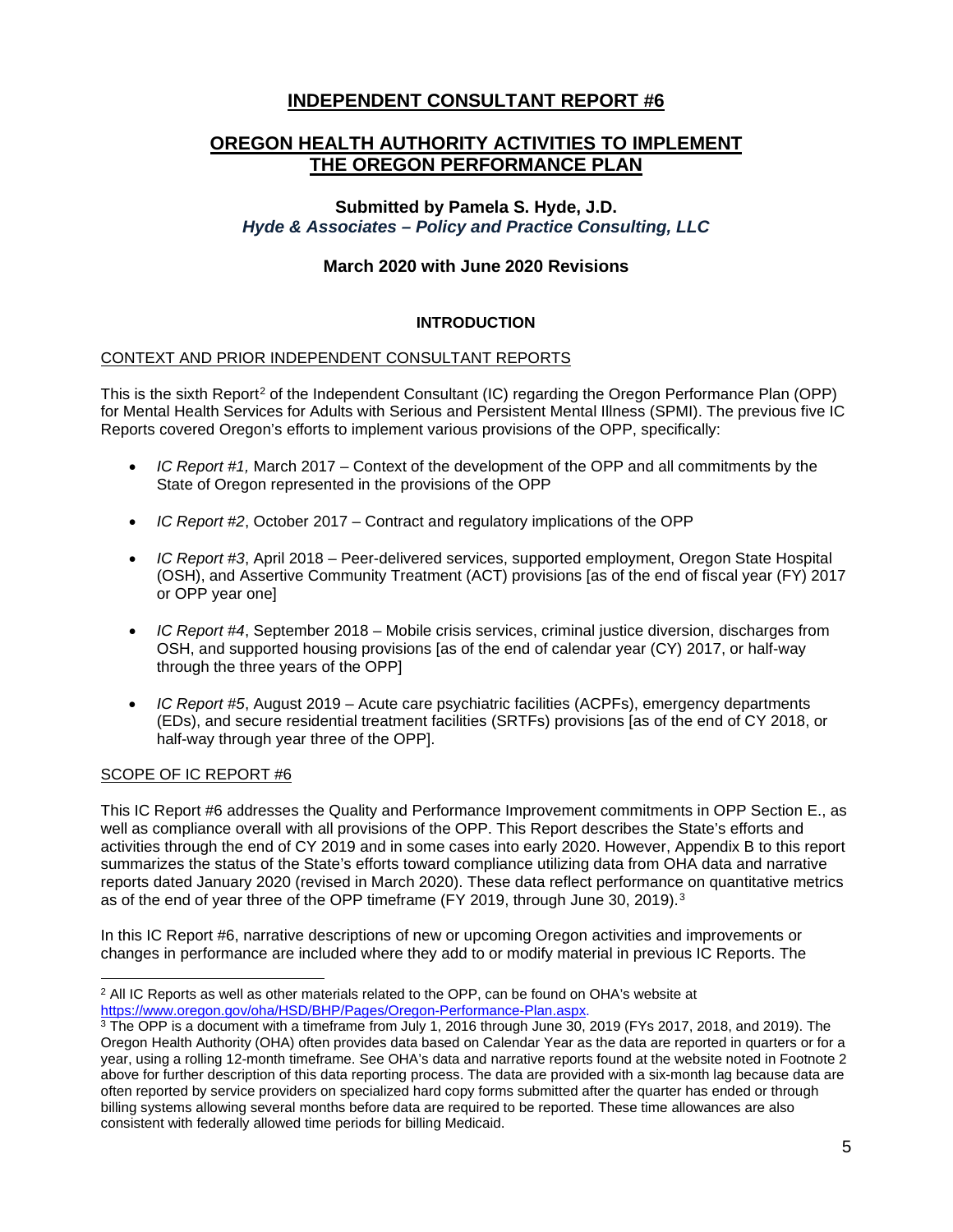reader should refer also to the OPP itself and to prior IC Reports posted on OHA's website for descriptions of Oregon's behavioral health services, for prior compliance assessments with OPP efforts, for IC program and chart reviews, and for prior State of Oregon activities, especially for those areas in which OPP commitments were met at the time of those reports.

### COMPLIANCE ASSESSMENTS AND TIMELINES

The OPP explicitly noted OHA's performance shall be measured by whether it substantially complies with OPP performance measures in Section D of the OPP and whether it establishes or maintains the quality improvement measures committed to in Section E of the OPP (Subsection E.6.).<sup>[4](#page-5-0)</sup> The OPP also acknowledged the measures in the OPP are goals OHA aspires to meet, and OHA agreed to make diligent efforts to meet them. (Subsection A.7.) I have assessed and continue in this Report to assess compliance in this manner, that is, whether the State's activities and outcomes were in substantial compliance with its commitments as outlined in the OPP and whether OHA has made diligent efforts to meet the OPP goals.

Finally, the OPP indicated the Independent Consultant (IC) shall meet with OHA if OHA does not meet any particular goal or outcome measure at the time specified in the OPP. This meeting is intended to:

"determine the underlying reasons why the outcome measure was not achieved, whether adjustments need to be made to that measure, whether the State has developed the infrastructure necessary to improve its performance and reach the outcome measure, whether to provide additional time for accomplishment of the measure, and whether to increase the term of [the OPP]. Any modification shall be in writing." (Subsection A.8.)

Meetings with me to assess these issues have occurred regularly throughout the three years of the OPP timeline. I have taken the position so long as diligent efforts are underway and progress is being made, the exact timelines in the OPP for various goals are less important than the trajectory toward those goals, including meeting identified quantitative goals and taking critical action steps. In addition, OHA's efforts to create and implement the Behavioral Health Quality Performance and Improvement Plan (BHQPIP) described in IC Report #5 and later in this Report were initially shared with me, and I have provided input to the goals and timelines in that initial BHQPIP. Therefore, the BHQPIP represents the written adjustments to those measures in the OPP that have not yet been met and for which OHA is planning to continue the path forward for the State of Oregon's efforts to meet or get closer to meeting the original OPP goals.

It should be noted OHA believes it has completed the OPP and the BHQPIP is now its plan to continue diligent efforts to improve performance on those OPP measures for which the goal has not yet been met. USDOJ on the other hand believes the OPP is not finished and indicated they feel they should have been involved in any decisions by me or OHA regarding changes to OPP measures. Hence, USDOJ requested the BHQPIP not be referenced in this Report. These differences in perspective will need to be discussed by the two entities when they meet later in the summer. Based on an initial draft agenda for a March meeting scheduled with USDOJ, it is clear OHA did intend to talk with USDOJ about its future plans, its quality improvement process going forward, and even its initial working draft work plans for implementation of the BHQPIP. However, the COVID-19 pandemic caused the March meeting to be rescheduled and most work plan efforts to be put on hold with a clear understanding those activities would resume as soon as the public health emergency management process allows.

USDOJ did send a letter to OHA dated December 20, 2019 indicating service areas for which the State was not meeting the OPP goal. I talked orally with one of the USDOJ representatives about the BHQPIP, indicating good overlap between USDOJ's concerns and OHA's BHQPIP plans going forward while acknowledging the frustration of not yet having seen the State's draft work plans. This work in progress has been disrupted by the COVID-19 response as described elsewhere in this Report, but is still on the agenda for the rescheduled USDOJ meeting with OHA in the summer.

In the meantime, since Subsection A.8. gives the IC authority and responsibility to make the assessments noted above, and Section E. of the OPP committed OHA to developing and implementing a quality and performance improvement system for the OPP population and services going forward, I believe it is critical to

<span id="page-5-0"></span><sup>4</sup> All references in this Report to Subsections are to the OPP unless otherwise noted in the text.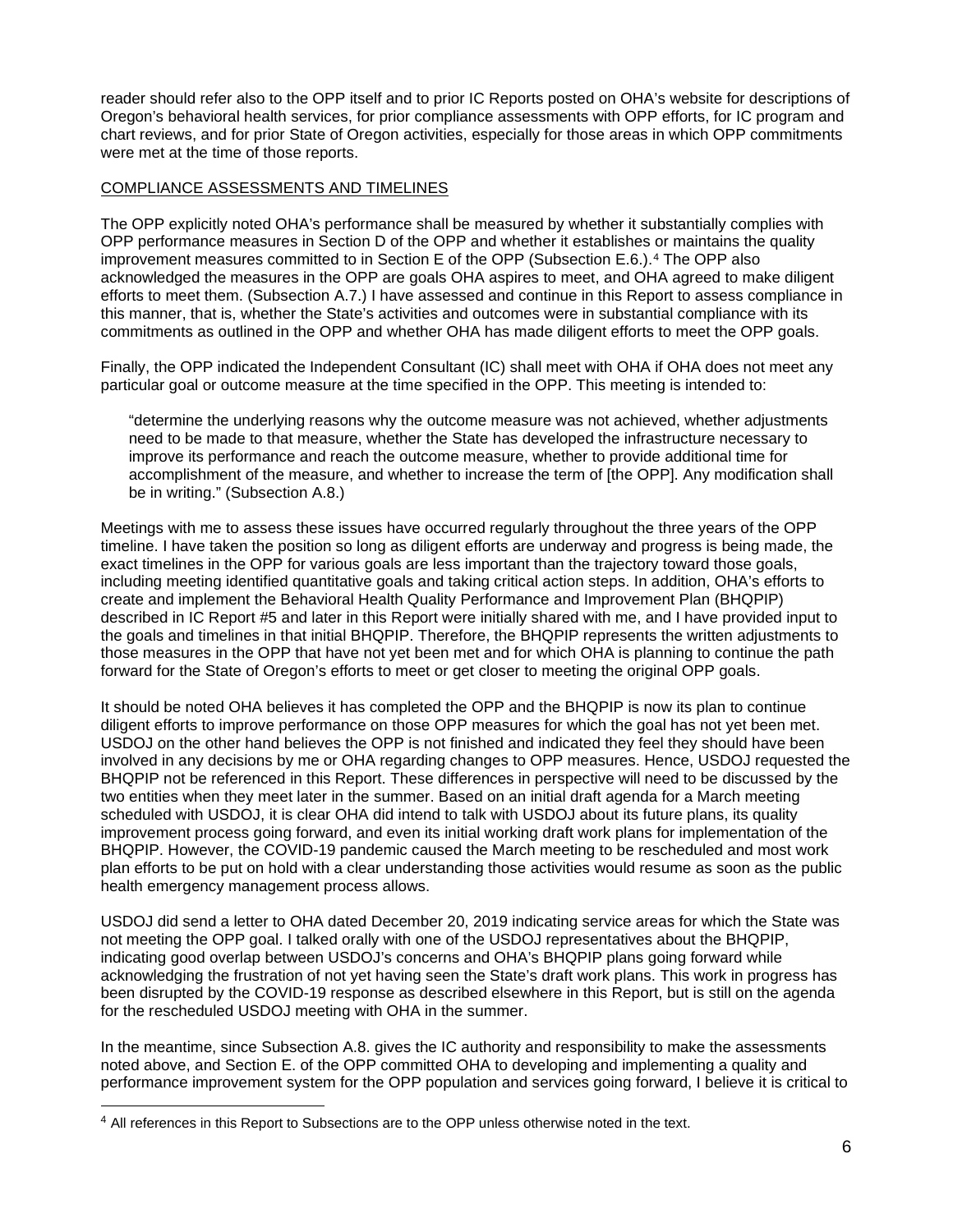include in this Report a description of the current BHQPIP and to understand the State's plans for the future as best they are identifiable at this point in time. The BHQPIP is an important part of the State of Oregon's future efforts so is described and referenced throughout this Report. If OHA requests or proposes to change the timelines or goals in the current (February) version of the BHQPIP, I will have to make an assessment at that point whether the analyses in Subsection A.8. have changed and whether the proposal meets the criteria described in the OPP or whether a different decision is then in order.

Making system improvements in Oregon as in any jurisdiction is not a static activity with a specific start and stop time. System improvements are rarely "done." Rather, they are an on-going part of the role of highquality leadership of any system of services and supports. OHA's current leadership – at the highest levels and for behavioral health in particular – has demonstrated commitment to continuing improvement of Oregon's services and outcomes for adults with SPMI. The BHQPIP is evidence of that on-going effort and offers Oregonians and other interested individuals the ability to watch and track those activities and changes over time, especially over the next couple of years.

#### IMPACT OF COVID-19 PANDEMIC AND REPORT REVIEW PROCESS

The timing of this IC Report #6 is unique in that it was drafted prior to the intense efforts undertaken by the State of Oregon and the rest of the country to address the incredible population health impacts of the COVID-19 pandemic. As required by Subsection F.3. of the OPP, USDOJ and OHA were originally provided a draft of this Report and were given 30 days in which to comment. During that 30-day period, OHA and USDOJ were originally scheduled to meet to discuss the status of Oregon's OPP-related efforts and the draft IC Report. However, due to the lockdown and intense efforts by every state in the country to help control the spread of the novel coronavirus, that meeting was cancelled and has now been rescheduled for later this summer. As a result, the two entities were given additional time to comment on this Report, through mid-May. However, the March date of this report with some revisions in June is based on the date it was initially drafted by me as IC and recognizes the month it was finalized after the extended review time period for OHA and USDOJ. The COVID-19 pandemic efforts by Oregon – especially by OHA – have resulted in significant changes and uncertainties for OPP-related efforts going forward. To the extent these are known at this time, they are noted in this Report. Otherwise, readers will have to track how budget challenges and other changes impact OHA's future efforts and engage as stakeholders in those processes.

As with prior IC Reports, this Report is the IC's work product and represents my judgments as IC. It has been revised to reflect comments of USDOJ and OHA determined by me to be appropriate to improve the accuracy of the report, with the intent of all involved to aid in the resolution of this matter, as directed in the OPP. (Subsection F.3.)

# **OPP SECTION A. RECITALS**

In this section of the OPP, OHA noted several critical concepts to help interpret Oregon's commitments in the OPP, specifically:

- "The OPP is intended to better provide adults in Oregon with SPMI with community services that will assist them to live in the most integrated setting appropriate to their needs, achieve positive outcomes, and prevent their unnecessary institutionalization." (Subsection A.1.)
- Oregon understands and is committed to compliance with the Americans with Disabilities Act (ADA). (Subsections A.1.– 4.)
- "The measures in [the OPP] are goals that OHA aspires to meet, and OHA agrees to make diligent efforts to meet them." (Subsection A.7.) This Subsection also noted OHA's previous efforts and investment of substantial funds and the State's goal to make additional system reforms during the three-year term of the OPP.
- If OHA does not meet any particular goal or outcome measure, OHA agrees to meet with the IC to determine the underlying reasons why, and "whether adjustments need to be made to that measure, whether the State has developed the infrastructure necessary to improve its performance and reach the outcome measure, whether to provide additional time for accomplishment of the measure, and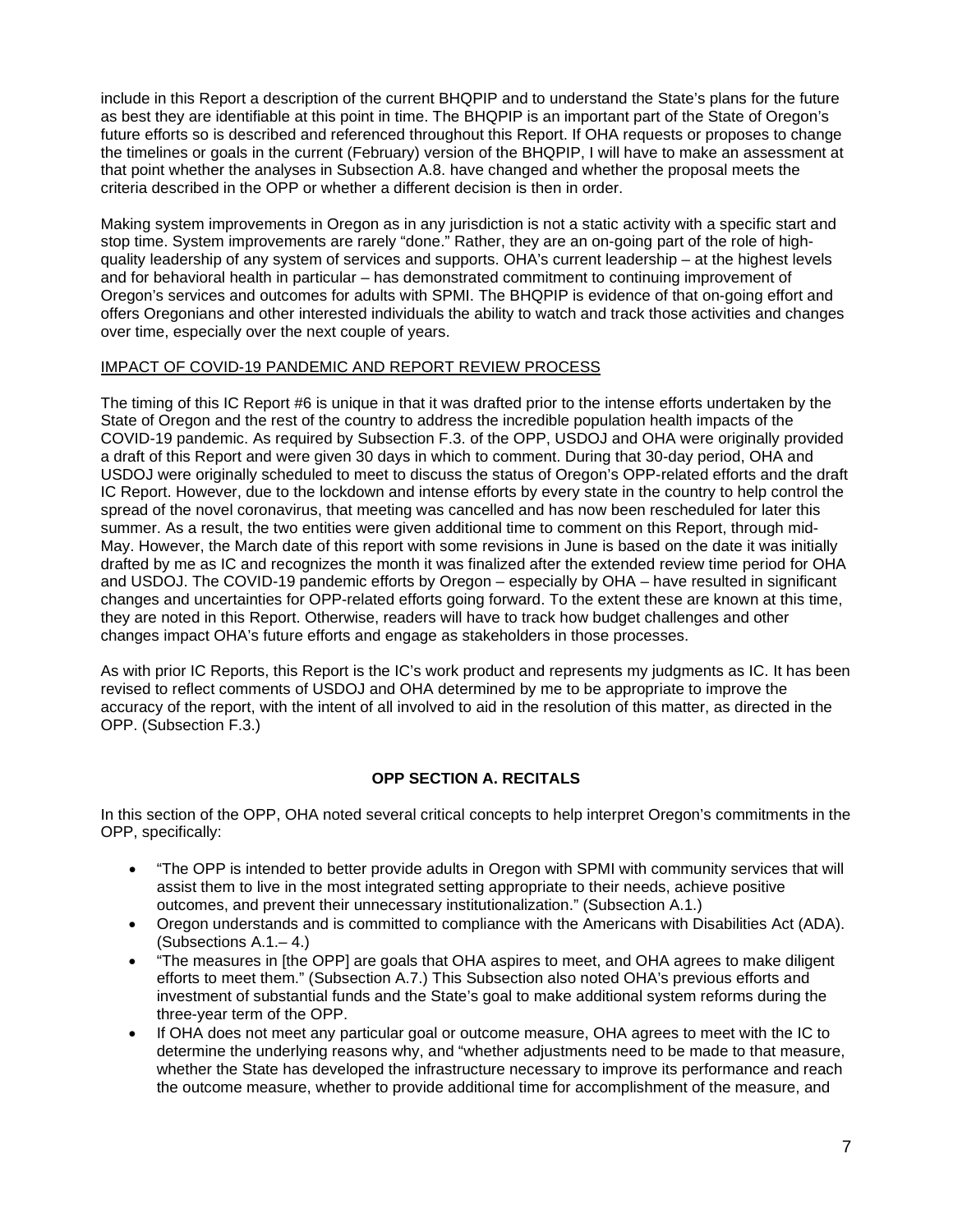whether to increase the term of the Plan." Any of these modifications are to be made in writing. (Subsection A.8.)

While the OPP acknowledges the State of Oregon "aspires" to meet the goals in the OPP, they are largely achievable in my view, although perhaps with more time and resources committed to their accomplishment. Many of the goals have been achieved although some have not yet been reached; the State does appear committed to the OPP goals and commitments and to implementation of the ADA for adults with SPMI in particular; and OHA has discussed openly and with transparency those areas in which achieving the goals within the OPP timelines has been difficult or impossible to date.

As indicated in the Introduction to this Report, OHA's development and commitment to continued efforts to reach these goals are captured in its Behavioral Health Quality and Performance Improvement Plan (BHQPIP) described more fully later in this Report. The initial BHQPIP was shared with me and was revised from initial drafts based on my input. When first drafted and shared with me and with USDOJ, I believed that document would serve as further testament to Oregon's on-going effort to make improvements for this population and serve as a timeline and on-going goals beyond the OPP timeline. However, as of June of 2020, it is clear the initial BHQPIP will need to be revised due to the State's COVID-19 pandemic response and related budget challenges. Workplans for the BHQPIP goals were drafted but have not yet been finalized, and the initial timelines and activities described in those draft workplans may end up being adapted to Oregon's and especially OHA's current budget and workload realities. Stakeholders as well as USDOJ are encouraged to follow OHA's and the entire State of Oregon's continuing efforts through the BHQPIP process, to hold them and the behavioral health system accountable, and to ensure Oregon does in fact continue to make progress for this population.

# **OPP SECTION B. GENERAL TERMS AND DEFINITIONS**

Section B. of the OPP included general terms such as the effective date of the OPP (July 1, 2016), definitions of terms critical to understanding the intent behind provisions of the OPP, and a statement the OPP shall not be enforceable in any court proceeding and noncompliance shall not be actionable in court. This Section also indicated the obligations in the OPP shall run to any successor agency of OHA's should any responsibility and oversight of mental health services be transferred to another State agency. In particular, two Subsections are important in determining compliance with the commitments in the OPP, as described below.

# SUBSECTION B.2. COMMITMENT TO ADVOCATE

In this Subsection, OHA committed to advocate to the Oregon Health Policy Board and the Oregon Health Plan Quality Metrics Committee to develop additional metrics consistent with the performance outcome measures in the OPP. Evidence of OHA's advocacy with the Oregon Health Policy Board can be found in the new CCO 2.0 contract language regarding behavioral health in general and services for adults with SPMI in particular.<sup>[5](#page-7-0)</sup> In addition, evidence of OHA's advocacy with this Board can be found. on OHA's website. [6](#page-7-1) This Board's 2018 CCO 2.0 behavioral health workplan included a specific reference to

the OPP, identifying the goals of expansion of mobile crisis services, access to Assertive Community Treatment (ACT), increasing peer-delivered services (PDS), and increasing access to housing and employment services. OHA's advocacy resulted in better provisions, expectations, and metrics for individuals with SPMI in the CCO 2.0 contract, and is expected to have implications for regulation revisions OHA worked on in the fall and winter of 2019 and about which it is planning further activity later.

However, I have seen little evidence of advocacy with the Oregon Health Plan Quality Metrics Committee. In fact, when I have asked about such advocacy, I have been consistently told this Committee cannot add many metrics to the CCOs' responsibility and this Committee generally tends to consider Health

[https://www.oregon.gov/oha/OHPB/CCODocuments/Work%20Plan%20-%20Behavioral%20Health.pdf.](https://www.oregon.gov/oha/OHPB/CCODocuments/Work%20Plan%20-%20Behavioral%20Health.pdf)  $6 \text{ See}$ 

<span id="page-7-0"></span><sup>5</sup> See<https://www.oregon.gov/oha/OHPB/Pages/CCO-2-0-Awardees.aspx> and

<span id="page-7-1"></span>[https://www.oregon.gov/oha/ERD/Pages/HealthPolicyBoardAdoptsPolicyRecommendationsThatShapeOregonHealthPla](https://www.oregon.gov/oha/ERD/Pages/HealthPolicyBoardAdoptsPolicyRecommendationsThatShapeOregonHealthPlanFuture.aspx) [nFuture.aspx.](https://www.oregon.gov/oha/ERD/Pages/HealthPolicyBoardAdoptsPolicyRecommendationsThatShapeOregonHealthPlanFuture.aspx)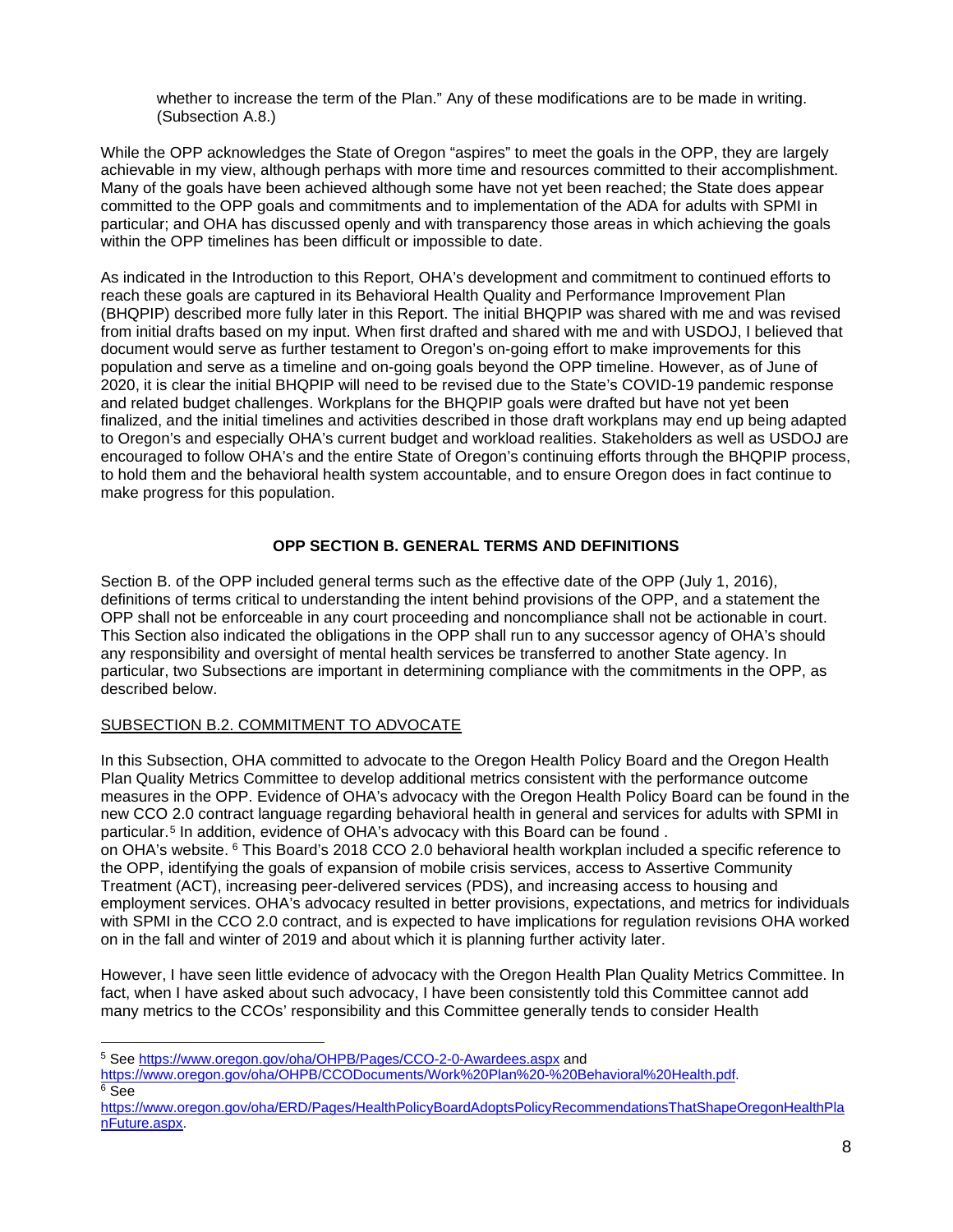Effectiveness Data and Information Set (HEDIS) measures which are not particularly helpful for the specific outcomes sought for individuals with SPMI. As of January 2020, only 13 CCO incentive measures were selected, and only two pertained to adults with mental illness, i.e., screening for clinical depression and follow-up plan, and emergency department (ED) utilization among members with mental illness.[7](#page-8-0) The former is not an OPP measure, and the latter is a disparity measure, i.e., to determine whether a difference is observed among disparate members (e.g., by race, sex, etc.). Both of these measures pertain to any member with a mental illness, not just to adults with SPMI, so they are unable to be utilized for OPP purposes as they stand. Likewise, a previous measure specifically consistent with an OPP measure, i.e., follow-up after hospitalization for mental illness was eliminated as an incentive measure because OHA argues Oregon continues to be in the  $95<sup>th</sup>$  percentile nationally on this measure.<sup>[8](#page-8-1)</sup>

In May 2019, the OHA OPP Project Director did provide testimony requesting the Metrics and Scoring Committee to add the rate of ED visits for psychiatric reasons by adults with SPMI to the list of CCO incentive measures. This Committee did not accept the addition of this measure. This is the only evidence I have been able to find or been provided regarding advocacy with the Metrics and Scoring Committee. Hence, OHA is only *in partial compliance* with this commitment in Subsection B.2.

The new CCO 2.0 contract completed in late 2019 for the 2020 – 2024 timeline originally included in Exhibit M a list of behavioral health related measures on which CCOs would be required to report annually. However, these were eliminated in the final contract language with simply a requirement to report on measures affecting adults with SPMI and based on a list of data requirements to be provided by OHA. OHA made this change in part to provide more flexibility regarding what metrics to require of CCOs separate from data OHA already has available in its MMIS or other data or reporting systems. OHA has developed and discussed with CCOs a list of Behavioral Health Metrics for all populations which includes a specific subset of metrics for adults with SPMI based on OPP commitments. This list is a work in progress and will guide reports by and about CCOs for the first CCO 2.0 year, i.e., 2020, to be developed and released in early 2021.

Since OHA has done part of the advocacy described in Subsection B.2. but not all of it, the State is *in partial compliance* with this commitment. OHA will need to assure appropriate measures, data collection, and incentives (financial or otherwise) are incorporated into required reports, public dashboards, compliance assessment processes, and regulations as well as its overall quality assurance and improvement system in order to be successful for the OPP population going forward.

#### SUBSECTION B.3. COLLECTION, MAINTENANCE, AND AVAILABILITY OF DATA AND RECORDS

This Subsection committed OHA to collect and maintain data and records on each provision of the OPP to document the provisions of the OPP are being properly implemented, and to make such records reasonably available to USDOJ and the IC. OHA initially assigned a fulltime Project Director for this purpose who has worked with a team of staff from across OHA to assure progress was being made on OPP provisions, to identify work plans and impediments to getting actions accomplished, and to assure the IC and USDOJ have the information, data, and reports committed to in the OPP. This Project Director, along with many other OHA staff, have been generally available to me throughout the OPP timeframe to provide data and information, discuss possible approaches, and help me understand barriers and impediments as well as take suggestions about how to overcome those impediments. When information or data are not available, the Project Director has helped me understand why and estimated timelines for such information or data becoming available.

Even the OHA Behavioral Health Director(s), the Health Services Division Director(s), and the OHA Director(s) themselves have been available by phone or in person when I have requested time with them to discuss OPP related issues. While turnover among these positions has been experienced since July 1, 2016 and the Project Director has recently been assigned other duties in addition to OPP facilitation, I perceive all involved to be committed to successful OPP outcomes and to assuring USDOJ and I have the data and

<span id="page-8-0"></span><sup>7</sup> See [https://www.oregon.gov/oha/HPA/ANALYTICS/CCOMetrics/2020-CCO-incentive-measures.pdf.](https://www.oregon.gov/oha/HPA/ANALYTICS/CCOMetrics/2020-CCO-incentive-measures.pdf)

<span id="page-8-1"></span><sup>8</sup> See<https://www.oregon.gov/oha/HPA/ANALYTICS/CCOMetrics/CCO-All-Measures-Matrix.pdf> for a comparison of incentive and non-incentive measures for Oregon's CCOs 2019 and 2020.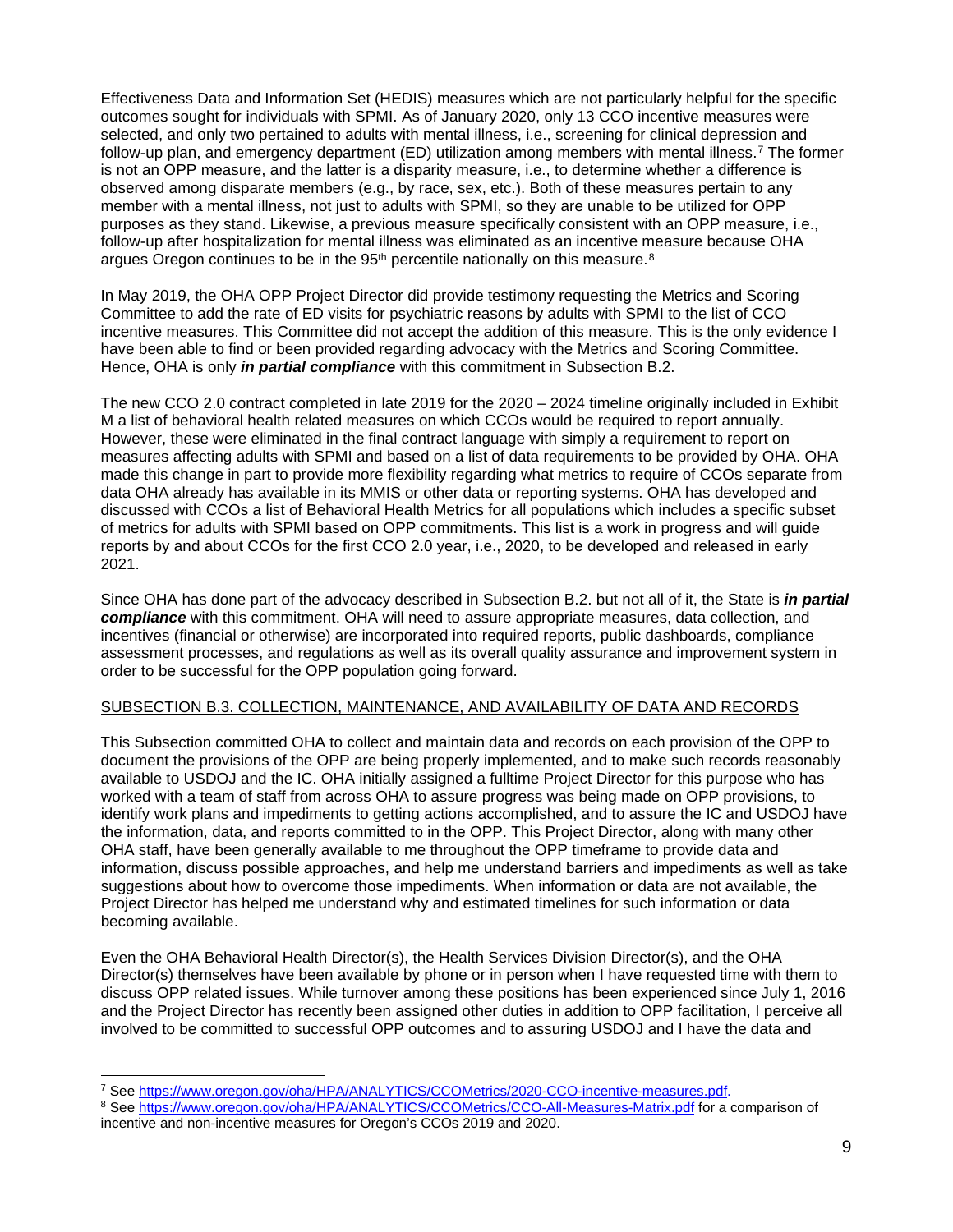information we need to assess compliance or understand where Oregon stands on OPP implementation. Hence, OHA is *in compliance* with this OPP commitment in Subsection B.3.

### **OPP SECTION C. FUNDING LIMITATION**

Section C. notes the OPP is subject to Oregon law and constitution regarding liabilities or monetary obligations of the State of Oregon. However, this Subsection did commit "the State [to] make diligent efforts to obtain the funding, appropriations, limitations, allotments, or other expenditure authority necessary to implement the terms of [the OPP]." I assess Oregon to be *in compliance* with this commitment at this time, which is not to say more cannot or should not be done in terms of seeking and securing funding for services for the OPP population in the future.

In the biennium preceding the beginning of the OPP and in the subsequent two biennial budgets, significant financial investments of Oregon General Fund dollars were sought and made to enhance services for this population. See **TABLE 1** below. In addition, OHA worked with CMHPs to assure funding formula issues in the 2017 – 2019 biennium did not impact funding for community services. This funding formula issue came up again during the 2019 legislative session considering the 2019 – 2021 biennium. This resulted in the set aside of a significant portion (\$[9](#page-9-0) million) of the CMHP budget while funding formula issues are in discussion.<sup>9</sup> Loss of these dollars would be a significant hardship for community behavioral health services in general and specifically for those with SPMI.

The Oregon legislature directed OHA to work with stakeholders to develop recommendations to address this funding formula issue. In his January 17, 2020 letter to the Oregon Interim Joint Committee on Ways and Means, OHA Director Patrick Allen submitted the Interim Workgroup Report #1 from the Budget Note direction on this matter. Director Allen indicated Oregon's behavioral health system is changing and acknowledged three populations should be considered "mandated" due to the court-ordered nature of the services required to be provided, i.e., people who have been civilly committed (such as the OPP population), people found guilty except for insanity, and people arrested and found unable to aid and assist in their own defense. Director Allen's report also indicated the Workgroup's recommendation to "pause" community mental health budget adjustments for this biennium. The Workgroup's other recommendations include the Workgroup continuing to meet throughout 2020 to work on data validation and pricing models, IT system and data source improvements (e.g., OHA's MOTS system), consideration of other fund sources and protocols for distributing contract funds, and recommendations regarding funding adjustments for the future. The report indicated the Workgroup will develop caseload forecasts and funding models for the three populations identified as "mandated" with a goal to ultimately reduce such mandated caseloads. The Workgroup report also noted the current formula provides disincentives for preventing higher levels of care and does not include pre-commitment work for the civil population (and does not currently include the aid and assist population at all). The Workgroup report indicates they will also evaluate value-based payment methods or other policy options to help reduce the numbers of people reaching higher levels of need and hence being mandated into services by Oregon's courts.

The following **TABLE 1** provides program-based tracking of new General Fund investments allocated by the Legislature over four biennia for services needed for the OPP population. Most of these funds were advocated for by OHA as well as other constituencies. Other than the housing development funds, these are not one-time appropriations, but rather continue as recurring funds into succeeding biennia.

<span id="page-9-0"></span><sup>&</sup>lt;sup>9</sup> See also Footnote 90 later in this Report.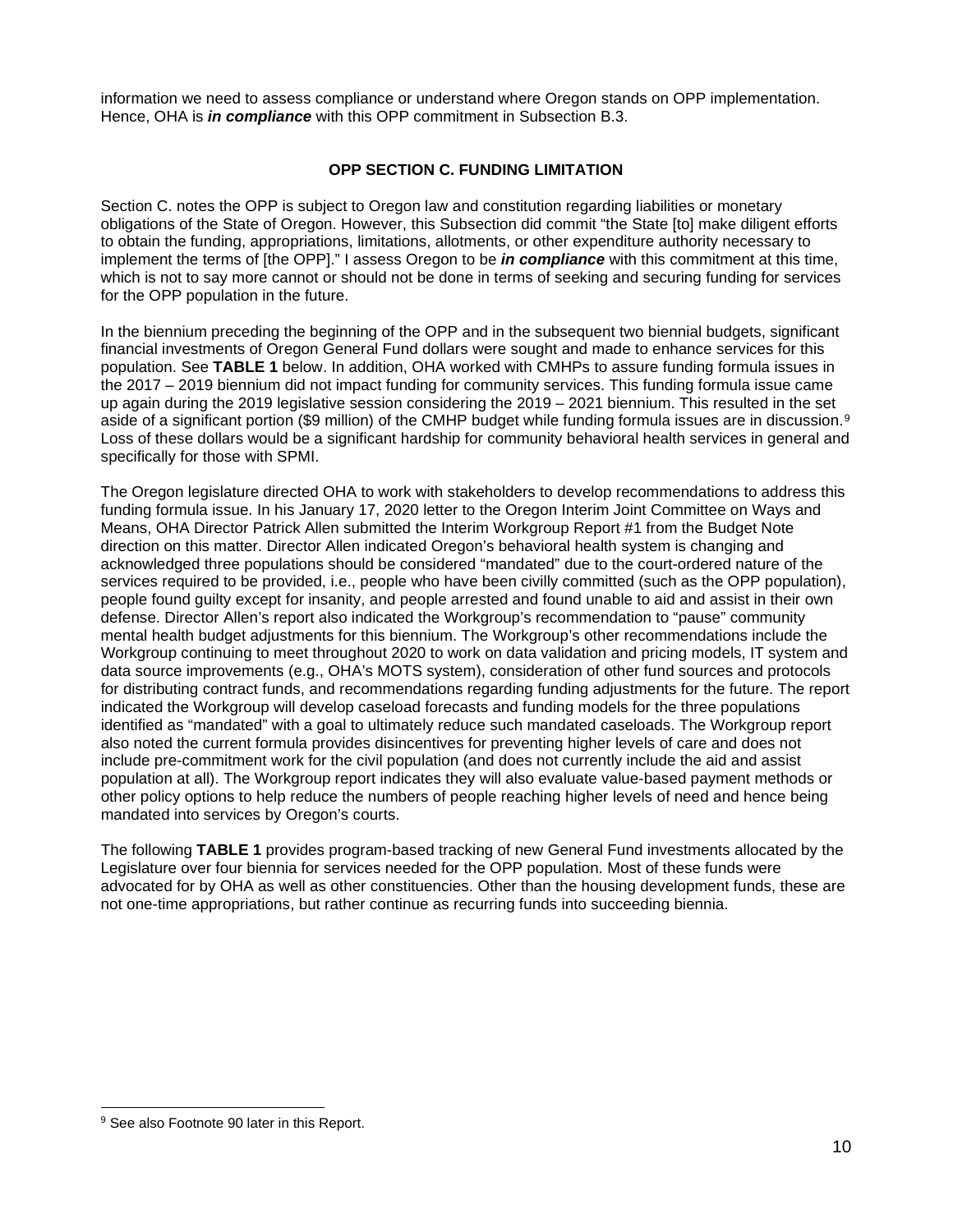| <b>Adult Services</b>                                                                                 | 2013-2015        | 2015-2017   | 2017-2019 |         | 2019-2021    | <b>Total New</b><br><b>Funding</b> |
|-------------------------------------------------------------------------------------------------------|------------------|-------------|-----------|---------|--------------|------------------------------------|
| Crisis Services <sup>10</sup>                                                                         | \$<br>10.55      | \$<br>9.33  | \$        | 10.00   |              | \$<br>29.88                        |
| <b>Jail Diversion Services</b>                                                                        | \$<br>3.99       | \$<br>8.67  |           |         |              | \$<br>12.66                        |
| Services Associated with<br><b>Supported/ive Housing Units</b><br>(including Peer-Delivered Services) | \$<br>16.20      | \$<br>9.33  | \$        | 5.0011  | \$<br>4.5012 | \$<br>35.03                        |
| <b>Supported Employment Services</b>                                                                  | \$<br>2.00       |             |           |         |              | \$<br>2.00                         |
| <b>ACT</b>                                                                                            | \$<br>$.32^{13}$ |             |           |         | \$<br>4.0014 | \$<br>11.32                        |
| <b>Tribal Set Aside</b>                                                                               | \$<br>2.40       |             |           |         |              | \$<br>2.40                         |
| Supported/ive Housing<br>Development <sup>15</sup>                                                    | \$<br>5.00       | \$20.0016   |           |         |              | \$<br>25.00                        |
| <b>TOTAL FOR ADULTS</b>                                                                               | \$<br>47.46      | \$<br>47.33 |           | \$15.00 | \$<br>8.50   | \$118.29                           |

# **TABLE 1: New Adult Community Mental Health Investments 2013 – 2021 (in Millions)**

In addition to the General Fund investments indicated in **TABLE 1** above, significant increases have occurred in Medicaid and other fund sources (e.g., federal Mental Health Block Grant) for behavioral health services, especially for peer-delivered services, supported employment programs, Assertive Community Treatment, and clinical services billable to Medicaid. During the 2020 legislative session, OHA's Director reported a growth in overall behavioral health spending by OHA from \$2.278 billion in the 2013 – 2015 biennium to \$3.214 billion planned for the current 2019 – 2021 biennium. This is an increase of over 40 percent. While these funds are not solely for adults with SPMI, certainly the commitment by the State of Oregon and specifically OHA to invest in behavioral health service needs of its population overall is evident.

The information in **TABLE 1** and recent developments suggest the commitment to fund OPP related services may be shifting somewhat. Recent requests in the 2019 and 2020 legislative sessions by OHA or the Governor have been about community-based services for other populations (e.g., persons with substance use disorders, children/youth/families, or those unable to aid and assist in their criminal defense<sup>17</sup>) or about opening additional units within Oregon State Hospital, specifically for the aid and assist population. Recent concerns regarding individuals in local criminal justice systems who are in need of competency restoration in order to "aid and assist" in their defense have resulted in additional funding for community restoration services for this population, including the possibility of housing. While this population includes some adults with SPMI, not all individuals characterized as "aid and assist" are diagnosed as SPMI.

<span id="page-10-0"></span><sup>&</sup>lt;sup>10</sup> NOTE: Oregon unfortunately has experienced the number of COVID-19 cases making the State eligible to apply for additional crisis services funding through the federal Substance Abuse and Mental Health Services Administration (SAMHSA). Local programs are applying for these funds through the State now. How much additional federal funding becomes available for these services and which jurisdictions/programs receive this funding is expected to be known by August.

<span id="page-10-1"></span><sup>&</sup>lt;sup>11</sup> This funding was allocated in the 2017-19 biennium but will not be spent until the 2019-21 biennium.

<span id="page-10-2"></span> $12$  This is permanent "supportive" housing funds for rental assistance with support services. Planning has yet to happen to determine how this funding will be utilized, although OHA indicates all or part of it may be spent for individuals in "supported" housing units and primarily for services for adults with SPMI. The funds currently are being held by the legislature until the units are developed by OHCS.

<span id="page-10-3"></span><sup>&</sup>lt;sup>13</sup> This new funding was reduced to \$5 million for the 2019-21 biennium.

<span id="page-10-4"></span><sup>&</sup>lt;sup>14</sup> This funding is from savings in OHA's budget due to the Residential Rate Standardization process.

<span id="page-10-5"></span><sup>&</sup>lt;sup>15</sup> Housing development funding is one-time funding and could be for supportive or supported housing for individuals with SPMI or other behavioral health conditions.

<span id="page-10-6"></span> $16$  This was funding in OHCS budget and administered in collaboration with OHA, to develop housing units. An additional \$50 million for additional housing development was appropriated for OHCS for 2019 – 2021; however, not all of these units will be for adults with SPMI and not all will be for supported housing approaches.

<span id="page-10-7"></span> $17$  \$7.6 million was added in the 2019-2021 budget to provide additional residential and shelter options for people receiving community competency restoration services, some of which could be individuals with SPMI.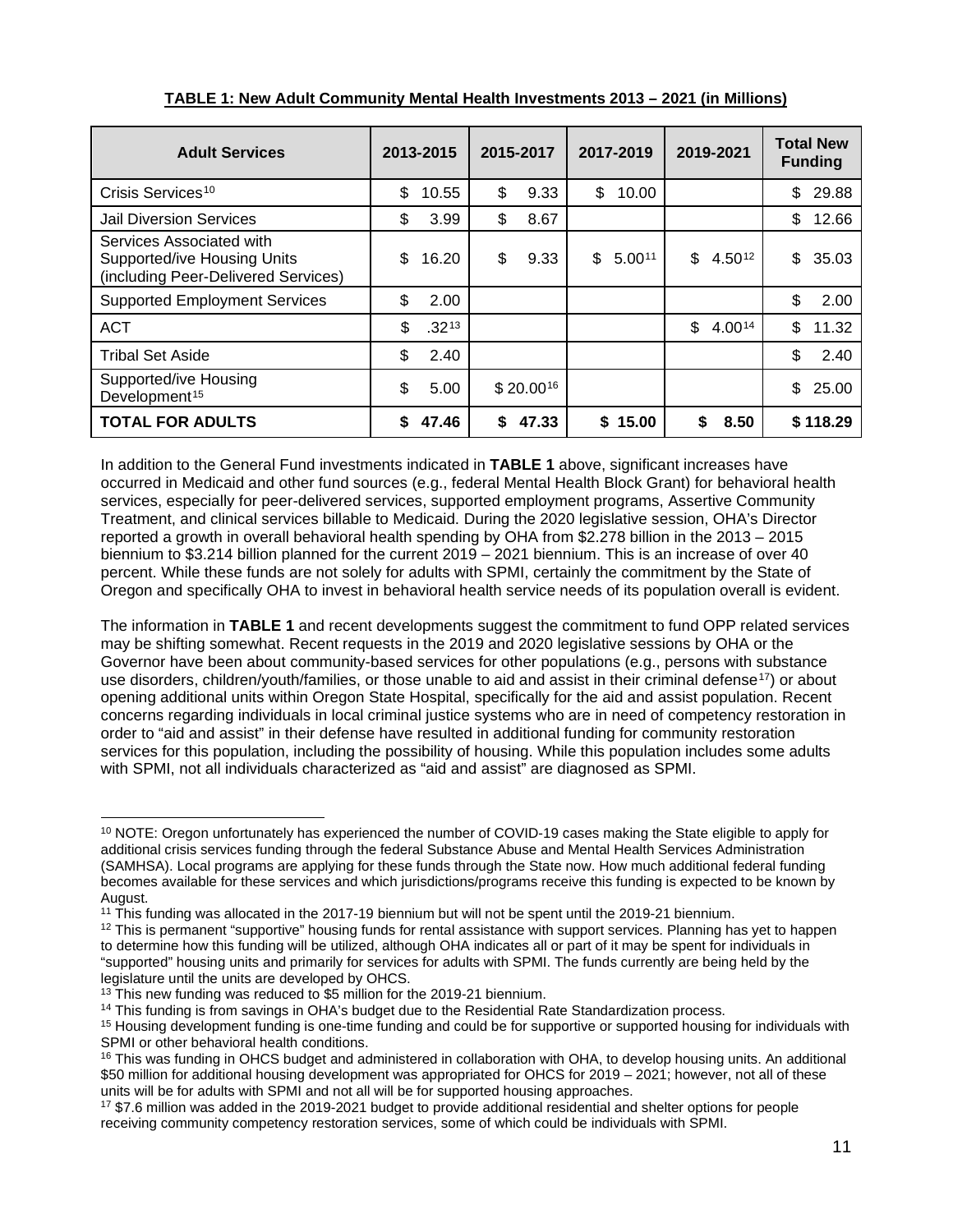Similarly, due to the COVID-19 pandemic response, the State's economic outlook is very different now than it was in March with significant reductions in revenue expected for the current biennium (ending June 30, 2021). A special legislative session is expected to be called for later in the summer to determine how to handle a significant shortfall in anticipated State revenues. According to the June forecast released in late May by the Oregon Office of Economic Analysis:

General Fund and other major revenues have been reduced relative to the March forecast by \$2.7 billion in the current biennium and \$4.4 billion in the 2021-23 budget period.[18](#page-11-0) Fortunately, Oregon is better positioned than ever before to weather a revenue downturn. Automatic deposits into the Rainy Day Fund and Education Stability Fund have added up over the decade-long economic expansion and stood at \$1.6 billion in April. In addition to dedicated reserve funds, the General Fund had over one billion dollars in projected balances before the recession hit.

While Oregon has experienced economic expansion for several years resulting in reserves that may provide some cushion in this process, Oregon is also a state more dependent on income tax revenue and revenue from economic activity (i.e., sales) than some other states. Hence the economic closure necessitated by the COVID-19 public health emergency could impact the State of Oregon's revenues for years to come.[19](#page-11-1)

To address this budget challenge and be ready for the special legislative budget session, Oregon's Governor requested all State agencies to submit scenarios to reduce their budgets by 8.5 percent for the second year of the biennium (effectively a 17 percent budget reduction for the biennium). This represents a \$372 million total reduction (\$226 million general fund) for OHA. While OHA leadership makes clear this is currently an exercise dealing with possibilities and not final decisions by the Governor or the legislature, the types of reductions being considered could have a significant impact on the OPP population and services. For example, OSH's possible scenarios include significant reduction in beds and workforce as well as reductions in some programmatic offerings. The Health System Division's (HSD's) possible scenarios impacting behavioral health include – among other things – reductions in funding for the Rental Assistance Program (RAP), Choice provider contracts, expanded ACT services, and local community behavioral health programs, Possible reductions in recently increased Medicaid rates for behavioral health services would also have a big impact on community-based behavioral health services.<sup>[20](#page-11-2)</sup> Should this occur, OHA indicates it will have to revise CCO 2.0 contracts – possibly including Exhibit M and other behavioral health requirements – after negotiation with CCOs. Such changes could have adverse impacts on community-based services for adults with SPMI. While OHA is advocating regarding the negative impact these possible reductions would have on hospital and community-based services for persons with SPMI, the ultimate outcome has not yet been determined. Some of these reductions can be implemented by the Governor; some require Legislative approval.

The \$4.5 million allocation for OHA for 2019 – 2021 was for supportive services associated with individuals in housing units being developed by the Oregon Housing and Community Services Department (OHCS). These could be for individuals in housing units fitting the definition of supported housing in the OPP and according to OHA staff are likely to be in whole or in part for adults with SPMI. In addition, these funds were set aside and were not to be released by the legislature until additional housing planning and development by OHCS is accomplished. However, these funds are also now in jeopardy of reduction or elimination entirely.

Finally, Oregon was one of several states implementing a federal pilot program to create Certified Community Behavioral Health Clinics (CCBHCs)<sup>[21](#page-11-3)</sup> allowing additional federal Medicaid funding for CCBHCs

<span id="page-11-1"></span><sup>19</sup> See Oregon Office of Economic Analysis information about the impact of COVID-19 at

<https://oregoneconomicanalysis.com/> and https://www.oregon.gov/das/oea/Pages/Index.aspx.

<span id="page-11-0"></span> $18$  With associated federal and other revenue, the overall shortfall could be as much as \$10.5 billion.

<span id="page-11-2"></span><sup>&</sup>lt;sup>20</sup> Se[e https://www.youtube.com/watch?v=WHx1h7i73Jc&feature=youtu.be](https://www.youtube.com/watch?v=WHx1h7i73Jc&feature=youtu.be) for a May 11, 2020 video recording of OHA behavioral health leadership explaining possible budget reductions impacting adults with SPMI and other populations. See also<https://www.oregon.gov/gov/Documents/Oregon-Governors-Office-Proposed-Budget-Reductions.pdf> for details of possible budget reduction scenarios being considered by Oregon's Governor. Governor Brown is reportedly finalizing a list of \$150 million in general fund savings for this biennium, but it is not yet clear what the source of these savings will be. It also appears a special session regarding budget for the current biennium will be called sometime this summer to address additional budget reduction possibilities. See The Lund Report article on June 16, 2020 entitled *Governor Calls June 24 Special Session for COVID-19, Police Reforms.*

<span id="page-11-3"></span><sup>21</sup> Se[e https://www.thenationalcouncil.org/wp-content/uploads/2017/11/What-is-a-CCBHC-11.7.17.pdf.](https://www.thenationalcouncil.org/wp-content/uploads/2017/11/What-is-a-CCBHC-11.7.17.pdf)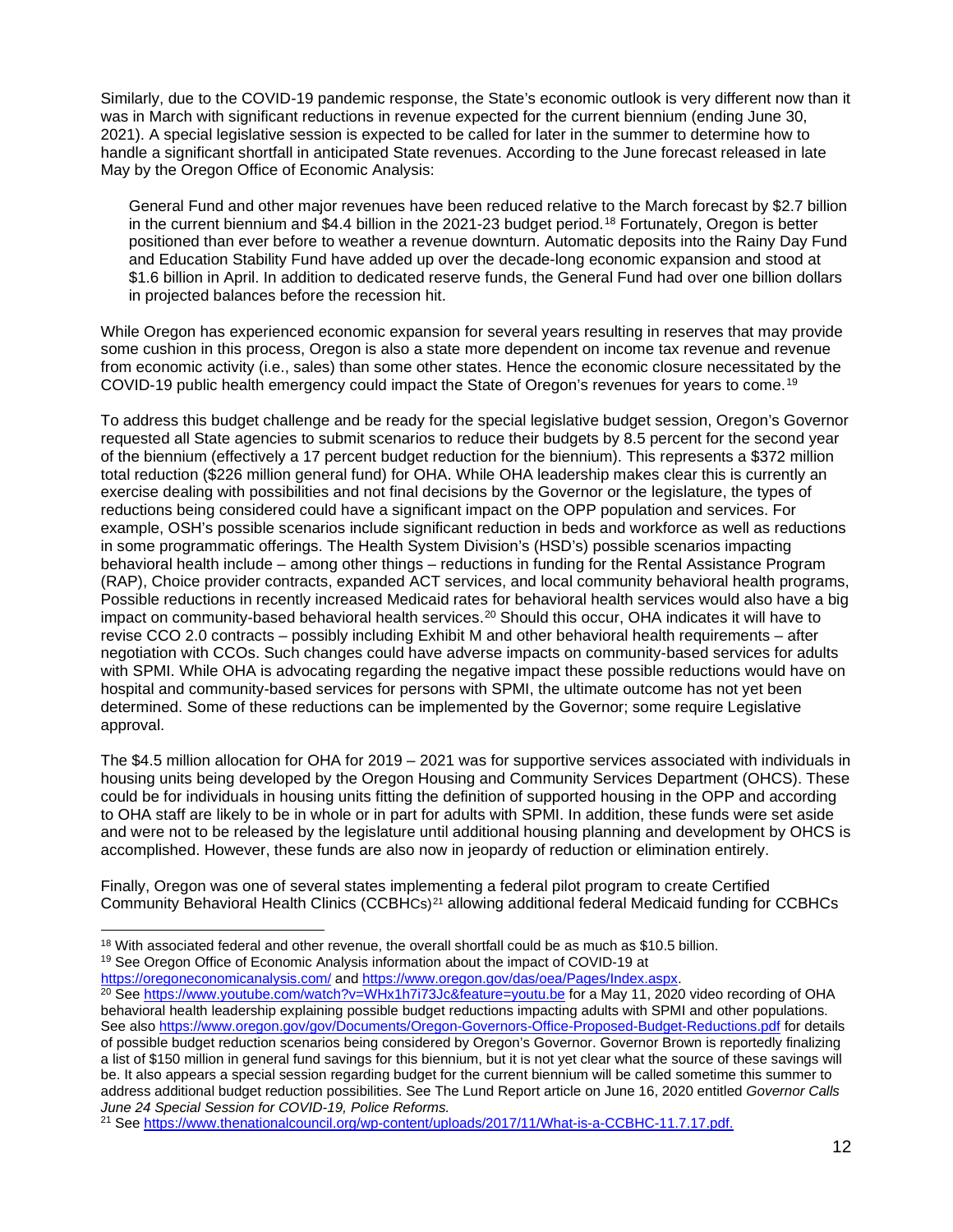meeting certain nationally established standards. This project has been stalled across the country while Congress determined the budget for Federal Fiscal Years 2020 and 2021. Some states held back on funding the state portion of this critical pilot program until Federal Financial Participation (FFP) was assured. Oregon held its General Fund for one quarter, July through September 2019, but re-established this funding effective October 1, 2019 (part of FY 2020). With FFP, this could have meant a loss of as much as \$60 million for community behavioral health services across participating Oregon programs, some of which are programs and services for adults with SPMI. However, the President's recent budget submission does include significant continuation and increased funding for this program.<sup>[22](#page-12-0)</sup> Some Oregon counties or CCBHCs selffunded the required match using local funds in order to obtain the FFP funding pending state or federal action. During the 2020 legislative session, the Oregon legislature considered a proposal to provide an additional \$15 million to the State's Medicaid program to provide a total of \$80 million in state and federal funding for CCBHCs. Unfortunately, the Oregon legislature adiourned without reaching agreement on any budget. With the current budget challenges, OHA is indicating CCBHCs will have to self-fund the local match if they wish to continue as a CCBHC and receive FFP to do so. Given other potential reductions, it seems unlikely many of Oregon CCBHCs will be able to do so.

As noted earlier in this IC Report, Subsection A.1. of the OPP stated the intention is to "better provide adults in Oregon with [SPMI] with community services that will assist them to live in the most integrated setting appropriate to their needs, achieve positive outcomes, and prevent their unnecessary institutionalization." In order to meet this overall goal, Oregon will have to do more than what is in the OPP. While the OPP included significant commitments regarding community-based service needs of adults with SPMI (e.g., ACT, supported housing, crisis services, supported employment, peer-delivered services, etc.), it does not address all the community services needed for this population. Other fund sources such as the formula issue described above as well as other state and federal grants help with these service needs but are not adequate to prevent, treat, and support rehabilitation and recovery for the OPP population, much less for all populations in Oregon in need of such services. States always experience funding issues as programs evolve and budget circumstances and leadership change. However, the State of Oregon's leadership has recognized the need to do more going forward specifically for adults with SPMI in order to meet the "diligent efforts" commitment to obtain funding and appropriations (and expenditure authority) necessary to implement the OPP in its entirety and reach all of its commitments and goals.

Therefore, OHA worked last year with the Governor's Office to create by executive order a Governor's Behavioral Health Advisory Council.<sup>[23](#page-12-1)</sup> This Council was created in October 2019 and according to OHA's website is tasked with working through December 2020 to develop recommendations aimed at improving access to effective behavioral health services and supports for all Oregon adults and transitional-aged youth with serious mental illness or co-occurring mental illness and substance use disorders. The Council is directed to recommend to the Governor and legislative leadership specific actions and investments necessary to improve access to behavioral health care that is responsive to people's individual needs and characteristics and improve health outcomes, building on rather than replicating previous efforts to improve the behavioral health system. Among other things, workforce is one of the issues to be considered and addressed by the recommendations from this Council. OHA's Behavioral Health Director co-chairs this Council.

OHA has agreed to discuss the submission of its 2021 – 2023 budget request to determine what requests for adults with SPMI are appropriate and needed, especially given the increase in Medicaid expenditures OHA indicates has occurred for this population as well as Oregon Health Plan (OHP) members as a whole. (See earlier description in this Report.) However, any such request for this next biennium will not occur until the 2021 legislative session, with planning underway in early to mid-2020. Given the budget challenges described earlier, it is possible budget planning for this upcoming biennium will continue to include discussions of budget reductions rather than additional budget requests.

<span id="page-12-0"></span> $22$  See statement released February 10, 2020 from the National Council for Behavioral Health at [https://www.thenationalcouncil.org/press-releases/statement-from-chuck-ingoglia-on-trump-administrations-fy-2021](https://www.thenationalcouncil.org/press-releases/statement-from-chuck-ingoglia-on-trump-administrations-fy-2021-budget/) [budget/.](https://www.thenationalcouncil.org/press-releases/statement-from-chuck-ingoglia-on-trump-administrations-fy-2021-budget/)

<span id="page-12-1"></span><sup>&</sup>lt;sup>23</sup> Se[e https://www.oregon.gov/oha/HSD/BHP/Pages/BHAC.aspx](https://www.oregon.gov/oha/HSD/BHP/Pages/BHAC.aspx) for the Governor's October 18, 2019 Executive Order No. 19-06 and information about the Council's meetings and activities.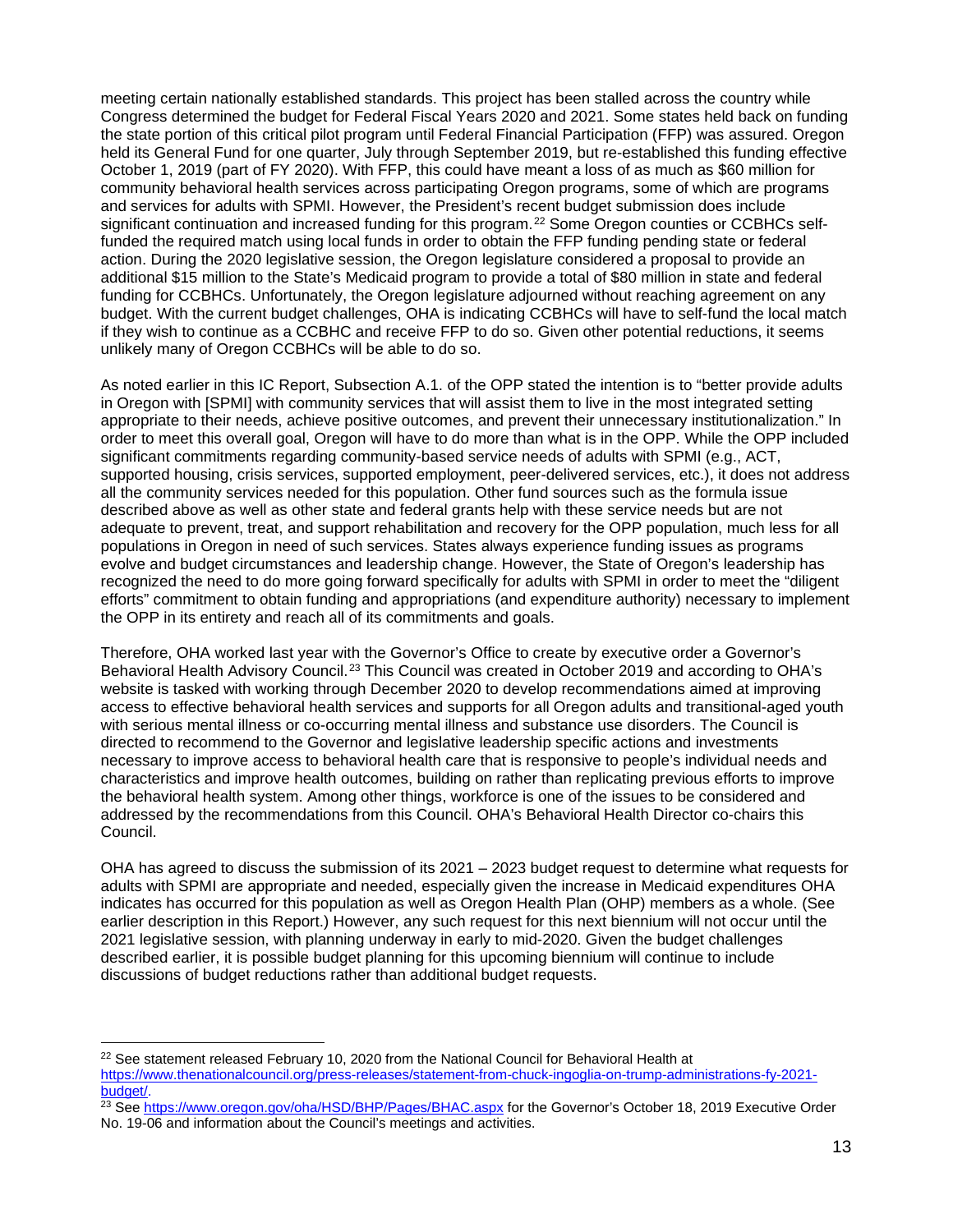In the 2019 legislative session, S.B. 973 was passed to create a \$10+ million grant program called the Improving People's Access to Community-based Treatment, Supports, and Services (IMPACTS). This law also created a grant review committee in the Oregon Criminal Justice Commission (OCJC) to oversee this grant program.<sup>[24](#page-13-0)</sup> Included on the committee are the directors of OHA, Oregon Housing and Community Services Department (OHCS), Oregon Department of Corrections (ODOC) and OCJC, along with the Chief Justice of the Oregon Supreme Court and 14 other designated types of individuals. OHA's Behavioral Health Director Steve Allen represents OHA's Director and co-chairs this grant review committee with the Executive Director of the OCJC. The committee is established and was in the process of designing and releasing the RFP for these grants which will be available for CMHPs, behavioral health providers, and others, submitted through the Local Public Safety Coordinating Council (LPSCC) in the county to be served. The IMPACTS program is designed to address the growing need for resources for individuals with mental illness and/or substance use disorders who have frequent criminal justice system involvement. The Senate bill indicates the IMPACTS program is established in "recognition of the shortage of comprehensive community supports and services for individuals with mental health [sic] or substance use disorders, leading to their involvement with the criminal justice system, hospitalizations and institutional placements."<sup>[25](#page-13-1)</sup> This grant program is in line with the State's and OHA's commitments in the OPP although not limited only to the population of adults with SPMI. The Grant Application for this program was released in May with applications due June 12, and funds expected to be awarded for use beginning July 1, 2020 (FY 2021).<sup>[26](#page-13-2)</sup>

In early February 2020, the Oregon legislature's House Behavioral Health Committee (with support from the Chair of the Senate Committee on Mental Health) introduced HB 4082 to create a joint legislative commission charged with creating a roadmap for addressing the state's mental health needs. The commission would include lawmakers from both chambers as well as stakeholders identified by legislative leaders. The commission would have "create[d] a response for how the state moves forward in policy and fiscal with all the right people at the table."[27](#page-13-3)

In addition, the Speaker of the Oregon House introduced HB 4001 which would put \$41 million toward the state's shortage of emergency shelter beds for individuals who are homeless along with \$140 million toward efforts to add and preserve existing affordable housing. Another bill (HB 4002) would direct a study by the fall of 2020 of the costs and benefits of a long-term rental assistance program for people struggling to pay their rent and could end up homeless without such assistance. Possible legislation could come of such a study for the 2021 legislative session.<sup>[28](#page-13-4)</sup> While these legislative efforts are not entirely about the needs of the OPP population, they could have yielded positive results to address the state's behavioral health and housing needs,<sup>[29](#page-13-5)</sup> and therefore some of the needs of adults with SPMI.<sup>[30](#page-13-6)</sup>

These activities and commitments to identifying specific action steps and needed financial investments is additional evidence of the State's diligent advocacy efforts. However, the proof will be whether recommendations are in fact forthcoming, are detailed, and are adopted and implemented and whether new grants make a difference in outcomes for individuals served, specifically for adults with SPMI. With the

<span id="page-13-0"></span><sup>24</sup> Se[e https://www.oregon.gov/cjc/impacts/Pages/default.aspx.](https://www.oregon.gov/cjc/impacts/Pages/default.aspx)

<span id="page-13-1"></span><sup>25</sup> The full Senate bill is a[t https://olis.leg.state.or.us/liz/2019R1/Downloads/MeasureDocument/SB973/Enrolled.](https://olis.leg.state.or.us/liz/2019R1/Downloads/MeasureDocument/SB973/Enrolled)

<span id="page-13-2"></span> $26$  As of June 5, 2020, OHA indicated the IMPACTS Grant Program is proceeding with a simplified application process and expedited application review time in order to get funds disbursed quickly. Applications were due June 12, 2020. See [https://www.oregon.gov/cjc/impacts/Pages/default.aspx.](https://www.oregon.gov/cjc/impacts/Pages/default.aspx) Possible budget reduction scenarios might include a reduction in the \$10 M available for these grants, but not an elimination of the program. The program implementation committee, which includes OHA's Behavioral Health Director, is currently moving forward with review and approval of applications assuming the full \$10 M originally allocated will be available.

<span id="page-13-3"></span><sup>27</sup> Reported February 4, 2020 by Ben Botkin in The Lund Report article entitled *Oregon Lawmakers Plan Roadmap for Behavioral Health Needs*.

<span id="page-13-4"></span><sup>28</sup> See The Lund Report article by Ben Botkin entitled *Speaker Kotek Adds \$20 Million to Homelessness, Affordable Housing Proposal*, February 12, 2020.

<span id="page-13-5"></span><sup>&</sup>lt;sup>29</sup> An article posted by The Oregonian/OregonLive on January 20, 2020 indicated Kaiser Permanente – one of a dozen partner organizations associated with the Regional Supportive Housing Impact Fund overseen by CCO Health Share of Oregon – announced it plans to donate \$5.1 million to finance an initiative to find permanent housing for 300 people age 50 and older who are homeless and have disabilities. Many of these individuals are likely to have SPMI.

<span id="page-13-6"></span><sup>30</sup> As of March 3, 2020, both the Oregon House and Senate Republican legislators walked out in order to prevent a quorum in protest of a non-health related bill they contend should go to the voters rather than be acted on by the legislature. This walkout left both houses unable to conduct any business or votes on pending budget or legislation, including the health bills described here. As of March 5, the legislative session ended without action on the State budget or on any of pieces of legislation that would have impacted behavioral health services, homelessness, or housing.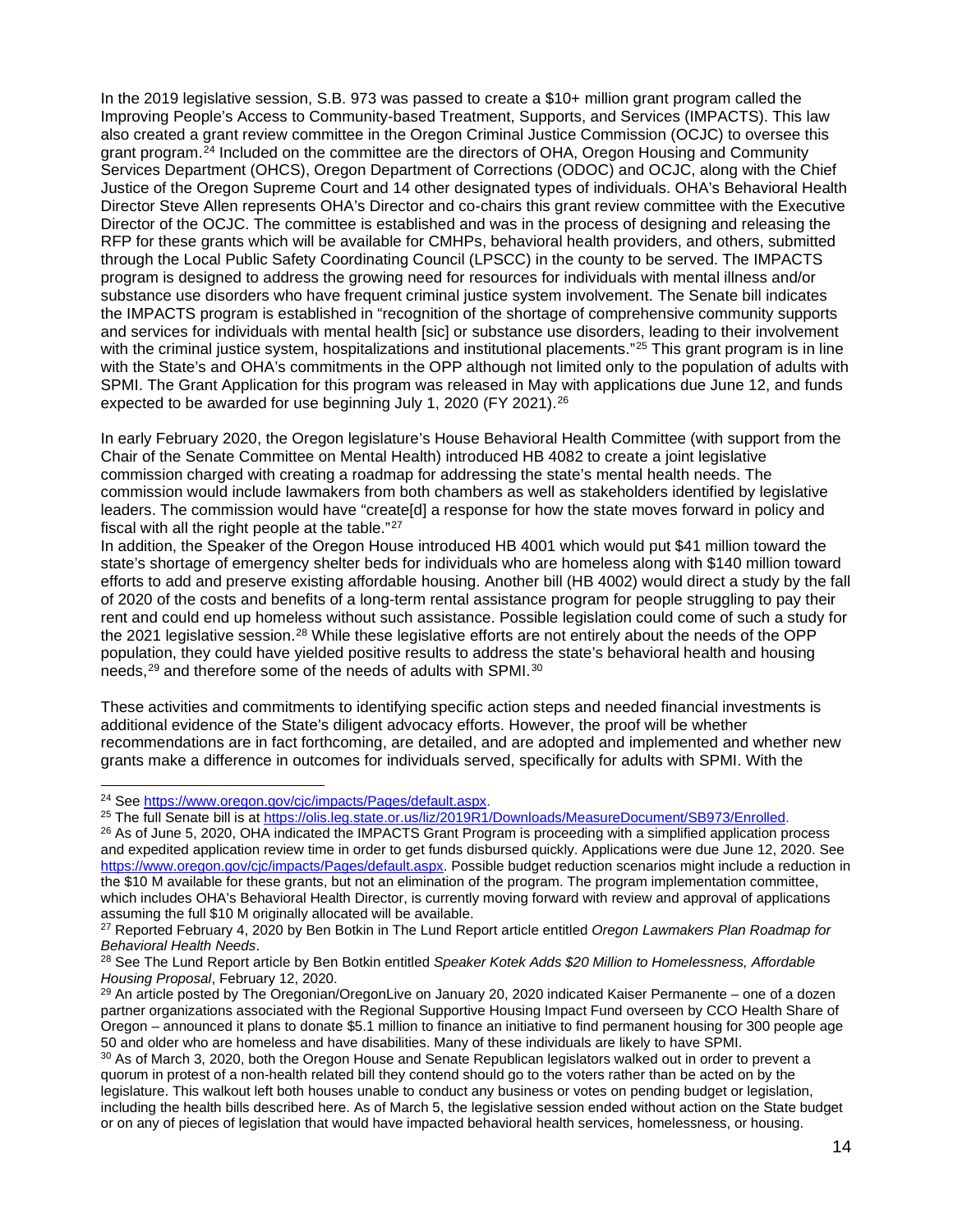budget challenges and proposed reductions described earlier, it is currently uncertain whether any of these advocacy efforts will have the positive impact hoped for when initially begun. Stakeholders and advocates will need to continue to work with OHA, the Governor's office, and the legislature to prevent as many reductions as possible to services for the OPP population and to set the stage for increasing assistance for community-based services for SPMI adults in the future.

#### **OPP SECTION D. PERFORMANCE OUTCOMES**

#### SUBSECTIONS D.1. – 5. ASSERTIVE COMMUNITY TREATMENT (ACT) [See Also IC Report #3]

ACT is defined in Subsection B.6.b. and similarly in regulation at Oregon Administrative Rule (OAR) 309- 019-0226. OPP Subsections D.1. – 5. included numeric and process commitments by OHA to increase availability and access to ACT teams meeting national standards for this evidence-based service. Subsection D.23. also included specific commitments for referral to and receipt of ACT services for individuals discharged from Oregon State Hospital (OSH) and eligible for ACT. These commitments are discussed below.

#### *Numeric Goals and Data Commitments Regarding Individuals Receiving ACT Services*

Subsection D.1.a. – b. committed OHA to increase the number of individuals with SPMI served by ACT teams, specifically to assure 2,000 individuals would be served by the end of year two (FY 2018), after which a waitlist process would be implemented. OHA reported as of the end of OPP year three (FY 2019) 1,325 individuals received ACT services, an increase from the baseline of 815 in CY 2015. While OHA has not yet reached the OPP goal of 2,000 receiving ACT services and therefore is *not in compliance* with this commitment, significant efforts have been taken and additional efforts were underway during CY 2019 to increase the number of individuals receiving ACT services. These efforts are included in the initial version of the BHQPIP. However, the potential budget reduction scenarios described elsewhere in this Report may have an adverse impact on these future expansion efforts.

OHA has been working through OCEACT to increase the number of ACT teams meeting fidelity standards to assure sufficient capacity is available. As of November 26, 2019, 33 ACT teams were serving adults with SPMI in all but four Oregon counties. These teams ranged in capacity from 10 individuals to 115 with a total capacity for serving 1,449 individuals statewide. This compares to no teams certified as meeting fidelity in 2012, and approximately 10 teams certified as meeting fidelity by June 30, 2015 with several more in development.<sup>[31](#page-14-0)</sup> Accordingly, the growth in ACT teams and ACT capacity is significant but not yet sufficient. Consequently, \$4.0 million in funding for additional ACT teams and services and for non-Medicaid eligible individuals had been committed by OHA to be up and running by FY 2021 with a goal in the BHQPIP to reach 1,750 individuals served by the end of FY 2021. However, budget reduction scenarios described earlier in this Report may reduce or eliminate the growth in ACT programs and services. Pursuant to Subsection A.8., I have agreed to revised goals for a three-year period from July 1, 2019 (FY 2020) through June 30, 2022 (FY 2022) in a revision to the BHQPIP in process. It should be noted, however, the unmet need statewide is estimated by OCEACT to be over 1,500 additional individuals beyond the 1,242 being served at the point in time they most recently provided me with ACT team capacity and numbers served (November 2019).[32](#page-14-1)

Subsection D.4. committed OHA to gather certain specified data regarding individuals with SPMI receiving ACT services, e.g., of those served, the percentage each quarter who have stable housing or are homeless, receiving supported employment services, were employed in competitive integrated employment, use an emergency department, are hospitalized, or in jail during the quarter. These data were to be "collected internally as a part of the quality improvement monitoring of ACT programs to determine the effectiveness of individual programs and the statewide effectiveness of ACT." OHA has reported these metrics to USDOJ and

<span id="page-14-0"></span><sup>&</sup>lt;sup>31</sup> The OCEACT contract to conduct fidelity assessments began July 1, 2013 and was renewed with additional terms and responsibilities in 2018.

<span id="page-14-1"></span> $32$  NOTE: This number is a little lower than the numbers reported by OHA in its data report as the OCEACT number constitutes the number being served at a particular point in time whereas OHA reports the number of individuals who received ACT services over the course of a year.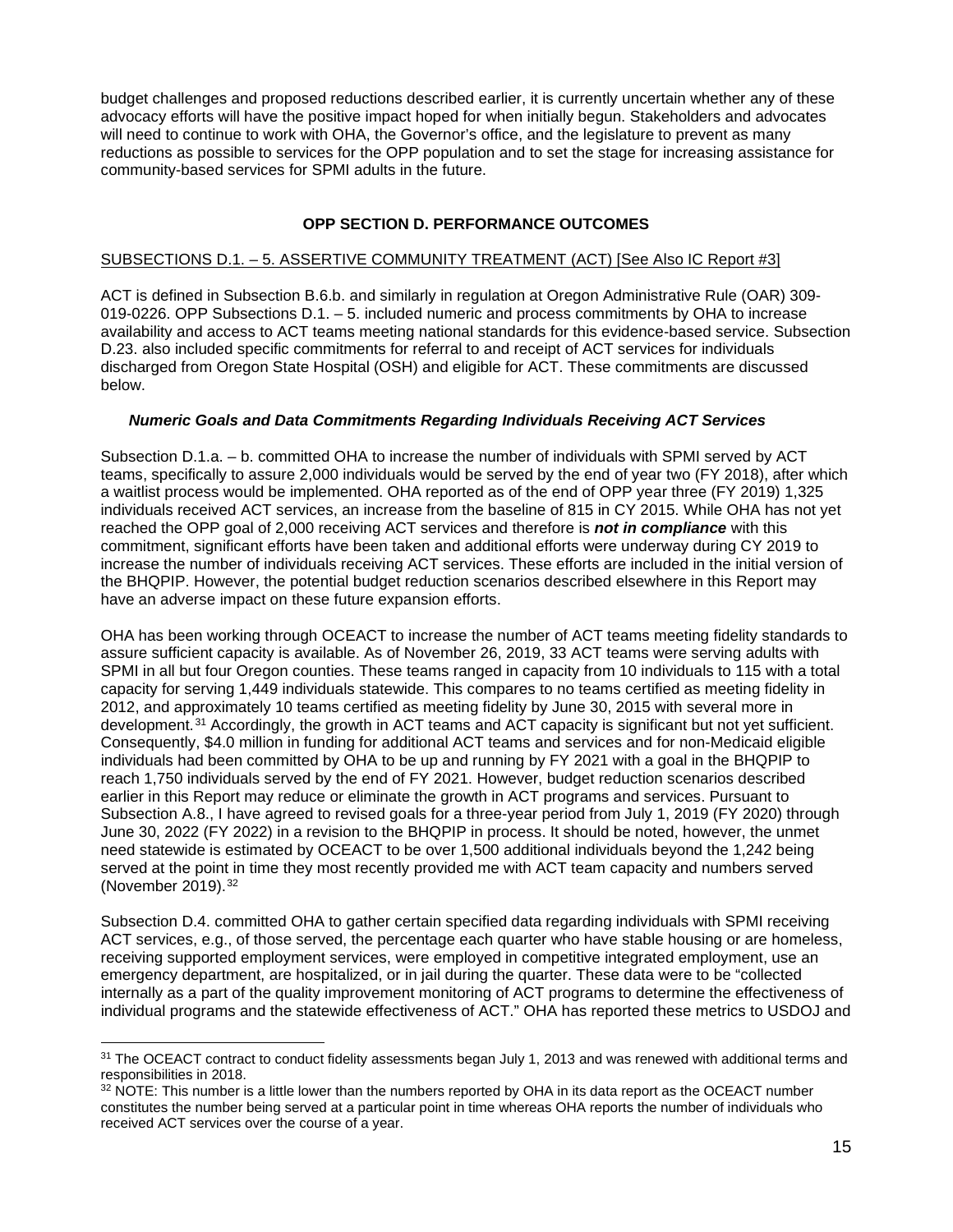the IC separately to supplement the primary OPP data and narrative reports beginning in April 2018 and most recently in June 2020 for FY 2019 (OPP year three). Hence the State is *in compliance* with this commitment. These data are obtained through program submissions to OCEACT and are utilized by OCEACT to identify areas for technical assistance and training as committed in this Subsection.<sup>[33](#page-15-0)</sup>

While OHA did make significant changes to the regulations governing ACT services to better align requirements of these programs with the OPP language, other changes are still needed. One of these changes is inclusion of requirements to report to OCEACT quarterly. While this reporting requirement is not specified in the OPP in this way, the OPP did commit OHA to certain reporting on ACT service recipients, and OHA has indicated program reporting to OCEACT is the source of this information. Hence, without a specific requirement for the programs to do such reporting OCEACT, it is unclear whether the State can count on having this information fully available in the future. Some of the needed regulatory changes were proposed but not completed in last year's regulation review process. This process was suspended to allow time for additional work with stakeholders. Given this suspension and the current COVID-19 pandemic response, changes to these and other 309 series regulations are uncertain at this time.

# *OHA Commitments Regarding ACT Admission Criteria, Referrals, and Denials*

Subsection D.1. and D.2. committed OHA to provide ACT services to everyone who is referred to and eligible for ACT similar to Subsection D.23.a. which committed the State to provide ACT services for everyone discharged from OSH who is appropriate for ACT (or an evidence-based alternative). See the discussion of these OSH and ACT issues in the section about OSH later in this report.

In Subsection D.1.c., OHA committed to maintaining a waitlist(s) for those who are eligible and appropriate for ACT and assuring for those who are on such a waitlist for more than 30 days OHA will take action to reduce the waitlist and serve such individuals by either increasing team capacity to a size still consistent with fidelity standards or by adding additional ACT team(s). The implementation of this commitment was to have begun after June 30, 2018 (OPP year two). OHA has undertaken several activities to determine who and how such waitlist(s) should be managed and is working to assure all system players understand their responsibilities to make this happen. However, it is not yet being done consistently.[34](#page-15-1)

Subsection D.3. also committed OHA to track denials of individuals to ACT teams to determine if denials are based on established admission criteria, and to take corrective action if providers are improperly rejecting individuals for ACT services. Since ACT is a Medicaid-eligible service for those on the Oregon Health Plan (OHP), OHA has worked extensively with CCOs to set expectations and help them understand their responsibility to determine eligibility for ACT and make this service available for those eligible as well as to track denials and those waiting for such services. OHA began use of an ACT tracking document (see further discussion in the OSH section of this Report) and has been collecting data regarding the number and percentage of referrals ACT teams have refused to accept. The percentages of refusals by teams to accept persons referred have been high – from one-third to one-half of all referrals in some reporting periods.

To address this issue, OHA had been meeting with CCOs regarding how to handle these refusals by ACT teams separately from determinations of ineligibility for ACT services. Waitlist requirements have not been included specifically in the final CCO 2.0 contract language (Exhibit M) because federal Medicaid regulations do not allow waitlists for individuals in need of and eligible for Medicaid covered services. However, CCOs have been provided clarification regarding their responsibility to assure individuals who are denied eligibility for ACT are assisted with filing a Notice of Adverse Benefit Determination (NOABD) and receive help in requesting a hearing regarding this NOABD. For those who are determined eligible but for whom a team has refused to accept the individual, CCOs have been given expectations orally regarding their responsibility to assure alternative services are provided but only until ACT services can be arranged and not as an on-going service alternative.

<span id="page-15-0"></span> $33$  For these and other data re ACT services and outcomes, by team, for the last several quarters, see [https://oceact.org/outcomes/.](https://oceact.org/outcomes/)

<span id="page-15-1"></span> $34$  See, for example, November 20, 2019 article re Multnomah County audit regarding ACT and other services at [https://www.thelundreport.org/content/audit-blasts-multnomah-county%E2%80%99s-handling-millions-taxpayer-dollars](https://www.thelundreport.org/content/audit-blasts-multnomah-county%E2%80%99s-handling-millions-taxpayer-dollars-mentally-ill)[mentally-ill.](https://www.thelundreport.org/content/audit-blasts-multnomah-county%E2%80%99s-handling-millions-taxpayer-dollars-mentally-ill) See also<https://multco.us/auditor-mcquirk/mental-health-audit-report> for the audit report itself.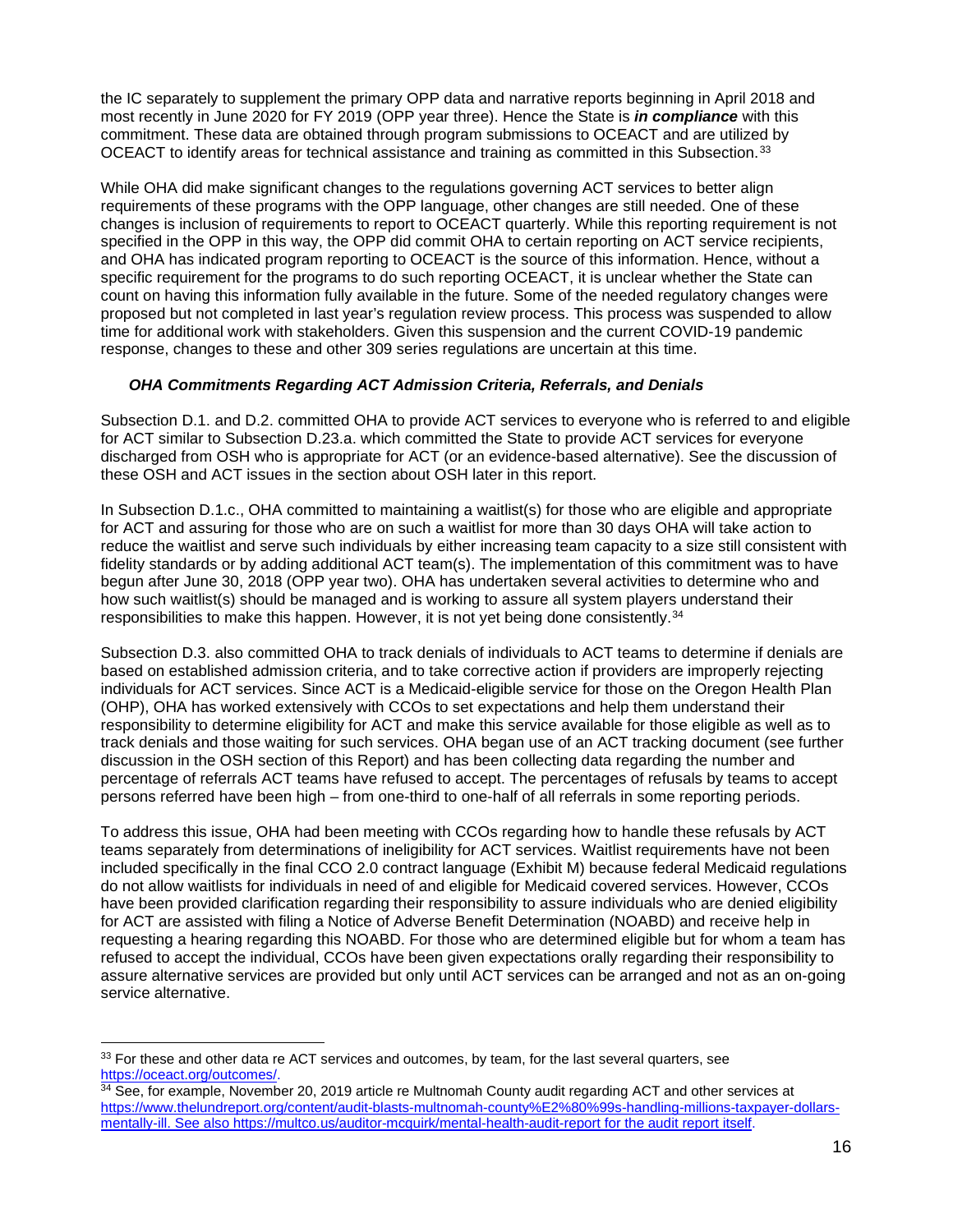Similarly, Choice contractors have a role in helping to arrange ACT referrals and services and advocate for those found eligible for such services. OHA was meeting regularly with Choice contractors and CCOs, along with OCEACT as needed, to assure roles and responsibilities were clear and being met. Since the CCOs have only had the current contract since January 2020, data about such denials, refusals, and alternative services have not yet been made available. Likewise, while no CCO has yet been held accountable through a corrective action plan for such issues, this type of data is being considered for regular reporting when the first full year of data is available for the new CCO contract period, as well as for the Dashboard OHA has begun to design for public reporting purposes.

In addition, a new ACT-experienced staff person has been added to OHA specifically to focus on ACT services. This staff person is working with stakeholders and other OHA staff to develop written guidance for all system players which was initially expected to be released in 2020. This staff person will also be providing technical assistance to system players about ACT service expectations and responsibilities. ACT regulatory changes are still being considered as well and if implemented, will assist with clarification of responsibilities and expectations regarding ACT services.

These actions, along with the additional \$4.0 million for new teams and services described earlier, should help to increase the state's ACT capacity as well as the numbers of those being provided with ACT services, although any reduction or elimination of these additional dollars because of the COVID-19-related budget challenges will stymie these efforts. The number of individuals receiving ACT services is included in OHA's revised BHQPIP described throughout this Report, with goals of 1,400 receiving ACT services during FY 2021 and 1,750 during FY 2022. OHA was working toward compliance but is currently *not in compliance* with OPP commitments in Subsections D.1.c. and 2.

# *Regulatory Issues Regarding ACT*

Subsections D.1.e. committed OHA to develop criteria for admission to ACT consistent with the definition in the OPP and based on national standards and provide them to USDOJ. Subsection D.1.f. committed OHA to incorporating those admission criteria into administrative rules. As indicated earlier in this Report and in IC Report #3, OHA has incorporated such criteria into administrative rules, but the criteria and the regulation need additional changes and clarifications and the regulatory revision process at the moment has been suspended without clarity regarding when it will begin again. Similarly, OHA's work to revise the County Financial Assistance Agreement (CFAA) language for CMHPs is still in process. Since OHA has developed and included criteria for admission in its regulations which are available to USDOJ, it is close to compliance with this commitment. However, since it needs to make some adjustments to its criteria in order to ensure they are not overbroad according to national standards, OHA is currently *in partial compliance* with these OPP commitments.

# SUBSECTIONS D.6. – 13. CRISIS SERVICES [See Also IC Report #4]

Mobile crisis services<sup>[35](#page-16-0)</sup> were defined in Subsection B.6.j. of the OPP as:

. . . mental health services for people in crisis, provided by mental health practitioners who respond to behavioral health crises onsite at the location in the community where the crisis arises and who provide a face-to-face therapeutic response. The goal of mobile crisis services is to help an individual resolve a psychiatric crisis in the most integrated setting possible, and to avoid unnecessary hospitalization, inpatient psychiatric treatment, involuntary commitment, and arrest or incarceration."

Subsections D.6. – 13. of the OPP described the State of Oregon's commitments to:

• expand mobile crisis services so they are available statewide by the end of year two (June 30, 2018) (Subsection D.6.);

<span id="page-16-0"></span><sup>35</sup> It should be noted that while the Subsections of the OPP concerning these services are titled "crisis services," the specific commitments in these Subsections are all about "mobile" crisis services (except for Subsection D.13. regarding standards for hotline services and county crisis lines). This distinction is critical for the OPP as many other types of crisis services are funded by the State and are being provided in a crisis center or other location where treatment services are provided rather than in locations "in the community where the crisis arises" as specified in the OPP definition.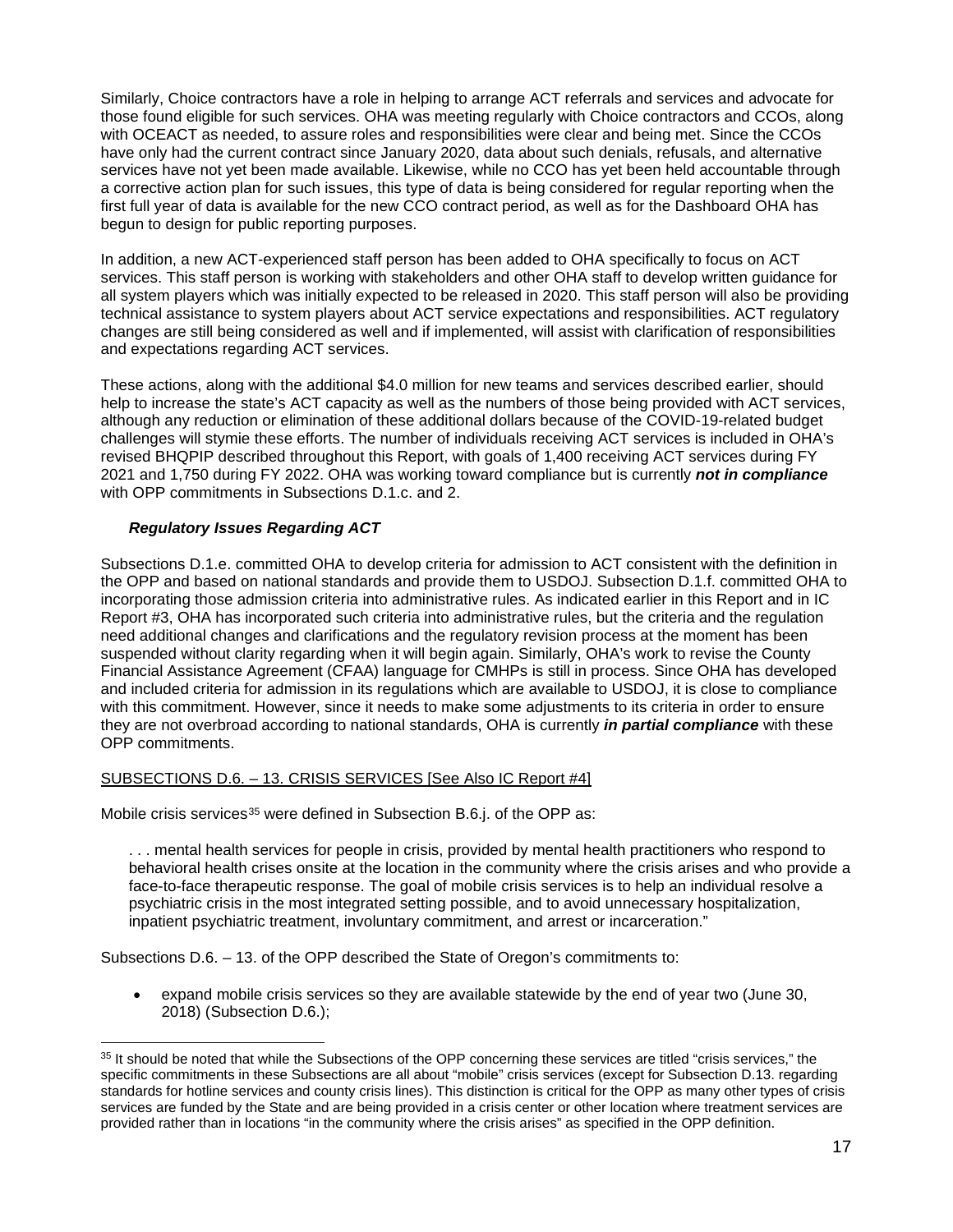- increase the number of individuals served with mobile crisis services (Subsection D.7.);
- track and report the number of individuals receiving a mobile crisis contact and their dispositions (Subsection D.8.);
- assure mobile crisis teams respond within specified time periods, and for frontier and rural areas, provide a person trained in crisis management to call the person within one hour (Subsections D.9. – 12.); and
- develop and enforce uniform standards for hotline services and county crisis lines (Subsection D.13.).

The status of achievement on these commitments is described below.

### *Mobile Crisis Services Expansion Statewide and Numeric Goals*

OHA has provided additional funding to Oregon Counties for mobile crisis services throughout the three years of the OPP. As reported in IC Report #4, as of July 1, 2018 all Oregon Counties have some form of mobile crisis service able to respond to a crisis at a location in the community and as of the beginning of January 2019, all Counties had full mobile crisis response services available. Therefore, OHA is *in compliance* with this OPP commitment.

According to OHA's latest data report covering the 12-month period through June 30, 2019 (OPP year three), 8,905 individuals received mobile crisis services. This number is significantly above the goal of 3,700 to be served during year two and year three of the OPP. Therefore, OHA is *in compliance* with this OPP commitment.

OHA was also able to track and report dispositions of those receiving a face-to-face mobile crisis service, hence the State is *in compliance* with this reporting commitment as well. For the last quarter of OPP year three ending June 30, 2019, OHA reports in 3,202 events, 2,667 individuals were stabilized in the community setting, 472 of these events ended in the individual presenting to an emergency department (ED) and only 63 resulted in the individual being admitted to an acute care psychiatric facility. Significantly, the percentage of these events in which individuals did not interact with the criminal justice system remains high at over 83.3 percent. Likewise, the numbers who presented to an ED or were admitted to an inpatient unit remain low even as the overall number of mobile crisis events continues to increase. Clearly the increase in mobile crisis services over the last three years is helping Oregon with its criminal justice diversion goals as well as helping to reduce use of ED and acute care admissions for adults with SPMI.

#### *Standards for Mobile Crisis Response Times and Hotline Services/County Crisis Lines*

As described in IC Report #4, Subsections D. 9. – 12. included specific timelines for mobile crisis team faceto-face response times, i.e., within one hour for areas that are "not rural or the frontier" (i.e., urban and suburban areas – identified by OHA in contract and regulatory language as simply "urban"); within two hours in rural areas; and within three hours in frontier areas. For both rural and frontier areas, OHA committed to having a person who is trained in crisis management (such as a person from a crisis line or a peer) call the individual in crisis within one hour if the mobile crisis response has not yet occurred. With few exceptions, most calls are responded to within one hour statewide and in fact on average within 30 minutes. While average response times are not part of the OPP per se, the average response times are instructive. These average response time for reported mobile crisis events for the four quarters of year three of the OPP are shown in **TABLE 2** below.

| <b>QUARTER</b>          | <b>Average Response Time</b><br>(in Minutes) |
|-------------------------|----------------------------------------------|
| July - September 2018   | 0:24:22                                      |
| October - December 2018 | 0:27:15                                      |
| January - March 2019    | 0:23:12                                      |
| April to June 2019      | 0:25:27                                      |

#### **TABLE 2: Face-to-Face Mobile Crisis Response Time Averages Statewide FY 2019**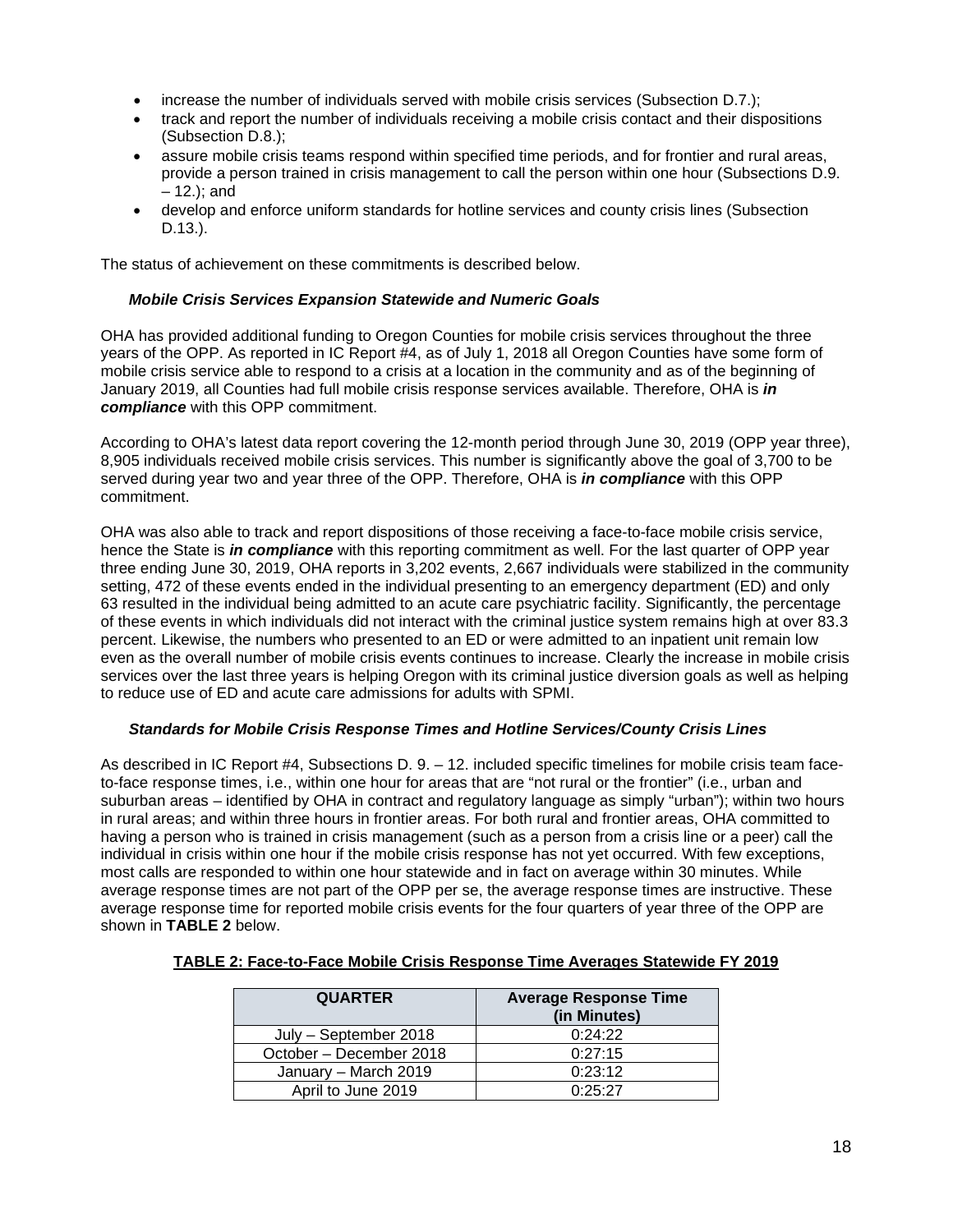A quick review of the raw data for 3,209 face-to-face mobile crisis events for the quarter ending June 30, 2019 indicated only 114 events (3.6 percent statewide) were responded to in over the designated response times.<sup>[36](#page-18-0)</sup> In most of these cases, the time was only a few minutes over the allotted designated time. In many cases, especially in urban areas, programs indicate they try to respond even sooner than the designated time (within 30-45 minutes). Outliers can be because of weather, traffic, unusual distance, staff availability due to multiple crises occurring at once, the process for determining what the individual needs and who is with him or her, or local law enforcement processes for assuring the situation is safe before crisis workers can begin their interactions with the person in crisis. Statewide, Oregon is *in compliance* with meeting OPP committed response times for mobile crisis events.

As of March 1, 2018, OHA revised State regulations regarding crisis services<sup>[37](#page-18-1)</sup> requiring community mental health programs (CMHPs) to provide crisis services 24 hours per day, seven days per week, to assure capacity for telephone or face-to-face screening within one hour of notification of the crisis event and to conduct an assessment and develop a plan to assist the individual and family to stabilize and transition to the appropriate level of care. For those needing a mobile crisis response, the OPP timelines for face-to-face response by geographic area are included in the regulation. This same regulation requires by July 1, 2018 (or when the CMHP is contracted to provide the service) the CMHP or designee to provide mobile crisis services as a component of crisis services for individuals experiencing a mental health crisis in their geographic area. The goals are noted as being to reduce acute psychiatric hospitalization of individuals experiencing a mental health crisis and reduce the number of individuals with mental health diagnoses who are incarcerated as a result of mental health crisis events involving law enforcement.

OHA regulations at OAR 309-019-0150(7)(a) require response times to be tracked somewhat differently than is committed to in the OPP. In the OPP, OHA committed to no more than a three-hour response time in frontier areas; a two-hour response time in rural areas; and a one-hour response time in areas that "are not rural or the frontier." The latter term is not the same as "urban" which is the term utilized in the regulation, although OHA has consistently indicated its use of the word "urban" includes suburban areas and any nonrural or non-frontier area must meet the shorter one-hour response time. These clarifications were not included in either the latest CFAA language for CMHPs nor in the most recent proposed regulations which have now been suspended pending further discussion with stakeholders. However, OHA utilizes the "urban" designation as it is consistent with federal designations for other purposes based on population density and generally does include suburban areas surrounding urban areas where population is relatively dense.<sup>[38](#page-18-2)</sup> While clarifying this use of terms in regulation or CFAA language would be more consistent with the OPP, it has not changed the outcomes seen in the data or the program reviews which showed substantial statewide compliance with response times during the OPP timeframe.

Similarly, requirements and expectations for CMHPs providing crisis services (including mobile crisis services) are further delineated currently in MHS 25, a Service Element that is part of the County Financial Assistance Agreement (CFAA) with OHA. This Service Element has undergone revision for the first 18 months of the 2019 – 2021 time period, and is now clearer regarding expectations but is not yet totally consistent with OPP commitments. However, OHA has issued written guidance to mobile crisis programs consistent with the OPP and programs used this guidance in reporting crisis response for the OHA data reports. This CFAA Service Element language is now under review as part of the entire CFAA language revision process, but much of this work has been suspended or pushed into CY 2021 or beyond due to COVID-19 pandemic response. This process will offer an opportunity to clarify expectations and reporting

<span id="page-18-0"></span><sup>36</sup> NOTE: 86 of the response times over the time required for the specific county area were in Multnomah County, with 8 in Marion, 8 in Washington, 5 in Columbia, 3 in Josephine, and 1 each in Deschutes, Douglas, Lake, and Polk counties. OHA may want to do further analysis and work with Multnomah County to determine why they are experiencing a disproportionate number of response times beyond the designated time, why some of them are longer outliers than most other mobile crisis events, and whether a corrective action plan for this service area is in order to assist in bringing down the number of such outliers for this County and hence statewide. <sup>37</sup> See OAR 309-019-0150.

<span id="page-18-2"></span><span id="page-18-1"></span><sup>38</sup> Se[e https://www2.census.gov/geo/pdfs/reference/GARM/Ch12GARM.pdf](https://www2.census.gov/geo/pdfs/reference/GARM/Ch12GARM.pdf) and [https://www.census.gov/programs](https://www.census.gov/programs-surveys/geography/guidance/geo-areas/urban-rural.html)[surveys/geography/guidance/geo-areas/urban-rural.html](https://www.census.gov/programs-surveys/geography/guidance/geo-areas/urban-rural.html) for discussion of urban, urban area, "urban fringe" and other geographic designations by the U.S. Census Bureau. See also for discussion of the designation of areas as frontier, see [https://www.ruralhealthweb.org/getattachment/Advocate/Policy-](https://www.ruralhealthweb.org/getattachment/Advocate/Policy-Documents/NRHAFrontierDefPolicyPaperFeb2016.pdf.aspx)

[Documents/NRHAFrontierDefPolicyPaperFeb2016.pdf.aspx.](https://www.ruralhealthweb.org/getattachment/Advocate/Policy-Documents/NRHAFrontierDefPolicyPaperFeb2016.pdf.aspx) See more about these designations in Oregon at [https://www.ohsu.edu/oregon-office-of-rural-health/about-rural-and-frontier-data.](https://www.ohsu.edu/oregon-office-of-rural-health/about-rural-and-frontier-data)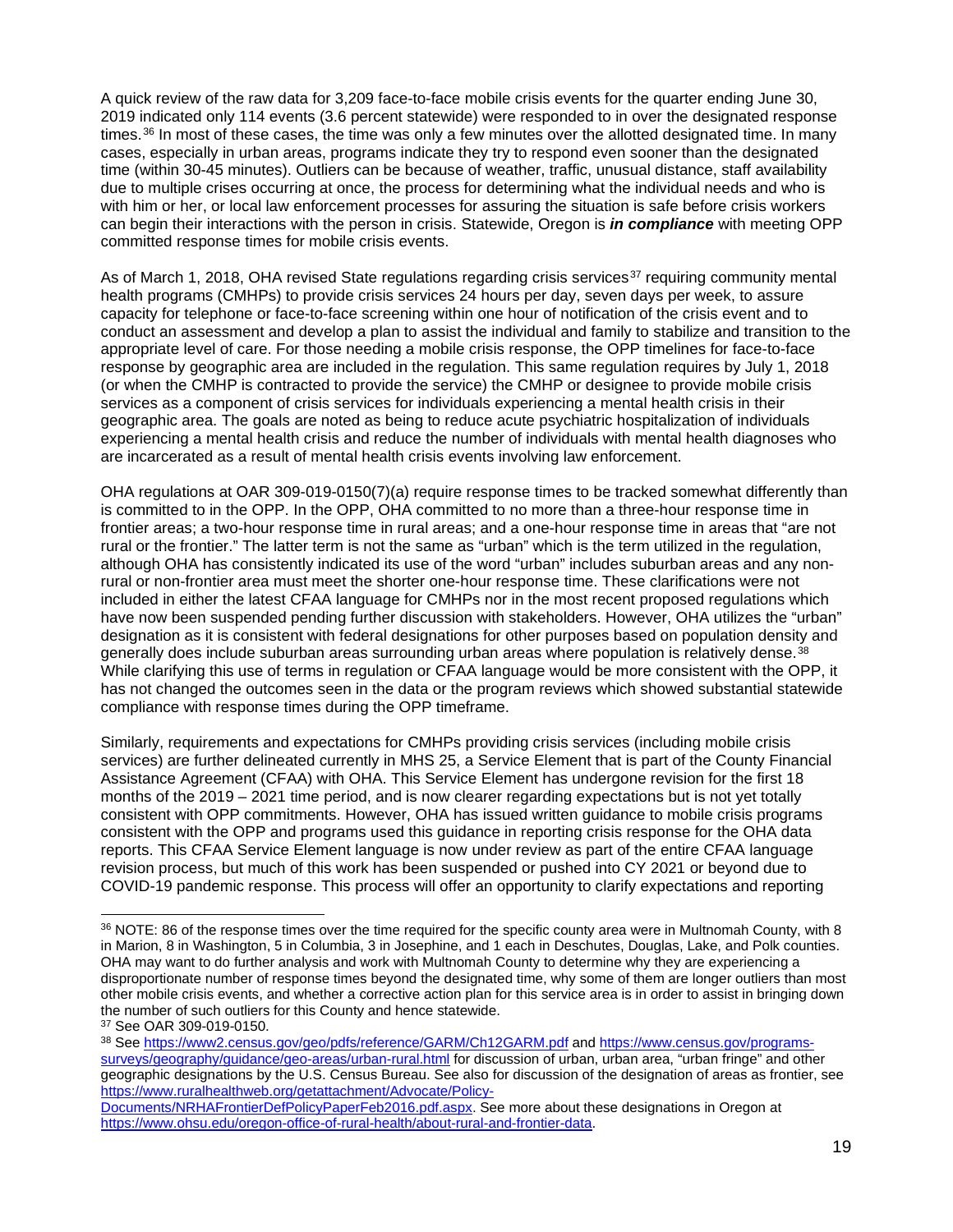requirements as indicated above for the next CFAA to assure these are clear either in the CFAA or in regulations referenced therein.

Oregon currently designates each county as frontier, rural, or urban and OHA utilizes these designations even though more than one area type could exist in any given county. In some counties designated as frontier or rural, a population center exists in which response times may need to be faster than the frontier parts of the county (e.g., Ontario in Malheur County, Baker City in Baker County, Klamath Falls in Klamath County, Albany in Linn County, Grants Pass in Josephine County, or Pendleton in Umatilla County). The analysis described above of actual response times in 2019 in all geographic areas indicates programs are able to respond in most cases well under the designated timeline. Similarly, some less densely populated areas in "urban" counties may realistically require a little longer than one hour for a mobile crisis team member to respond. Regulations or designations may need to be considered for adjustment to accommodate these differences. However, this issue may be less of a concern now since most programs try to respond in well less than one-hour regardless of the county designation. Therefore, I find OHA is currently *in compliance* on this commitment of setting mobile crisis response times and standards.

OHA developed and revised OAR 309-019-0300 through 309-019-0320 regarding requirements for crisis line services, effective March 1, 2018. OHA enforces all of its regulatory requirements through its provider licensing and certification processes. OHA's unit doing this work has developed a checklist and tool to assure audits of these regulatory requirements are considered as CMHP interviews and program and chart reviews occur. This checklist and audit tool have been revised and updated based on staff's experience doing these audits and on input provided by me in December 2019. Hence, OHA is *in compliance* with this OPP commitment as it has the standards and enforcement mechanisms in place.

#### SUBSECTIONS D.14. – 15. SUPPORTED HOUSING [See Also IC Report #4]

Supported housing is defined in Subsection B.6.o. as:

. . . permanent housing with tenancy rights and support services that enables people to attain and maintain integrated affordable housing. Support services offered to people living in supported housing are flexible and are available as needed and desired, but are not mandated as a condition of obtaining tenancy. Tenants have a private and secure place to make their home, just like other members of the community, with the same rights and responsibilities. Supported housing enables individuals with disabilities to interact with individuals without disabilities to the fullest extent possible. Supported housing is scattered site housing. To be considered supported housing under this Plan, for buildings with two or three units, no more than one unit may be used to provide supported housing for tenants with SPMI who are referred by OHA or it [SIC] contractors, and for buildings or complexes with four or more units, no more than 25% of the units in a building or complex may be used to provide supported housing for tenants with SPMI who are referred by OHA or it [SIC] contractors. Supported housing has no more than two people in a given apartment or house, with a private bedroom for each individual. If two people are living together in an apartment or house, the individuals must be able to select their own roommates. Supported housing does not include housing where providers can reject individuals for placement due to medical needs or substance abuse history.

In Subsection D.14., OHA committed to specific numeric goals about increasing the number of adults with SPMI in supported housing (recognizing that individuals may decline housing offered to them), and making best efforts to match individuals to housing that meets their needs and individual choices.

The metrics regarding persons with SPMI in supported housing include:

- At least 835 individuals with SPMI living in supported housing in year one (July 1, 2016 to June 30, 2017);
- At least 1,355 individuals with SPMI living in supported housing in year two (July 1, 2017 to June 30, 2018); and
- At least 2,000 individuals living in supported housing in year three (July 1, 2018 to June 30, 2019).

In Subsection D.15., OHA committed to: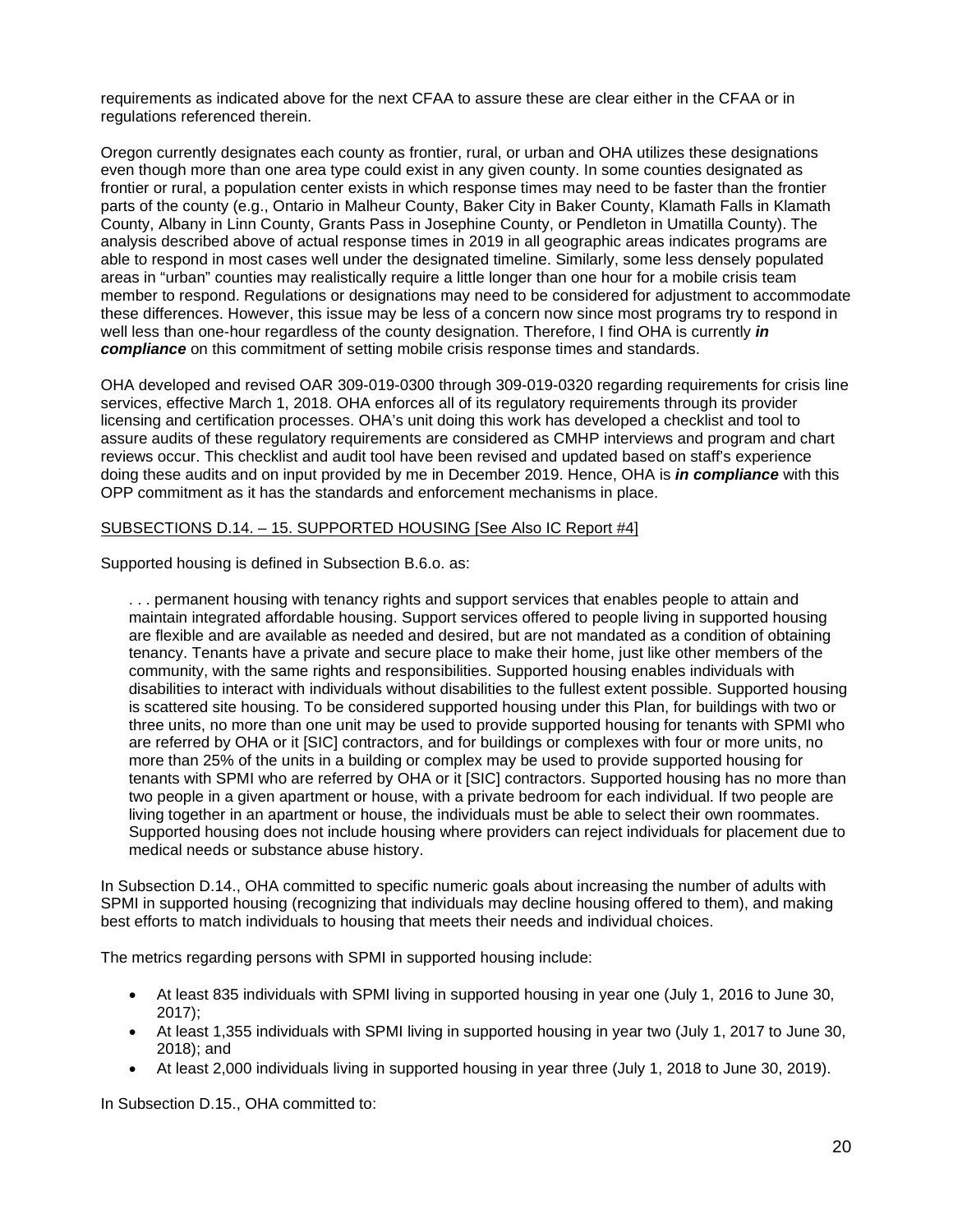- collect data regarding the housing stock or inventory available for individuals with SPMI;
- track the number of individuals with SPMI receiving supported housing; and
- use this information to make a budget request for affordable housing for individuals with SPMI in OHA's 2017 – 2019 budget.

Performance on these various commitments is described below.

#### *Numeric Goals for Supported Housing*

OHA exceeded its first-year goal of 835 individuals with SPMI living in supported housing in FY 2017. Since that time, the number of new individuals reported as living in supported housing grew very slowly until the most recent data report in which 1,903 individuals were reported to be living in such housing. The reason for this significant increase has to do with the efforts OHA has undertaken to count additional individuals living in supported housing beyond just those being supported through the OHA funded Rental Assistance Program (RAP) described in IC Report #4. That Report noted the likelihood of significantly more individuals living in supported housing whose rent is being paid through other means (HUD, individual resources, family resources, other program resources, etc.). Hence OHA has engaged in significant and appropriate efforts to count some of these additional individuals by working with RAP programs to learn who has remained in the housing provided but who have transitioned to HUD vouchers or other payment sources for the rent. OHA has also worked with the state's ACT programs to determine the number of service recipients who are living in housing meeting the OPP supported housing definition. These two sources alone accounted for much of the increase in the number of individuals reported living in supported housing throughout the state. Eventually, other methods of counting even more individuals living in supported housing units may be determined and undertaken. OHA's efforts to be aware of and track those living in supported housing regardless of fund source will enhance their ability to encourage the use of and grow this resource for adults with SPMI in need of such housing.

While the State of Oregon is not yet in compliance with the commitment to have at least 2,000 individuals with SPMI living in supported housing, at 1,903 individuals living in supported housing, it was at 95% of the OPP goal and hence was well on its way as of June 30, 2019. OHA has included additional efforts in its revised BHQPIP to reach this original OPP goal by the end of FY 2022 (June 30, 2022). Additional efforts to bring on more ACT teams and services would also help the state meet this goal as additional individuals with SPMI are provided support in the community through ACT program services. Hence, Oregon is *working toward compliance* with this OPP commitment.[39](#page-20-0)

OHA is tracking and reporting the number of adults with SPMI living in supported housing as committed to in the OPP; hence OHA is *in compliance* with this reporting requirement and continues to refine its data collection efforts to assure these numbers are correct and incorporate additional individuals living in supported housing units throughout the state.

# *Data Re Housing Stock and Inventory and Adults with SPMI Living in Supportive[40](#page-20-1) Housing*

OHA tracks the number of housing units available for persons with SPMI by tracking housing inventory as described in IC Report #1. As of July 2019, 57,495 such affordable housing units were available in Oregon. This compares to 53,323 such units reported by OHA as available at Baseline (CY 2015). Hence these numbers are growing. However, these affordable housing units are not all supported housing and not all of

<span id="page-20-0"></span><sup>&</sup>lt;sup>39</sup> While this is true for the time period ending June 30, 2019, and was a commitment in the initial BHQPIP, current budget reduction scenarios due to the economic impact of the COVID-19 pandemic response suggest housing support and ACT programs could be in jeopardy and therefore these numbers could backslide or it could be more difficult to meet the original 2,000 person goal at some point in the future.

<span id="page-20-1"></span> $40$  NOTE: Subsection B.6.o. defines "supported housing" in a very specific way. All data provided by the State for individuals living in supported housing meet this OPP definition although as indicated in IC Report #4, likely others live in such housing and are not able to be counted by the State for this purpose. Even though not required to do so and in addition to providing data regarding the number of housing units "available" for persons with SPMI, OHA has provided for each reporting period the number of individuals with SPMI the State is aware of living in "supportive" housing, i.e., housing with rental assistance and/or supportive services but which does not meet the specific OPP definition of "supported" housing.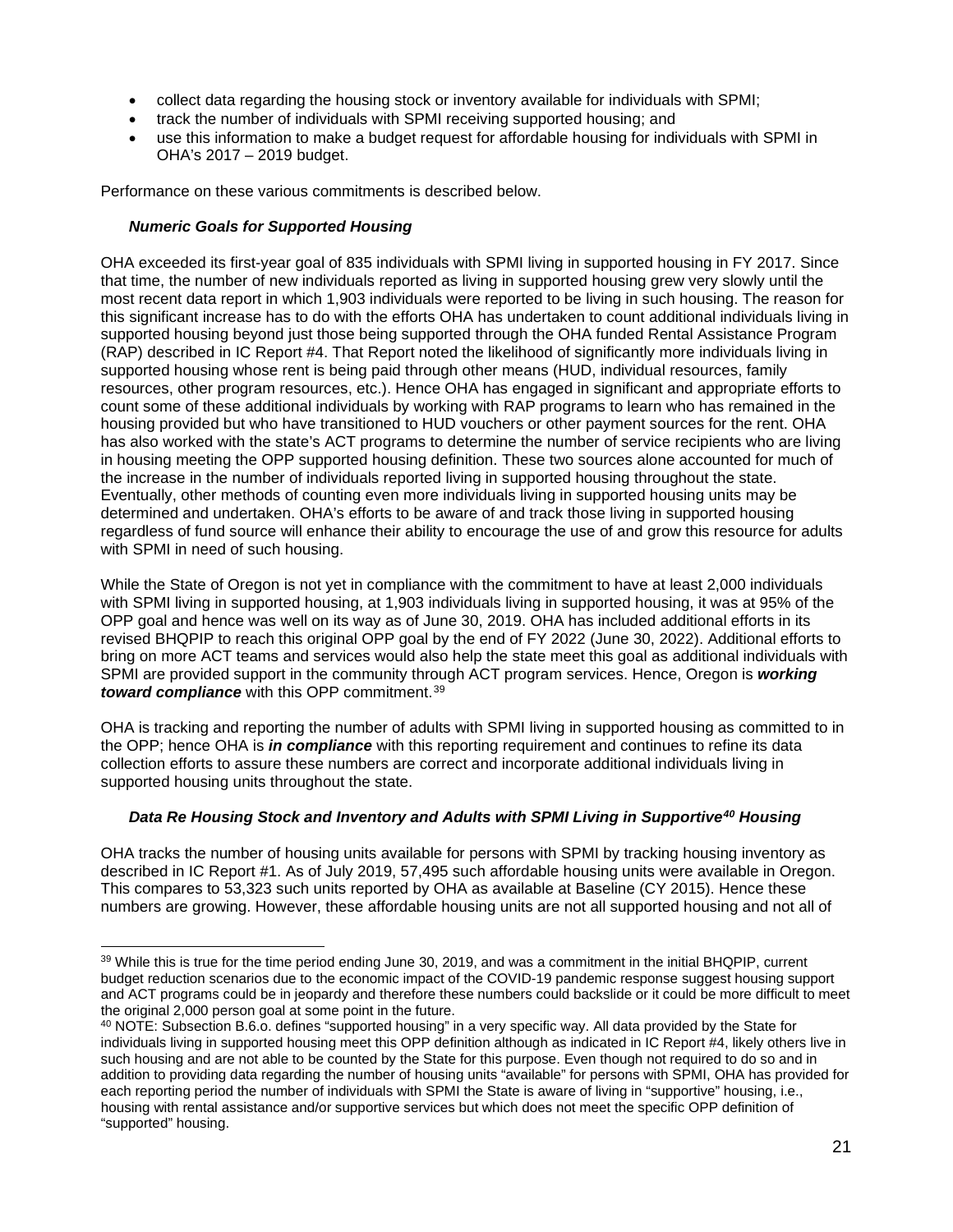these units are available solely to adults with SPMI. OHA makes the inventory of these affordable housing units available on its website.<sup>[41](#page-21-0)</sup>

The number of individuals receiving supportive housing services in units that may not fit the definition of supported housing is reported by OHA as 1,873 compared to 1,361 reported for the period ending June 30, 2017. OHA tracked and reported these data and hence is *in compliance* with this OPP commitment in Subsection D.15.

#### *Legislative Request for 2017 – 2019 and Other Efforts to Expand Supported Housing*

OHA committed in the OPP to utilize the housing unit data it had to make a budget request for affordable housing (supportive and supported) for individuals with SPMI in connection with OHA's 2017 – 2019 biennial budget. This request was made in the 2017 legislative session with the result being \$15 million in additional funding to meet OPP commitments, about \$2.5 million of which was used to expand the rental assistance program beyond the initial \$2.5 million invested during CY 2016. In 2015, \$20 million was provided to Oregon Housing and Community Services (OHCS) for capital development of additional supportive and supported housing units statewide. OHA participated on and helped staff an interagency housing task force<sup>[42](#page-21-1)</sup> to address some of the housing needs of individuals for whom OHA provides services. Housing development is a slow process and takes significant time, but does result in new available units. OHCS was provided an additional \$50 million in the 2019 legislative session for development of additional housing designated as permanent supportive housing units (which can include supportive and supported housing types). These funds have resulted in an additional 65 units of supported housing for adults with SPMI being in development and expected to be completed from this OHA collaboration with OHCS by June 2022, most by June of 2021.[43](#page-21-2) The legislature has also allocated but set aside an additional \$4.5 million for OHA to use to provide support services for individuals occupying these and other OHCS developed units once they are built and filled. OHCS has also created a Permanent Supportive Housing Institute, running from November 2019 through March 2020, to assist 10 entities with project planning and development.<sup>[44](#page-21-3)</sup>

In the meantime, some OHA RAP programs have been able to expand their efforts and could use additional funds to house and support additional individuals while other programs have underspent their allocations. Consequently, OHA has revised its approach to funding these programs to create flexibility to move funds to areas of the state where additional RAP funds are needed from those areas not able to utilize the funds available. The goal of this approach is to maximize the use of available RAP funds to serve the most individuals possible with the available funding.

While OHA is *in compliance* with its commitment regarding the 2017 legislative request and is working collaboratively with OHCS to develop more supported housing units, housing remains a challenge in most areas of Oregon. The State – including the legislature – will have to and was working to do more as described earlier in this Report regarding OPP Section C. Unfortunately, the Rental Assistance Program (RAP) providing much of the funding for current supported housing efforts is among those programs for which possible reduction scenarios are being considered. If RAP funding is reduced, it is unlikely the State will be able to meet its commitment of 2000 adults with SPMI living in supported housing, and may even see the number living in such housing now be reduced, especially as rents continue to rise in many geographic areas. OHA will have to make additional requests in future years (2021 and beyond) if the need for supported housing for adults with SPMI is to be met and keep up with growing housing costs in Oregon.

In addition to legislative requests and maximizing available RAP dollars, OHA has identified a staff person with significant experience working with this population and with housing in particular to head up efforts to increase funding for and provision of services to address social determinants of health (SDOH). A guidance document has been developed and posted on line regarding the use of and payment for health-related

<span id="page-21-0"></span><sup>41</sup> Se[e https://www.oregon.gov/oha/HSD/AMH/Pages/Affordable-Housing.aspx.](https://www.oregon.gov/oha/HSD/AMH/Pages/Affordable-Housing.aspx)

<span id="page-21-1"></span><sup>42</sup> Se[e https://www.oregon.gov/ohcs/DO/docs/Priorities/PSH%20Priority.pdf](https://www.oregon.gov/ohcs/DO/docs/Priorities/PSH%20Priority.pdf) for the OHCS Statewide Housing Plan for<br>Permanent Supportive Housing 2019 -- 2023, some of which may be supported housing units.

<span id="page-21-2"></span> $43$  OHA indicated on June 5, 2020 these units are still anticipated to be completed as planned as this capital funding has not been reduced.

<span id="page-21-3"></span><sup>44</sup> See press release at [https://www.oregon.gov/ohcs/DO/newsreleases/2019/10-15-2019-Oregon-Supportive-Housing-](https://www.oregon.gov/ohcs/DO/newsreleases/2019/10-15-2019-Oregon-Supportive-Housing-Institute-Participants.pdf)[Institute-Participants.pdf.](https://www.oregon.gov/ohcs/DO/newsreleases/2019/10-15-2019-Oregon-Supportive-Housing-Institute-Participants.pdf)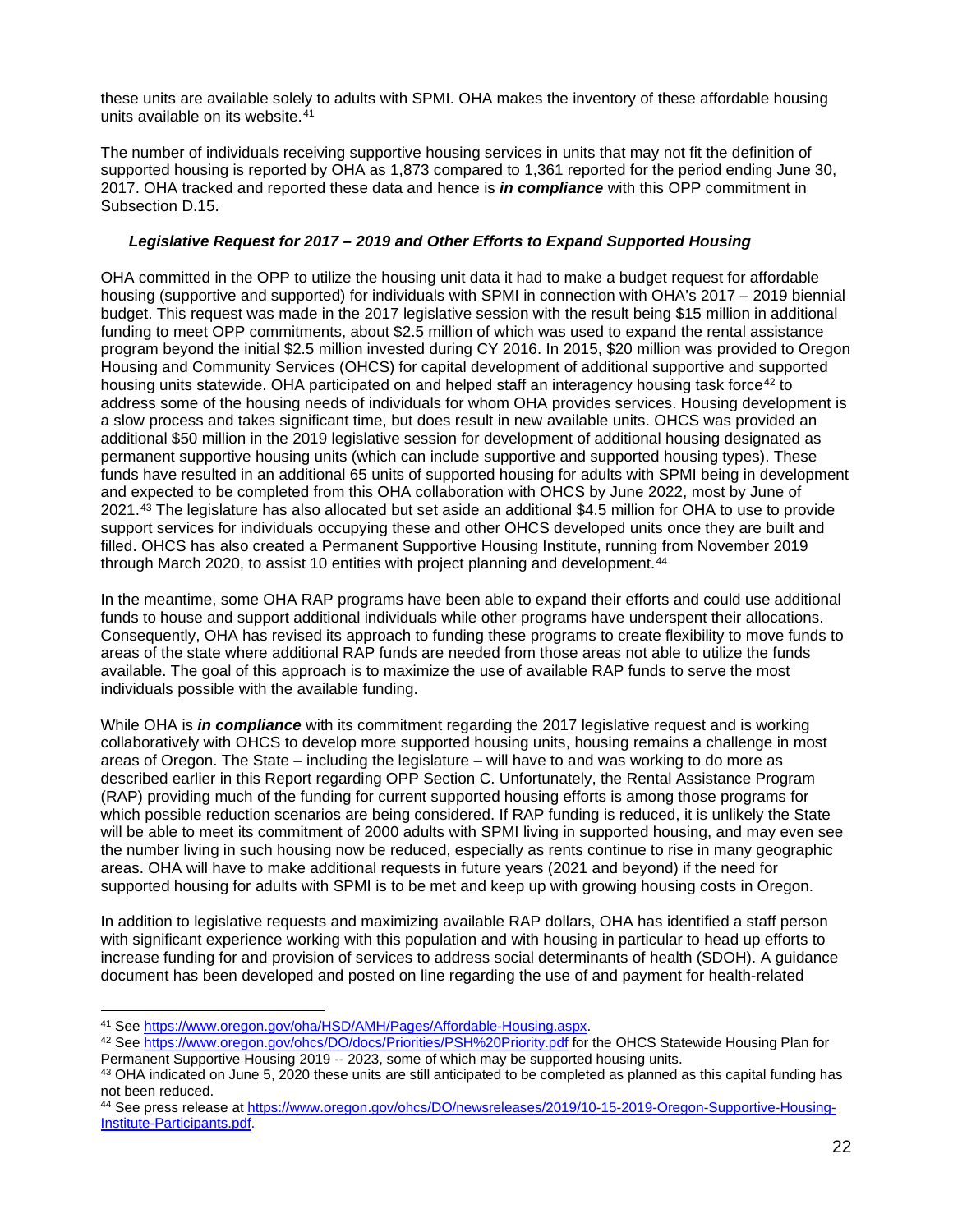services by CCOs to address housing needs as one of the SDOH.<sup>[45](#page-22-0)</sup> This document includes references to supported housing. OHA has committed to developing and posting an appendix to this document specifically about supported housing. An SDOH Spending Reference Guide is also in process, and OHA indicates supported housing will be specifically addressed in this document as well. Since many in Oregon do not clearly understand the difference between supported, supportive, and affordable housing and since the need for any kind of housing is a large issue in Oregon, especially in urban areas, OHA will need to do these and additional educational efforts and set clear expectations for behavioral health and political leaders to assure continued attention to this type of housing and services for adults with SPMI.

The CCO 2.0 contract references supported housing and makes clear these types of units should be an option for individuals with SPMI along with the behavioral health support services needed to make these living arrangements successful. However, neither the current CMHP CFAA language nor the related regulations are as clear as they should be about the use and priority for supported housing. The initial BHQPIP working draft workplans included efforts to increase the use of supported housing by educating, better counting and tracking, and maximizing funding for this type of resource for adults with SPMI. These draft workplans are under revision and are expected to be shared with USDOJ for its input prior to the meeting between OHA and USDOJ rescheduled for this summer.

#### SUBSECTIONS D.16. – 18. PEER-DELIVERED SERVICES [See Also IC Report #3]

Subsections D.16. –18. of the OPP described the State of Oregon's commitment to increase the availability of peer-delivered services (PDS) as defined in Subsection B.6.k.

Discussions with peers within OHA central office, at OSH, at Advisory Committee meetings, and during program visits indicate peers are helping to engage adults with SPMI in treatment and helping to support such adults with community living needs, getting to appointments, negotiating public benefits and community interactions, and engaging in person-centered planning – at OSH and in the community. A Peer Bridger position has been created at OSH to help individuals leaving the hospital with their transition to the community. PDS worker positions are required in the Rental Assistance Program (RAP) providing supported housing for adults with SPMI and in the ACT programs within the state. In the OPP, OHA committed to increase the number of individuals who are receiving PDS by 20 percent by the end of year one (by June 30, 2017) and by an additional 20 percent by the end of year two (by June 30, 2018). OHA has significantly exceeded these goals by increasing the number receiving PDS from 2,156 at baseline in 2015 to 4,038 as of June 30, 2019, a total increase of 87.3 percent. Thus, OHA is *in compliance* with its commitment in this area.

Subsection D.17. and D.18. indicated OHA will measure the number of individuals receiving PDS by using Medicaid billing data, noting that "many individuals receive peer-delivered services which are billed under another Medicaid billing code [for example, ACT or crisis services], and which are not captured by this methodology [for example, at OSH]." OHA indicated in the OPP a belief the Medicaid billing system "significantly undercounts" the number of persons actually receiving PDS in Oregon. Hence, the OPP specifically noted in Subsection D.17. it will continue to explore better and more accurate ways to count PDS, and if a more accurate way is identified, OHA may modify the methodology to track the provision of PDS. OHA has on-going efforts to identify peers providing services either in organizations ineligible, unable, or unwilling to bill for Medicaid, and to register or identify individuals who have received training as a peer but are not recognized as a Medicaid eligible practitioner – including community mapping in coordination with specific counties – to develop a more comprehensive database of all PDS.

OHA's Office of Consumer Activities (OCA) estimates 15 to 25 peer-run organizations (PROs) in Oregon also provide services for adults with SPMI but are not billing Medicaid for these services. OCA currently provides technical assistance for these PROs. Once Oregon's pending substance use disorder (SUD) waiver is approved by CMS,<sup>[46](#page-22-1)</sup> OCA plans to assist interested PROs to complete the application process to become a Medicaid provider for individuals with SUD as well as successfully maintain billing and accounting processes with fidelity to the peer model. In the meantime, OCA is trying to compile and keep up to date a list of PROs in Oregon. While OCA receives quarterly reports from many of these organizations, they are not

<span id="page-22-0"></span><sup>45</sup> See [https://www.oregon.gov/oha/HPA/dsi-tc/Documents/Health-Related-Services-Guide-Housing.pdf.](https://www.oregon.gov/oha/HPA/dsi-tc/Documents/Health-Related-Services-Guide-Housing.pdf)

<span id="page-22-1"></span><sup>46</sup> Se[e https://www.oregon.gov/oha/HSD/Medicaid-Policy/Pages/SUD-Waiver.aspx.](https://www.oregon.gov/oha/HSD/Medicaid-Policy/Pages/SUD-Waiver.aspx)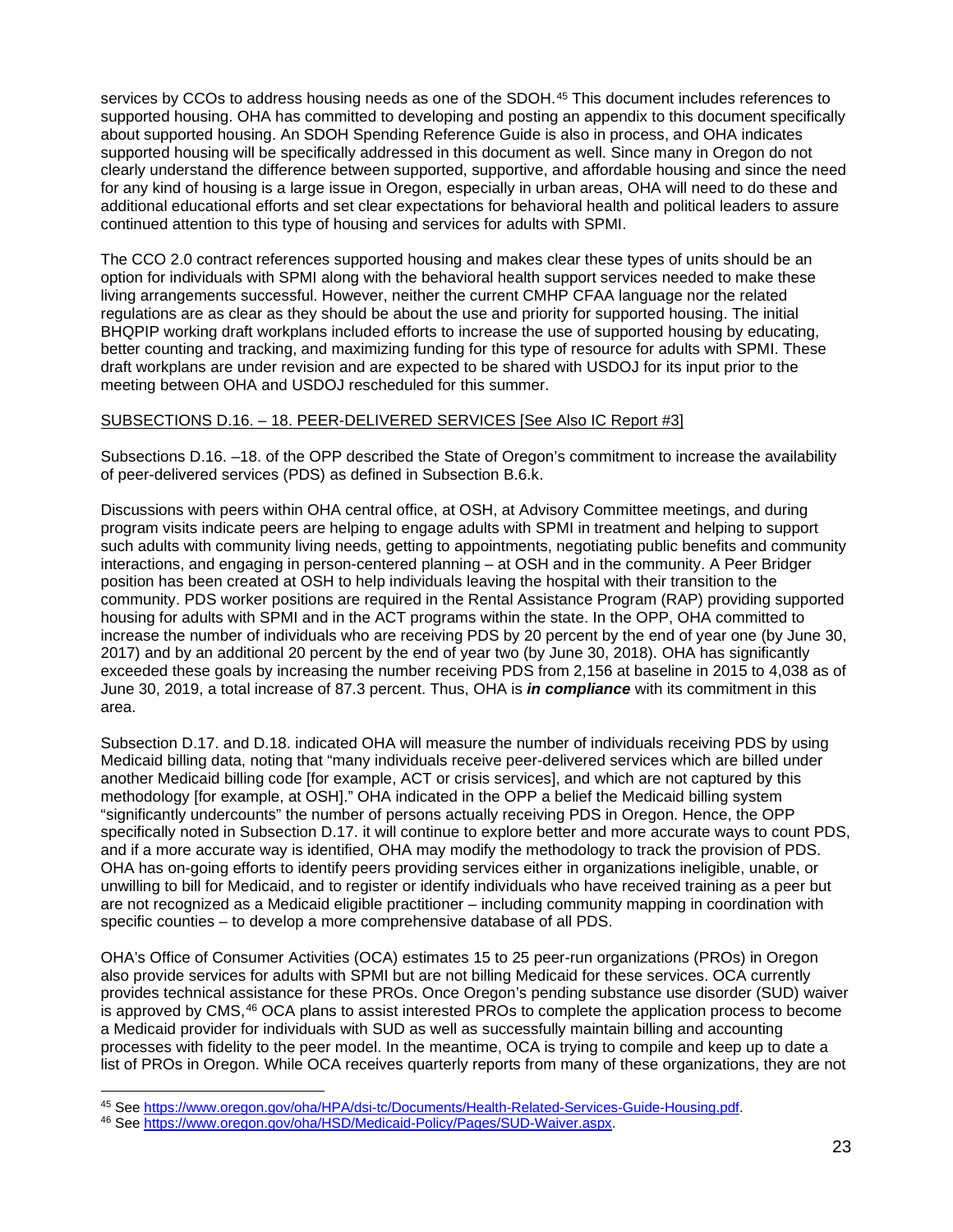sufficiently consistent to be a source of data reporting at this time. In addition, many of these PROs have a concern about data reporting due to the diagnostic information requested which may conflict with peer values about not seeing individuals as "consumers" or even "peers" but rather first as human beings. Hence, these efforts have not yet resulted in an accurate statewide methodology for capturing additional PDS being provided beyond those billed to Medicaid. Therefore, the Medicaid billing system most likely will continue to be the best method for capturing and reporting comparable cross-year data on PDS for the foreseeable future.

However, OHA has designed a data collection and reporting form regarding all PDS data in the Medicaid Management Information System (MMIS) and is also collecting data in the Measures and Outcomes Tracking System (MOTS), which will be undergoing a platform revision in the next couple of years.<sup>[47](#page-23-0)</sup> OCA also reports some of Oregon's tribal communities are asking for training regarding delivery and billing/funding for PDS and about development of PROs for tribal peers. OHA is using federal Block Grant dollars for this effort currently. Time will tell, but these efforts are also likely to increase PDS and PDS reporting in Oregon.

OHA recognizes and has demonstrated substantial commitment to the value of PDS in transforming the behavioral health system to one based on the principal of recovery. Hence, in addition to the activities described in IC Report #3, OCA indicates it works with consumers, survivors, stakeholders, and Oregon's peer network to accomplish three goals:

- Develop strategies to increase the use and availability of PDS;
- Influence health policy and improve enrollment and use of peers in expanded insurance options and integrated health care programs; and
- Promote the development of PDS training programs and certified peers representing Oregon's diverse population, including those with military experience and young adults.

In order to accomplish these goals, OHA hired a new PDS Coordinator (PDSC) staff position in November 2018. This PDS Coordinator's role is to consolidate and communicate with all the different groups and councils within OHA and the broader peer networks addressing PDS in order to have productive feedback loops and lines of communication established. The work of this PDS Coordinator is to increase the coordination among groups on strategies, community involvement, policy development, rulemaking from a peer perspective, and recommendations to OHA regarding expansion of PDS. The position is filled by a person with lived experience as a behavioral health services recipient and professional experience as a provider in the peer workforce.

OCA works with the Peer-Delivered Services Core Team (PDSCT) which meets monthly and is facilitated by the PDSC. This group serves as a steering committee and innovation hub in Oregon. Some of the topics currently being addressed include awareness of community trends, peer supervision (competencies and training), standards for PDS training, and proposed Medicaid changes to expand use of PDS statewide.

Oregon currently has nine Medicaid billing codes for PDS, more than many states in the country. More PDS billing codes allow for more billing of qualifying PDS services. OHA worked with PDSCT, the Oregon Consumer Advisory Council (OCAC), <sup>[48](#page-23-1)</sup> and community stakeholders on a Medicaid 1915i State Plan Amendment (SPA) to expand the list of billing codes for PDS and integrate PDS into broader aspects of care, including allowing PROs to bill Medicaid. However, the federal Centers for Medicare and Medicaid Services (CMS) indicated Oregon could not make the requested changes via a SPA or as part of the current 1915i waiver, but rather would have to request an 1115 demonstration waiver in order to test these

<span id="page-23-1"></span><span id="page-23-0"></span><sup>&</sup>lt;sup>47</sup> OHA OCA indicates these data sources show significant numbers of people being told about the availability of PDS. In 2014, 8,017 clients were told and in 2016 11,980 were told. While more recent data are not currently available, the new CCO 2.0 contract includes a requirement for CCOs to inform Members and encourage utilization of PDS by providing Members with a description of the types of PDS available and how to access these services, as well as an explanation of the role of the PDS provider and ways PDS can enhance Members' care. See CCO 2.0 Contract, Exhibit M, 9.a. and b. <sup>48</sup> OCA representatives informed me the OCAC is also supported by the PDSC and has recently created four subcommittees on the following topics: a) trauma-informed systems; b) tools, technology, and access; c) wellness and health practices/peer support; and d) PDS development (supervision, salaries, etc.). For more information on OCAC and its workplan, see [https://www.oregon.gov/oha/HSD/AMH/Pages/OCAC.aspx.](https://www.oregon.gov/oha/HSD/AMH/Pages/OCAC.aspx)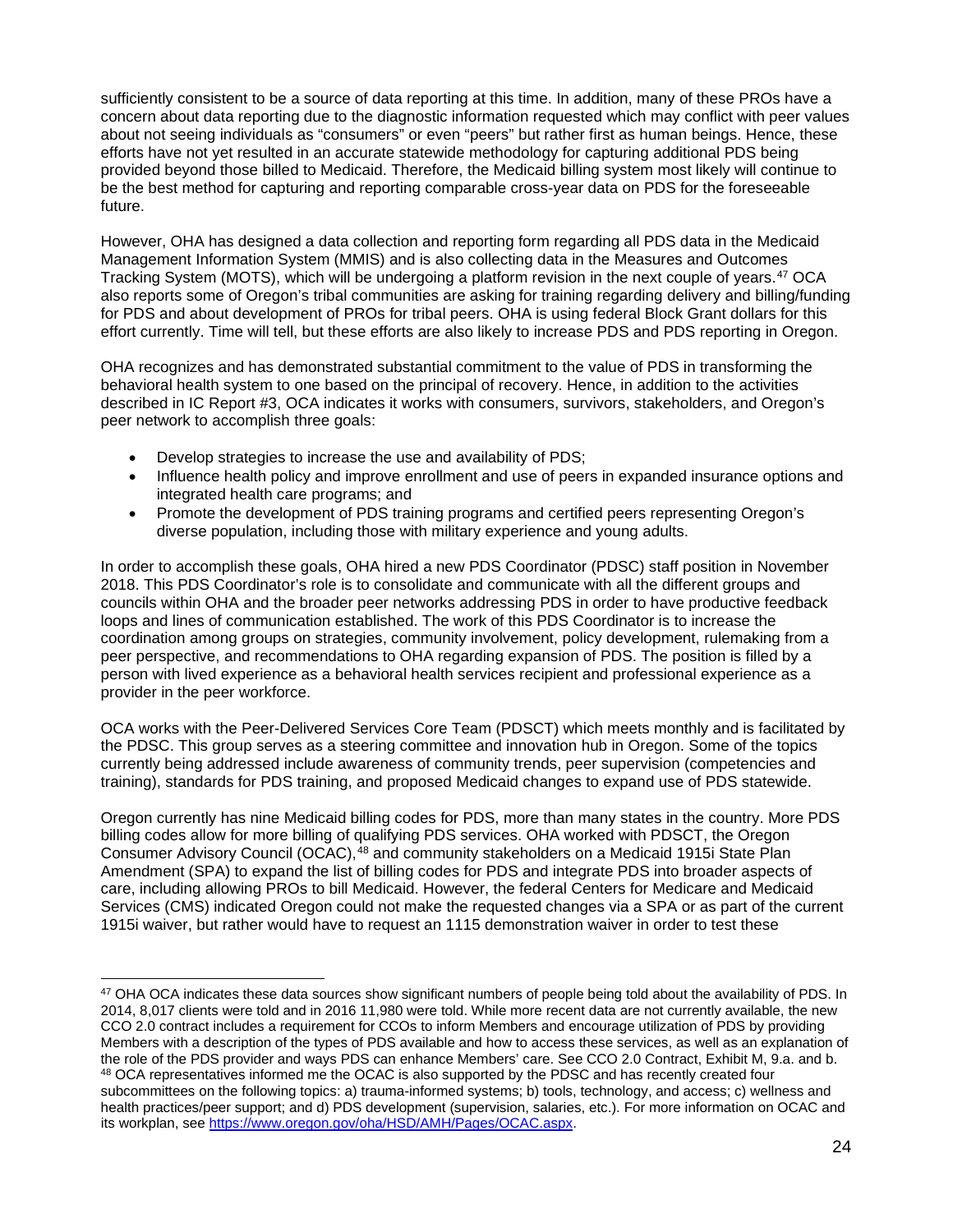approaches for individuals with SPMI. OHA is currently developing an 1115 waiver for individuals needing SUD services, given this federal input.<sup>[49](#page-24-0)</sup>

The OCAC workplan also includes promoting the identification of a peer coordinator in every Oregon county; developing recommendations to expand peer services in future CCO contracts; and developing recommendations for peer supervision standards. Together, the PDSCT and OCAC have identified two core strategies:

- Identification of current workforce strengths, needs, gaps, and a plan to build a quality PDS workforce, including trainings for supervisors; and
- Identification of changes to administrative rules necessary to support the increase of people receiving PDS.

For this second strategy, OHA supported HB 2304 which defined and added Peer Support Specialists (PSS) to Oregon statutes along with Peer Wellness Specialists (PWS). This bill passed in 2017 and was effective January 1, 2018. Other legislation was introduced for the expansion of PDS throughout the state. OHA worked with communities and councils to provide bill analysis and consistency of language as this legislation was considered.

OHA implemented these changes in Oregon law by changing several of its regulations to include:

- Requiring PDS to be provided by CMHPs;
- Defining Peer Supervisor and co-supervision of PSS and PSW positions;
- Requiring co-supervision of PSS/PWS by experienced certified PSS/PWS; and
- Updating the definitions of peers to include specific family and youth clarifiers.

In addition to PDSC and OACA, the OCA works with the OHA Office of Equity and Inclusion (OEI) which staffs and supports the Traditional Health Workers (THW) Commission. This Commission meets monthly and includes representatives of all seven types of THWs recognized in Oregon, including PSSs and PWSs, as well as medical professionals, educators, CCOs, and unions. The Commission's workplan includes to:

- Improve communication, brand awareness, messaging, registry, and technology;
- Expand and improve education, community engagement, system engagement, and workforce engagement; and
- Invest in and launch research and data collaborations.

The THW Commission has created a registry of various types of THWs throughout Oregon.

OHA has also been working with the Oregon Department of Veterans' Affairs in a joint workgroup focused on improvement of behavioral health services for veterans. This workgroup has created a Veterans' PDS Pilot Project for which funds have been awarded to the Deschutes, Yamhill, and Jefferson CMHPs with a separate fund set aside for Oregon Tribes wishing to implement PDS programs in their communities.

All in all, the State of Oregon has put considerable effort into increasing the quantity and quality of PDS provided for adults with SPMI and others in multiple venues. While more needs to be and can be done, OHA and OCA should be commended for its work in this area.

# SUBSECTIONS D.19. – 26. OREGON STATE HOSPITAL [See Also IC Reports #3 and #4]

The OPP committed the State of Oregon, acting through OHA, to changes in Oregon State Hospital's (OSH's) admission and discharge processes and set some goals regarding timelines specifically for civilly committed adults with SPMI.[50](#page-24-1) The OPP also committed the State to assure the appropriateness of services

<span id="page-24-0"></span><sup>49</sup> See Footnotes 46 and 131. While this waiver will no doubt provide for some SUD services for individuals with SPMI, it is not specifically about this OPP population or services needed specifically for individuals with SPMI.

<span id="page-24-1"></span> $50$  OPP Subsection D.19. specifically noted that paragraphs D.20. to D.26. apply only to civilly committed adults at OSH, except to the extent specifically noted in Subsection D.26. Those adults with SPMI who are on a "voluntary by guardian" or forensic status are not part of this section of the OPP but may be impacted by some of the other OPP commitments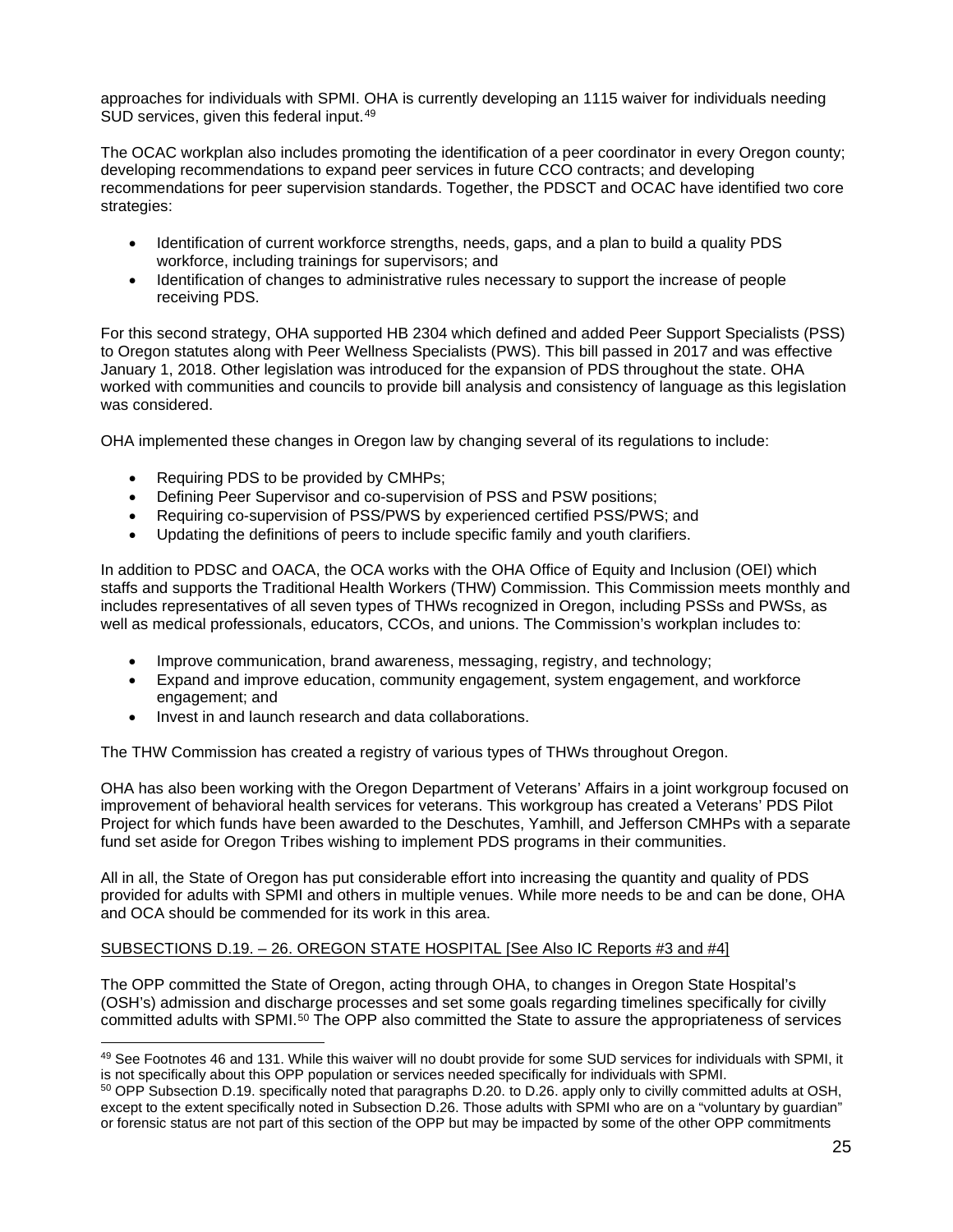for the OPP population upon discharge from OSH,<sup>[51](#page-25-0)</sup> especially referral to and provision of ACT services for those appropriate and eligible.

# *OPP Numeric Provisions Regarding OSH*

The OPP focused on two main numeric goal areas:

- timelines for discharge of civilly committed adults with SPMI admitted to OSH once they are ready to transition (RTT) (Subsections D.20.-22. and D.24.); and
- proportion of civilly committed adults with SPMI discharged within 120 days of admission (Subsection D.24.).

Other commitments involve processes OHA – and specifically OSH – have implemented to move toward meeting these numeric goals and assure documentation of appropriateness of services upon discharge.

OHA/OSH has not yet met and therefore is *not in compliance* with the goal of 90 percent of individuals being discharged within 20 days of being placed on the RTT list. For this goal area, the length of time decreased while the percentage to be released within that length of time increased each year. OHA/OSH was not able to meet any of the three years' timelines even though the proportion being released within 30 days of being placed on the RTT list has been improving some over this time. As of the end of OPP year three, 45.8 percent of individuals were discharged within 20 days of being determined RTT while 51.9 percent were discharged within 30 days of RTT that year.<sup>[52](#page-25-1)</sup> These percentages initially declined and then increased to be about the same as the 2015 baseline of 51.7 percent released within 30 calendar days of RTT determination.

OSH has continued to report the number of discharges that extended to and occurred on the business day following a weekend day or holiday. This number remains low, reported as three for the twelve-month period ending June 30, 2019. Because this provision calls for reporting -rather than a specific outcome, OSH continues to be *in compliance* with this commitment.

OHA/OSH has also not yet met and therefore is *not in compliance* with the OPP goal of 90 percent of all civilly committed patients discharged within 120 days of admission. While they were at 61.4 percent at the end of OPP year three, well above the 2015 baseline of 37.8 percent and even above each of the prior 11 quarters, they are still far from the original OPP goal for this metric. Hence this metric is also included in the revised BHQPIP with goals of 65 percent for FY 2021 and 70 percent for FY 2022.

OHA/OSH has undertaken significant efforts to increase their performance on these two metrics, many described in detail in IC Reports #3 and #4. Hospital leadership is:

- tracking performance by county and by hospital unit;
- working with community programs from those counties with lower percentages discharged in a timely fashion;
- engaging Choice providers and CCOs more explicitly regarding their responsibilities in the discharge process;
- meeting weekly with the Independent and Qualified Agent (IQA) regarding RTT, length of stay, and discharge decisions;

regarding community-based services. Given recent changes and increased units at OSH for individuals unable to aid and assist in their criminal defense, the OSH population of civilly committed adults with SPMI on OSH's two campuses is now even less than the previous amount of only about 20 percent of the total population.

<span id="page-25-0"></span><sup>&</sup>lt;sup>51</sup> Subsection D.26. gave the State the option to use limited, interim, short-term, community-based housing for individuals ready for discharge from more restrictive settings and for whom permanent housing is not yet available. OHA asserts it does not use such interim, short-term housing settings, and therefore this Subsection does not apply.

<span id="page-25-1"></span><sup>&</sup>lt;sup>52</sup> NOTE: This percentage is not reported by OHA in its most recent data report dated January 2020 because the goal at that point was about discharge within 20 days rather than within 30 days of becoming RTT.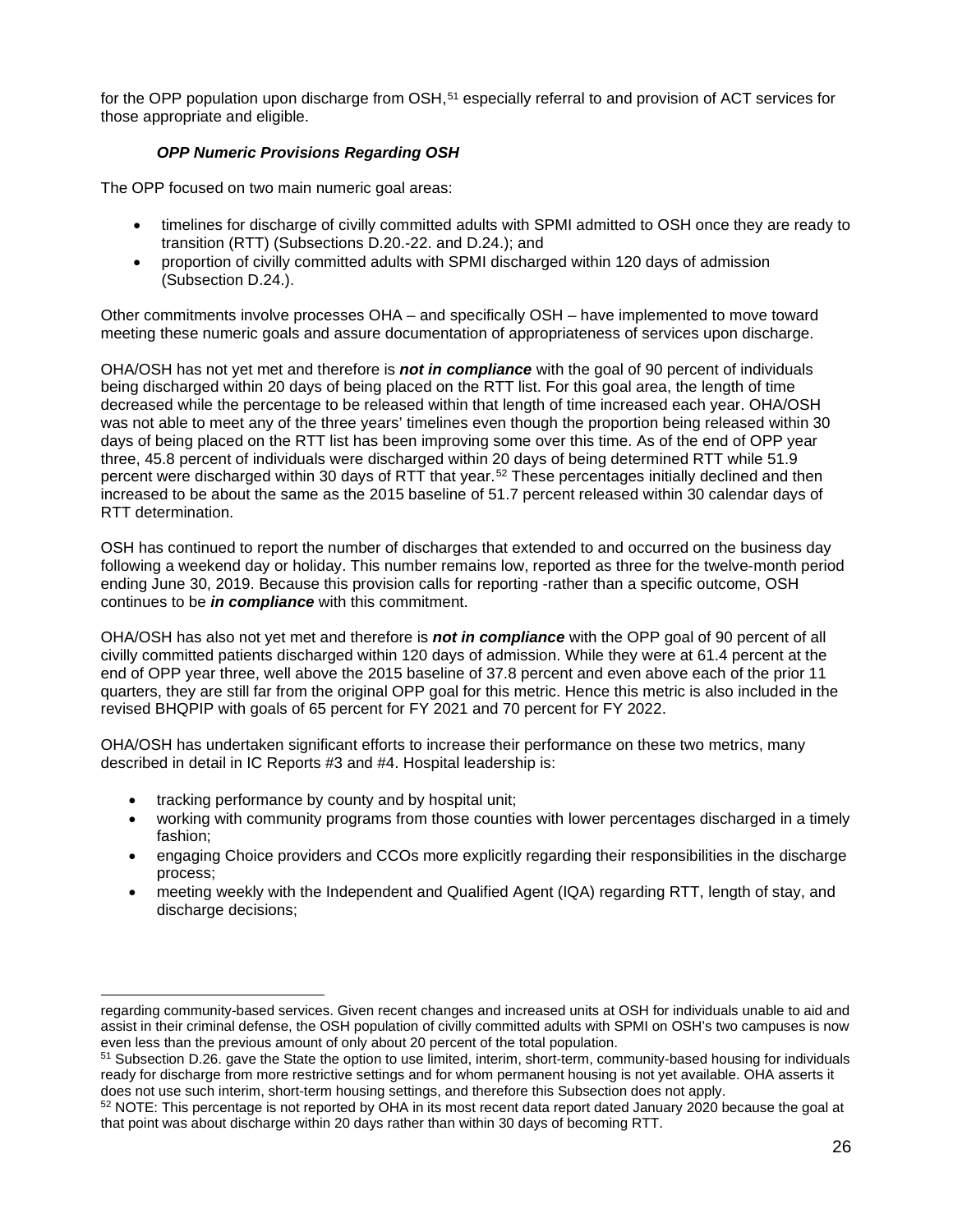- utilizing a specialized Person-Directed Transition Team (PDTT) for those with long stays and/or fear of leaving the hospital;<sup>[53](#page-26-0)</sup>
- continuing to update forms, policies, and information technology systems to better communicate and track discharge plans and referrals; and
- changing the culture of the hospital and the community to be clear individuals served at OSH are the communities' patients with the hospital stay being simply an episode of care.

OHA has also revised the State's regulation regarding OSH admission and discharge to be more explicit about discharge planning required before application for admission and about community responsibility upon discharge.[54](#page-26-1) OHA has also included clear requirements in the CCO 2.0 contract for CYs 2020 – 2024 regarding CCOs' responsibilities for its members in OSH and indicated CCOs will be required to share financial risk with the State about such Members' care at OSH beginning in CY 2022 (FY 2021).[55](#page-26-2) The CFAA and Choice provider contracts also include clear language regarding performance expectations for discharge planning with OSH and ACT referrals. Hence, OHA is currently *in compliance* with the OPP language in Subsection D.22. regarding entering into performance-based contracts with CMHPs, CCOs, or other entities to help it meet its OPP commitments regarding discharge timelines.

However, it should be noted the CFAA language for transferring State funding to counties for CMHP responsibilities and services is undergoing significant revision and will not be completed until 2021 or later. (See earlier description in this Report re OPP Section C. and later re OPP Section E.) The final language for this process could affect the State's performance regarding OPP Subsection D.22. Likewise, while corrective action language is included in these various contract documents, how this possibility will be used is not yet known. Given OHA's efforts to assure CCOs comply with the new contract requirements are just beginning, the OAR chapter 309 regulations revision process is on hold, and the CFAA language covering CMHPs is undergoing revision, these processes bear watching over the next few years to assure OHA holds its contractors to performance expectations set in these areas.

Even with all this effort to decrease OSH lengths of stay and discharge individuals more quickly after an RTT determination, OHA/OSH has not been able to meet these goals for discharge timelines but will continue to work toward those goals as indicated in the revised BHQPIP. After discussion with me as part of the IC's OPP Subsection A.8. responsibility and authority, OHA/OSH plans, through the revised BHQPIP, to try to reach by the end of FY 2022 the OPP year one goal of 75 percent discharged within 30 days of being placed on the RTT list. Likewise, OHA/OSH plans to try to reach a goal of 70 percent of all civilly committed individuals with SPMI being released within 120 days of admission. I agree these are appropriate interim goals for the three years following the OPP time period.

Notwithstanding this continuing commitment and effort, OHA/OSH may have difficulty reaching even these revised goals. As OSH has released those able to move to community settings sooner and assured only those with the most extensive treatment needs are admitted, it will be harder for OSH to reduce the length of stay and discharge individuals more quickly. As changes have occurred to assure individuals with SPMI are treated more fully and appropriately in local inpatient units before being transferred to OSH,<sup>[56](#page-26-3)</sup> and as some individuals have waited longer for transfer due to OSH having to cease admissions of such individuals for a period of time during late 2019, individuals now being admitted to OSH from acute care facilities have tended

<span id="page-26-0"></span><sup>53</sup> As of August 28, 2019, the PDTT had served 100 of 114 referred individuals who met PDTT criteria from six of the Salem campus' units. Of these 84 had been discharged of which 10 readmissions were deferred. As of that time, the PDTT was only able to serve less than 20 clients at one time. OSH was planning on increasing staff for this team in 2020 to increase its service capacity as well as its ability to help with the culture shift in the hospital by training and modeling approaches to engagement and discharge planning for other hospital staff.

<span id="page-26-1"></span><sup>54</sup> See OPP Subsection 20.f. and OAR 309-091-000 to 0050.

<span id="page-26-2"></span><sup>55</sup> See OPP Subsection D.22. and CCO 2.0 Contract, Exhibit M, 13; This contract can be found at [https://www.oregon.gov/oha/OHPB/CCODocuments/Updated-draft-CCO-contract-terms.pdf.](https://www.oregon.gov/oha/OHPB/CCODocuments/Updated-draft-CCO-contract-terms.pdf) Actual and final contract terms for each CCO can also be found on this OHA website.

<span id="page-26-3"></span><sup>&</sup>lt;sup>56</sup> As part of Oregon's COVID-19 pandemic response in March, OSH stopped all admissions of civilly committed individuals meaning such individuals are currently being served exclusively in local inpatient units. Given possible budget reduction scenarios currently being considered, it is unclear when or even whether such admissions will resume although current plans are to begin such admissions again in July assuming no spike in aid and assist orders, continued discharges from OSH, no COVID-19 positive cases in the three admission monitoring unit cohorts, and no reduction in funding causing OSH to reduce bed capacity. A written update to community partners was released earlier in June.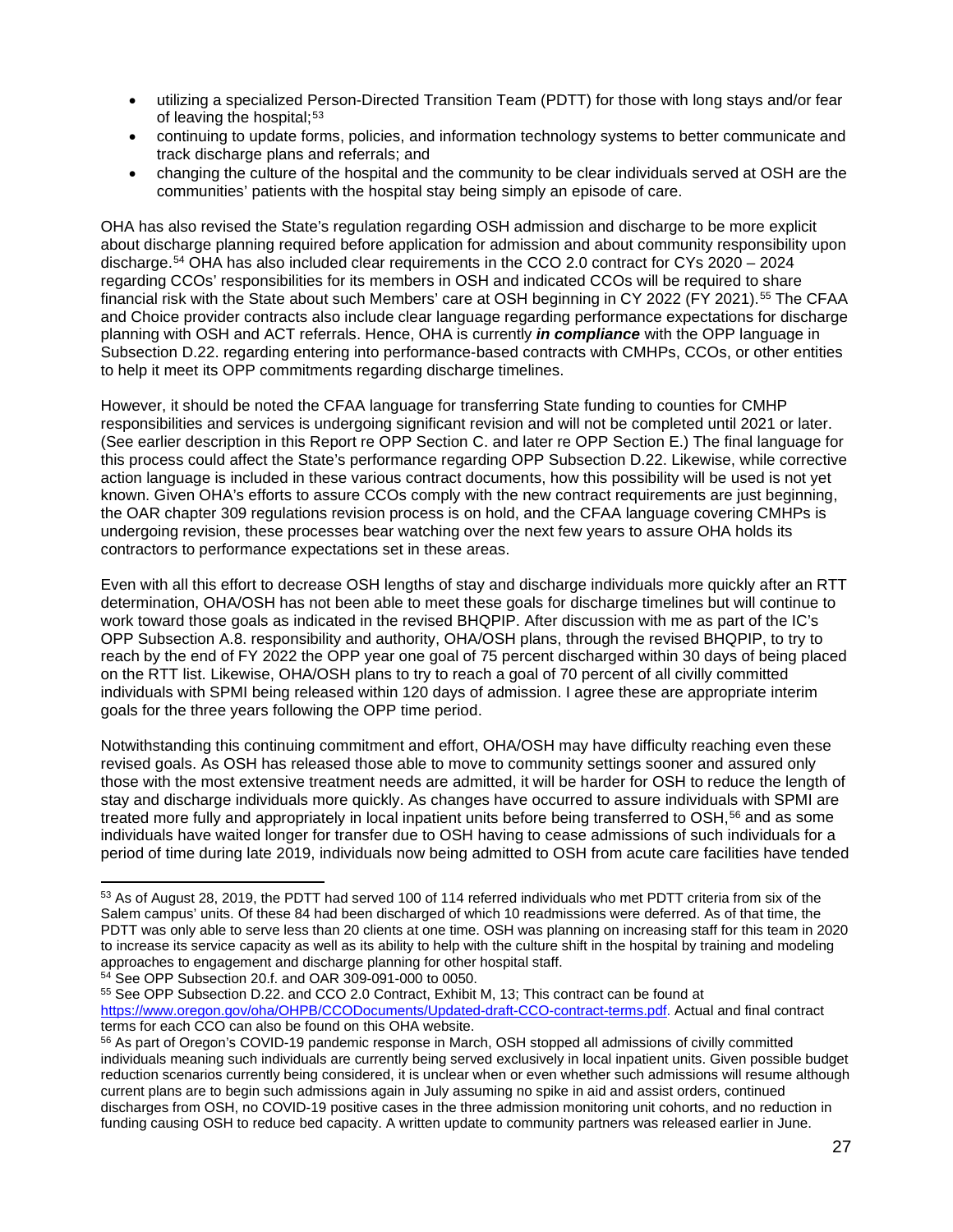to have more intense needs requiring longer or more intense care and/or having more substantial needs to be addressed upon discharge from OSH. OHA/OSH's continuing efforts to help individuals reach RTT status as soon as feasibly possible and OHA with OSH's help continuing to be clear about expectations of community partners regarding their roles and responsibilities in arranging for individuals to have discharge plans in place for appropriate treatment and living options after discharge even before application for admission to OSH are important steps

It should be noted the OPP identified the preferred discharge timeline to be within 72 hours of RTT determination. The percentage of discharges occurring within three days of being placed on the RTT list at baseline (CY 2015) was 2.4 percent and has increased to 4.9 percent for FY 2019. While this percentage is headed in the right direction, the specific individuals who were at OSH at the time, and the competition for and availability of housing and other community settings for services at the time an individual is determined to be RTT will likely continue to result in this percentage being low and probably fluctuating over time.

The average daily population of civilly committed adults with SPMI being treated in OSH at any one time has declined over the last few years, from 139.7 in the baseline year (CY 2015) to 107.2 in OPP year three (FY 2019). The number of such individuals discharged has increased from 192 in FY 2015 to 251 in year three of the OPP (FY 2019 ending June 30, 2019).<sup>[57](#page-27-0)</sup> The average length of stay (LOS) of this population has also decreased from 233.4 days in FY 2015 to 181.2 days in FY 2019. Similarly, the median<sup>[58](#page-27-1)</sup> LOS has also decreased from 163.5 days to 107.0 days in this time period. As noted above, the percentage of those discharged within 120 days has increased from 37.8 percent in FY 2015 to 61.4 percent in FY 2019.

These numbers and percentages show OSH has moved in the right direction, even though it was *not in compliance* with the commitments in the OPP as of the end of FY 2019. However, OHA and OSH were making good-faith and meaningful efforts to meet the OPP commitments regarding timeliness of OSH discharges as described earlier in this section.<sup>[59](#page-27-2)</sup> (See also IC Reports #3 and #4 for fuller descriptions of many of these efforts.)

#### *OPP Commitments Regarding Linkages to Appropriate Services Upon Discharge*

OPP Subsection D.23. committed OHA to assure "everyone discharged from OSH who is appropriate for ACT shall receive ACT or an evidence-based alternative." Footnote 1 on page 10 of the OPP acknowledges receipt of ACT services "involves an issue of individual choice." This footnote goes on to state "OHA shall make diligent efforts to inform each individual leaving OSH who is eligible for ACT about ACT services, in order to understand and address the individual's concerns about ACT and to tailor ACT services to the individual." This footnote committed OHA to "provide data to USDOJ about individuals by quarter who are offered ACT services and refused." These data for individuals in OSH have not been kept consistently and have not yet been provided to USDOJ. However, September 2019 chart reviews by an IC Review Team colleague showed almost 90 percent of the sample of those discharged during six months from January to June 2019 were engaged about or offered ACT services, even though follow-through and actual referrals were not as well documented in this set of charts.

Subsection D.23.b. committed OHA to assuring those not meeting the level of care for ACT "shall be discharged with services appropriate to meet their needs." Subsection D.25 goes further and states "[e]very individual discharged from OSH shall be discharged to a community placement in the most integrated setting appropriate for the individual" consistent with "the individual's treatment goals, clinical needs, and the individual's informed choice." This subsection also notes geographic and housing preferences are to "be reasonably accommodated, in light of cost, availability, and the other factors [i.e., needs and preferences]

<span id="page-27-0"></span><sup>&</sup>lt;sup>57</sup> The number discharged in year one was 271 and in year two it was 281. The decrease in year three is likely a reflection of the lower average daily population in OSH over this time.

<span id="page-27-1"></span><sup>&</sup>lt;sup>58</sup> "Median" length of stay is what is often referred to as the "middle" point separating the higher half of this population from the lower half. This number is helpful because those with very short stays or those with very long stays can influence the calculation of the average. That is, as those who have been in OSH a long period of time are released, the average LOS can come down significantly. On the other hand, as those with more difficult treatment needs requiring a longer LOS to stabilize are admitted and as those who are more able to be treated in community settings are released, the average LOS is likely to go up, even if OSH is doing what it ought to be doing and what OHA committed to be doing in the OPP.

<span id="page-27-2"></span><sup>&</sup>lt;sup>59</sup> However, see footnote 56 above regarding challenges in meeting these commitments.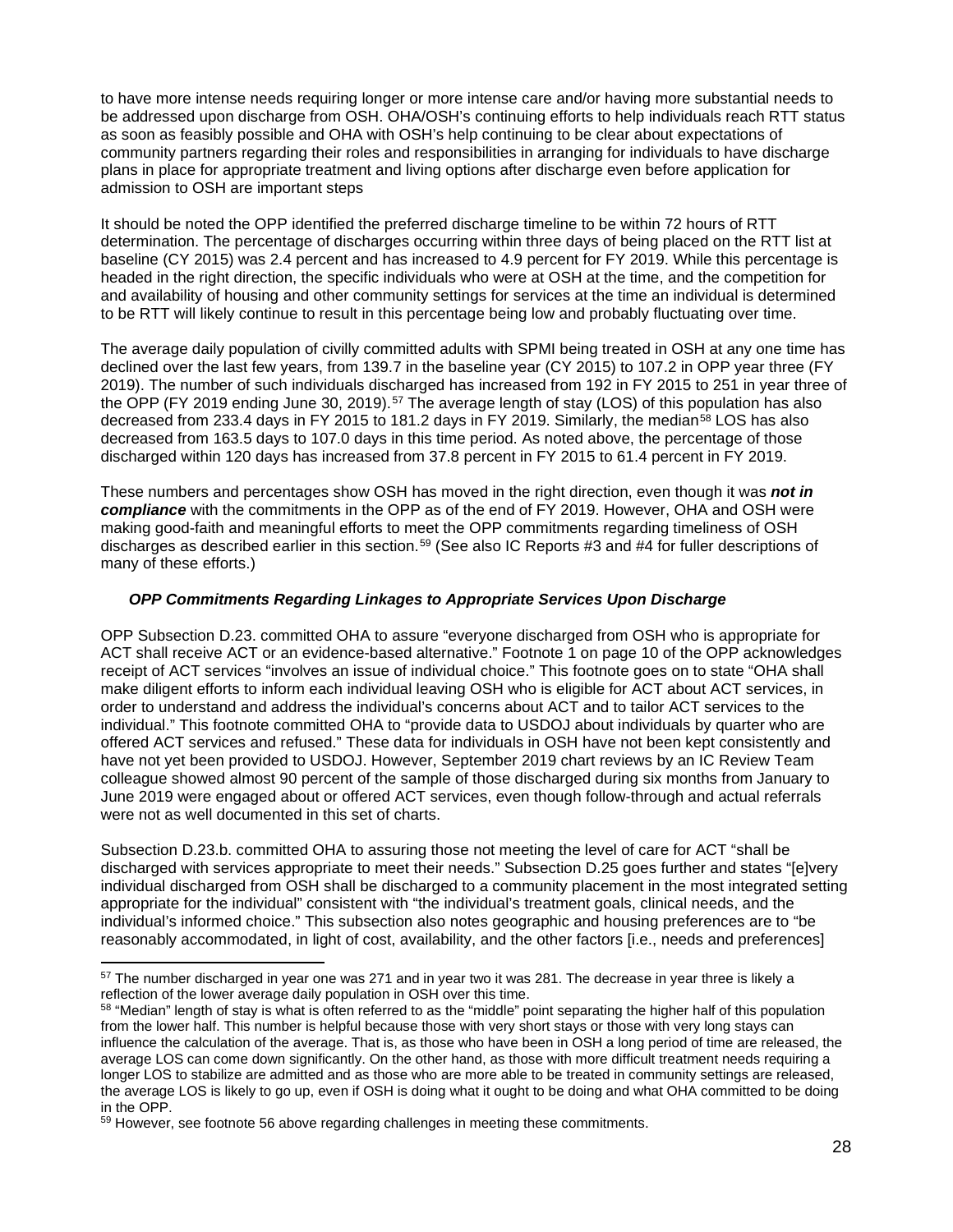stated above" although "cost shall not be used as a justification for denying housing." This subsection also states "[d]ischarges shall not be to a secure residential treatment facility [SRTF] unless clinically necessary. No one shall be discharged to a [SRTF] without the express approval of the Director of OHA or . . . designee."[60](#page-28-0)

At this point, OSH keeps track of individuals scheduled for discharge and referred to ACT services. However, reviews in September 2019 of the ACT tracking matrix along with a review of some OSH patient charts revealed some inconsistencies between the tracker (which is completed by multiple parties) and patient charts which in some cases appear to be incomplete regarding engagement about an ACT referral or with an individual who may first refuse ACT services. OSH staff were working to improve chart documentation while Choice contractors and staff were being provided direction by OHA staff regarding how to assure and report appropriate ACT referrals. The ACT tracker was also being updated with better direction regarding how to incorporate information consistently. Similarly, OSH social work staff have been specifically identified to be the person(s) to assure ACT referrals and engagement of refusers are well and consistently documented in the OSH charts. While not yet completed during the three-year OPP timeframe and not yet in place when the tracker was compared to charts in September 2019, OHA now has the ACT tracker built into its Avatar client record system with a dropdown menu to prompt documentation and activity for individuals considered appropriate for ACT referrals. This system was reported to be scheduled for use beginning in late 2019 or early 2020.[61](#page-28-1)

Similarly, Subsection D.23.a. requires those discharged from OSH and referred to ACT who refuse those services to be provided "alternative evidence-based intensive services," subject again to individual choice. The definition of an "evidence-based alternative" and "alternative evidence-based intensive services" continues to be confusing for OSH and community providers. However, OHA staff was working with Choice providers, CCOs, and CMHPs to be sure they understand whatever alternative services are provided for individuals referred to ACT who either refuse initially or who have not yet been accepted by an ACT team are services to be provided only temporarily while engagement and an ACT team is identified for the ACTeligible individual.

As part of the revised BHQPIP effort, OHA plans to finalize a written guidance document regarding ACT referrals, the roles of each community partner, and how to handle individuals who are eligible but not yet engaged in ACT services. OHA should still consider including in this guidance document definitions of the concept of "alternative evidence-based intensive services" along with possible options. As indicated in a prior IC Report, these might include services such as critical time intervention; $62$  time limited intensive case management without the full ACT team approach but with intensive navigation to other clinical and rehabilitative services such as psychosocial rehabilitation and peer supports/wellness management; or general case management as a hub with an ala carte menu of best practices to support the individual while developing a relationship to engage the individual further in more intensive services.<sup>[63](#page-28-3)</sup>

OHA also committed in this subsection to document efforts to provide ACT for individuals being discharged from OSH who initially refuse ACT services and to document efforts to accommodate their concerns. Because individuals' desires about ACT services, alternative services, and even about discharge plans change as their treatment and planning proceed, OSH was undertaking several activities to clarify for staff the process of identifying those who may be appropriate for ACT upon discharge and to engage individuals about the benefits of and opportunity for ACT services upon discharge. Specifically, OSH was working to add intervention regarding ACT to the Treatment Care Plan document and for all Interdisciplinary Treatment Teams (IDTs) in order to keep track of engagement of individuals entering OSH and those already in OSH about this service. The idea of assessing interest over time and engaging an individual regarding their interest in ACT is different from an actual decision by the individual to reject ACT services, which should only

<span id="page-28-0"></span><sup>&</sup>lt;sup>60</sup> The Director's designee is OHA's IQA which was KEPRO until the beginning of FY 2021. The IQA contract has undergone a new RFP process with a new entity and new contract language with Comagine taking over this role beginning July 1, 2020 with transition planning underway this spring.

<span id="page-28-1"></span> $61$  I was planning to review the status of this ACT tracker and related documentation in OSH charts when onsite in March 2020. However, since that site visit was cancelled due to COVID-19 pandemic response, OHA and I are trying to determine a method for me to review the status of the tracker and related documentation from a distance.<br><sup>62</sup> See Center for Advancement of CTI at <u>https://www.criticaltime.org/cti-model/</u>.

<span id="page-28-3"></span><span id="page-28-2"></span><sup>&</sup>lt;sup>63</sup> See for example article by Dixon, L re engagement of individuals with serious mental illness at [https://www.ncbi.nlm.nih.gov/pmc/articles/PMC4780300/.](https://www.ncbi.nlm.nih.gov/pmc/articles/PMC4780300/)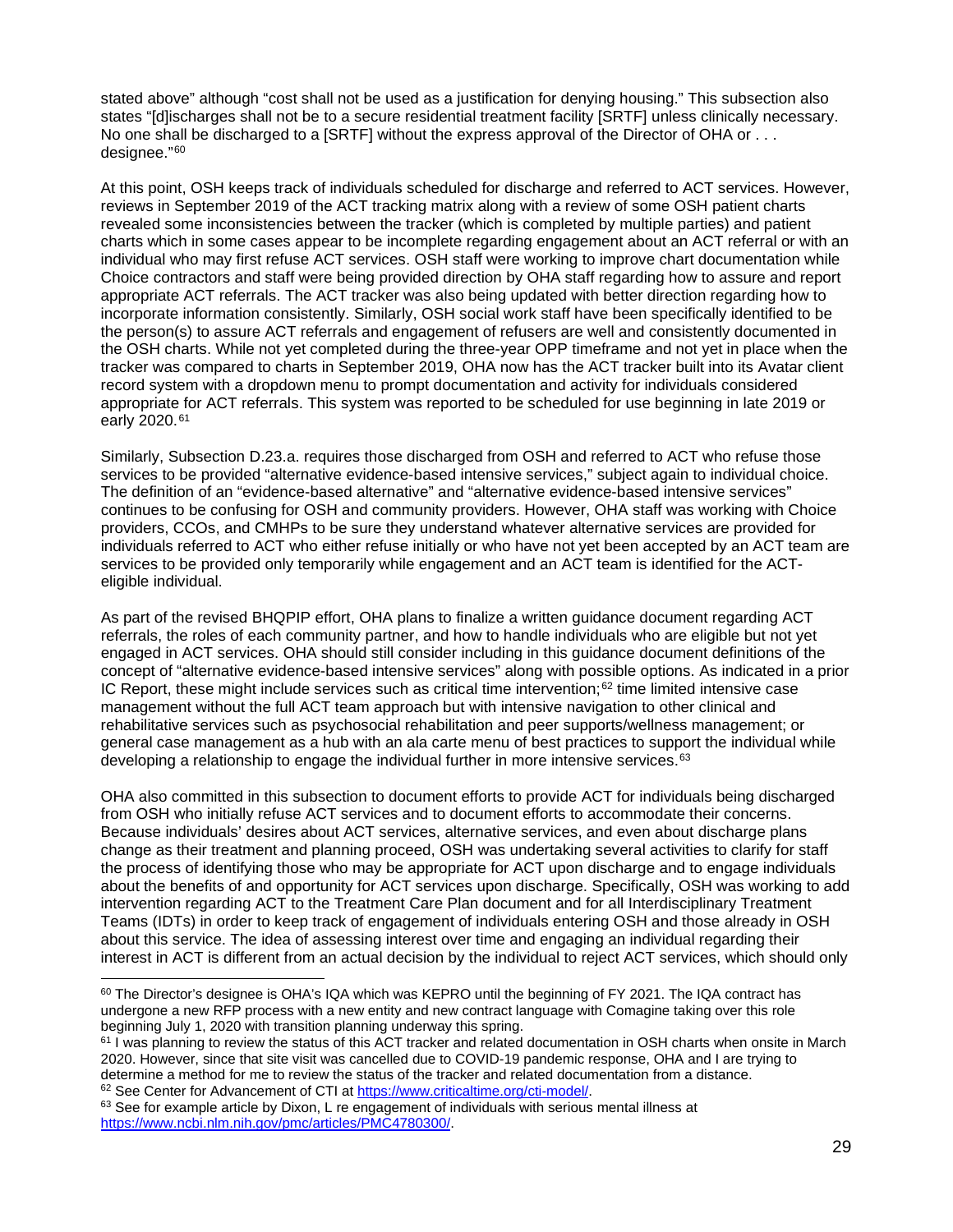occur upon discharge.[64](#page-29-0) A specific process is underway by OSH leadership to clarify and assure engagement, assessment of interest, addressing of an individual's concerns, and documenting refusal at discharge if appropriate. OHA was also clarifying when and how an individual referred for a short stay in a residential treatment program can also be provided ACT services as part of the process of assisting individuals to move from a residential treatment setting to a more independent living setting. Form revisions as well as documentation instructions to IDTs and hospital staff were being included in this process reengineering.

As a consequence of OHA/OSH's efforts underway and improvements made, OHA was *working toward compliance* with this part of the OPP about ACT referrals and documentation of refusals. They were taking the process seriously and were working toward putting into place better engagement of individuals at OSH as well as better forms and processes to meet and document activities committed to in the OPP. It is unclear to me at this time whether these efforts have continued or have stalled due to the COVID-19 pandemic response and closure of OSH admissions for civilly committed patients. These efforts will need to continue or begin again as part of the revised BHQPIP activity for this goal area.

#### *Discharges from Oregon State Hospital (OSH)*

As indicated earlier, Subsection D.25. described specific OHA/OSH commitments regarding civilly committed adults with SPMI when they are discharged from OSH. Subsection B.6.e. defines discharge planning as:

. . . a process that begins upon admission to the Oregon State Hospital and that is based on the presumption that with sufficient supports and services, all individuals can live in an integrated community setting.<sup>[65](#page-29-1)</sup> Discharge planning is developed and implemented through a person-centered planning process in which the individual has a primary role and is based on principles of self-determination. Discharge planning teams at OSH include a representative of a community mental health provider from the County where the individual is likely to transition.

Summary of Review of OSH Charts for Individuals Discharged in the Last Half of FY 2019: In September 2019, a sample of OSH charts for individuals discharged in January through June 2019 was conducted by myself and a Review Team colleague who helped with the program reviews in 2018 for those discharged in Q4 of 2016 and Q4 of 2017. (See also IC Report #4) The purpose of this 2019 chart review was to determine whether any changes had occurred in year three of the OPP since the prior two years of the OPP, and to ascertain whether discharges in the last six months of the OPP timeframe met the commitments in Subsection D.25. of the OPP. The number of discharges, charts reviewed, and disposition types are listed in **TABLE 3** below.

<span id="page-29-0"></span> $64$  See also earlier in this Report a discussion of ACT eligibility requirements in OAR regulations. The issue of ACT team denials of persons referred is also addressed in the earlier section of this Report regarding ACT.

<span id="page-29-1"></span> $65$  "Integrated setting" is defined in the Choice contract as "a setting that enables Individuals with disabilities to interact with non-disabled persons to the fullest extent possible. Integrated settings are those that provide Individuals with disabilities opportunities to live, work, and receive services in the greater community, like Individuals without disabilities. Integrated settings are: (1) located in mainstream society; (2) offer access to community activities and opportunities at times, frequencies, and with persons of an Individual's choosing: (3) afford Individuals choice in their daily life activities; and, (4) provide Individuals with disabilities the opportunity to interact with non-disabled persons to the fullest extent possible."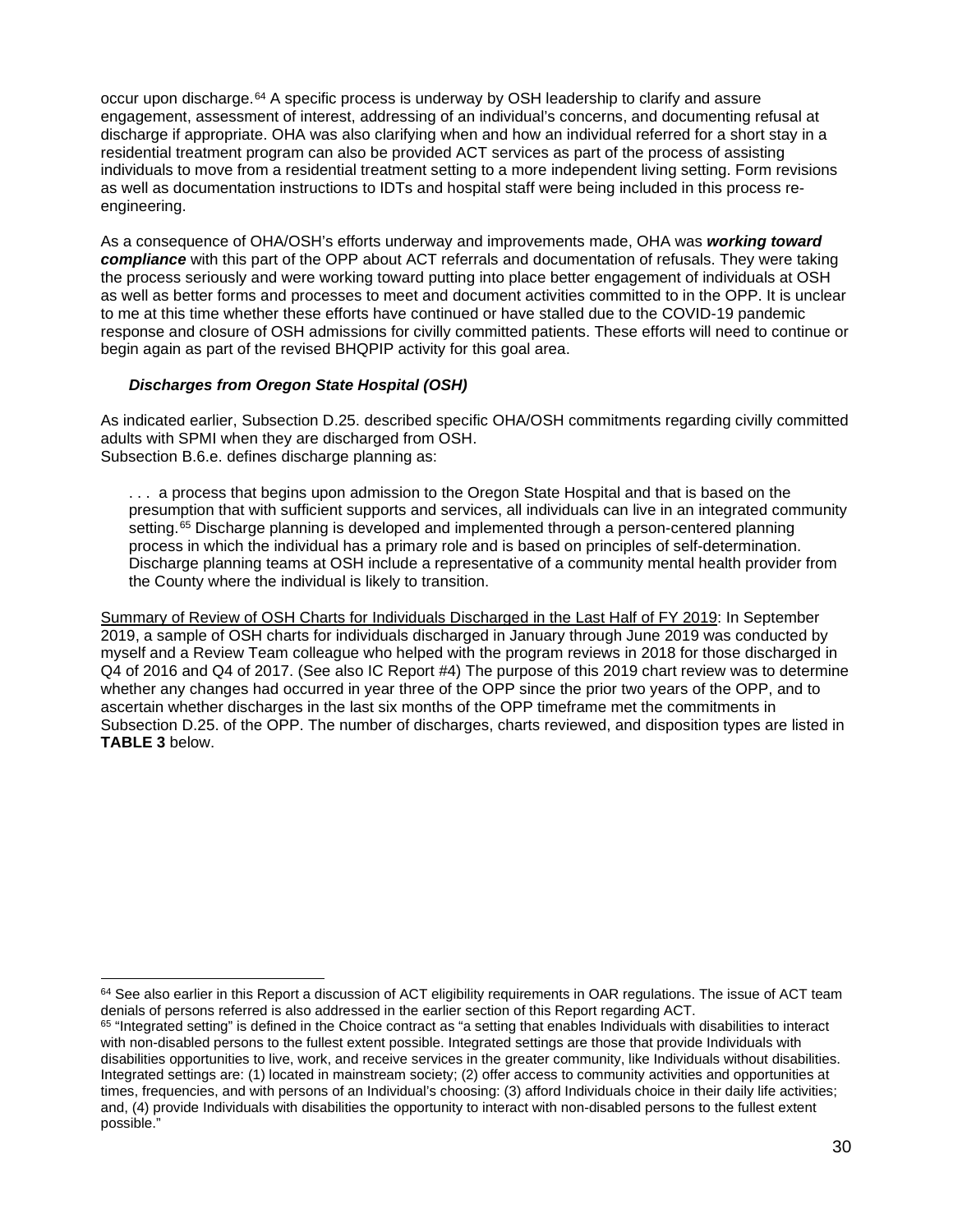| <b>DISCHARGE</b><br><b>DISPOSITION</b> | <b>TOTAL</b><br>(119 Discharged) | <b>JUNCTION CITY</b><br>(12 Charts Reviewed<br>of 37 Discharged) | <b>SALEM</b><br>(23 Charts Reviewed<br>of 82 Discharged) |  |
|----------------------------------------|----------------------------------|------------------------------------------------------------------|----------------------------------------------------------|--|
| SRTF <sup>67</sup>                     | 11                               |                                                                  |                                                          |  |
| <b>RTF</b>                             | 44                               |                                                                  | 8                                                        |  |
| <b>RTH</b>                             | 13                               |                                                                  |                                                          |  |
| AFH                                    | 17                               |                                                                  |                                                          |  |
| Respite                                | 4                                |                                                                  |                                                          |  |
| Motel/Hotel                            | າ                                |                                                                  |                                                          |  |
| Independent                            | 21                               |                                                                  |                                                          |  |
| <b>Supportive Housing</b>              |                                  |                                                                  |                                                          |  |
| Supported Housing                      | 3                                |                                                                  | 3                                                        |  |
| <b>PAITS</b>                           |                                  |                                                                  |                                                          |  |
| Jail <sup>68</sup>                     | າ                                |                                                                  |                                                          |  |

# **TABLE 3: Dispositions of Those Discharged and Those Whose Charts Were Reviewed[66](#page-30-0)**

The review tool utilized in September 2019 was similar to the one utilized in 2018 with a couple of revisions based on experience from the prior review. The tool directed the Reviewer to identify whether a personcentered plan was completed; the date the individual was determined to be Ready To Transition (RTT), evidence of the individual's choices/preferences upon discharge, eligibility and referral to ACT if appropriate; the setting to which the individual was discharged; and if discharged to a SRTF, evidence of clinical necessity and review by OHA Director's designee (the IQA). Prior and subsequent admissions and discharges were also noted to the extent the information was available. From this information, the Reviewer made a judgment regarding whether the individual's preferences were considered and met, whether the discharge setting seemed integrated and consistent with the individual's preferences and treatment needs, and whether the person might have been eligible for ACT and was appropriately referred.

A summary of the documentation within all charts reviewed from the final six months of the OPP timeline is provided in **TABLE 4** below. This summary is based on the documentation available in the chart and is not necessarily a complete account of the individual's situation or treatment interactions at all times pre- and post- this admission to OSH.

<span id="page-30-0"></span><sup>66</sup> NOTE: The meaning of the acronyms in **TABLE 2** can be found in Appendix A and residential facilities are described on OHA's website at [https://www.oregon.gov/oha/HSD/AMH-LC/Pages/RT.aspx.](https://www.oregon.gov/oha/HSD/AMH-LC/Pages/RT.aspx)

<span id="page-30-1"></span><sup>&</sup>lt;sup>67</sup> An additional six charts of individuals discharged to SRTFs (three from Junction City and three from Salem) were reviewed just to ascertain whether documentation of the IQA approval was in the chart. Documentation was inconsistently available in these charts. See discussion later in this Report.

<span id="page-30-2"></span> $68$  These two charts were reviewed just to ascertain the circumstances for which the individual was sent to or returned to jail to assure these were not individuals who were in the aid and assist or guilty but mentally ill populations who were inadvertently included in this civil population group. They were not.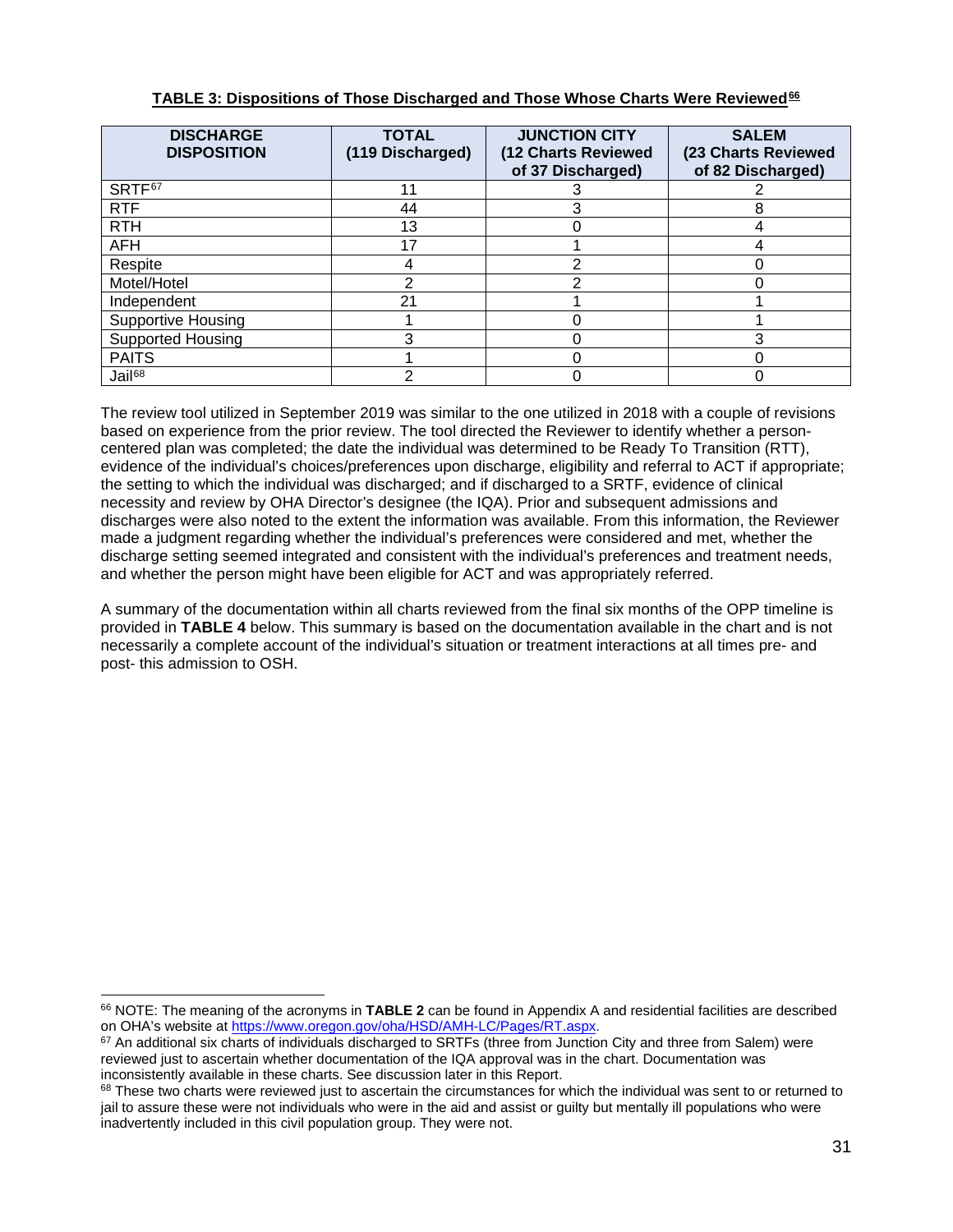| <b>AREA OF REVIEW</b>                                                             | <b>SALEM</b>    | <b>SALEM</b> | <b>JUNCTION</b>            | <b>JUNCTION</b>    | <b>TOTAL</b>    | <b>OVERALL</b> |
|-----------------------------------------------------------------------------------|-----------------|--------------|----------------------------|--------------------|-----------------|----------------|
|                                                                                   | (23)<br>Charts) | (%)          | <b>CITY</b><br>(12 Charts) | <b>CITY</b><br>(%) | (35)<br>Charts) | (%)            |
| Average # of Days from                                                            |                 |              |                            |                    |                 |                |
| Placement on Ready-to-                                                            | 43.1            | <b>NA</b>    | 25.1                       | <b>NA</b>          | 37.3            | <b>NA</b>      |
| <b>Transition List to Discharge</b>                                               |                 |              |                            |                    |                 |                |
| Person-Centered Plan in Place                                                     | 12              | 52.2%        | 12                         | 100%               | 24              | 68.6%          |
| Evidence of Person's<br>Preferences                                               | 23              | 100%         | 11                         | 91.7%              | 34              | 97.1%          |
| Evidence of CCO/Choice<br>Provider Involvement                                    | 20              | 87%          | 11                         | 91.7%              | 31              | 88.6%          |
| Engaged/Offered Client ACT<br><b>Services</b>                                     | 21              | 91.3%        | 10                         | 83.3%              | 31              | 88.6%          |
| If Refused, Evidence of Effort<br>to Accommodate or Re-<br>engage                 | 2/4             | 50%          | 3/3                        | 100%               | 5/7             | 71.4%          |
| # Receiving ACT Services                                                          | $\overline{4}$  | 17.4%        | 3                          | 25%                | $\overline{7}$  | 20%            |
| Discharges - Most<br>Integrated/Appropriate                                       | 23              | 100%         | 8                          | 75%                | 31              | 88.6%          |
| Discharges - Consistent w/<br><b>Client Choices</b>                               | 12              | 52.2%        | 10                         | 83.3%              | 22              | 62.9%          |
| SRTF Discharges - IQA<br>Approval                                                 | 3/3             | 100%         | 3/3                        | 100%               | 6/6             | 100%           |
| SRTF Approval w/in<br>Timeframe                                                   | 1/3             | 33.3%        | 2/3                        | 66.7%              | 3/6             | 50%            |
| Hospitalizations/ED Prior to<br>Admission                                         | 19              | 82.6%        | 10                         | 83.3%              | 29              | 82.9%          |
| Mobile Crisis/Jail/CJD Events<br>Prior to Admission                               | 8               | 34.8%        | 6                          | 50%                | 14              | 40%            |
| Admission/Discharge w/in 12<br>Months Before or After This<br>Admission/Discharge | 12              | 52.2%        | $\overline{2}$             | 16.7%              | 14              | 40%            |

# **TABLE 4: Characteristics of Documentation in OSH FY 2019 Charts Reviewed**

Once again, as in 2018, the OSH charts regarding treatment planning, social work and psychiatry notes, and discharge summaries were generally thorough and complete, with more and more information and forms consolidated into the hospital's Avatar client records system. Documentation regarding client engagement is also significant. However, multiple parties continue to be involved (Choice contractors, CCOs, CMHPs, the IQA, ACT providers when appropriate, and often other entities when referrals to residential treatment facilities are made). Hence, it continues to be difficult to get a complete picture of any one individual's care prior to admission, their OSH stay, and discharge planning and decision-making processes just from OSH's records alone.

That said, the chart reviews summarized above tell a story about some well-documented issues and some needing additional attention by OSH and community partners. For example, the charts from the Junction City campus and the Salem campus showed some differences, especially on things such as whether a person-centered plan was in place, whether clients were offered ACT services, whether those who refused ACT were engaged to accommodate their concerns and then re-referred, appropriateness of discharges to clinical needs, and consistency with client choices. Often, but not always, Junction City charts showed significantly or slightly better documentation in these areas. OSH has begun to bring Junction City and Salem staff together to learn from each other and exchange ideas about best practices to help the hospital as a whole increase performance where it is needed. Similarly, since Salem has a unit on which many civilly committed individuals with SPMI have co-occurring medical or disability-related issues making discharge planning more complex due to intensity of needs following discharge, OSH has also committed to working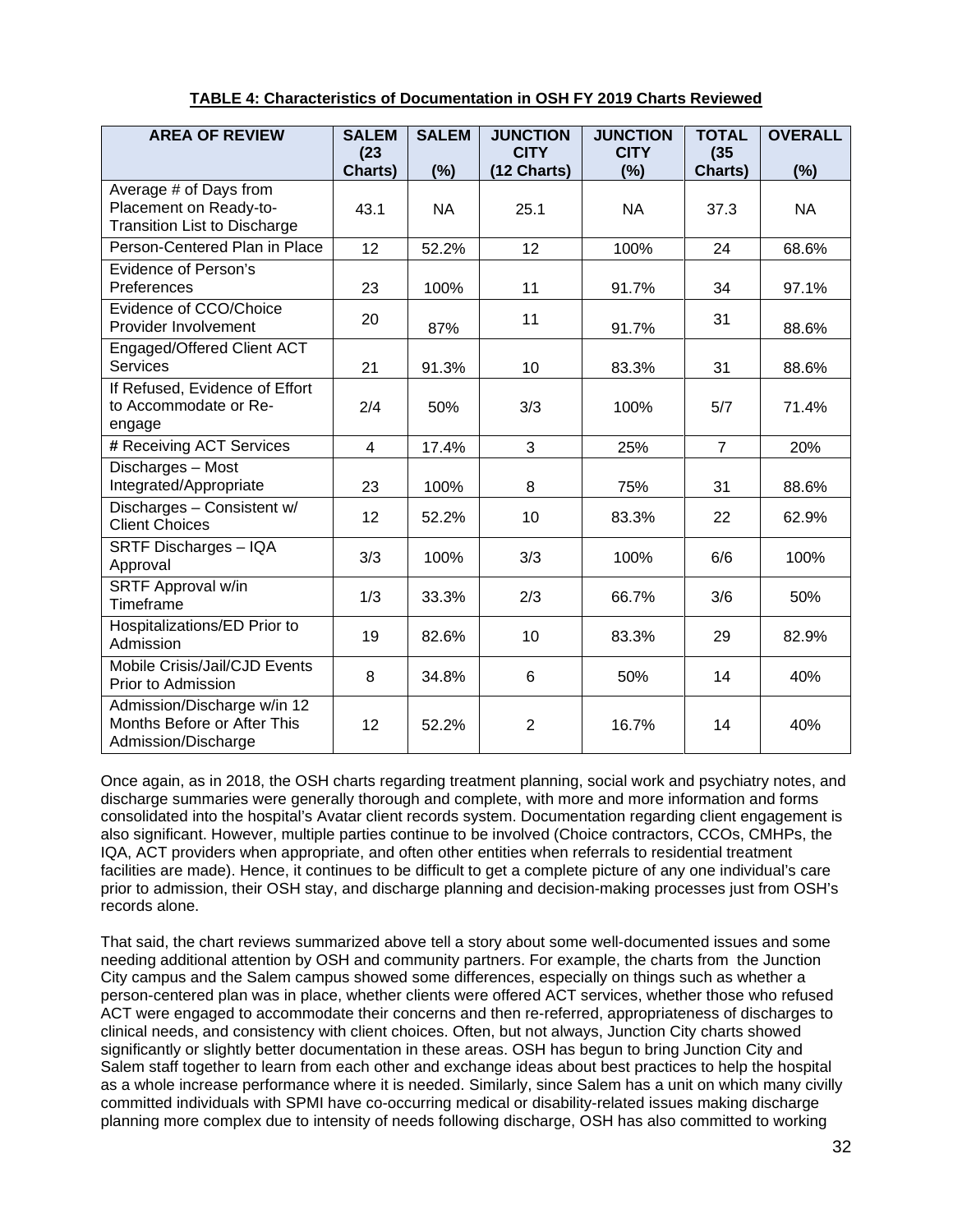with unit, social work, and psychiatric staff along with community and other responsible partners on the particular needs of these individuals. Consequently, OSH is working closer with the Oregon Human Services Department's Aging and People with Disabilities Division<sup>[69](#page-32-0)</sup> (APD) and other community partners to improve the discharge processes for those patients with complex mental and medical issues. OSH is also working to identify a provider to create a PDTT capacity to serve individuals at the Junction City campus who have complex needs.

In some cases, both campuses did well, with overall percentages averaging high. For example, overall, evidence of the person's preferences is in almost all charts. Evidence of CCO and Choice provider involvement and the percentage engaged regarding and/or offered ACT services is high (both just under 90 percent). Discharges being integrated and appropriate to clinical needs is high overall (just under 90 percent), although this is an area in which the Salem campus records showed better documentation and efforts than the Junction City campus records.

Of the charts reviewed for all issues, evidence of the IQA designee approvals of discharges to SRTFs were documented in 100 percent of the client's records. However, additional review of a few additional charts of individuals discharged to SRTFs were inconsistent in documentation of IQA approval. A discussion with OHA, OSH, and IQA staff indicated the IQA approval letter may have been taken by the Choice provider or sent to the SRTF provider without a copy retained in the OSH records. An SRTF cannot receive Medicaid payment if they do not have evidence of IQA approval for admission so the likelihood of this approval not existing is low. Hence, OSH staff indicated they would work to assure copies of IQA approval letters are retained in client records at OSH for those discharged to SRTFs.

About half of these records showed SRTF approvals were not made within the required timeframes. The process of IQA timeliness and residential facilities' time to review, interview, and make decisions about acceptance of referrals or not has been described in prior IC Reports (#2 and #5). In my view, so long as residential treatment providers are allowed to make the decision regarding whether they will accept someone or not, and so long as the CCOs are not at risk for OSH or residential treatment services, the timeliness of discharge from OSH or other inpatient facilities for those needing SRTF services will continue to be difficult to achieve. Increased collaboration with the new IQA beginning in July 2020 could help improve this timeliness issue as well.

In the FY 2019 charts reviewed, identification of those eligible for ACT and referrals for this service were clearly improving with close to 90 percent of the individuals whose charts were reviewed engaged and offered ACT services. The Salem campus charts showed slightly better documentation about this than the Junction City campus charts. About 20 percent of the individuals whose charts were reviewed already were receiving ACT services while in OSH, with the Junction City percentage a little higher, which may account for why their percentage offered ACT services was a little lower. Unfortunately, documentation of efforts to engage individuals who initially refused ACT services was significantly lower at the Salem campus (50 percent) compared to the Junction City campus (100 percent). OSH will need to determine if this is a documentation issue at the Salem campus or a failure to engage those who refuse ACT initially.

As described above, OHA/OSH was *working toward compliance* with Subsection 23.a.ii. regarding offering alternative evidence-based intensive services appropriate to the needs of individuals who refuse ACT and are discharged from OSH. The work OHA was doing to educate, provide guidance to, and set expectations for OSH staff, CCOs, and community partners regarding ACT services and the work to increase availability of ACT services in high need areas – described earlier in the section of this Report about ACT – are efforts that will definitely help to improve the overall provision of ACT services and help OSH achieve its commitments in these parts of the OPP.

OSH is also not discharging individuals at high enough levels consistent with the individual's choices and preferences (overall about two-thirds of charts showed this consistency, higher at Junction City than at Salem). Since evidence of individuals' choices and preferences were in almost all charts, and consistency with clinical needs is high (almost 90 percent), the inconsistency between an individual's choices and preferences and their clinical needs may be unable to be overcome upon initial discharge. OHA and OSH will need to ascertain whether those choices and preferences continue to guide treatment planning as

<span id="page-32-0"></span><sup>69</sup> Se[e https://www.oregon.gov/dhs/seniors-disabilities/Pages/index.aspx](https://www.oregon.gov/dhs/seniors-disabilities/Pages/index.aspx) for more information about APD.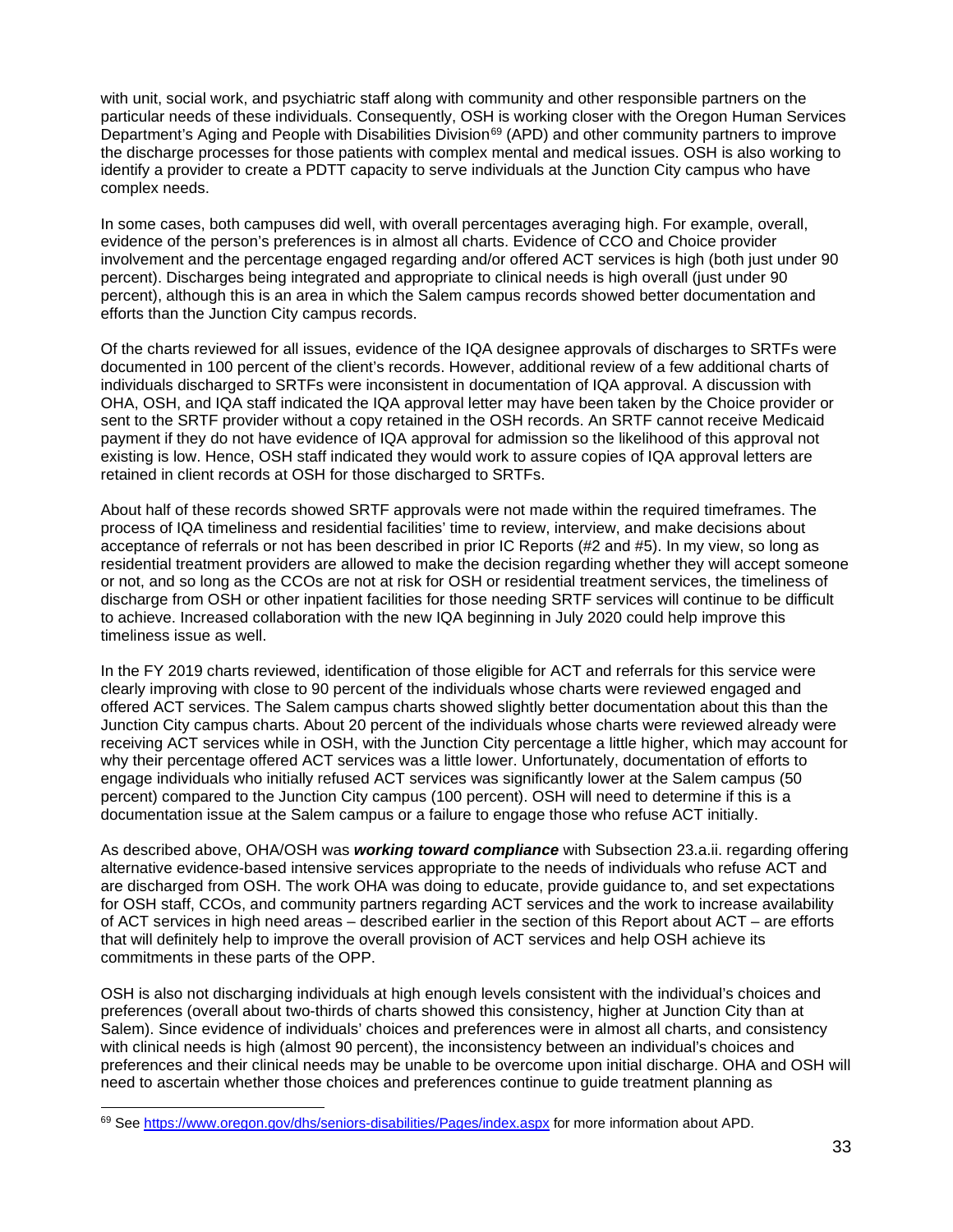community-based care is delivered or whether OSH can do more (especially at the Salem campus) to help the individual make choices and identify preferences that are able to be accommodated within the planning being done to address their clinical and treatment needs upon discharge.

Overall, OSH is substantially *in compliance* with discharge planning commitments in Subsection D.23.b. and 25. albeit with some continuing improvements to be made in documentation and timing of SRTF approvals. I continue to impress on OHA system players the importance of OHA's intention to shift risk for residential and OSH services to CCOs during the CCO 2.0 time period (currently planned for CY 2022) to align all these discharge planning commitments so individuals with SPMI are adequately served after local inpatient or OSH episodes of care. The CCOs need to own and be responsible for all services needed by their Members, not just those other than residential or institutional settings, in order to coordinate their Members overall behavioral health services and outcomes.

#### SUBSECTIONS D.27. – 36. ACUTE PSYCHIATRIC CARE [See Also IC Report #5]

Acute Care Psychiatric Facilities (ACPFs) (or Acute Care Psychiatric Hospitals) are defined in Subsection B.6.a. of the OPP as:

". . . a hospital that provides 24 hour-a-day psychiatric, multi-disciplinary, inpatient or residential stabilization, care and treatment, for adults ages 18 and older with severe psychiatric disabilities."

Such facilities are licensed or certified by the State and are regulated by Oregon Administrative Rule (OAR)<sup>[70](#page-33-0)</sup> and are critical to the infrastructure serving civilly committed adults with SPMI as such individuals in need of inpatient care must be served first in a local ACPF before they will be considered for admission to Oregon State Hospital (OSH).<sup>[71](#page-33-1)</sup>

Subsections D.27. – 36. of the OPP describe the State of Oregon's commitment to assure:

- All individuals with SPMI who are discharged from ACPFs (not including OSH) will have documentation of linkages to appropriate behavioral and primary health care in the community prior to discharge (Subsection D.27.);
- OHA shall continue with its process to enroll all or substantially all indigent individuals with SPMI not yet enrolled in Medicaid prior to discharge from ACPFs (or emergency departments), consistent with state law (Subsection D.28.);
- All individuals discharged from an ACPF will be presented a "warm handoff" to a community case manager, peer bridger, or other community provider prior to discharge and OHA shall require ACPFs to report to OHA all individuals who refused a warm handoff on a quarterly basis, and shall report this information to USDOJ beginning October 1, 2016, by ACPF(Subsection D.29.);<sup>[72](#page-33-2)</sup>
- OHA will continue to require that individuals receive a follow up visit with a community mental health provider within 7 days of discharge, and OHA will report this data (Subsection D.30.);
- OHA will reduce recidivism to ACPFs and will monitor and report the 30 and 180 day rates of readmission, by ACPF, as well as provide a management plan for contacting and offering services to individuals with two or more readmissions to an ACPF in a six-month period designed to assist the individual to avoid unnecessary readmission in acute care hospitalization (Subsection D.31.);
- OHA will identify individuals with SPMI who are homeless and who have had two or more readmissions to an ACPF in a six-month period, and either directly or through another system participant will connect these individuals to a housing agency or mental health agency with access to housing in order to work to ensure such individuals are linked to integrated housing consistent with the individual's treatment goals, clinical needs, and the individual's informed choice (Subsection D.32.);

<span id="page-33-0"></span><sup>70</sup> OAR 309-032-0800, et seq.; and 309-033-0700, et seq. It should be noted there are other acute inpatient units for those with geropsychiatric issues, that is, mostly cognitive perhaps with some behavioral aspects (e.g., dementia). Generally, individuals served in such facilities would not meet the definition of SPMI, with a primary diagnosis of such, although may have some underlying behavioral health issues and/or diagnoses. These units are not considered or reported as part of the acute care facilities available for persons with SPMI pursuant to the OPP.

<span id="page-33-1"></span><sup>71</sup> OAR 309-091-0000, et seq.

<span id="page-33-2"></span> $72$  This Subsection goes on to define the warm handoff process, which is discussed later in this Report.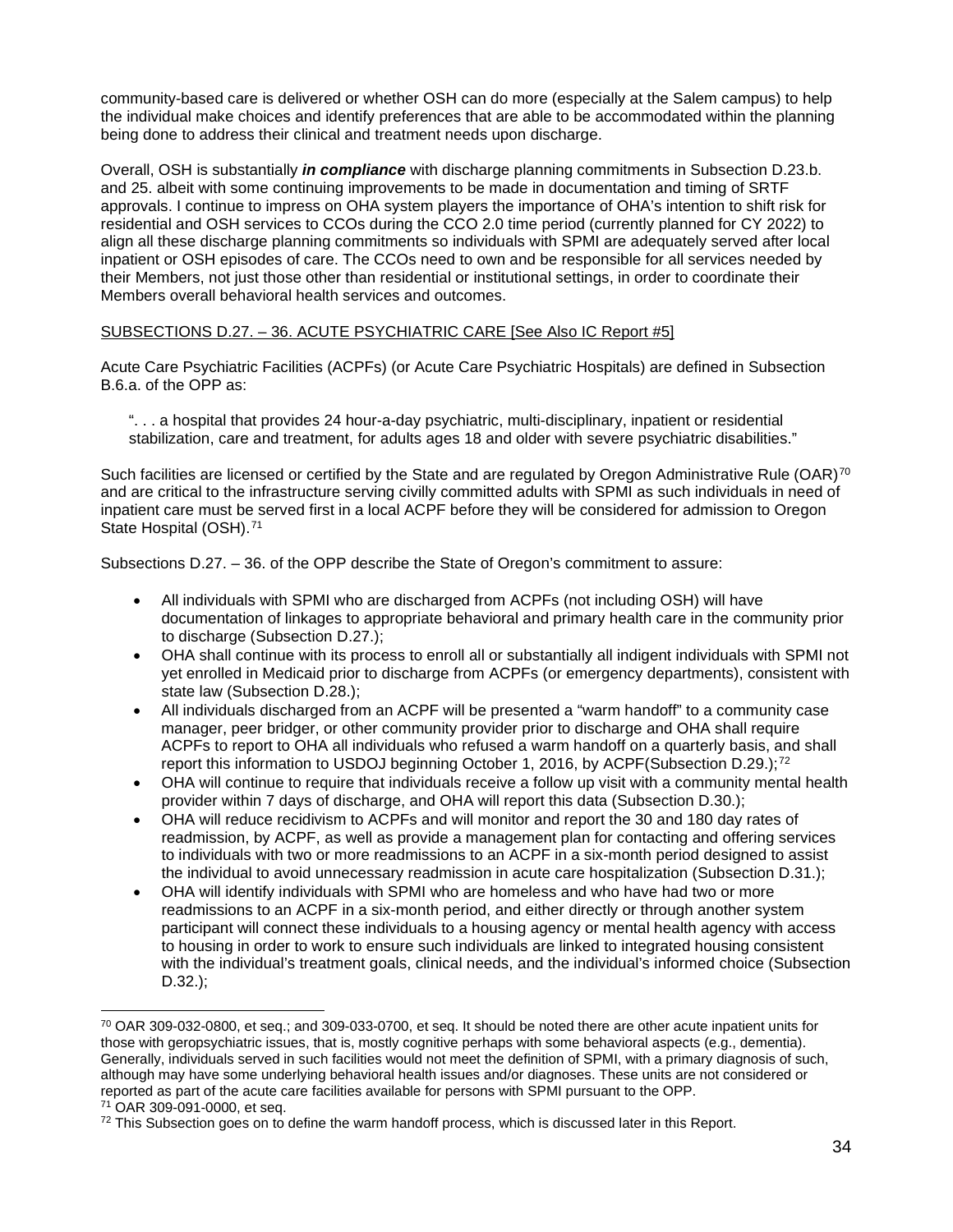- OHA will work with ACPFs, CCOs, and CMHPs to seek to ensure that individuals with SPMI discharged from ACPFs are discharged to housing that meets a particular individual's immediate need for housing, OHA will establish requirements for ACPFs to assess the housing needs of individuals with SPMI and require that, for all individuals with SPMI who are CCO members, ACPFs shall consult with the individual's CCO in developing the assessment which will be documented in a plan for integrated housing that is part of the individual's discharge plan and the ACPF will notify the individual's community provider regarding that housing plan in order for the provider to facilitate the implementation of that plan for housing (Subsection D.34.); and
- OHA will measure the average length of stay of individuals with SPMI in ACPFs, by hospital and report the number of individuals with SPMI in each ACPF whose length of stay exceeds 20 days (Subsection D.35.).[73](#page-34-0)

Each of these commitments and the status of the quantitative and qualitative goals related to each were discussed at length in IC Report #5 along with some recommendations about ways to improve performance on commitments in the OPP. This discussion and those recommendations will not be repeated here. However, the reader is encouraged to review them while considering this OPP area. Not all the commitments in these Subsections have been met (see below and Appendix B). However, the parts still in need of improvement are included in the revised BHQPIP for further work in FY 2021 and FY 2022.

# *Quantitative Commitments re Acute Psychiatric Care*

The OPP includes four types of quantitative commitments about acute psychiatric care:

- 1) to 'present" all individuals discharged from an ACPF a "warm handoff" and eventually reach a goal of 85 percent of those discharged receiving a warm handoff prior to discharge (Subsection D.29.a. – c.) and to report the number who refused such assistance (Subsection D.29.);
- 2) to require and report the proportion of individuals receiving a follow-up visit with a community mental health provider within 7 days of discharge (Subsection D.30.);
- 3) to reduce recidivism as well as to monitor and report rates of readmission (Subsection D.31. and D.31.a.); and
- 4) to measure and report average length of stay (ALOS), by hospital, and the number of individuals with SPMI whose length of stay exceeds 20 days. (Subsection D.35.)

Warm Handoffs: Progress on the first of these goals continues but OHA is *not in compliance* with the 85 percent commitment as of the end of OPP year three. OHA reported 43.3 percent of adults with SPMI received a warm handoff during the quarter ending June 30, 2019.<sup>[74](#page-34-1)</sup> This percentage has increased in most of the quarters of the three-year OPP timeframe. As described in IC Report #5, OHA has hired staff specifically to work with acute care facilities, has issued (and is updating) guidance documents, and has worked extensively to be sure ACPFs know about the expectations regarding this requirement. OHA has included the warm handoff requirement in the new CCO 2.0 contract language along with a responsibility for CCOs to begin tracking this warm handoff information for Members across various hospitals with which CCOs contract. In addition, OHA provided a webinar for CCOs regarding this expectation on January 13, 2020.[75](#page-34-2) However, because of the suspension in reviewing and revising the 309 series regulations, these requirements are not yet clearly in regulations affecting acute care facilities<sup>[76](#page-34-3)</sup> or in regulations or contract language guiding community providers who need to assist with this effort.

<span id="page-34-0"></span> $^{73}$  Two other Subsections comment on the use of interim housing described elsewhere in the OPP (D.33 and D.26) and on the use of Medicaid claims and State general fund services to track the services to be reported in these Subsections regarding ACPFs (D.36). The latter is a consistent Subsection in many Subsections of Section D. of the OPP regarding Performance Outcomes. And, as indicated in IC Report #4, OHA has indicated they do not now and do not intend to utilize interim housing for adults with SPMI.

<span id="page-34-1"></span> $74$  51.4 percent of 1,007 individuals discharged were offered a warm handoff, including those who refused. Hence, not only are more warm handoffs needed, but more individuals being offered such warm handoffs is a necessary activity to meet the goals committed to in the OPP.

<span id="page-34-2"></span><sup>75</sup> Se[e https://www.oregon.gov/oha/HPA/dsi-tc/Documents/Warm-handoff-supplemental-slides-CCO-approaches.pdf](https://www.oregon.gov/oha/HPA/dsi-tc/Documents/Warm-handoff-supplemental-slides-CCO-approaches.pdf) for the PowerPoint presentation utilized for this webinar.

<span id="page-34-3"></span> $^{76}$  See OAR 309-032-0860 and 0870 where the requirement to offer and document a warm handoff is included, but the definition of warm handoff is not completely consistent with the OPP. These regulations were last updated in 2016. Similarly, the definition in the new CCO 2.0 Contract, Appendix A, is also not totally consistent with the OPP.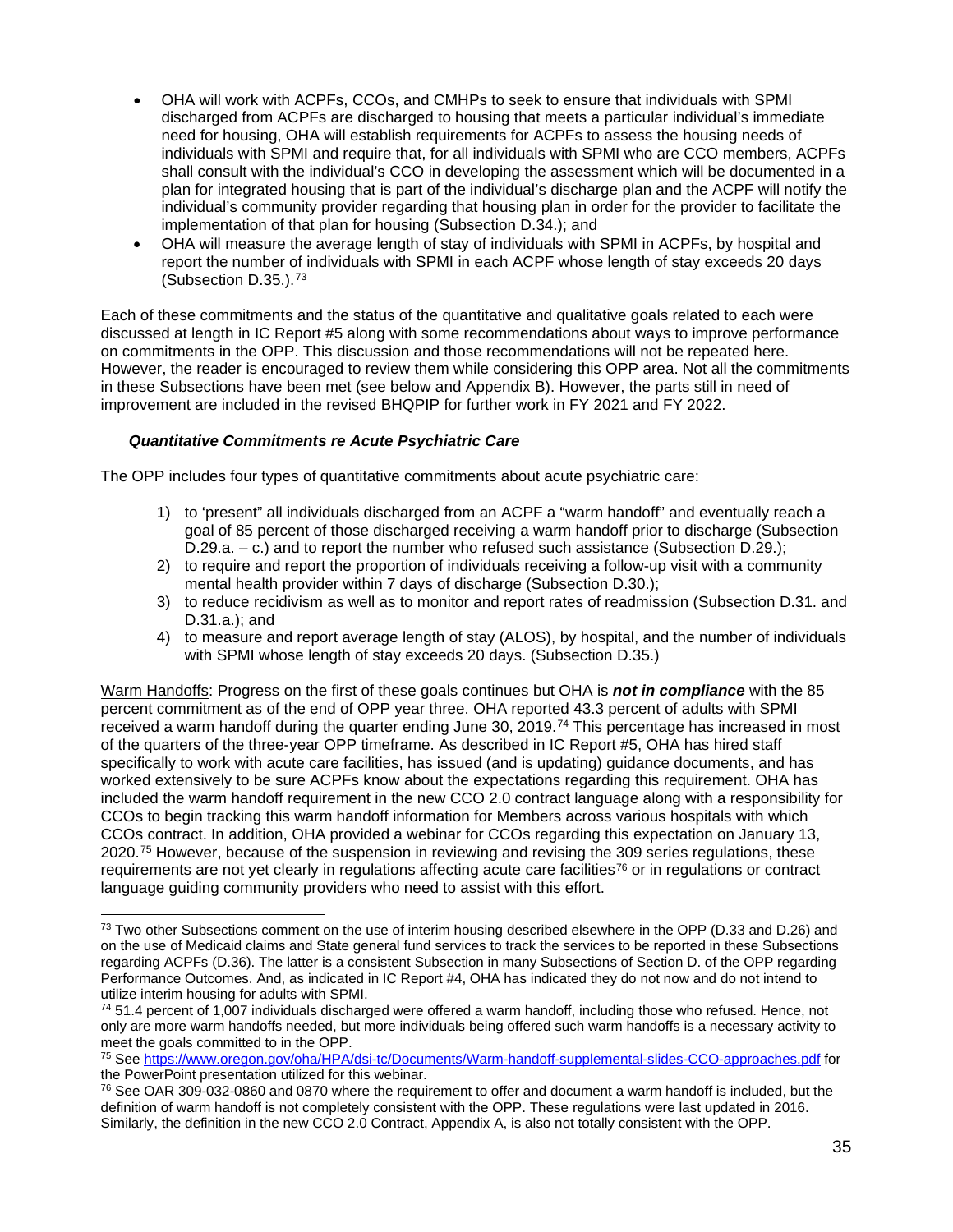Similarly, neither the confidentiality toolkit to clarify the use of telehealth and other efforts to engage patients, acute care facility staff, and community staff, nor the analysis of payment options and laws regarding the use of telehealth for behavioral health purposes has been completed, although significant work and webinars on such issues generally have been conducted as part of the COVID-19 pandemic response based on changes in federal Medicaid and Medicare billing allowances. Currently, telehealth visits are allowed to be conducted and paid at the same rate as in-person services through December 31, 2020. However, some stakeholders are asking for this date be extended to allow the legislature time in its 2021 regular session to revise state law to make telehealth services more available permanently. Many of the observations and recommendations in IC Report #5 remain unaddressed. Hence, more work is needed to continue the progress in this area. OHA has included this area in its revised BHQPIP for the FY 2021 and FY 2022 timeframe with goals of 50 percent and 60 percent respectively.

The number of individuals who refuse a warm handoff continued to be reported and is low. Only 81 (about 8 percent<sup>77</sup>) refused this assistance in the three-month period ending June 30, 2019. Since this is a reporting requirement rather than a percentage goal and especially since it appears refusals are less of an issue than actually providing and documenting the receipt of warm handoffs, OHA is *in compliance* with this reporting commitment.

Seven (7)-Day Follow-Up Visits: The second quantitative commitment was to continue to require and to report the proportion of adults with SPMI discharged from ACPFs who receive a follow-up visit within 7 days of discharge. This commitment did not have a specific goal associated with it. OHA reported 74.3 percent having received such a follow-up visit during FY 2019. While this percentage has bounced around a little and is somewhat lower than year two percentages and also lower than the 2015 baseline percentage, it was still within the 95<sup>th</sup> percentile nationally, indicating Oregon did better than most other states on this measure during FY 2019. OHA also requires this 7-day follow-up visit in its new CCO 2.0 contract for adults leaving an ACPF and even requires a follow-up visit within three (3) days if the Member is involved in Intensive Care Coordination services.[78](#page-35-1) Because it does continue to require this action and because it has reported as was committed, OHA is *in compliance* with this Subsection of the OPP. This said, simply doing better than most other states is not the measure Oregon or the OPP identified as important. Also, OHA has chosen to take this measure out of its financial incentive measures list for CCOs in the first year of the CCO 2.0 contract. Hence future performance on this measure could be at risk without the incentives in play, so OHA should monitor the system's performance on this measure and determine whether moving it back to the financial incentives list would be called for at some point.

Reduce Recidivism/Monitor Readmission Rates: The third quantitative commitment was one to reduce recidivism to ACPFs and to take some specific steps regarding monitoring and reporting 30- and 180-day rates of readmission, by ACPF. OHA has continued to monitor and report these rates statewide and by hospital facility. However, the rates have risen rather than been reduced. The 30-day readmission rate has risen from 9.2 percent in the 2015 baseline year to 10.7 percent in the rolling 12-months of FY 2019. However, this rate is less than most of the prior quarters of the OPP. While there are not national numbers specifically for comparison for the SPMI population broadly, the current rate in Oregon seems to be within the range for those with schizophrenia<sup>[79](#page-35-2)</sup> nationally. Similarly, the 180-day readmission rate has increased from 21.3 percent in the 2015 baseline year to 22.5 percent in the 12 months of FY 2019. However, as with the 30-day rate, the FY 2019 rate is less than many of the prior rolling 12-month periods of the OPP. OHA is *not in compliance* with the commitment to reduce readmissions to ACPFs, but is *in compliance* with the commitment to monitor and report, by facility. Given the increase in numbers of individuals served by CCOs and the new CCO 2.0 contract requiring additional expectations about behavioral health services and especially inpatient utilization, time will tell if these rates improve. In the meantime, OHA has included this area in its revised BHQPIP to try to make progress in the rates of readmissions to ACPFs and to try to get back to or under the baseline rates.

<span id="page-35-0"></span> $77$  Preliminary data for the first quarter of FY 2020 (July 1 – September 30, 2019 indicate the proportion of individuals offered warm handoffs who refuse them was even lower at 6.5 percent).

<span id="page-35-1"></span><sup>78</sup> CCO 2.0 Contract, Exhibit M, 17.g.

<span id="page-35-2"></span> $79$  NOTE: The OPP is about adults with SPMI more broadly which includes many diagnoses other than schizophrenia.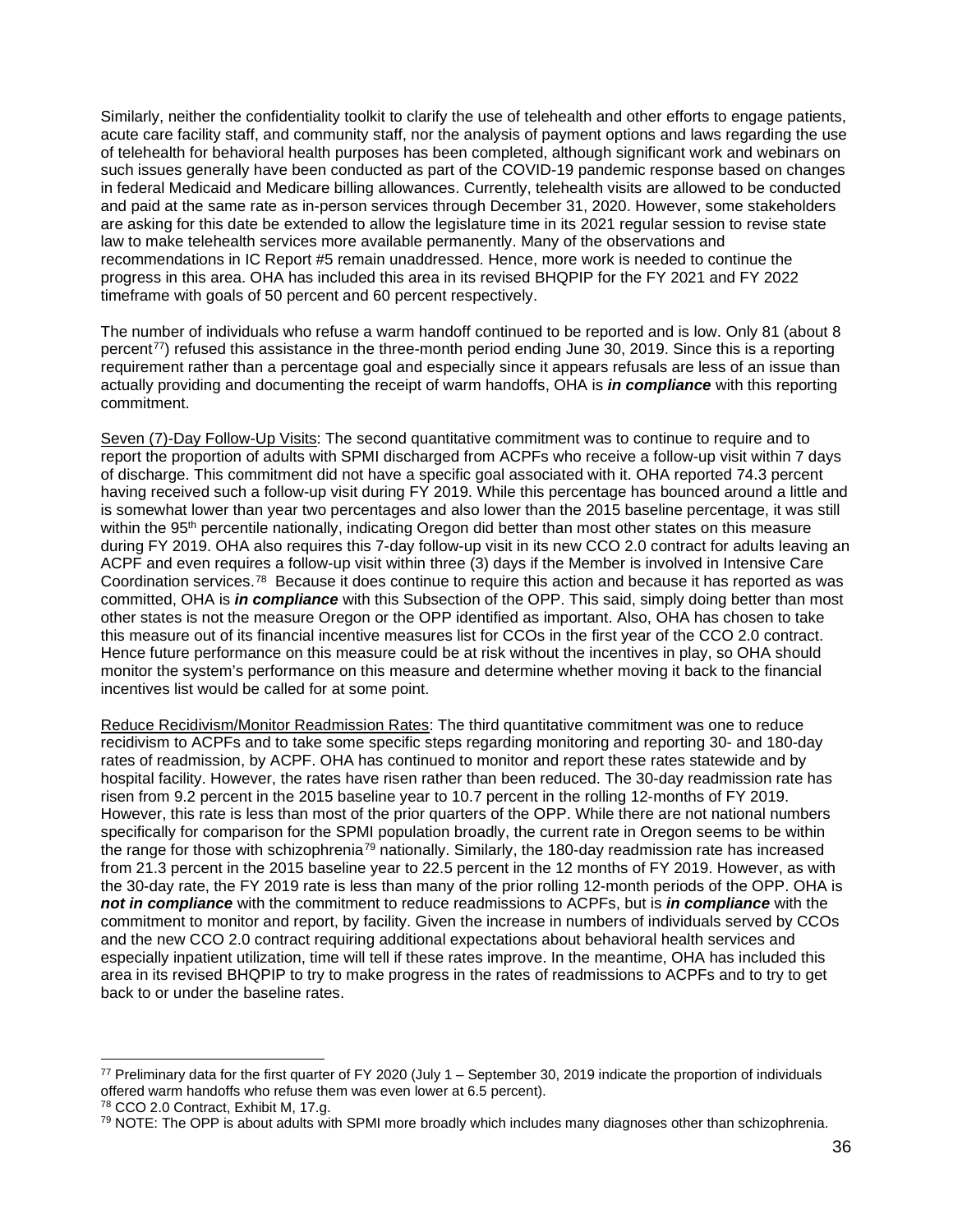OHA has continued to track and report the number of adults with SPMI with two or more readmissions to an ACPF in a six-month period. Positively, the number of such individuals has continued to decline, from 346 in the 12-month period ending December 31, 2017 to 277 in the period ending June 30, 2019. This decline flattened with the prior quarter's rolling 12-month number, which was also 277. Nevertheless, the number of those with multiple admissions has declined over the three-year OPP timeframe. Additionally, OHA has included a specific definition of and requirement for CCOs to produce an individualized management plan for those with SPMI with two or more readmissions in a six-month period. (See discussion below.) Hence, OHA is *in compliance* with the commitment to track and report these data.

Average Length of Stay: The fourth quantitative commitment regarding acute psychiatric care concerns measuring the average length of stay (ALOS) of those in ACPFs, by hospital, and reporting the number of individuals with SPMI in each facility whose length of stay exceeds 20 days. OHA has continued to track and report these numbers, hence is *in compliance* with this commitment. Over the OPP timeframe, the ALOS bounced around from 8.9 days in baseline 2015 to 10.9 days in the 12-month period ending June 30, 2019. This number of days is lower than several of the prior periods, but all rolling 12-month periods of the OPP show an ALOS higher than baseline. Likewise, the number of individuals with ALOS of longer than 20 days has increased from 385 during baseline year 2015 to 435 for FY 2019. This number is higher than some prior reporting periods and lower than some. Interestingly, it is exactly the same as the rolling 12-month period reported for September 30, 2017.

This ALOS is often impacted by availability of other options such as transfers to OSH or other appropriate facilities or living situations. OHA recently changed its regulation regarding admissions to OSH<sup>[80](#page-36-0)</sup> to be more explicit about criteria for admissions, time on appropriate medication for an adequate time period while in a local ACPF, and appropriate discharge plans before admission to OSH in order to assure an individual is adequately treated locally rather than being transferred to a more institutionalized setting with even longer average lengths of stay. Likewise, the recent halt in December 2019 of admissions to  $\mathsf{OSH}^{81}$  $\mathsf{OSH}^{81}$  $\mathsf{OSH}^{81}$  of voluntary patients (i.e., civilly committed but not forensic) due to the needs of the aid and assist population has caused a backlog of civilly committed individuals on the waiting list for OSH admission. Likewise, the cessation of admissions of civilly committed individuals in March due to the COVID-19 pandemic response, may result in longer lengths of stay in local ACPFs. However, a somewhat longer stay in a local facility is preferable to a longer stay at OSH, often outside the community in which the individual lives and will return, as is generally the case once an individual is admitted to OSH. Hence, this ALOS in local facilities is important, but in and of itself should not be a bell weather about whether the system is operating as it should.

## *Process and Qualitative Commitments Regarding Acute Psychiatric Care*

In addition to monitoring and reporting readmission data with the goal to reduce recidivism, OHA also committed in Subsection 31.b. to "provide a management plan for contacting and offering services to individuals with two or more readmissions to an acute care psychiatric hospital in a six-month period designed to assist the individuals to avoid unnecessary readmission in acute care hospitalization." OHA has specifically included a requirement in its CCO 2.0 contract stating CCOs must "develop and implement a management plan for contacting and offering services to each Member who has two (2) or more readmissions to an [ACPF] in a six-month period."<sup>[82](#page-36-2)</sup> OHA has also hired an Acute Care Coordinator who is working on developing and monitoring of management plans by CCOs. Hence, OHA is *in compliance* with this commitment. However, it is not yet clear how OHA will oversee the development of CCOs management plans or these required data or utilize them to assure CCOs and the system as a whole are meeting desired goals. These efforts will need to be monitored as CCO 2.0 compliance efforts are implemented.

Subsection D.34. committed OHA generally to work with ACPFs, CCOs, and CMHPs to seek to ensure individuals with SPMI who are discharged from ACPFs are discharged to housing that meets the individual's immediate needs for housing. OHA committed to establish requirements for ACPFs to assess the housing needs of individuals with SPMI and the assessment to be documented in a plan for integrated housing as part of the individual's discharge plan. OHA also committed to require ACPFs to consult with the individual's

<span id="page-36-0"></span><sup>80</sup> See OAR 309-091-000, et. seq.

<span id="page-36-1"></span><sup>&</sup>lt;sup>81</sup> See The Oregonian December 17, 2019 article at [https://www.oregonlive.com/health/2019/12/oregon-state-hospital](https://www.oregonlive.com/health/2019/12/oregon-state-hospital-halts-civil-admissions.html)[halts-civil-admissions.html.](https://www.oregonlive.com/health/2019/12/oregon-state-hospital-halts-civil-admissions.html)

<span id="page-36-2"></span><sup>82</sup> CCO 2.0 Contract, Exhibit M, 17.d. The definition of such a plan is in Exhibit A, the definitions section.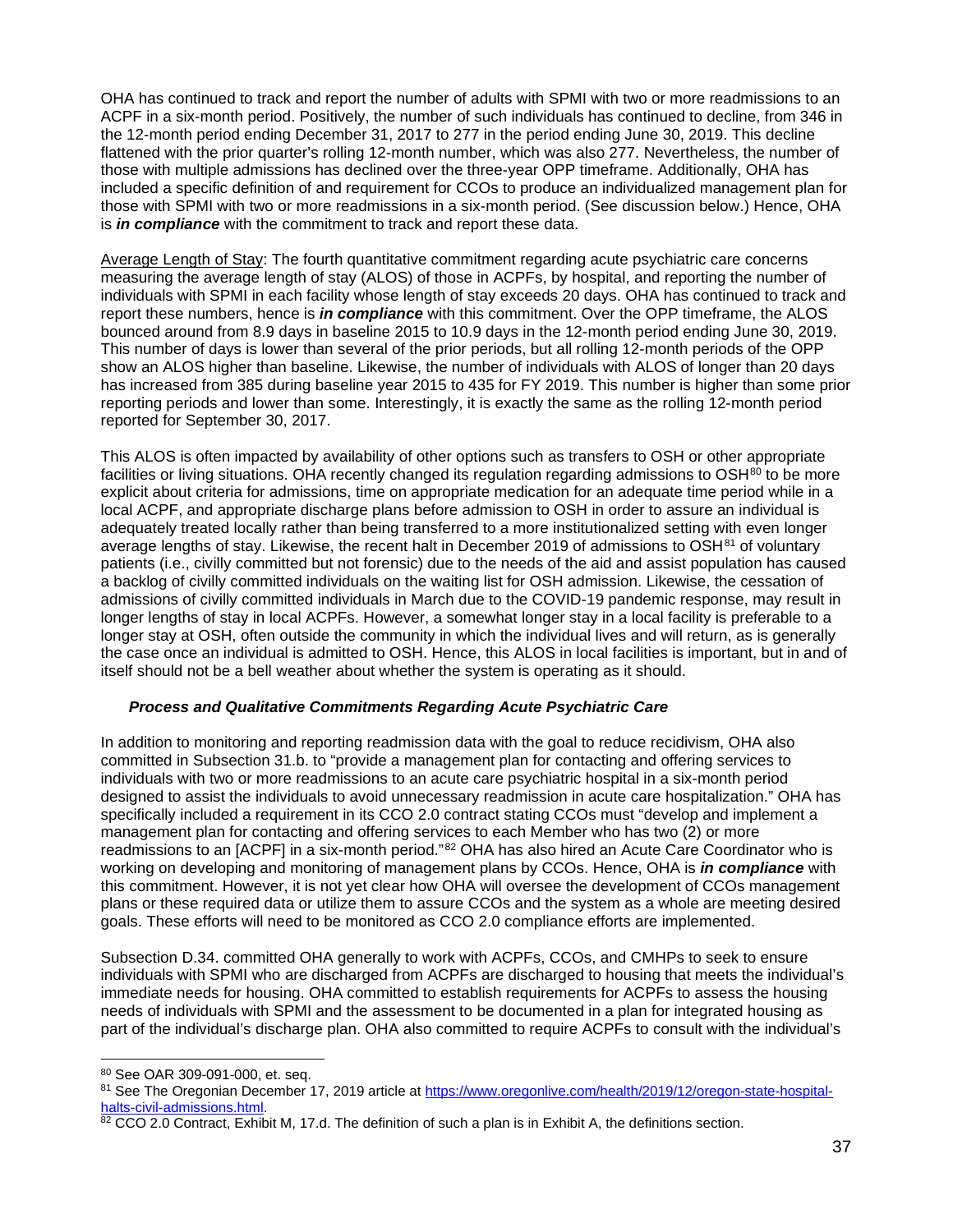CCO in developing the assessment and notify the individual's community provider regarding the plan for housing in order for the provider to facilitate the implementation of the plan.

HealthInsight Assure<sup>[83](#page-37-0)</sup> reported 85.8 percent of 1,007 individuals discharged from ACPFs during April through June 2019 had a housing plan as part of their discharge plans. This ranges from 78.4 percent to 94.4 percent across nine ACPFs.<sup>[84](#page-37-1)</sup> These percentages are higher than the most recent previous quarters. Cumulatively, HealthInsight Assure data show 90.4 percent of 6,071 individuals discharged over the time period they have been doing these chart reviews had housing plans as part of their discharge planning process. While these percentages suggest housing is included in discharge plans in the vast majority of cases and therefore OHA is *in compliance* with this commitment, additional efforts by OHA and/or ACPFs may be able to continue to improve the results in this performance metric.

It is not clear from the HealthInsight Assure reviews or from my earlier interviews whether housing assessments were being shared consistently with CCOs or community providers. However, OHA has included in its CCO 2.0 contract the specific OPP language and all aspects of their commitments regarding housing assessments and collaboration with providers to assure housing is facilitated pursuant to the individual's housing assessment and plan.<sup>[85](#page-37-2)</sup> Many of these commitments are also included in regulations governing ACPFs.<sup>[86](#page-37-3)</sup> OHA has also developed and posted a guidance document for CCOs to explain how and encourage CCOs to utilize health related services funding to support individuals in finding and/or maintaining housing.<sup>[87](#page-37-4)</sup> However, the CFAA with CMHPs is not yet specific about this expectation to do and share housing assessments. As the CFAA agreement and regulations are revised (see description earlier in this Report regarding OPP Section C.), this issue may need to be addressed more explicitly. OHA has clearly done significant work in this area and therefore is *in compliance* with this OPP commitment.

HealthInsight Assure also reported 100 percent of the 1,007 individuals discharged during April – June 2019 had a CCO assigned. This indicates the system was continuing the process of enrolling in Medicaid all or substantially all indigent individuals prior to discharge, hence OHA is *in compliance* with this commitment in Subsection D.28. It is likely CCOs are mostly being engaged regarding the housing and discharge plans for these individuals as they are responsible for payment for services during inpatient stays and upon discharge. However, additional work to assure this connection by OHA staff and by CCOs' Intensive Care Coordinators (ICCs) will continue to improve performance on this commitment. The new CCO 2.0 contract language specifically includes language about these housing commitments as described elsewhere in this Report.

In Subsection D.32., OHA further committed to specifically "identify individuals with SPMI *who are homeless and who have had two or more readmissions . . . in a six-month period . . .* [and] OHA or another system participant will connect these individuals to a housing agency or mental health agency with access to housing, in order to work to ensure those individuals are linked to housing in an integrated setting, consistent with the individual's treatment goals, clinical needs, and the individual's informed choice." As indicated above, this process is largely working for most individuals discharged. An analysis of HealthInsight Assure data regarding those who were homeless and did not have a housing plan was even smaller than those discharged without a housing plan overall, i.e., just 7.2 percent of 2,872 discharged whose records were reviewed from the nine-month period from October 1, 2018 through June 30, 2019 (207 individuals). Of these, only 19 were individuals readmitted two or more times over a six-month period. This means over 99 percent of those who were homeless and who had two or more readmissions within a six-month period had a housing plan upon discharge. Therefore, OHA is *in compliance* with this commitment regarding this subpopulation.

In addition to the above commitment, OHA committed in Subsection D.27. the following: "All individuals with [SPMI] who are discharged from [ACPFs] (not including OSH) will have documentation of linkages to timely, appropriate behavioral and primary health care in the community prior to discharge." As reported in IC

<span id="page-37-0"></span><sup>83</sup> This entity's name has recently changed. It is now Comagine.

<span id="page-37-1"></span><sup>84</sup> NOTE: OHA indicated in its most recent narrative report (January 2020) a tenth facility, Cedar Hills Hospital, is now billing Medicaid and will therefore be included in these reports going forward.

<span id="page-37-2"></span><sup>85</sup> CCO 2.0 Contract, Exhibit M, 17.i.

<span id="page-37-4"></span><span id="page-37-3"></span><sup>&</sup>lt;sup>86</sup> OAR 309-032-0870 includes all aspects of the State's commitments in Subsection D.34. except the specific<br>requirement that ACPFs consult with the individual's CCO in developing the housing assessment. <sup>87</sup> Se[e https://www.oregon.gov/oha/HPA/dsi-tc/Pages/Health-Related-Services.aspx.](https://www.oregon.gov/oha/HPA/dsi-tc/Pages/Health-Related-Services.aspx)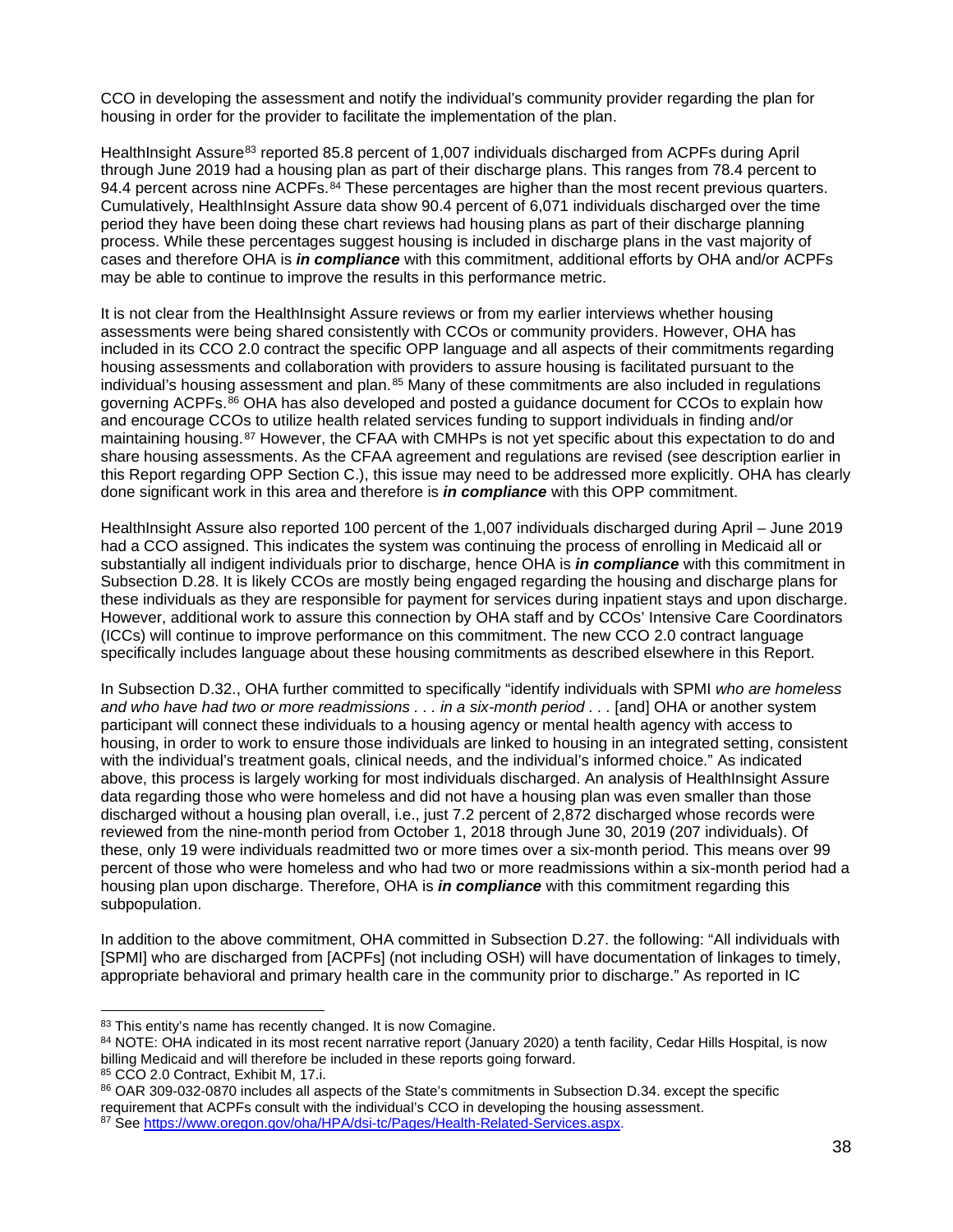Report #5, a review of charts of persons discharged from ACPFs indicated good and timely connection to follow-up psychiatric care, but less clear and timely connection to physical health care. However, OHA has clearly included in the CCO 2.0 contract a responsibility to assure both behavioral health and primary health care follow-up is in place for those being discharged from ACPFs.<sup>[88](#page-38-0)</sup> To the extent OHA assures CCOs fulfill this responsibility, this area should improve. Hence, OHA is *in compliance* with this commitment regarding documented linkages to behavioral health care, but *in partial compliance* regarding documented linkages to primary health care. Regulations have not yet been revised to be clear about the expectation for making this linkage and to documenting it for those being discharged. OHA needs to consider additional guidance to ACPFs and CCOs either in regulation or in guidance documents about this expectation. CCOs could also be requested to look for this specific documentation in future chart reviews they undertake of their Members' care.

## SUBSECTIONS D.37. – 44. EMERGENCY DEPARTMENTS [See Also IC Report #5]

In this area, OHA made commitments to analyze and address "boarding" in emergency departments (EDs), to reduce recidivism to EDs for psychiatric purposes, and to reduce the rate of visits to EDs by individuals with SPMI for mental health reasons. Efforts made to address these commitments are described below.

## *Efforts to Address Boarding*

In Subsections D.37. and D. 43., OHA committed to work with hospitals to collect data regarding individuals with SPMI who present to emergency departments for mental health reasons and to analyze issues related to individuals staying in emergency departments (EDs) for over 23 hours, identify reasons for these long stays (often referred to as "boarding"), and provide proposals for solutions to address this issue. OHA also committed to presenting this analysis to the Legislature in the 2017 legislative session as well as provide it to USDOJ. OHA further committed to initiate additional community-based strategies to address this issue, beginning in the fall of 2016.

As described in detail in IC Report #5, OHA did engage the Oregon State University College of Public Health and Human Services to do a study of boarding in EDs which was released to the legislature in early 2017 along with a Report Briefing including recommended action steps and "next steps" to be taken to address the issue. However, this study was not just about adults with SPMI and utilized a combination of data systems that are not comparable with data available going forward and were from 2014, so no longer recent enough to provide a picture of current boarding issues.

The OHA Report Briefing to the Legislature described several actions steps to address boarding. OHA has made progress on several but not all. For example, expansion of community mental health services beyond mobile crisis services has not yet occurred.<sup>[89](#page-38-1)</sup> The original boarding study also recommended improvements in psychiatric services for individuals in EDs, provision of additional alternatives to inpatient care, more supportive services such as supported employment, promotion of insurance and health services reimbursement changes to incentivize community services, and increased transparency of waitlists for inpatient and OSH beds. Many of these issues are being addressed in various ways (including a recent workgroup and regulatory changes regarding admission to OSH). Without regular data and reports specifically about boarding over 23 hours for adults with SPMI, it will be impossible to know whether any such changes have impacted boarding for the OPP population. To further address the issue, OHA has added ED Boarding, especially initial and consistent data collection followed by strategy development based on that data, as elements of its revised BHQPIP over FY 2021 and FY 2022. Similarly, Exhibit M of the CCO 2.0

<span id="page-38-0"></span><sup>88</sup> CCO 2.0 Contract, Exhibit M, Section 17.f.

<span id="page-38-1"></span><sup>89</sup> The CFAA budget for CMHPs was reduced by a total of \$9 million and the funds were set aside because of the caseload methodology currently utilized to provide this funding. Recommendations for a new funding formula methodology is expected to be developed in conjunction with CMHPs and other stakeholders prior to OHA requesting the release of these set aside funds. (See further description earlier in this Report regarding OPP Section C.) However, \$7.6 million in funding was added to provide additional community competency restoration options for individuals found unable to assist in their own defense. In addition, the OCJC received over \$10 million for a new IMPACTS grant program to increase community based behavioral health services to assist in preventing individuals with behavioral health needs from landing in the criminal justice system. OHA is co-chairing the group that developed and released the grant applications notice for these funds.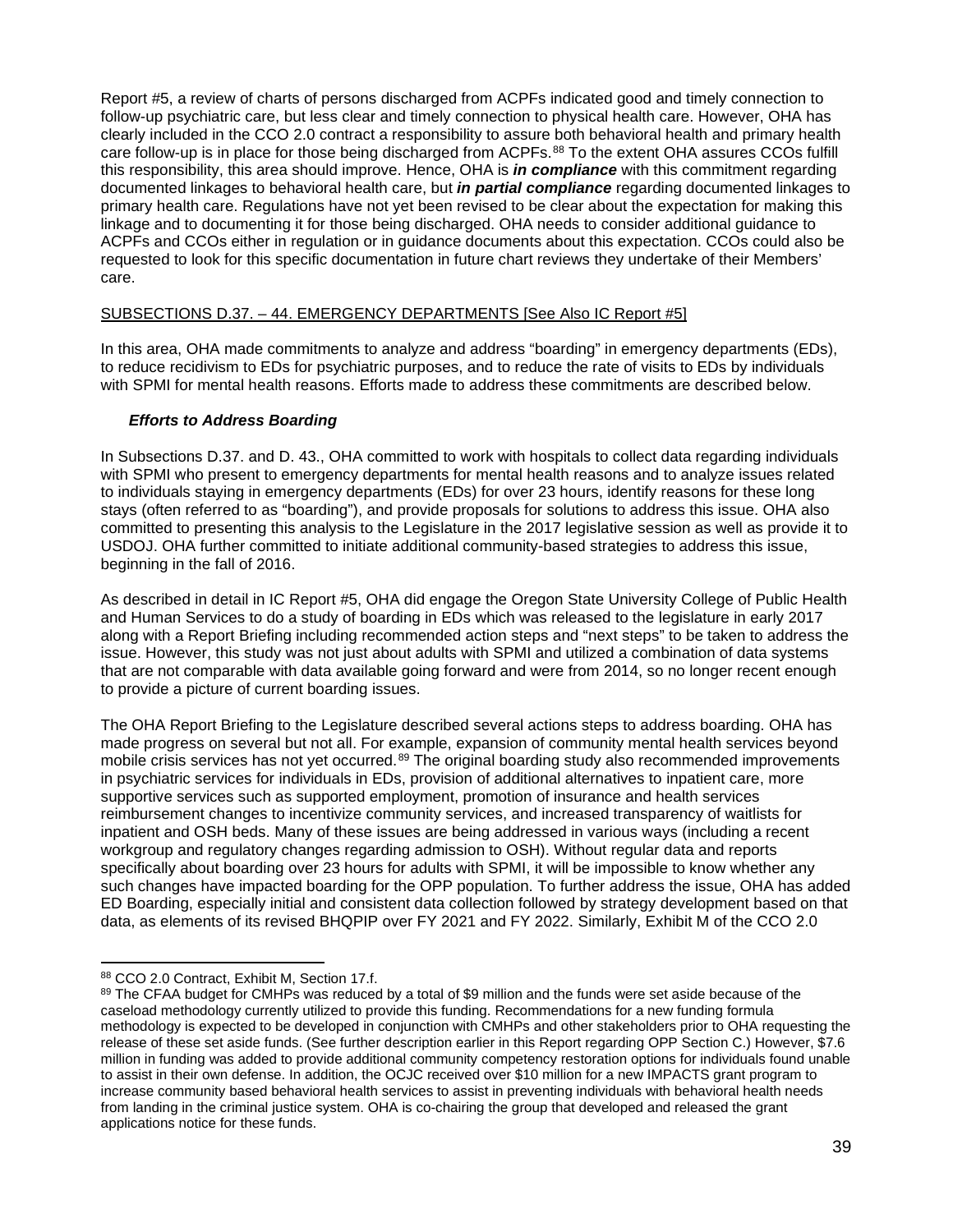contract contains language requiring CCOs to develop remediation plans with hospitals with significant numbers of ED stays longer than 23 hours.

As described in IC Report #5, a bill to require consistent data reporting by hospitals (SB 23) did pass in the 2019 legislative session with the support of Oregon's hospitals after an attempt to pass such legislation in the 2017 legislative session did not pass due to opposition from hospitals. The Oregon Association of Hospitals and Health Systems (OAHHS) is now collecting data about individuals in all Oregon EDs, including by diagnosis, age, and entrance and exit times, and will be working with OHA to share and analyze these data beginning in CY 2020. This will be a good source for data reporting going forward, with an analysis by diagnosis and age and common understandings regarding when boarding begins, to help OHA meet its OPP commitments in this area. From this data, OHA has stated in its revised BHQPIP it will develop and pursue strategies to address the boarding issue, with EDS, CCOs, and other system partners.

Given the status of these various efforts, OHA is *in compliance* to analyze data initially and present this analysis to the legislature. However, it has not yet begun regular data reporting and monitoring, and therefore is not yet able to use these data to initiate strategies to address the boarding issue for the OPP population. However, OHA is *working toward compliance* by agreements with OAHHS to begin receiving data and by implementing some strategies and working on others to address the emergency and crisis needs of adults with SPMI. (See also, IC Report #4.) In addition, OHA has included specific requirements regarding CCOs working with EDs on the boarding issue for the 2020-2024 contract period.<sup>[90](#page-39-0)</sup> However, it is not yet clear how OHA will oversee or hold CCOs to these requirements.

## *Efforts to Reduce Recidivism to EDs for Psychiatric Purposes*

In Subsection D.40., OHA committed to reducing recidivism and to track ED admissions of individuals with SPMI by hospital, monitor the number of individuals with SPMI with two or more readmissions to an ED for psychiatric reasons in a six-month period, continue to work with CCOs and CMHPs to better address the needs of these individuals in less institutional settings, and implement plans to address the needs of such individuals. Specifically, OHA committed to seek contract amendments to CCO contracts in 2018 that will require ACPFs to develop and implement plans to address the needs of such individuals in less institutional settings. As described above, some of these contract changes are included for CCOs in 2020 – 2024. Since CMHPs do not generally pay for inpatient or emergency department care, the CFAA for CMHPs does not adequately describe community providers' role in reducing ED use for psychiatric purposes or in addressing boarding issues. However, CFAA language regarding CMHPs' role in providing crisis services and the increases in such services should help to alleviate emergency room use.<sup>[91](#page-39-1)</sup>

OHA has provided data regarding the number of individuals with SPMI with two or more readmissions to an ED for psychiatric reasons. In its most recent data and narrative reports, OHA indicated these numbers at baseline and throughout the OPP period have been re-analyzed due to significantly more claims data being provided by ACPFs/CCOs. At baseline, during 2015, 810 adults with SPMI were reported to have met these criteria. Unfortunately, this number has increased in most quarters since then but has declined somewhat since the 12 months ending September 30, 2017. In that period, 1,093 individuals were reported to have experienced these multiple admissions, declining each rolling 12-month period reported by quarter through September 2018 to 757. However, in the final three rolling 12-month periods of OPP year three, the numbers began to increase again with 838 reported for the last 12-month period ending June 30, 2019.<sup>[92](#page-39-2)</sup> As a consequence, OHA is *in compliance* with monitoring these data, and should be given credit for re-analyzing the data as they changed even when the outcome was not favorable to the OPP reporting process. However,

<span id="page-39-0"></span><sup>90</sup> CCO 2.0 Contract, Exhibit M, 14.

<span id="page-39-2"></span><span id="page-39-1"></span> $91$  It should be noted the CFAA language covered only the first 18 months of the usual two-year time period – through December 2019 – to allow OHA and CMHPs an opportunity to revise the language based on outcomes of the 2019 legislative session and to deal with formula issues affecting CMHP funding. (See also, Footnote 90 and description of OPP Section C. earlier in this Report.) Due to COVID-19 pandemic response, only minor revisions regarding financial matters are anticipated for 2020 and possible further efforts in 2021 for contract period 2022 and beyond. 92 OHA does report the number of such readmissions by hospital. However, they are not anchored in the number of admissions overall or the rate of admissions by facility. In order to see what facility is doing better or worse, one would need to compare each of OHA's quarterly reports. Similarly, OHA has indicated this number could be somewhat misleading in that it uses the latest admission to describe where the individual was readmitted. However, a particular individual could have been admitted to one ED and then readmitted into a different ED during the six-month period.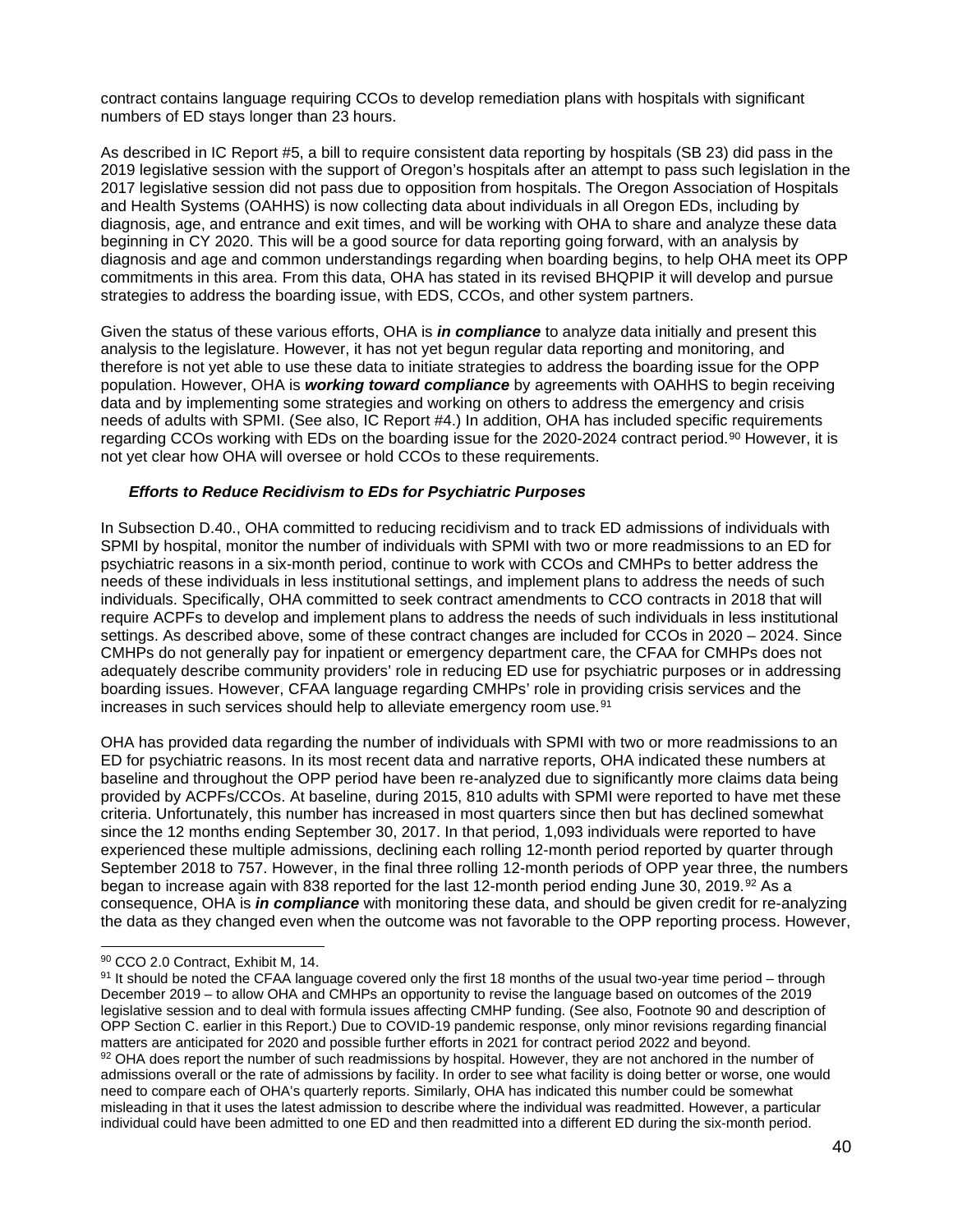OHA has indicated it will continue to monitor this number in its revised BHQPIP work on reducing the rate of visits to EDs by adults with SPMI, and in its work with CCOs to address behavioral health metrics during CCO 2.0.

OHA committed in Subsection 40.a. and b. to continue to work with and enter into collaborative efforts with CCOs and CMHPs to develop and implement plans to address the needs of individuals with SPMI with multiple ED admissions and meet their needs in less institutional settings where appropriate. To address this issue, OHA has included specific requirements for CCOs in 2020-2024 regarding ED utilization with goals to reduce repeat visits to EDs, reduce the length of time Members spend in EDs, provide data on ED utilization for behavioral health reasons, and ensure Members with SPMI have appropriate community-based services to prevent utilization of EDs, including a follow-up visit from the CCO's Intensive Case Coordinator (ICC) within three (3) days.<sup>[93](#page-40-0)</sup> OHA had originally included use of EDs for psychiatric reasons by individuals with SPMI as an incentive metric for CCOs in its initial Sample Contract for CCO 2.0. However, this appears now to be a metric regarding reduction in the use of EDs in general and is listed as a disparity metric. (See description of Section E. later in this Report.) Nevertheless, CCOs are required by the CCO 2.0 contract to develop an individualized management plan for individuals admitted to an ED or ACPF two or more times in a six-month period to help avoid unnecessary readmissions and to better address the needs of these CCO Members in settings other than institutional settings. The definition of and content required for these individualized management plans is included in the CCO 2.0 contract.<sup>[94](#page-40-1)</sup>

As with other CCO 2.0 issues, how OHA will hold CCOs accountable to the new requirements is not yet totally clear. Currently, CMHP CFAA language and Choice provider contracts include requirements regarding in-reach and other work to address ED readmission issues by providing mobile crisis services and assuring individuals in ACPFs (including EDs) remain connected to community-based services. Hence, OHA is *in compliance* with this set of OPP commitments. However, as described elsewhere in this report, the CFAA language which transfers and guides requirements for funding to counties for CMHPs is undergoing minor revision in 2020 with more extensive revisions to be considered in 2021 for 2022 and beyond. Consequently, the development of this new language will need to be monitored to assure it includes appropriate requirements regarding those with SPMI in EDs as well as ACPFs.

#### *Efforts to Reduce the Rate of Visits to EDs by Individuals with SPMI for Mental Health Reasons*

OHA committed in Subsection D.41. to reduce the rate of visits to general EDs<sup>[95](#page-40-2)</sup> by individuals with SPMI for mental health reasons, as follows:

- a. By the end of year one (June 30, 2017), there will be a 10% reduction from the baseline.
- b. By the end of year two (June 30, 2018), there will be a 20% reduction from the baseline.
- c. By the end of year three (June 30, 2019), OHA will have a quality improvement process to track whether emergency room visits are decreasing.

Data reported by OHA indicates the baseline rate in CY 2015 was 1.54 admissions per Member month.<sup>[96](#page-40-3)</sup> Therefore, the goal for the end of year one was 1.39 and 1.25 for the end of year two. Rather than declining, the rate actually increased to 2.07 by the end of year one, but did decline somewhat to 1.88 by the end of year three. However, the rate began to inch up again during year three from the rate of 1.82 at the end of year two. Hence, the State is *not in compliance* with the commitment to reduce the rate of ED visits for the OPP population. OHA is including continuing efforts and goals regarding this rate of visits to EDs by adults with SPMI in its revised BHQPIP covering FY 2020 through FY 2022 with goals of 1.80 and 1.60 respectively in the latter two years of the revised BHQPIP timeframe. The revised BHQPIP will include monitoring the

<span id="page-40-0"></span><sup>93</sup> CCO 2.0 Contract, Exhibit M, 14.a.

<span id="page-40-1"></span><sup>94</sup> CCO 2.0 Contract, Exhibit A and Exhibit M, 14.b. and 17.d.

<span id="page-40-3"></span><span id="page-40-2"></span><sup>95</sup> Not including specialty psychiatric emergency services such as Unity Center in Portland. (OPP Footnote 3, page 14.) 96 NOTE: As reported in IC Report #5, OHA calculates the rate as the number of visits to general EDs by Member months. USDOJ has indicated it would prefer this be reported by the number of individuals with SPMI who are Members of CCOs but there is currently not a way to obtain diagnoses on all CCO Members since a person's diagnosis may not be available unless or until the individual is seen for a psychiatric emergency or other mental health service. Also, the comparison of facilities is somewhat misleading because OHA uses the latest admission to describe where the individual was readmitted. However, a particular individual could have been admitted to one ED and then readmitted into a different ED during the six-month period.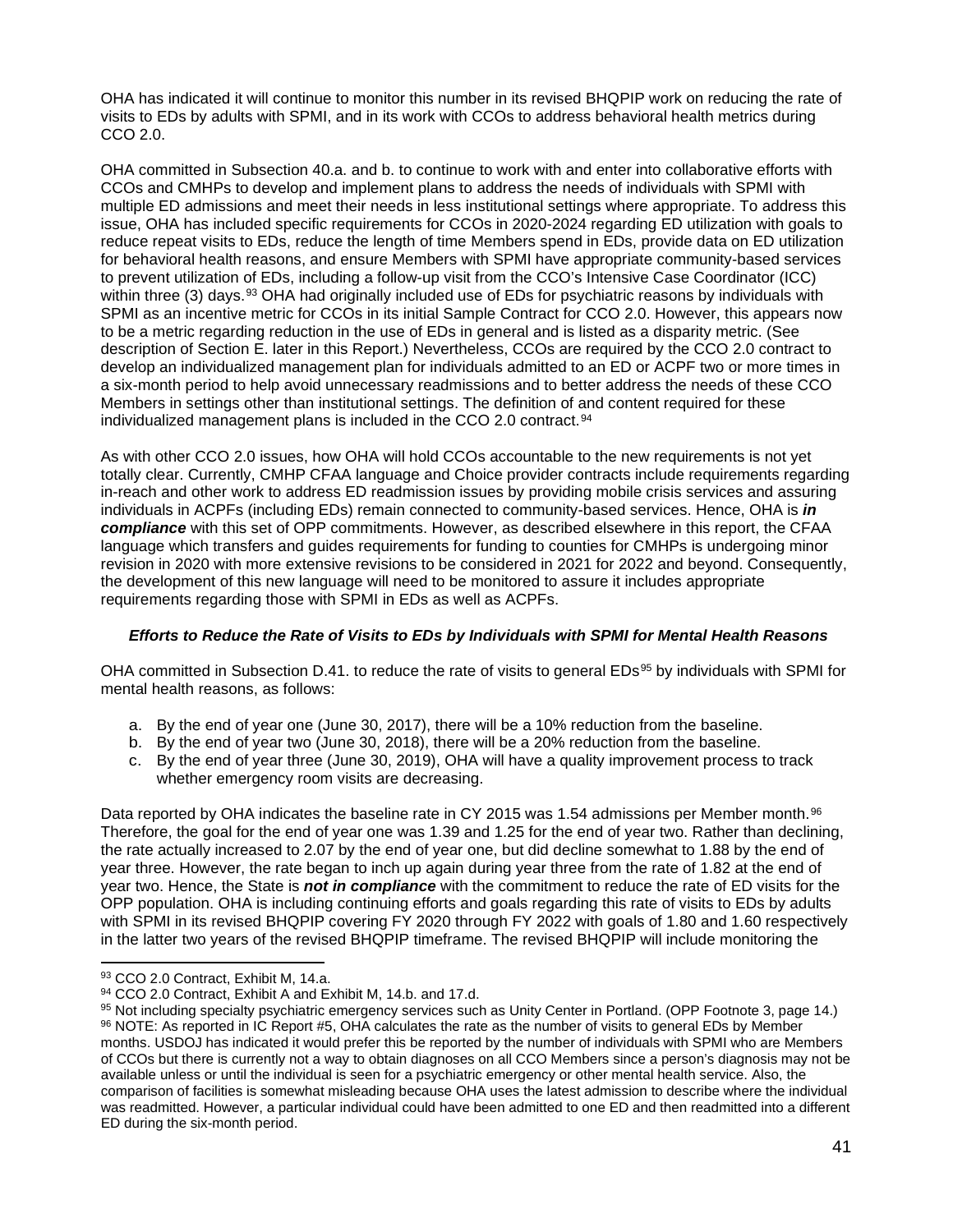number of individuals with SPMI with two or more ED readmissions in a six-month period for a psychiatric reason.

## *Meetings with Independent Consultant re Emergency Room Use*

Finally, in Subsection D.42., OHA committed to meeting with me, the IC for the OPP, to discuss the use of EDs by individuals with SPMI who present to EDs for mental health reasons. They have done so and continue to be willing to do. Hence, OHA is *in compliance* with this OPP provision.

## SUBSECTIONS D.45.—48. SUPPORTED EMPLOYMENT [See Also IC Report #3]

OPP Subsections 45. – 48. commit OHA to report the following:

- The number of individuals with SPMI who receive supported employment (SE) services [as defined in Subsection B.6.n.] who are employed in competitive integrated employment (CIE) $97$  [as defined in Subsection B.6.d.];
- The number of individuals with SPMI who no longer receive SE services and are employed in CIE without currently receiving supportive services from a SE specialist (but who may rely upon natural and other supports); and
- Regularly monitor these data for the purpose of improving SE services.

These subsections do not specify a numeric goal; rather they only commit OHA to report these data and monitor (and presumably use) these data to improve SE services. Hence, OHA has continued to be *in compliance* with these commitments.

OHA requires SE programs to meet fidelity standards as defined in Subsection B.6.g. in order to receive either Medicaid or State general fund resources even though no State funds for SE services were available during the OPP timeframe (FY 2017 through FY 2019). OHA uses quarterly reports from SE programs as the source for the OPP data reported. As of June 30, 2019 (end of OPP year three), 769 individuals were reported by OHA as receiving SE services and employed in CIE. This compares to 757 as of the end of year one (June 30, 2017) and 762 as of the end of year two (June 30, 2018). Likewise, the number reported to have graduated and in CIE has risen modestly from 110 as of June 30, 2017, to 137 as of June 30, 2018, and to 139 as of June 30, 2019 (after some slowdown in this number for the few quarters before). It should be noted these SE numbers are quarterly (three-month) numbers rather than numbers for the prior 12 months. Since OHA is reporting on these two elements, it is *in compliance* with these OPP provisions.

The Oregon Supported Employment Center for Excellence (OSECE) is the State's agent to assess fidelity of and provide training and technical assistance (TA) for SE programs throughout the State. Pursuant to its Agreement, OSECE utilizes the data about CIE of those receiving services to help improve the programs it monitors. It is required to design an intensive training for each SE provider; conduct annual (or every 18 months) fidelity assessments; collect SE aggregate data; offer an annual SE/IPS conference; and provide seminars on IPS and SE services. As indicated in IC Report #3, the approach to individual program training plans as well as the approach to general training takes into account where programs are struggling in achieving CIE for individuals served. OSECE also maintains an advisory board and involves consumers and family members in a county's planning, implementation, and assessment processes. OSECE is also required to provide subject matter expert assistance for SE to OHA as required. OSECE remains a part of the national SE/IPS learning collaborative (formerly through Dartmouth).

OSECE utilizes and the Oregon outpatient behavioral health services regulations<sup>[98](#page-41-1)</sup> require use of the Individual Placement and Support (IPS)<sup>[99](#page-41-2)</sup> model of SE focused on helping adults with SPMI seek, obtain, and maintain competitive employment. As a result, CIE is the goal for clients receiving SE services.

<span id="page-41-2"></span>99 Se[e https://ipsworks.org/index.php/what-is-ips/](https://ipsworks.org/index.php/what-is-ips/) for a description of IPS and the value of this approach. See also OSECE's website at [www.osece.org.](http://www.osece.org/)

<span id="page-41-0"></span><sup>97</sup> OPP Subsection D. 48. Indicated an understanding regarding receipt of SE services not guaranteeing a job or work for a specific number of hours. Therefore, this number is those so employed for any number of hours.

<span id="page-41-1"></span><sup>98</sup> See OAR 309-019-0270 through -0310 for this requirement and the requirement of providers of SE services to meet IPS SE fidelity requirements.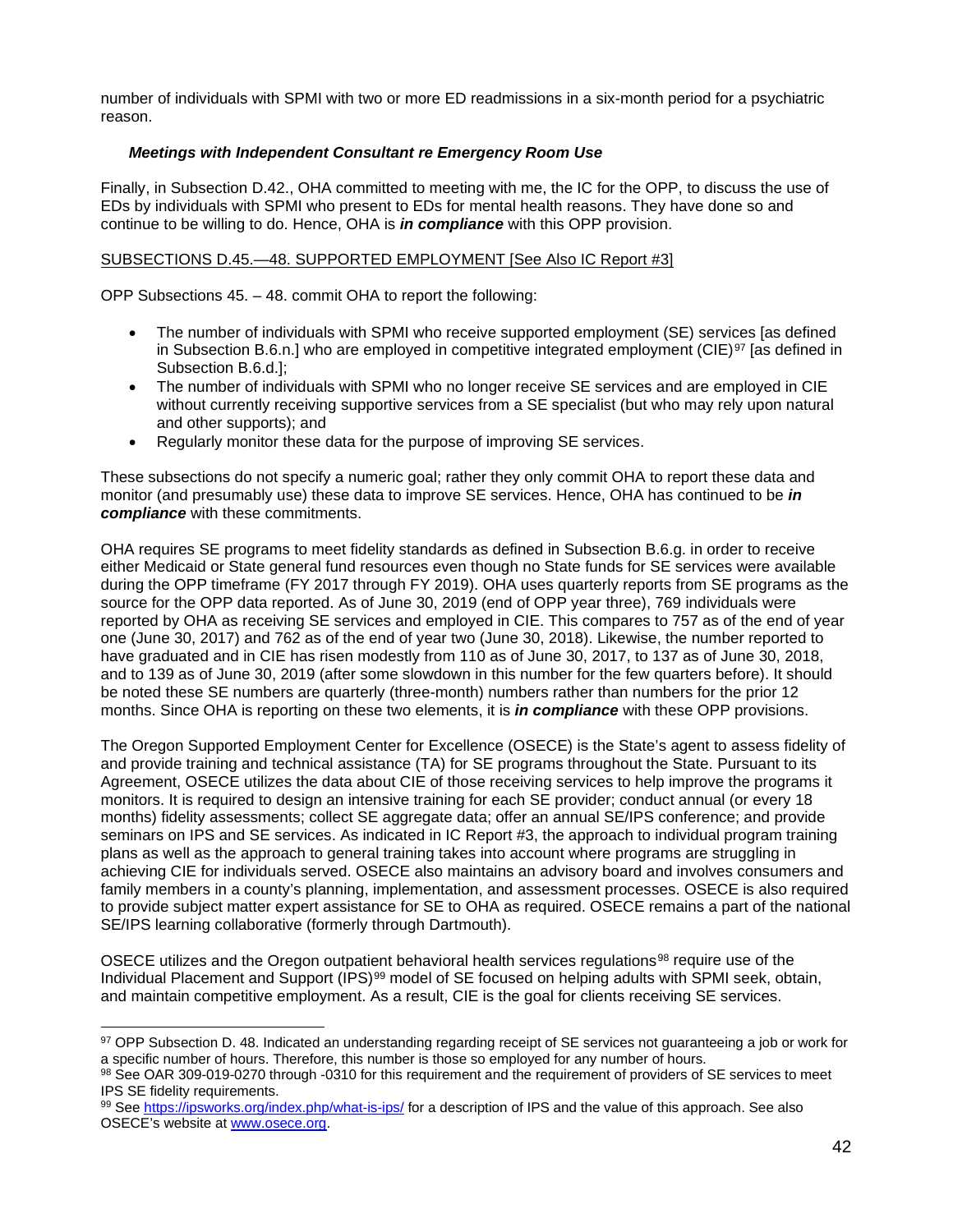Therefore, all individuals reported as receiving SE services and employed are in CIE employment. OSECE indicates just over 40 percent of individuals receiving SE are employed at any given time, thereby indicating that a higher number of individuals are receiving SE but are not yet employed. Approximately 1,800 individuals were receiving SE services as of June 30, 2017, and approximately 1,830 as of June 30, 2019.

OSECE lists 37 IPS SE programs serving 35 of Oregon's 38 counties. SE programs in three counties (Clatsop, Lincoln, and Jefferson) are working toward fidelity and have hired staff. Only one county (Lake) does not yet have an SE program.<sup>[100](#page-42-0)</sup>

As OHA's agent for SE program fidelity assessments and improvements, OSECE maintains its own knowledge of nationally recognized learning about IPS SE and uses its knowledge and the data reported above to help improve Oregon's SE services providers, Therefore, OHA is *in compliance* with this commitment of the OPP.

## SUBSECTIONS D.49. – 50. SECURE RESIDENTIAL TREATMENT FACILITIES [See Also IC Report #5]

Subsections D.49. and 50. included specific commitments regarding the length of stay (LOS) and the discharge process for civilly committed adults with SPMI who are receiving services in secure residential treatment facilities (SRTFs). Performance on the LOS for such individuals for OPP year three is described below. Performance on the discharge process for such individuals is described more fully in IC Report #5 and updated briefly in this Report.

## *Quantitative Commitments re Individuals with SPMI Leaving SRTFs*

Subsection D.49.b. enumerated quantitative goals about the LOS of such individuals in SRTFs. Specifically, by the end of year one (June 30, 2017), the goal was a 10 percent reduction from the 2015 baseline of 638 days (therefore, the goal was 574.2 days); and by the end of year two (June 30, 2018), the goal was a 20 percent reduction from the 2015 baseline (or 510.2 days). Statewide, this number was decreasing through the middle of year two (501.8 days) but then began to increase and bounce around over the next five reporting periods (through March 31, 2019 at 665.7 days). In the last reporting period, the number began to come down slightly (656.1 days for the 87 individuals discharged in the 12-month period ending June 30, 2019). While this number is still above baseline and therefore OHA is *not in compliance* with this commitment to reduce LOS, the reporting methodology utilized by OHA to report these data appear to be working against them. The data provided by OHA are calculated as an average LOS (ALOS) based only on those individuals who are discharged in a given time period. OHA made the case this was the best way to calculate these numbers as otherwise the number could change literally daily if the LOS of all individuals with SPMI who are in SRTFs is included and would therefore be meaningless. However, by calculating ALOS on only those discharged, the LOS reported in any given time period will fluctuate depending on how long those particular individuals were in the SRTF before being discharged. This approach to calculating and reporting the ALOS means OHA's late 2018 and 2019 focus on ensuring individuals who no longer need to be in an SRTF are released to more appropriate settings actually resulted in higher ALOS for OPP reporting purposes. This focus has led to an increase in the number of individuals released who had long lengths of stay (in some cases, literally years or even a decade or longer) and who are stable and could live in more integrated community settings. But it has also led to higher reported ALOS for those periods even while the system seems to be doing the right thing by focusing on discharges for the longest stay individuals.

Another way to look at this issue of LOS was provided in the January 2020 OHA narrative report (as revised in March) by looking at all civilly committed individuals with SPMI in SRTFs at a point in time each year and is summarized in **TABLE 5** below.

<span id="page-42-0"></span><sup>100</sup> Accessed on OSECE website June 23, 2020 at [https://osece.org/supported-emp-programs/.](https://osece.org/supported-emp-programs/)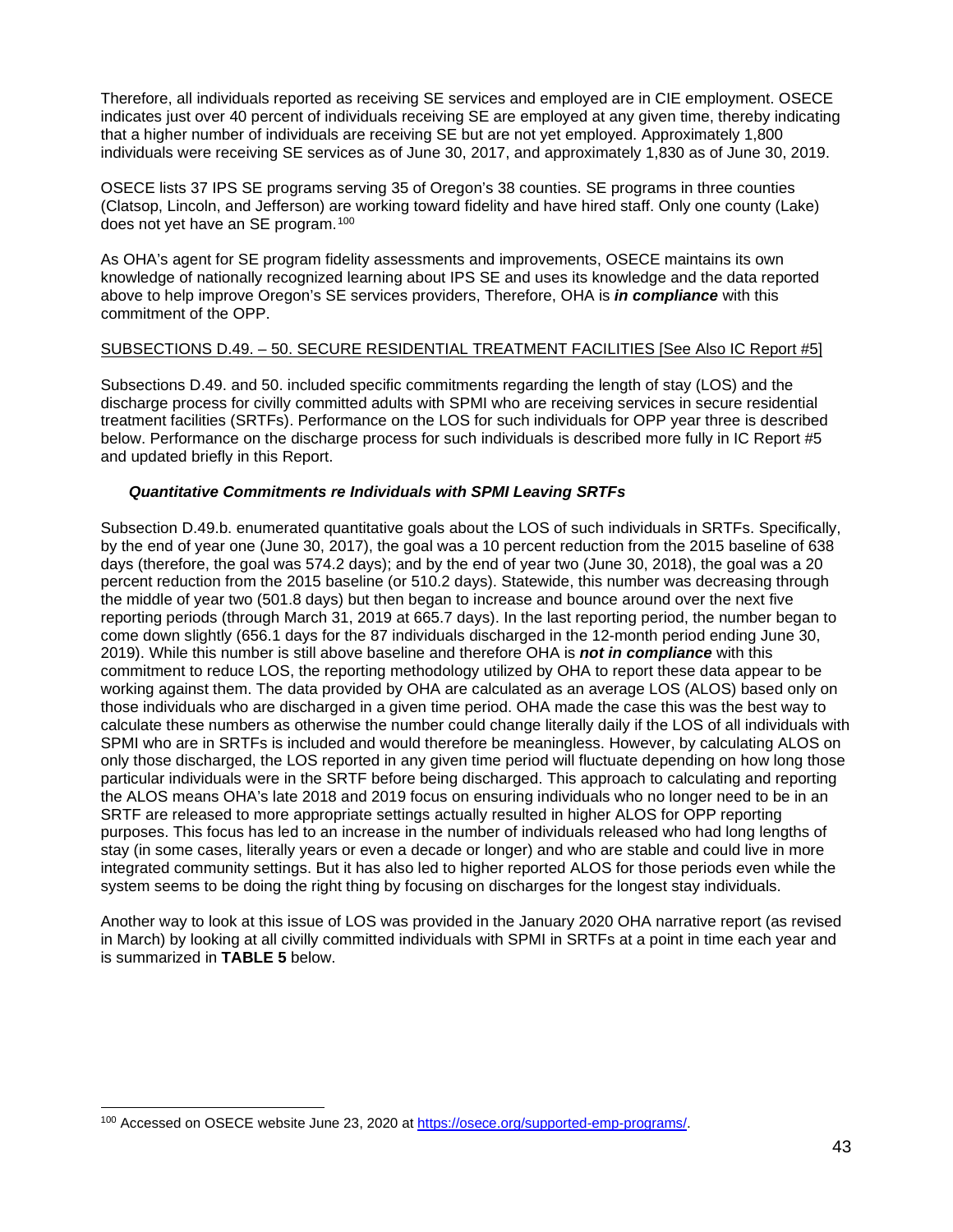| # in Residence       | # Persons in      | # Persons in          | # Persons in        | # Persons in        |
|----------------------|-------------------|-----------------------|---------------------|---------------------|
|                      | Residence $<$ 120 | Residence $120 - 365$ | Residence 366 Days  | Residence $> 2$ Yrs |
|                      | Days              | Days                  | $-2$ Yrs (730 Days) | $(731 + Days)$      |
| June 15, 2017 - 33   | 7 (18%)           | 10 (33%)              | 8(24%)              | $8(24%)^*$          |
| June 15, 2018 $- 29$ | 9(31%)            | 5(17%)                | 5(17%)              | 10 (34%)            |
| June 15, 2019 $-47$  | 15 (32%)          | 14 (30%)              | 10(21%)             | 8(17%)              |

## **TABLE 5 – Lengths of Stay of Individuals in Residence in SRTFs on June 15, Annually[101](#page-43-0)**

\*The percentages do not add up precisely to 100% due to omitted repeating decimals.

These data suggest the number and proportion of individuals in SRTFs for the shortest period of time less than 120 days) was growing. While OHA is *not in compliance* with the commitment to reduce LOS using OHA's original approach to counting this number for the three-year OPP timeframe, a point-in-time analysis may prove a better way going forward to track changes in this LOS. In the revised BHQPIP, OHA has included reduction in LOS in SRTFs for civilly committed adults with SPMI utilizing a counting mechanism to be calculated as a point-in-time ALOS for those in SRTFs at that point. With this new counting approach, the baseline ALOS for the 47 individuals in SRTFs on June 15, 2019 was 517 days, far less than the ALOS of those discharged over the course of a year. From this baseline, OHA can track the system's progress from FY 2020 through FY 2022 in a more consistent way.

Subsection D.49.c. committed OHA to report regularly on the number of civilly committed individuals in SRTFs, their lengths of stay, and the number of individuals who are discharged; and starting July 1, 2017 (the beginning of year two of the OPP), the type of, and the placement to which such individuals are discharged. OHA did track and report these data. OHA's latest data report (Appendix F of the January 2020 report) showed the dispositions of the nine civilly committed adults with SPMI discharged from SRTFs in the last quarter of year three of the OPP timeframe (April 1, 2019 – June 30, 2019). These data indicate two discharges each to an ACPF, a Residential Treatment Facility, an Adult Family Home, and Independent Living settings, with one individual discharged to APD. OHA is *in compliance* with the commitment to report the number of individuals who are discharged (albeit not from the beginning of the OPP as implied in Subsection D.49.c.), and *in compliance* with the commitment to report the number of civilly committed individuals in SRTFs, their lengths of stay, and the dispositions of those discharged.

## *Qualitative Commitments re SRTF Discharge Plans and Timing*

Subsection D.49. and D.50. indicated "civilly committed individuals in [SRTFs] whose clinical needs no longer necessitate placement in a secure facility shall be moved *expeditiously* [emphasis added] to a community placement in the most integrated setting appropriate for that individual, to "housing consistent with the individual's treatment goals, clinical needs, and the individual's informed choice."

The results from chart reviews conducted in 2018 of individuals discharged from SRTFs are described at length in IC Report #5 and indicated the vast majority being discharged to settings consistent with their clinical and treatment needs, although less consistent with their documented choices. Some of the choices individuals expressed during discharge planning were not possible to fulfill, e.g., those who expressed a desire to return to a family home where the individual was not welcomed back by the family, move to a setting without adequate support and assistance for safety and self-care, move to a location or to pursue an interest requiring more transition to accomplish, or choices inconsistent with clinical and treatment needs at the time of discharge with additional time needed for treatment and support services before pursuing those initially stated personal choices and goals. Reviews of charts from later treatment settings after SRTF discharge was not possible. This may be something OHA wants to pursue going forward to determine how and whether individuals' personal choices and longer-term goals are being incorporated into on-going treatment planning across various community service settings over time.

Disposition data across the last few OHA data reports show individuals being discharged to a variety of settings depending on their clinical and treatment needs rather than individuals being routinely "stepped down" to any specific type of residential treatment facility. Most individuals are discharged to residential treatment facilities of various sorts. Few are discharged directly to supportive or supported housing from the

<span id="page-43-0"></span><sup>&</sup>lt;sup>101</sup> NOTE: The numbers for June 15, 2018 have been corrected from those previously reported in IC Report #5.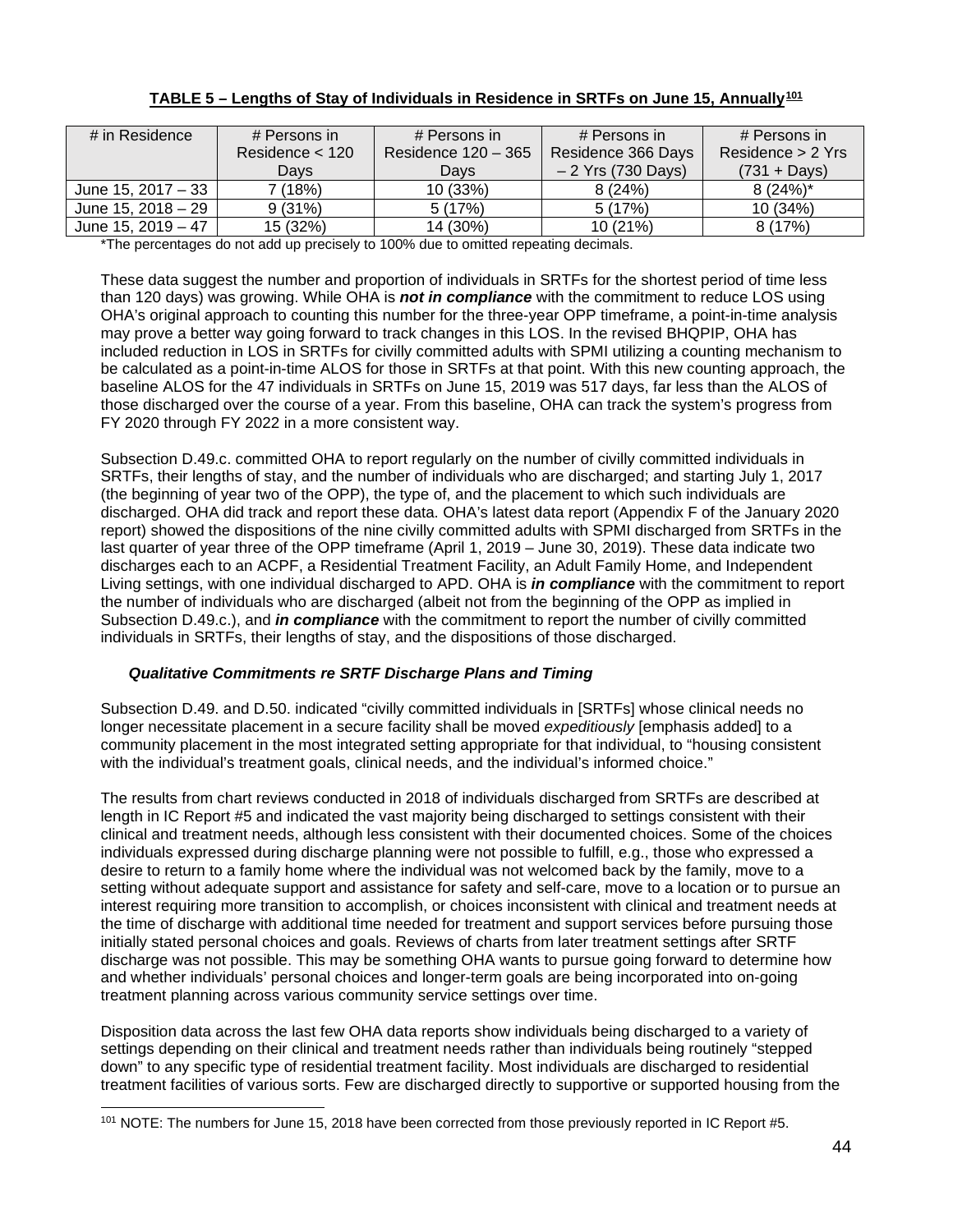locked environment of an SRTF. Several have been discharged to Independent Living, some characterized by the same scattered site, integrated, and choice components of supported housing. These data are summarized in **TABLE 6** below. From this and earlier chart reviews described in IC Report #5, I conclude the State to be *in compliance* with the commitment regarding appropriateness of placement upon discharge and the expeditious nature of discharge planning and transitions and *in partial compliance* with the commitment regarding placements upon discharge being consistent with individuals' informed choices and preferences. Improvements in capturing and considering individuals' preferences and choices are needed. These choices may be appropriate to work on with the individual beyond the immediate discharge from a locked and highly structured environment of an SRTF or state hospital. OHA may want to work further regarding how to assist individuals to develop choices and work on them over time and across various treatment or living settings. In the meantime, the documentation of work with an individual on their choices and life plans is critical for those in and leaving SRTFs and other settings.

| <b>DISPOSITION<sup>102</sup></b>            | $Q1 - Q3$               | Q4       | Q <sub>1</sub> | Q <sub>2</sub> | <b>TOTAL</b> |
|---------------------------------------------|-------------------------|----------|----------------|----------------|--------------|
|                                             | CY 2018103              | CY 2018  | CY 2019        | CY 2019        |              |
|                                             |                         |          |                |                |              |
| <b>Residential Treatment Facility (RTF)</b> | 12                      | 6        | 3              | 2              | 23           |
|                                             | (Q avg 4.0)             |          |                |                |              |
| <b>Residential Treatment Home (RTH)</b>     |                         |          |                |                |              |
|                                             | (Q avg 2.3)             | 2        |                | 0              | 10           |
| Adult Foster Home (AFH)                     |                         |          |                |                |              |
|                                             |                         | 2        | 3              | $\overline{2}$ | 11           |
|                                             | (Q avg 1.3)             |          |                |                |              |
| Independent Living                          | 9                       |          |                |                |              |
|                                             | (Q avg 3)               | 3        |                | $\overline{2}$ | 15           |
|                                             |                         |          |                |                |              |
| <b>Supportive Housing</b>                   |                         | $\Omega$ | 0              | 0              | 2            |
|                                             | (Q avg 0.7)             |          |                |                |              |
| Supported Housing (SH)                      |                         | $\Omega$ | $\Omega$       | 0              | 0            |
| Acute Psychiatric Hospital (ACPF)           |                         |          |                |                |              |
|                                             |                         | $\Omega$ |                | 2              |              |
|                                             | (Q avg 0.3)             |          |                |                |              |
| Aging & People w/ Disabilities (APD)        | 0                       | $\Omega$ | $\Omega$       |                |              |
| Against Medical Advice (AMA)                |                         |          |                |                |              |
|                                             |                         |          | 0              | 0              | 2            |
|                                             | $(Q \text{ avg} = 0.3)$ |          |                |                |              |
| <b>TOTALS</b>                               | 36 ( $Q$ avg =          | 14       | 9              | 9              | 68           |
|                                             | 12)                     |          |                |                |              |
|                                             |                         |          |                |                |              |

## **TABLE 6: Dispositions Upon Discharge from SRTFs**

As discussed in IC Report #5, the IQA's role, process, and criteria by which admission and discharge determinations are made have been under reconsideration, with OHA making changes about expectations and contract requirements for the future. This process has now concluded with the selection of Comagine<sup>[104](#page-44-2)</sup> as the IQA beginning July 1, 2020. The transition from KEPRO to Comagine has been underway. This change bears watching to determine how it improves or causes difficulties for individuals with SPMI in SRTFs as does the admission and discharge planning processes for those providing SRTF care and services over the next couple of years.

IC Report #5 included a number of recommendations and suggestions from stakeholders and from the chart reviewers regarding SRTFs and the discharge planning process. These should continue to be considered as OHA works to improve its efforts for the OPP population in these settings. In addition to selecting a new IQA with revised contract expectations, OHA has undertaken two efforts regarding CCOs' responsibilities for individuals in SRTFs that will be helpful in improving the use of these facilities and discharges from them. One is inclusion in the CCO 2.0 contract language from the OPP Subsections regarding SRTF discharges

<span id="page-44-0"></span><sup>&</sup>lt;sup>102</sup> A description of Oregon's residential treatment settings can be found on the OHA website at [https://www.oregon.gov/oha/HSD/AMH-LC/Pages/RT.aspx.](https://www.oregon.gov/oha/HSD/AMH-LC/Pages/RT.aspx)

<span id="page-44-1"></span> $103$  Since the numbers in this column are for three quarters rather than one, the calculated avg is simply for reference to the other quarterly data and do not represent any actual numbers discharged in these disposition categories.

<span id="page-44-2"></span><sup>&</sup>lt;sup>104</sup> Comagine was formerly known as HealthInsight Assure and is the entity that has reviewed ACPF charts for OHA for the last few years to determine performance and documentation of warm handoffs and other elements of the OPP subsections regarding acute psychiatric care.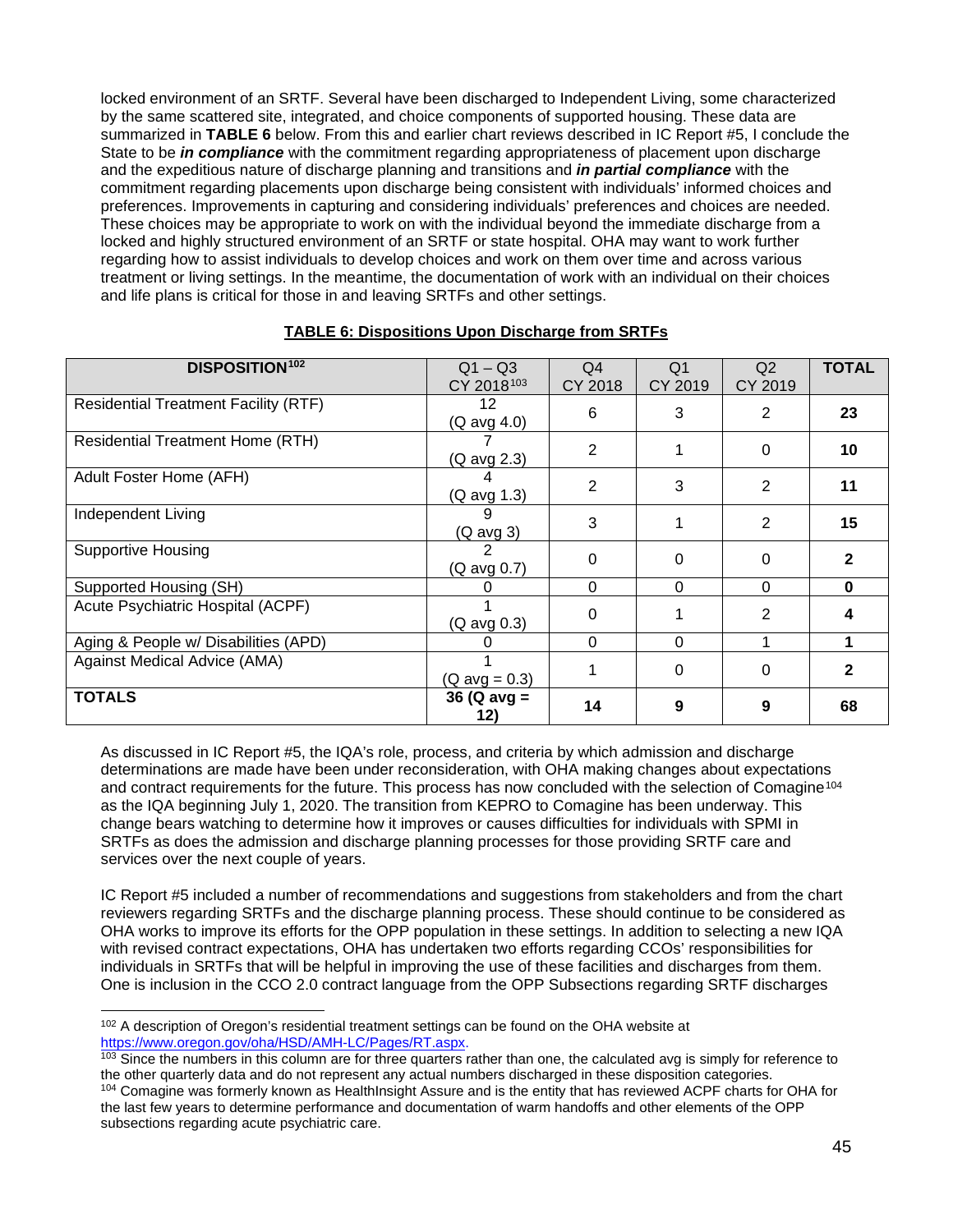being expeditious, appropriate, to integrated settings, and to housing consistent with individuals' treatment goals, clinical needs and informed choice.<sup>[105](#page-45-0)</sup> OHA also indicates such individuals are likely to be in need of Intensive Care Coordination (ICC) with specific requirements about assistance and supports.[106](#page-45-1) While this is an excellent start, the compliance process for the CCO 2.0 contract is still in process so bears watching to assure CCOs are held accountable for this responsibility.

OHA has also concluded its rate standardization process in which it created tiered rates for SRTFs to incentivize and pay more for facilities providing services for individuals with more intensive needs.[107](#page-45-2) This process paves the way for residential treatment facilities to become the responsibility of CCOs after CY 2021 (FY 2021 or FY 2022), on a timeline to be determined by OHA.[108](#page-45-3) Significant work will be needed for CCOs to be ready to take on the payment and risk for individuals needing care in such facilities. However, this process, along with the CCOs beginning to share risk for OSH services in the same timeframe (described earlier in this Report) will help to create common accountability for individuals' care across multiple treatment and service settings. OHA's commitment to move this risk to a single entity for each Member is critical for improvements in care for individuals with SPMI when they need higher intensity service settings. It will also help to assure CCOs as payers are committed to utilizing the least restrictive settings appropriate for such individuals and is also likely to increase creativity in the development of needed additional community service options for individuals with SPMI throughout Oregon.

Finally, prior to the COVID-19 pandemic response, OHA was clarifying requirements regarding ACT services for those in, referred to, or being discharged from residential treatment, up to and including SRTFs. In the past, system partners understood ACT services to be unavailable for persons in residential treatment settings, including SRTFs. Clarity about what activity an ACT provider is responsible for while an individual is in such a setting is critical. OHA is expecting the lengths of stay of adults with SPMI in such facilities to continue to decline and is actively encouraging discharge to a lower level of care whenever possible, with ACT support for those persons with SPMI who could likely be successful outside an SRTF. OHA is also setting the expectation for ACT and SRTF providers regarding ACT's responsibility for discharge transitions and connections to other services needed without disrupting the SRTFs' responsibility to provide rehabilitation and supports for the individual while in an SRTF. Hence, OHA plans to finalize a guidance document as part of its revised BHQPIP activities regarding ACT in which it will clarify when an individual can and should be referred to ACT and SRTF at the same time; when and how an ACT provider should continue while an individual is in an SRTF; and when and how they should engage when an individual in an SRTF is ready to be discharged. This clarification will be critical in helping to clear up confusion about roles as well as to assure individuals in SRTFs continue to have access to ACT services just as individuals in hospitals continue to have ACT services during those short stays so their ACT provider is ready to assist when the individual is ready to leave.

## SUBSECTIONS D.51. – 53. CRIMINAL JUSTICE DIVERSION [See Also IC Report #4]

Jail diversion services are defined in Subsection B.6.i. of the OPP as:

. . . community-based services that are designed to keep individuals with behavioral health issues out of the criminal justice system and, instead, supported by other community-based services, such as mental health services, substance abuse services, employment services, and housing. Jail diversion services are intended to minimize contact with law enforcement, avoid jail time, and/or reduce jail time. These services are intended to result in the reduction of the number of individuals with mental illness in the criminal justice system or Oregon State Hospital.

Subsections D.51. – 53. state the "intent" of these Subsections was to reduce the contacts between individuals with SPMI and law enforcement due to mental health reasons. Specifically, Subsection D.51.

<sup>105</sup> CCO 2.0 Contract, Exhibit M, 17.f.

<span id="page-45-1"></span><span id="page-45-0"></span> $106$  See OAR 410-141-3160, 3165, and 3170 as well as CCO 2.0 Contract, Exhibit B, Parts 2 and 4. <sup>107</sup> See [https://www.oregon.gov/oha/HSD/OHP/Pages/MH-Rates.aspx,](https://www.oregon.gov/oha/HSD/OHP/Pages/MH-Rates.aspx) and

<span id="page-45-2"></span>[https://www.oregon.gov/oha/HSD/OHP/Announcements/Final%20standardized%20adult%20mental%20health%20reside](https://www.oregon.gov/oha/HSD/OHP/Announcements/Final%20standardized%20adult%20mental%20health%20residential%20rates%20effective%20July%201%202019.pdf) [ntial%20rates%20effective%20July%201%202019.pdf](https://www.oregon.gov/oha/HSD/OHP/Announcements/Final%20standardized%20adult%20mental%20health%20residential%20rates%20effective%20July%201%202019.pdf) for information regarding the residential rate standardization process.

<span id="page-45-3"></span><sup>&</sup>lt;sup>108</sup> See CCO 2.0 Contract, Exhibit M, 16.a.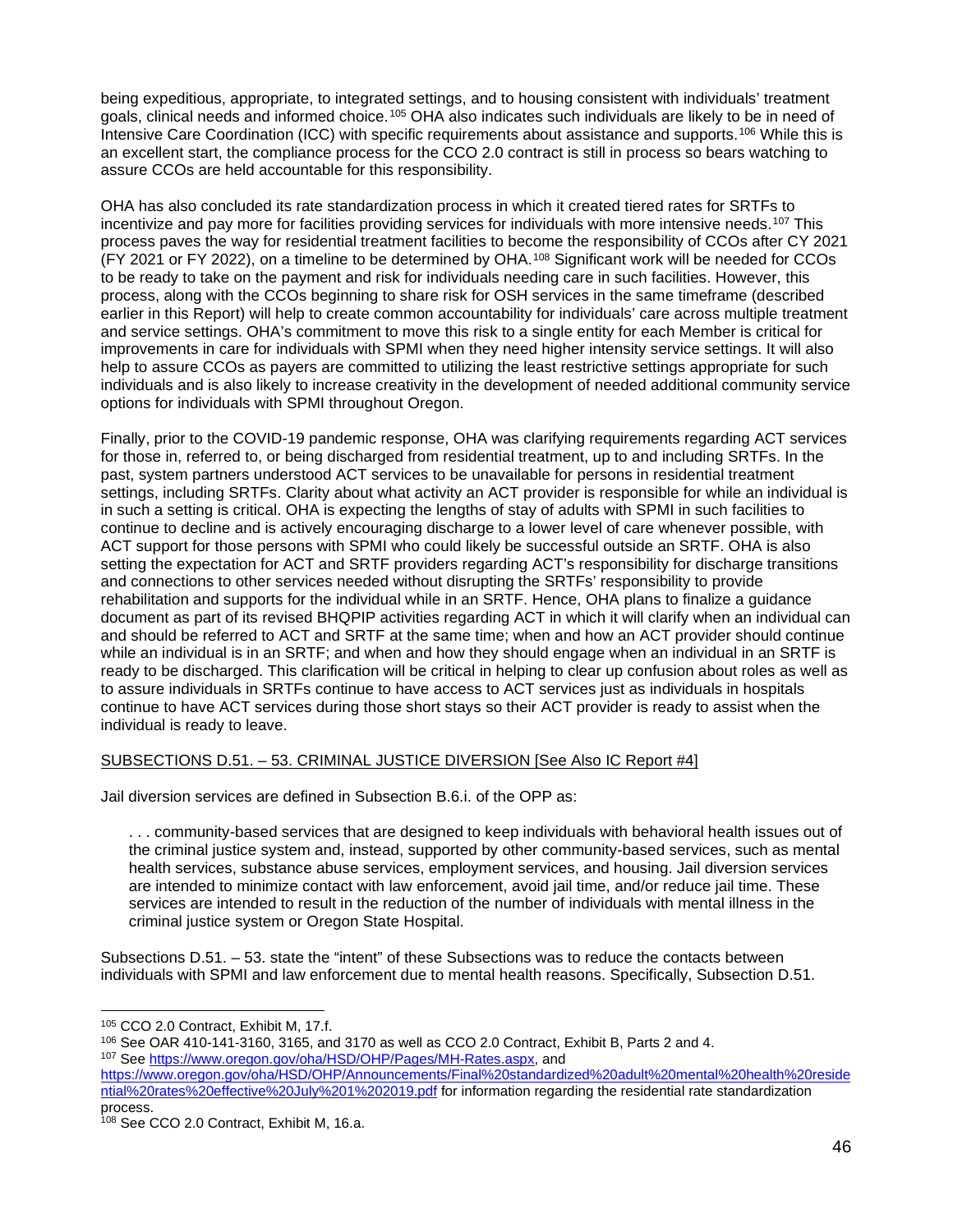indicated OHA "hopes" to reduce arrests, jail admissions, lengths of stay in jail, and recidivism for individuals with SPMI who are involved with law enforcement due to a mental health reason. These sections indicate OHA would "work to" decrease the number of individuals with SPMI who are arrested or admitted to jail based on a mental health reason, by engaging in identified strategies, namely:

- continue to report the number of individuals with SPMI receiving jail diversion services and the number of reported diversions; and require, under new contracts with entities providing jail diversion services, that contract providers report the number of diversion pre- and post-arrest,<sup>[109](#page-46-0)</sup> as well as including this requirement in all RFPs for any new jail diversion programs (Subsection D.52.a.);
- by July 2016, begin to work collaboratively with the Oregon Sheriffs' Association and the Association of CMHPs to determine strategies to collect data on individuals with SPMI entering jails (Subsection D.52.b.);
- by July 2016, contract with the GAINS Center[110](#page-46-1) to consult on the expansion of the use of the Sequential Intercept Model (SIM) by local jurisdictions throughout the State and encourage local jurisdictions to adopt and implement interventions in accordance with the SIM, and require Counties receiving new jail diversion services funding to adopt SIM (Subsection D.52.c.);
- as of July 2016, track arrests of individuals with SPMI who are enrolled in services and provide data by quarter thereafter (Subsection D.52.d.);
- provide USDOJ with data quarterly from the jail diversion programs it funds [and seek contract amendments requiring quarterly reporting, per Subsection F.6.] (Subsection D.52.e.);
- collect data regarding individuals with SPMI enrolled in mental health services who are arrested, the County where these individuals encountered law enforcement, existing jail diversion services, the impacts of those services, and obstacles to the success of those services; provide the results of any mapping and any additional relevant data to USDOJ and allocate existing funding as necessary to support additional or enhanced jail diversion programs based on results; prioritize pre-charge (i.e., pre-booking) diversion activities.

The State also committed OHA to "work with local jurisdictions to develop strategies to share information with jails regarding the mental health diagnosis, status, medication regimen, and services of individuals with SPMI who are incarcerated." (Subsection D.53.)

OHA efforts on these OPP commitments are described below.

## *Efforts to Reduce Contact with Law Enforcement, Arrests, Jail Admissions, Lengths of Stay in Jail, and Recidivism*

Unlike the mobile crisis services subsections of the OPP, the OPP language in Subsection D.51. is specifically about individuals with SPMI and is written as a statement of intent rather than a plan to achieve specific quantitative or qualitative actions. As described in IC Report #4, most county programs have worked to increase collaborations and interactions with law enforcement entities and personnel who often encounter or identify individuals with SPMI and others who are in crisis or soon could be. The focus of CMHP activities is to be responsive to and with law enforcement in the community and to work with jails, courts, and probation and parole entities to divert individuals in crisis or individuals with behavioral health issues from arrest and/or to shorten their time spent in a detention setting. However, statewide data about arrests and reductions or increases of time in a detention setting for the population of adults with SPMI have only recently become available and have now been provided to USDOJ and to me. My preliminary review of these data indicates a fairly consistent approximately three percent arrest rate (ranging from 2.82 – 3.21%) among adults with SPMI enrolled in mental health services during each quarter of the OPP three-year period from July 2016 through June 2019. The data do not indicate any clear pattern of increase or decrease arrest rates during this time period. However, the data currently available are in aggregate without any breakdown

<span id="page-46-0"></span><sup>&</sup>lt;sup>109</sup> In consultation with the GAINS Center, the terms "pre-arrest" and "post-arrest" are considered to be synonymous with "pre-charge" used in Subsection D.52.f. and with the terms "pre-booking" and "post-booking" utilized by the GAINS Center and by the IC in this report.

<span id="page-46-1"></span><sup>&</sup>lt;sup>110</sup> The GAINS Center is the SAMHSA supported Center for Behavioral Health and Justice Transformation. The acronym stands for Gather, Assess, Integrate, Network, and Stimulate. Se[e https://www.samhsa.gov/gains-center.](https://www.samhsa.gov/gains-center)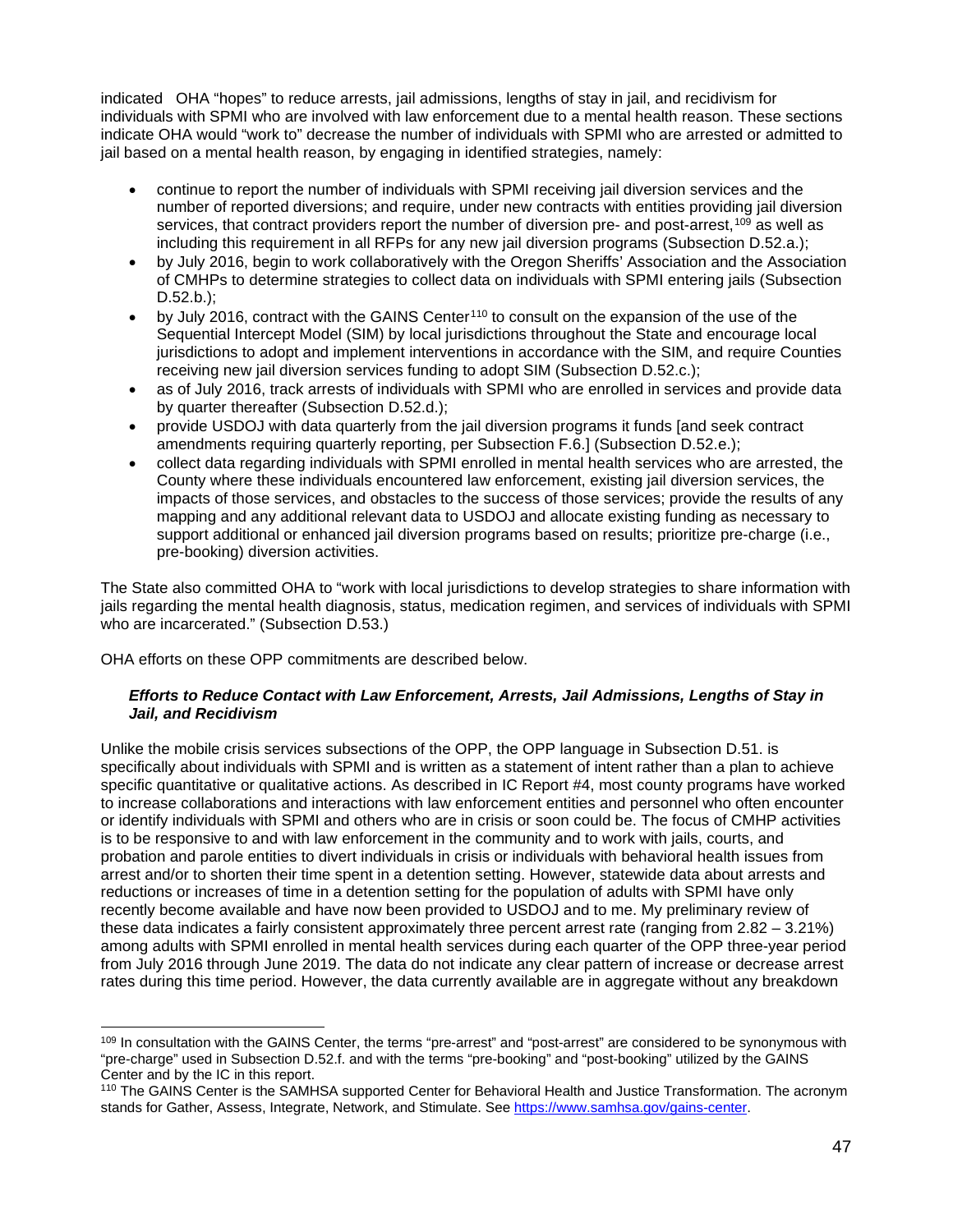by diagnosis, type of arrest, number of arrests per person, or disposition, although the OPP did not specify this level of detail for these data.

While the State's and local programs' efforts are appropriate and to be commended, not all services funded through OHA jail diversion grants or CFAA dollars are specifically about diverting individuals with SPMI from arrest, jail time, or recidivism. Many are focused on providing assessments for criminal justice partners and/or treatment or support services for individuals under the jurisdiction of criminal justice partners rather than actually diverting them from these interactions. At this point in time, it appears local mobile crisis programs may be doing as much or more of the diversion from jail/law enforcement interactions as the actual (and somewhat limited) jail diversion grant programs referenced in Subsection D.52.a.

Similarly, the efforts of local programs funded by OHA are disproportionately post-booking. Some indications of the relatively few pre-booking diversion situations are actually diversion from returning to jail due to probation or parole violation, or are efforts to prevent an individual from further penetration into the criminal justice system. These activities include efforts to assist an individual or another system avoid a criminal finding with diversion to community services or avoid being tried on a criminal charge by a determination of incompetence to proceed to trial. The latter may include admission to an inpatient program – often OSH – for treatment and competency restoration. In some counties, community-based programs for this "aid and assist" population are helping to prevent such admissions to OSH.<sup>[111](#page-47-0)</sup> These efforts collectively are largely SIM Intercepts 2 through 5 rather than 0 or 1, the latter being work prior to law enforcement involvement or specifically prior to booking in jail.<sup>[112](#page-47-1)</sup> Again, none of this activity is inappropriate and is a commendable set of activities within communities' behavioral health and criminal justice systems.

While *compliance with the -hope* expressed in OPP Subsection D.51. is evident at State and local levels, the actions to implement this intent appear to be occurring in areas other than just criminal justice diversion grant activities, making the actual results in this OPP area difficult to track. For example, mobile crisis services appear to be doing significantly more to reduce or help avoid criminal justice interaction or at least formal arrests of persons receiving mobile crisis services than just the jail diversion programs receiving funding by OHA for that purpose. (See also IC Report #4 for further description of these services and results.)

## *Efforts to Decrease, Track, and Report the Number Arrested or Admitted to Jail*

Subsection D.52. of the OPP committed OHA to a number of action steps "to work to decrease the number of individuals with SPMI who are arrested or admitted to jail based on a mental health reason," with specific strategies described below. The success of these strategies in actually decreasing those numbers is unclear at this point as arrest data just recently became available and in the aggregate for the state as a whole. These data do not show any trend or analysis. However, it is clear OHA is working on most of these action steps as described below.

Reported Numbers Receiving Jail Diversion Services and the Number of Reported Diversions: OHA does collect and report the number of individuals receiving jail diversion services through OHA grants for this specific purpose, and asks the local program to identify whether the service provided was pre- or post-arrest (i.e., pre- or post-booking). However, programs are not required to report a distinction between a jail diversion service and a jail diversion itself. As indicated above, most programs report post-booking services, and almost exclusively provide jail diversion services for individuals who are already involved in the criminal justice system. Services to actually divert individuals from arrest and booking are generally provided through mobile crisis teams, ACT teams, intensive case management, peer-delivered services, or other community behavioral health services (SIM Intercepts 0 and 1). In some limited cases, peer support services are part of a community program's jail diversion services.

OHA reported 1,644 individuals with SPMI receiving jail diversion services from county programs in the last quarter of year three of the OPP (ending June 30, 2019). This does not count those diverted through other

<span id="page-47-0"></span><sup>111</sup> While such situations are critical for aid and assist individuals whether SPMI or not, it should be noted that the aid and assist population per se is not part of the group that is the focus of the OPP.

<span id="page-47-1"></span><sup>&</sup>lt;sup>112</sup> See<https://www.prainc.com/wp-content/uploads/2017/08/SIM-Brochure-Redesign0824.pdf> for a description of the various SIM intercepts.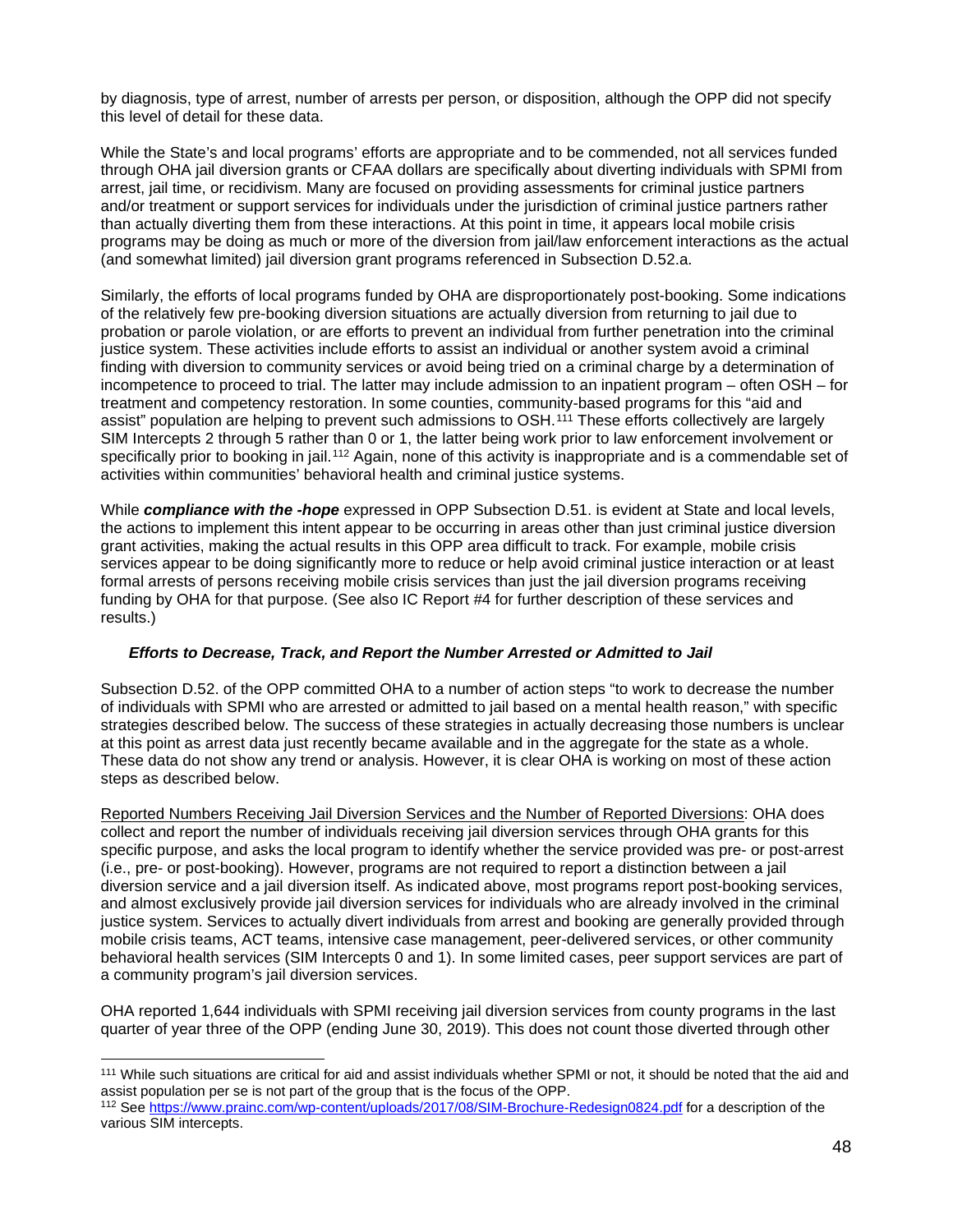programs noted above in which actual diversions are more likely to be happening in greater numbers. The number is higher than the previous quarter, but lower than the eight quarters before that. However, it is still above 2015 baseline, reported by OHA as 1,409. Whether this decline reflects grants ending or other loss of resources for such efforts is unclear. Nevertheless, since this was a commitment to report without a goal and to report about a specific and limited set of grant programs, OHA is *in compliance* with this commitment.

Of those receiving jail division program services, OHA reported 337 were pre-booking and 1,307 were postbooking, only 20.5 percent being the preferred pre-booking services. This compares to 499 receiving prebooking services of the 2015 baseline 1,409 or 35.4 percent. While the baseline number served is lower, the proportion receiving pre-booking services was higher. However, as discussed in IC Report #4, the guidance regarding what is to be counted as which type of service has not been clear and programs reviewed for that IC Report did not appear to be counting and reporting consistently. As of this time, I have seen no further effort to clarify for programs how to count and report pre- and post-booking. Therefore, OHA is still *not in compliance* with this part of the Subsection. OHA needs to do more to clarify reporting requirements and expectations regarding how to prioritize actual pre-booking diversions.

OHA also committed in Subsection D.52.a. to include this requirement regarding reporting the number of diversions pre- and post-arrest (i.e., pre- and post-booking) in any new jail diversion grant programs. OHA has not yet provided any additional funding for new jail diversion programs since CY 2016, and therefore has not had an opportunity to implement this commitment. However, a bill passed during the 2019 legislative session (SB 24) will assure probation or parole violators can no longer be admitted to OSH for competency restoration and misdemeanants can only be referred and admitted to OSH if a certified forensic evaluator or a CMHP finds the individual to need hospital level of care due to the defendant's dangerousness or acuity of symptoms. The bill also requires a court determining a defendant lacks fitness to proceed to consider a CMHP recommendation whether the services and supervision necessary to safely allow the defendant to gain fitness (i.e., be restored to competency to go to trial) are available in the community rather than in an inpatient setting. This bill allows more options for this population than just admission to OSH. Along with OHA's commitment to create more community restoration options for such defendants, this bill was intended to help decrease pressure on OSH admissions and serve individuals in more community-based settings when possible.

In addition, a new program was funded by the Oregon Legislature in 2019. SB 973<sup>[113](#page-48-0)</sup> is intended to help address the issue of increasing numbers of individuals found to be in need of competency restoration before being able to stand trial for criminal charges (referred to as the aid and assist population). This program is called IMPACTS (Improving People's Access to Community-based Treatment, Supports, and Services). It is designed to address the shortage of comprehensive community supports and services for individuals with mental and/or substance use disorders, leading to their involvement with the criminal justice system, hospitalizations, and institutional placements. This bill resulted in \$10 M in competitive grant funds to be administered by the Oregon Criminal Justice Commission (OCJC), in collaboration with OHA. The first request for Grant Applications was released in May with applications due June 12, 2020.Grant funds were expected to be awarded this spring for use beginning July 1, 2020 (FY 2021).[114](#page-48-1) Grantees will be required to utilize the local county's SIM mapping outcome/report if it exists or work with the Oregon Center on Behavioral Health and Justice Integration (OCBHJI) to conduct a SIM mapping process in the county they will be serving.

While the IMPACTS grant program is not limited to serving those with SPMI, it is very likely to have an impact on those among this population who end up in the criminal justice system – as aid and assist individuals or otherwise – due to inadequate community-based services and living arrangements. By increasing the capacity for such services to prevent and divert from criminal justice system involvement those individuals with behavioral health needs and histories of multiple entries into the criminal justice system and/or restore aid and assist individuals to competency without an institutional admission, adults with SPMI are likely to benefit. This program is also expected to help build infrastructure to "better provide . . . community services that will assist [individuals] to live in the most integrated setting appropriate to their

<span id="page-48-0"></span><sup>113</sup> See [https://olis.leg.state.or.us/liz/2019R1/Downloads/MeasureDocument/SB973/Enrolled.](https://olis.leg.state.or.us/liz/2019R1/Downloads/MeasureDocument/SB973/Enrolled)

<span id="page-48-1"></span><sup>114</sup> See [https://www.oregon.gov/cjc/impacts/SiteAssets/Pages/default/2020\\_IMPACTS%20RFGP\\_Final.pdf](https://www.oregon.gov/cjc/impacts/SiteAssets/Pages/default/2020_IMPACTS%20RFGP_Final.pdf) for the grant application.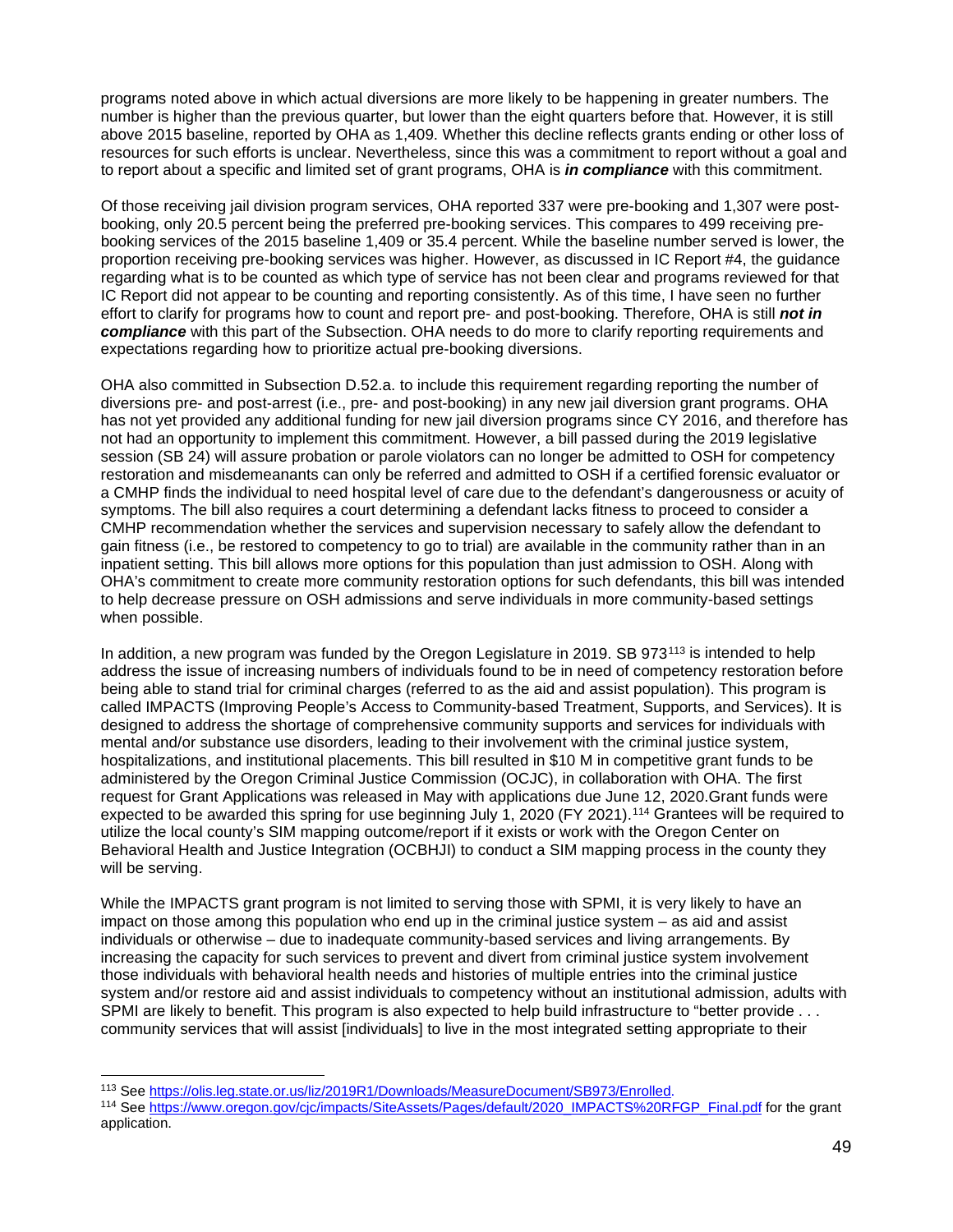needs, achieve positive outcomes, and prevent their unnecessary institutionalization" as committed in Subsection A.1. of the OPP.

In addition, the current FY 2019 – 2021 CFAA language for the Jail Diversion Services element (MHS 09) includes required quarterly reporting as follows:

- Individual's name, gender, date of birth, Medicaid identification number (if applicable); race; ethnicity; whether the Individual has an SPMI diagnosis; identify whether the Individual received pre or post booking services; number of times individual was arrested during the reporting period; charges individual was arrested for during the reporting period; and description of service provided;
- Number of incidences where charges were dismissed or dropped as a result of CJD Services;
- Report the number of crisis consultations provided by mental health staff in pre-booking diversions;
- Detailed description of any MHS 09 Service created prior to the current reporting period; and
- Information regarding any activities related to MHS 09 Services that involved law enforcement agencies, jails, circuit and municipal courts, community corrections, and local mental health providers.

This set of reporting specifications is significantly different and arguably less helpful for OPP purposes than reporting requirements for pre- and post-booking<sup>[115](#page-49-0)</sup> jail diversion services in the prior 2017 – 2019 CFAA CJD service element. These were as follows:

- individuals who received services designated as pre-booking diversion, and the number of times the individual was arrested during the reporting period;
- individuals arrested who received services designated as post-booking diversion, and the number of times the individual was arrested in the reporting period;
- the number of incidences where charges were dismissed or dropped as a result of jail diversion services;
- number of individuals diverted from OSH for determination of fitness for aid and assist services;
- number of crisis consultations provided by mental health staff in pre-booking diversions;
- charges for which individuals who received jail diversion services were arrested;
- number of individuals arrested during the reporting period who received jail diversion services;
- description of jail diversion services individuals received in the reporting period;
- detailed description of any jail diversion service created prior to the reporting period; and
- information regarding any activities related to jail diversion services that involved law enforcement agencies, jails, circuit and municipal courts, community corrections, and local mental health providers.

Arguably, these new reporting requirements are backtracking from the previous specificity and focus. However, the current language does still require providers to adopt the GAINS Center SIM to identify and intervene at various "points of interception" or opportunities for intervention to prevent individuals with SPMI from entering or penetrating deeper into the criminal justice system. It also allows counties/CMHPs to utilize jail diversion funds to create partnerships and diversion agreements with criminal justice entities, as well as to create opportunities for individuals to access housing in addition to vocational and educational services; to provide support services to prevent or curtail relapses and other crises; to assist individuals to negotiate and minimize continuing criminal sanctions as they make progress; and to promote peer support and social inclusion of individuals with or in recovery from mental and substance use disorders. These are all activities consistent with the definition of jail diversion in the OPP. However, the current CFAA language does not define pre- or post-booking for reporting purposes and does not indicate pre-booking diversion as a priority or preference as committed in the OPP.

It should be noted as indicated earlier in this report, revisions to the CFAA language were being considered with minor changes expected during 2020 for 2021 and further revisions to be considered during 2021 for 2022 and beyond. This process bears watching as it may offer an opportunity to improve the language regarding criminal justice diversion expectations. Similarly, regulatory revisions which could have clarified

<span id="page-49-0"></span><sup>115</sup> NOTE: Neither the current nor the former language nor any current regulatory language includes a definition of preand post-booking to assure consistency of reporting and tracking of the pre-booking preference in the OPP.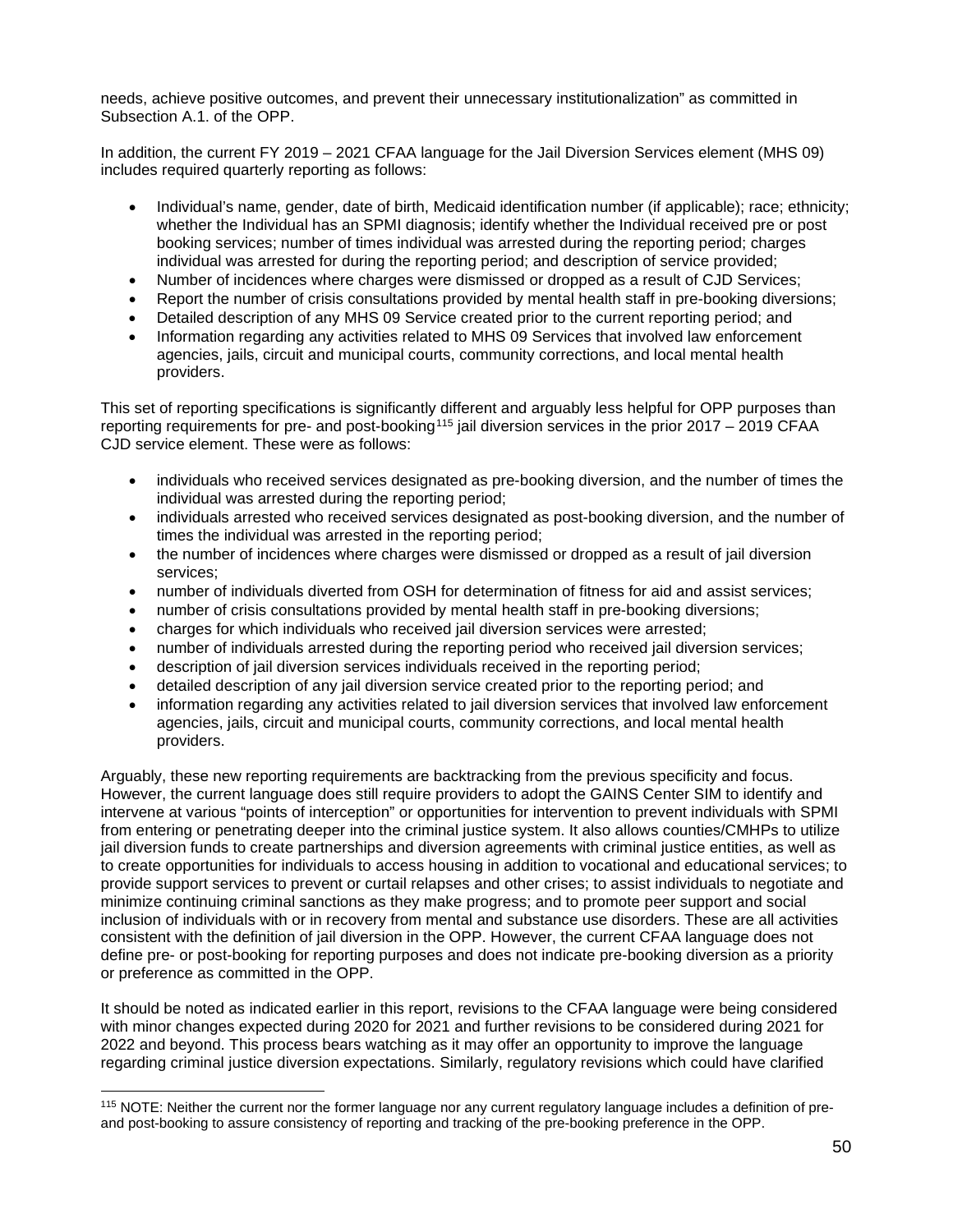this requirement and approach to counting and reporting (although was not drafted to do so) have been suspended for the time being. All these processes along with the IMPACTS grant program bear watching to assure criminal justice diversion services increase and reporting is consistent and meaningful with positive outcomes for adults with SPMI in Oregon.

Work with Sheriffs/CMHPs (and Local Jurisdictions) to Determine Strategies to Collect/Share Data: Subsection D.52.b. committed OHA to begin collaborative work by July 2016 with the Oregon Sheriffs Association and the Association of CMHPs to determine strategies to collect data on individuals with SPMI entering jails. Subsection D.53. committed OHA to work with local jurisdictions to develop strategies to share information with jails regarding the mental health diagnosis, status, medication regimen, and services of individuals with SPMI who are incarcerated. OHA leaders have attended and spoken to the Oregon Sheriffs' Association and to the Association of CMHPs about individuals with SPMI entering criminal justice systems. Pursuant to an OHA contract, Eastern Oregon Human Services Consortium (EOHSC), the parent company of GOBHI, has had discussions with law enforcement about strategies to facilitate data sharing about persons with SPMI who are in jail. Work on both of these issues is described in detail in IC Report #4.

In addition, CCOs are now required to "engage with local law enforcement, jail staff and courts to improve outcomes and mitigate health and safety impacts for Members who have criminal justice involvement related to their Behavioral Health conditions. Key outcomes include reductions in Member arrests, jail admissions, lengths of jail stay and recidivism along with improvements in stability of employment and housing."<sup>[116](#page-50-0)</sup> As indicated elsewhere in this Report, how OHA will hold CCOs accountable for such requirements is yet to be determined although the compliance oversight effort is in development.

These efforts are certainly evidence of OHA working on data-sharing issues. However, I believe Subsection D.52.b. and certainly Subsection D.53. is about more than just working on these issues. Rather, I believe the intent was to actually develop strategies to share information. OHA is still working on these issues so is *in compliance* with Subsection D.52.b. and is *working toward compliance* with Subsection D.53. of the OPP.

Work with the GAINS Center and Expansion of the Use of the Sequential Intercept Model (SIM): OHA's efforts to achieve the commitments in Subsection 52.c. regarding contracting with the GAINS Center and encouraging use of SIM mapping and implementation were described in detail in IC Report #4. This requirement to use SIM was included in the 2019-2021 CFAA for CMHPs as described above.

The Oregon Center on Behavioral Health and Justice Integration (OCBHJI) website displays 26 counties' completed SIM maps,[117](#page-50-1) up from 11 at the time of IC Report #14. Additional counties may have engaged SIM mapping through another avenue so this website may undercount counties with SIM maps in place or underway. As indicated in IC Report #4, while the State might be able to do more in this area, OHA is *in compliance* with the OPP commitments to engage the GAINS Center, encourage local jurisdictions to adopt and implement interventions in accordance with SIM, and require counties to adopt SIM with any new jail diversion funding (as in the new IMPACTS grant program). The OCBHJI website also helps fulfill Subsection D.52.f. commitment to make data available about the results of mapping.

Tracking and Reporting Arrests of Individuals with SPMI Who Are Enrolled in Services: Subsection D.52.d. committed OHA to tracking arrests of individuals with SPMI who are enrolled in services as of July 2016 and to providing data by quarter thereafter. Subsection D.52.f. committed OHA to collecting additional data for those arrested including the county where individuals encountered law enforcement, existing jail diversion services, the impact of those services, and obstacles to the success of those services. OHA also committed in this Subsection to providing the results of mapping and "additional relevant data" to USDOJ and to allocating existing funding as necessary to support additional or enhanced jail diversion programs based on the results.

OHA experienced challenges regarding work with system partners to obtain these data even though arrest data should be publicly available and could be matched confidentially to OHA's data regarding those enrolled in services. While OHA continued to work on these issues, the efforts were not consistent or substantial enough to make a difference or to obtain these data until recently. After almost two years of work with OCJC

<span id="page-50-0"></span><sup>116</sup> CCO 2.0 Contract, Exhibit M, 3.f.

<span id="page-50-1"></span><sup>117</sup> See [http://www.ocbhji.org/resources/completed-sim-maps/.](http://www.ocbhji.org/resources/completed-sim-maps/)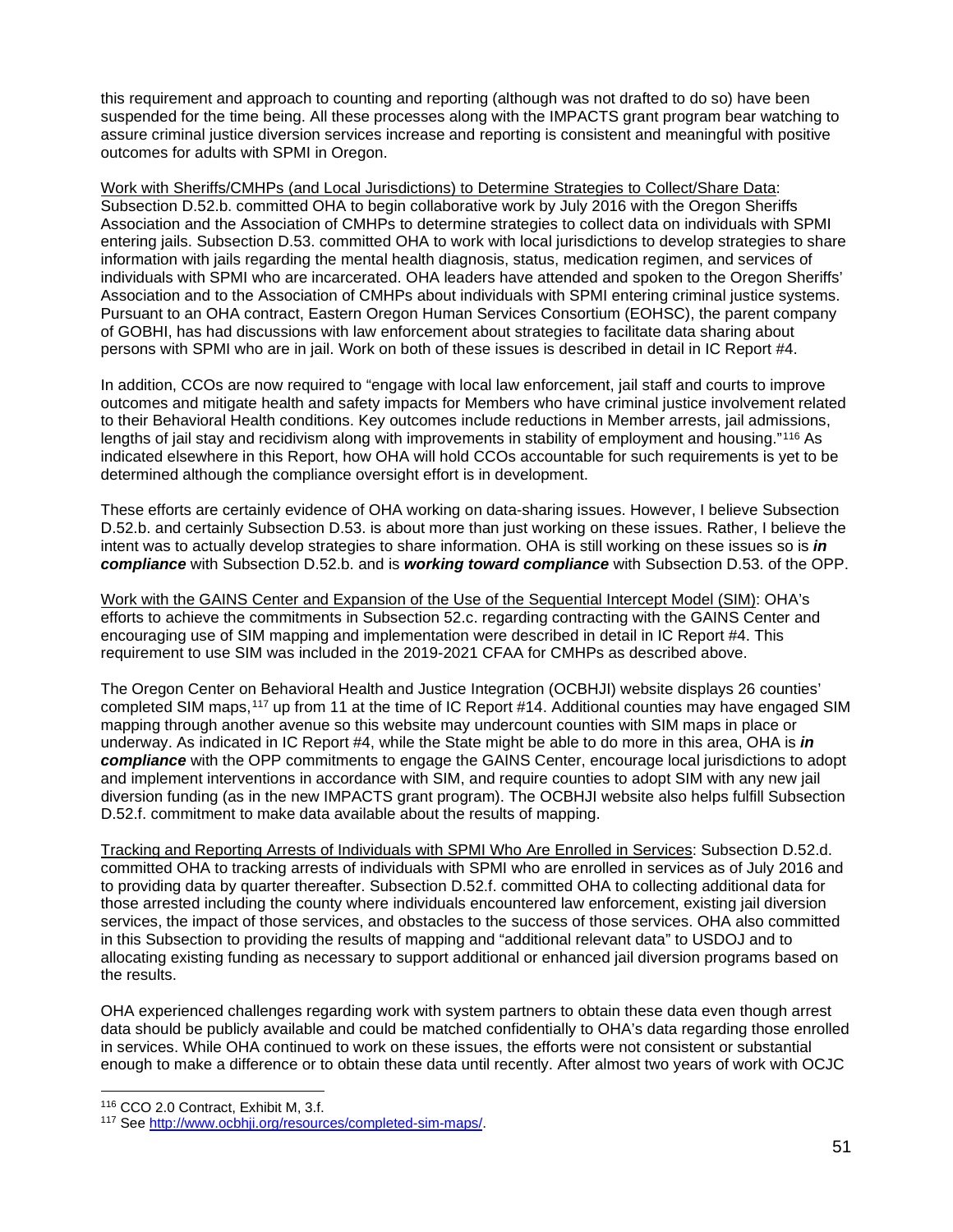which has arrest data provided to them by the Oregon State Police (OSP), OCJC and OHA determined they could not find a way for OCJC to provide these data to a third party, namely OHA. OHA began discussions with Oregon State Police (OSP) to attempt to obtain these data directly. OSP and OHA reached agreement for OSP to provide data by quarter by county about the number of individuals enrolled in services (as provided by OHA) who were arrested. These data only recently became available and were shared with the IC and USDOJ in aggregate statewide rather than by county but by quarter for all three years of the OPP (July 1, 2016 through June 30, 2019). It is my understanding OHA will be able to receive these data for time periods going forward. These data indicate only a small percentage of individuals enrolled in mental health services were arrested each quarter (i.e., just under three percent, ranging from 2.82% to 3.21%, with no apparent trend up or down over this 12-quarter timeframe). As a consequence, OHA is now *in compliance* with this OPP commitment.

However, while the OPP does not include any specific data elements to be tracked, these data will likely be of limited usefulness if OHA cannot identify who was arrested, how many times, for what kinds of charges, etc. so information can be provided to CCOs or other providers to help mitigate these situations. OHA may want to consider requiring CCOs to work with local jurisdictions to identify which of their Members with SPMI have been arrested, for what, when, and with what outcomes.

OPP Subsection D.52.f. committed OHA to collect other data regarding individuals with SPMI enrolled in mental health services and to make the results of any mapping and any additional data to USDOJ and allocate funding as necessary to support additional or enhanced jail diversion programs based on the results. Some work in this area has been done or is underway as part of the recent enhanced attention to the aid and assist population. Likewise, SIM mapping information is available via website (see descriptions of these efforts earlier in this Report and in IC Report #4). Hence, OHA is *in partial compliance* with these provisions,

Prioritizing Pre-Booking Diversion Activities: Subsection D.52.f. committed OHA to prioritize pre-charge [prebooking] diversion activities in its jail diversion grant programs. As discussed above, OHA does require reporting regarding pre-booking services, but does not require these types of services to be prioritized and does not provide a specific definition of pre- or post-booking for reporting purposes. As also indicated above, the OPP may be incorrect in trying to prioritize these services and this outcome in the criminal justice diversion performance outcome section. Rather, the State's future plans may need adjustment to reflect prebooking services (SIM Intercepts 0 and 1) to be prioritized or at least documented in mobile crisis services and other community-based services performance outcomes reporting. OHA is only *in partial compliance* with the commitment to prioritize pre-booking diversion activities through its jail diversion grants, but may actually be prioritizing pre-booking diversion activities through other community-based services such as mobile crisis and ACT.

While significant work is going on in Oregon regarding the interaction of individuals with SPMI and criminal justice systems, comprehensive jail diversion is not yet happening to truly prevent interactions with law enforcement and other parts of the criminal justice system. OHA has included some of these -goals in its revised BHQPIP to continue work in this area. In the meantime, many recommendations emerged from the previous review of Oregon's criminal justice diversion programs. These recommendations are in IC Report #4 and should be considered as Oregon's efforts in this area continue.

## **SECTION E. QUALITY AND PERFORMANCE IMPROVEMENT**

Subsections E.1. – 7. committed OHA to numerous provisions regarding quality and performance improvement going forward, beyond the initial timeline of the OPP. Specifically, OHA committed to:

- continue to develop and implement a quality and performance improvement system specific to the performance outcomes described in Section D., focused on ensuring compliance with those outcome measures; and seek to ensure the mental health and other services and supports for individuals with SPMI addressed in Section D. and funded by the State are of good quality and are sufficient to help achieve good outcomes and avoid negative ones (Subsection E.1.);
- maintain a system of accountability for the performance outcomes specified in Section D., specifically to comprise an OPP Stakeholder Advisory Team and an Olmstead Plan Stakeholder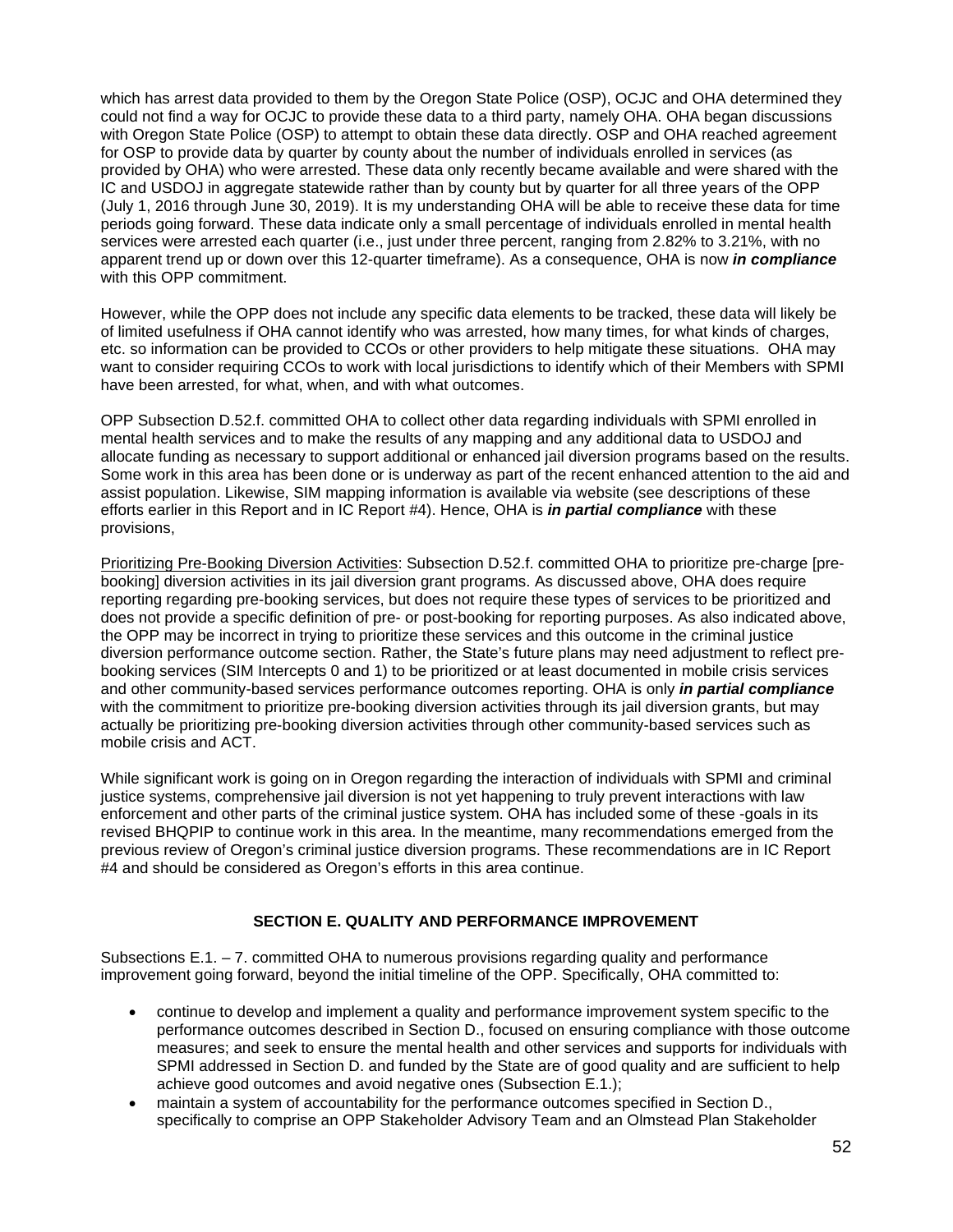Team with specified membership from named organizations; both teams to include persons with lived experience and both to review and comment on OHA's progress on OPP commitments and provide advice to OHA regarding strategies being employed (Subsection E.2.);

- provide minutes, formal correspondence and reports from these groups' meetings to USDOJ and the IC; and modify these groups and process if desired after consultation with the IC (Subsection E.3.);
- maintain a quality improvement system for behavioral health services incorporating data collection and analysis to identify trends, patterns, strengths, successes, and problems at the individual, service-delivery, and systemic levels and develop preventative, corrective, and improvement measures to address identified problems and build on successes; and track the efficacy of such measures and revise as appropriate (Subsection E.4.a.);
- issue regulations or enter into performance-based contracts with CMHPs and other providers, either directly or through CCOs that describe expectations with regard to the outcomes in Section D and services and supports to be provided to individuals with SPMI consistent with the OPP (Subsection E.4.b.);
- continue to review SE and ACT programs for fidelity to evidence-based model standards; and require annual fidelity reviews, including interviews with program participants and their families, in order for these programs to bill Medicaid or use General Funds; continue having OSECE and OCEACT provide technical assistance or other support to help providers remedy any deficiencies as well as monitor corrective measures (Subsection E.4.c.);
- assure CMHPs and CCOs develop a corrective action plan with timelines for implementation, oversight and monitoring by OHA if any of these entities are acting in a way OHA believes will frustrate substantial performance of the OPP (Subsection E.4.d);
- post semi-annual reports regarding its quality improvement efforts under this Section E. along with reports regarding performance of mental health outcomes found in other quality improvement initiatives, specifically Medicaid Demonstration(s), metrics established by the Oregon Metrics and Scoring Committee, and external quality reviews of behavioral health services by CCOs (Subsection E.5.);
- use the quality and performance activities in Section E. to direct and measure the implementation of the provisions of Section D., measured by whether it substantially complies and whether OHA establishes or maintains the quality improvement measures required by Section E. and not used to establish additional performance metrics (Subsection E.6.); and
- limit review of OHA's performance of Section E. (for OPP purposes) to the extent it serves individuals with SPMI (Subsection E.7.).

Activities associated with these commitments are described below.

## SUBSECTIONS E.1., 4.a., and 6. – 7. QUALITY AND PERFORMANCE IMPROVEMENT SYSTEM FOR OPP PERFORMANCE OUTCOME AREAS

OHA maintains an extensive quality oversight and improvement system, much of which is described and updated on its website<sup>[118](#page-52-0)</sup> and hence is available to the public. The Health Systems Division (HSD) Director and quality improvement staff lead efforts across OHA about health systems improvements desired, with specific goals, timelines, and accountability structures. HSD's Director, along with the Behavioral Health Director who reports to her, have been personally engaged and help to oversee quality performance and improvement of behavioral health services as part of this overall quality improvement system. This system and the activities associated with it have improved significantly over the time period since the beginning of the OPP. While improving quality of services and outcomes for individuals needing those services is never finished, more definitely can be and needs to be accomplished. However, OHA has made great strides in this area and is committed to doing more going forward. As a consequence, it is *in compliance* with OPP provisions regarding an overall quality and performance improvement system.

As part of this overall effort and in keeping with the commitment to address quality and improvement on the specific measures in Section D. of the OPP, OHA has undertaken development of a Behavioral Health Quality and Performance Improvement Plan (BHQPIP) that will guide its efforts beyond the timeline of the OPP in those critical areas of the OPP for which the State is not yet where it committed to be by June 30,

<span id="page-52-0"></span><sup>118</sup> See [https://www.oregon.gov/oha/HPA/DSI/pages/quality-improvement.aspx.](https://www.oregon.gov/oha/HPA/DSI/pages/quality-improvement.aspx)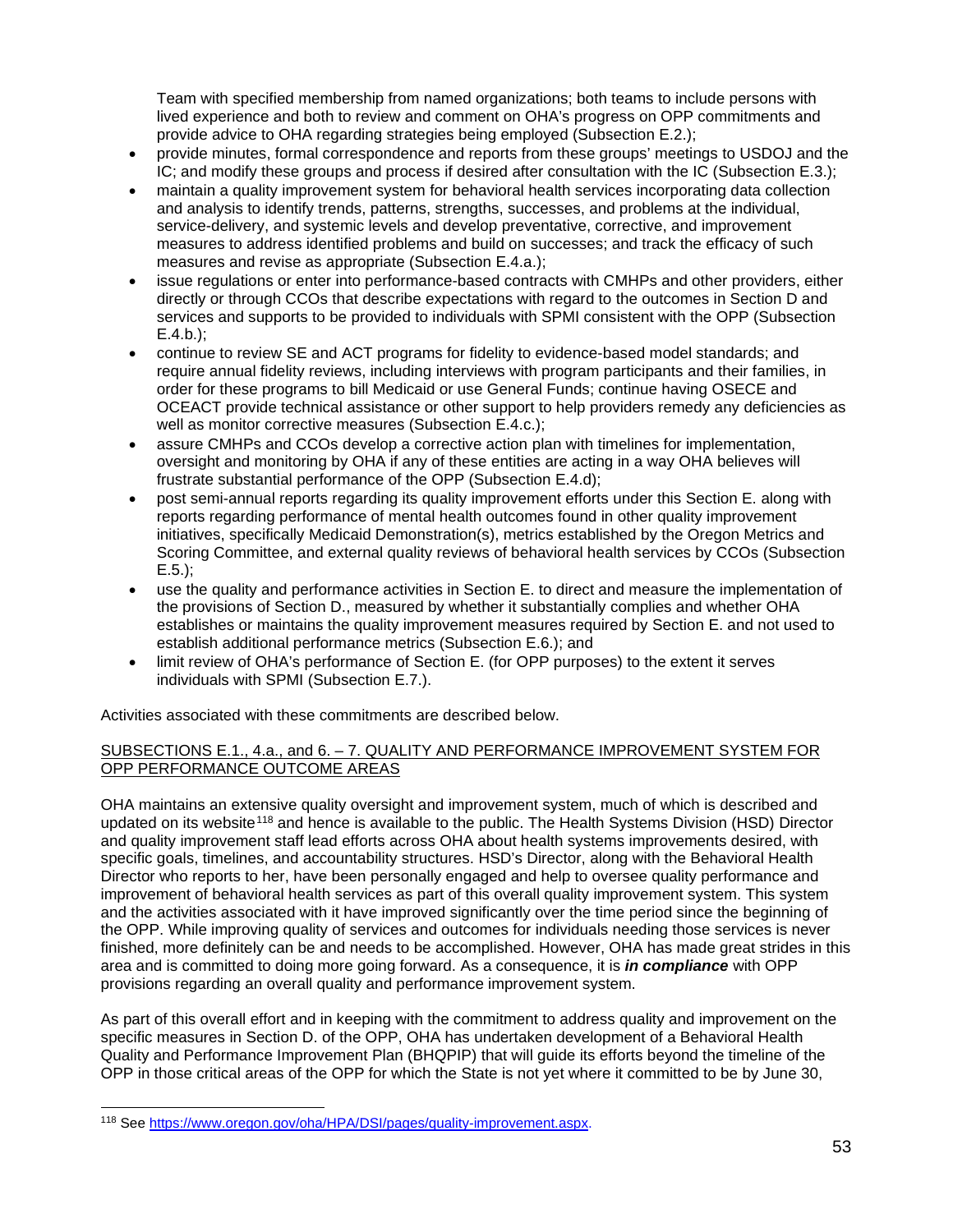2019. This BHQPIP was initially developed and shared with USDOJ in early 2020. However, due to the COVID-19 pandemic response and subsequent budget challenges, work on this initial BHQPIP and the development of draft work plans to implement it was suspended for a while. Recently, a revision to the BHQPIP was completed to extend the time period by one year (a total of three years) and to acknowledge the goal in FY 2020 has been to simply preserve gains and not lose ground in any of the BHQPIP goal areas. Goals originally set for FY 2020 and FY 2021 are now goals for FY 2021 (beginning July 1, 2020) and FY 2022 (ending June 30, 2022). The goals now in the revised BHQPIP are not attempts to reduce the State's commitment to try to reach the original metrics in the OPP these goal areas, but rather are an effort to be realistic about what can be accomplished in what time frames to continuing moving toward those ultimate goal outcomes. This BHQPIP process is important for OHA and Oregon stakeholders to hold themselves accountable for continued systemic improvements in the future.

As discussed throughout this Report, OHA has developed the revised BHQPIP for the first three-year period following the OPP timeline (i.e., FY 2020 through FY 2022) and has committed to posting it on the OHA website at a webpage to be constructed for this purpose. OHA has also committed to posting an initial annual report covering FY 2020 in January 2021 (to allow for the six-month data lag) then to develop and post semi-annual reports with data and information on its progress on the issues included in the revised BHQPIP just as it has OPP reports during the OPP timeframe. This BHQPIP focuses specifically on the following ten goal areas in which compliance with the OPP performance expectations have not yet been achieved for adults with SPMI:

- 1. Increasing the number receiving ACT services;
- 2. Increasing the number residing in supported housing;
- 3.1 Increasing the percentage discharged from OSH within 30 days of RTT determination;
- 3.2 Increasing the percentage of discharges from OSH within 120 days of admission;
- 4.1 Increasing the percentage of warm handoffs for those discharging from ACPFs;
- 4.2 Decreasing the percentage of 30-day and 180-day readmissions to ACPFs;
- 5.1 Decreasing the rate of ED visits for mental health reasons;
- 5.2 Collecting data regarding psychiatric boarding in EDs for longer than 23 hours; developing, implementing and evaluating strategies to impact services for those experiencing such boarding;
- 6. Decreasing the average length of stay in SRTFs; and
- 7. Decreasing the number of arrests for those enrolled in behavioral health services

OHA had also developed working draft workplans for their own use for each goal area to assure they stay on track and continue moving toward achieving these goals. These workplans will evolve and change as action steps are completed or more is learned regarding what additional action steps are needed to achieve the goals. While OHA has not included all OPP performance measures in the BHQPIP, its current focus on those areas where goals and commitments have not yet been achieved makes sense. The BHQPIP is in accordance with Subsection A.8. described earlier in this Report which allows a change to goal outcomes and/or timelines after consultation with the IC and if modifications are in writing. In accordance with Subsection 4.a. to identify trends and patterns and develop additional measures and/or action steps, this BHQPIP is a good place to focus and prioritize and from which to evolve. OHA has indicated plans to expand this BHQPIP to other behavioral health service areas after this first three-year period or to change and perhaps increase the outcome goals so that the original commitments in the OPP may eventually be met or further along. Hence, this is a dynamic process as anticipated in Subsection E.1. and 4., and therefore OHA is *in compliance* with these commitments at this time. However, OHA and its stakeholders will still need to be vigilant to assure continued progress is being made and efforts to do so evolve and grow over time.

## SUBSECTIONS E.2. – 3. SYSTEM OF ACCOUNTABILITY INVOLVING STAKEHOLDERS

OHA has been meeting regularly with what has been called the OPP Stakeholder Advisory Team throughout the three years of the OPP timeframe and even after that time.<sup>[119](#page-53-0)</sup> The most recent meeting of this group was in February 2020. As IC, I have participated in almost all of these meetings either in person or by telephone. In all its meetings, this Team has discussed a variety of issues, been provided significant information, and

<span id="page-53-0"></span><sup>119</sup> See<https://www.oregon.gov/oha/HSD/BHP/Pages/Oregon-Performance-Plan.aspx> for minutes of this Team's meetings*, in compliance* with Subsection E.3.a. This website is being reviewed and updated to assure all meeting minutes are posted.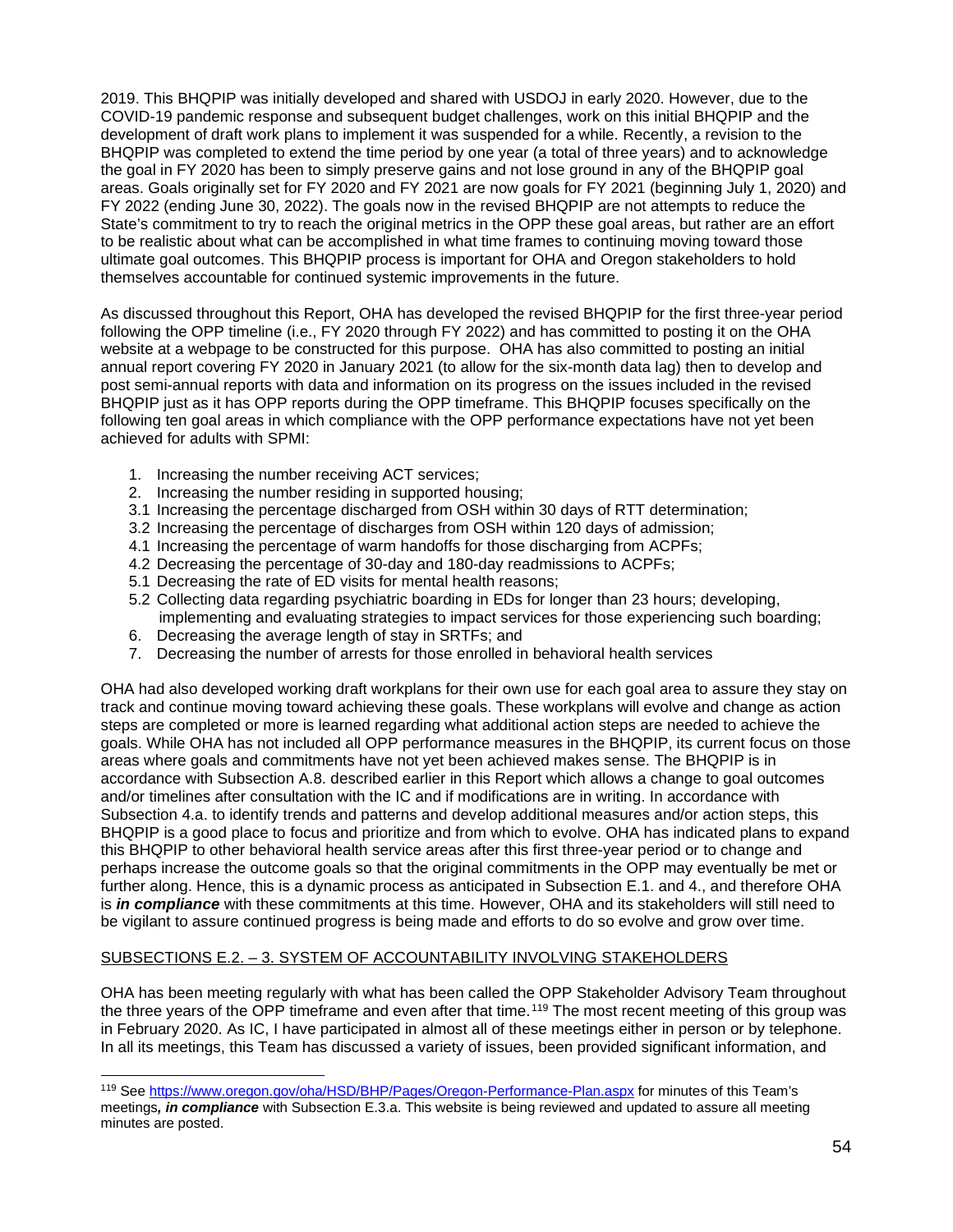asked and provided their thoughts and advice to OHA leadership and/or staff on everything from workplans, data, draft guidance documents, proposed regulations, and other materials, as well as service system issues.

The Team does include a variety of stakeholders and representatives of groups ranging from advocacy, family, and consumer groups to providers, CCOs, CMHPs, OSH, and other groups delivering services. People with lived experience of being given a SPMI diagnosis and/or receiving services from system providers (including but not limited to OSH) are included on this group. After consultation with me as IC and *in compliance* with Subsection E.3.b., OHA has indicated to the group it wants to modify the process and change this group to be the Olmstead Stakeholder Advisory Team to continue to provide input and advice as OHA continues its work on the BHQPIP goal areas. As a consequence, OHA is considering whether others or different representatives need to be included in this group going forward and has asked the current members about their interest in continuing on the group as its role evolves. Meeting dates for this group are set a few months in advance although the COVID-19 pandemic response necessitated cancellation of the planned March and May meetings of this group. The next meeting is scheduled for July, 2020 and bi-monthly thereafter throughout CY 2020 on the third Tuesday of the month.

In addition, the Olmstead Plan Stakeholder Team<sup>[120](#page-54-0)</sup> called for in Subsection E.2.b. was the Olmstead/Housing Subcommittee of the OHA Addictions and Mental Health Planning and Advisory Council (AMHPAC). Because the larger Council was considering a change in its structure and because of the COVID-19 pandemic response, subcommittees have not been meeting recently although this subcommittee was still meeting during 2019. The subcommittee was composed largely of the stakeholder entities listed in Subsection E.2.b. However, this subcommittee may be reconstituted or changed as the AMHPAC considers its needs in the future. In any case, OHA is *in compliance* with Subsection E.2. and 3. regarding stakeholder involvement during the OPP timeframe.

## SUBSECTION E.4.b. REGULATIONS AND PERFORMANCE-BASED CONTRACTS

As described throughout this Report, with the selection of CCOs for the 2020 – 2024 period and the new CCO 2.0 contract language now complete, implementation of CCO 2.0 has begun. OHA has included much language in Exhibit M of the CCO 2.0 contract<sup>[121](#page-54-1)</sup> that is consistent with or is specific language from the OPP for key areas such as ACT, Peer-Delivered Services, Crisis Management, Care Coordination/Intensive Care Coordination, CMHP collaboration, OSH, ED Utilization, Involuntary and Long Term Psychiatric Care, ACPFs, and other service and process expectations. While this is all good progress, in the procurement process OHA made significant changes to what was originally the Sample Contract,<sup>[122](#page-54-2)</sup> resulting in less detail about expectations in some cases and elimination of some key concepts such as reporting data elements. However, as OHA reviewed proposals, they identified areas of strength and weakness of CCOs' proposals and have made summaries of these reviews or Evaluation Reports available on their website.<sup>[123](#page-54-3)</sup>

Prior to the COVID-19 pandemic response and recently announced budget challenges, OHA was working to increase its staff and capacity to oversee CCOs' performance during this five-year period and working with CCO Behavioral Health Directors to clarify performance expectations for the OPP and other behavioral health populations. Many of these efforts are described elsewhere in this IC Report. This process is a work in progress so exactly how CCOs will be held accountable regarding OPP areas and to assure BHQPIP goals are met is not yet clear. However, as an example, in late 2019 and early 2020, OHA's Quality Assurance team conducted deliverable evaluations of the CCO behavioral health (BH) policies and procedures to determine if they were in compliance with the behavioral health components in the contract and with state and federal regulatory requirements. If a CCO was out of compliance with a particular requirement, they were expected to revise their policies and procedures and submit documentation to resolve any non-

<span id="page-54-0"></span><sup>120</sup> See<https://www.oregon.gov/oha/HSD/AMHPAC/Pages/Subcommittee-Housing.aspx> for minutes of this subcommittee's meetings, *in compliance* with Subsection E.3.a.

<span id="page-54-1"></span><sup>121</sup> See [https://www.oregon.gov/oha/OHPB/CCODocuments/Updated-draft-CCO-contract-terms.pdf.](https://www.oregon.gov/oha/OHPB/CCODocuments/Updated-draft-CCO-contract-terms.pdf)

<span id="page-54-2"></span><sup>122</sup> See [https://www.oregon.gov/oha/OHPB/CCODocuments/Updated-draft-CCO-contract-terms-comparison-previous](https://www.oregon.gov/oha/OHPB/CCODocuments/Updated-draft-CCO-contract-terms-comparison-previous-version.pdf)[version.pdf](https://www.oregon.gov/oha/OHPB/CCODocuments/Updated-draft-CCO-contract-terms-comparison-previous-version.pdf) for a comparison of the updated draft contract which became the final contract and the original Sample Contract.

<span id="page-54-3"></span><sup>123</sup> See [https://www.oregon.gov/oha/OHPB/Pages/CCO-2-0-Contract-Selection.aspx.](https://www.oregon.gov/oha/OHPB/Pages/CCO-2-0-Contract-Selection.aspx)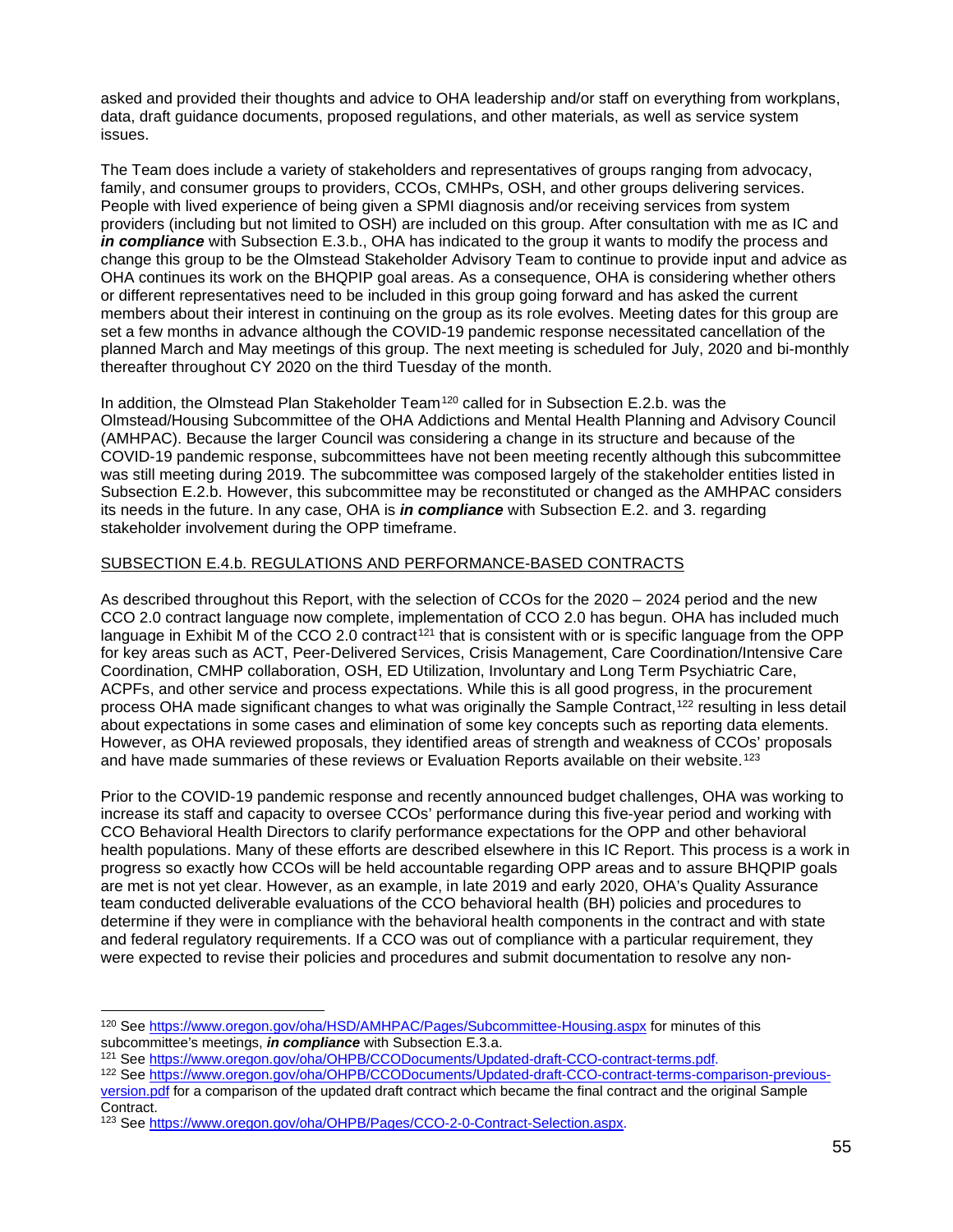compliant item. This is just one example of how OHA is making systematic efforts to assure compliance with requirements and expectations of CCOs.

In addition, OHA undertook a complete review and revision of its OAR chapter 410 regulations covering behavioral health and Medicaid services to be in line with OPP commitments and CCO 2.0 requirements and new statutory obligations. However, the effort to review and revise its OAR chapter 309 regulations covering behavioral health services to be in line with CCO 2.0 was not completed but was suspended. Significant public input caused OHA to decide to step back to reconsider what needed to change and how. This is concerning as many issues affecting the OPP population and community-based services for this population are impacted by these regulations, some of which are not yet in line with OPP commitments.

The CCO 2.0 contract includes the possibility of corrective action plans in areas in which OHA determines such a plan is needed,  $124$  as does the most recent CFAA language for CMHPs.  $125$  However, as of this time, neither a CCO nor a county CMHP has been required to develop and adhere to such a corrective action plan, at least not for OPP-related purposes. In some cases, Choice providers have been asked to do corrective action plans related to OPP commitments regarding discharges from OSH. Because it is so early in the five-year time period of CCO 2.0, OHA is working hard to identify and charter cross-divisional workgroups, create processes needed, prioritize tasks, and identify needed data and resources to hold CCOs accountable over the CCO 2.0 five-year time period. They are also working on a remediation matrix so they and CCOs can understand what will be required of non-performing CCOs, including when and how corrective action plans will be utilized. They were also doing significant technical assistance with CCOs on OPP requirements and expectations specifically, including developing a list of reporting elements CCOs will need to include in its BH Reports and data elements OHA will add to those to create a picture of the CCOs performance for this population. While much more needs to be done regarding CCO and CMHP compliance overall, OHA is currently *in compliance* with this commitment in Subsection E.4.d. since the corrective action capacity is in the contract language for these and other entities.

As indicated earlier in this report, the CFAA language for CMHPs was also under review and was expected to result in considerable changes once completed. Given the COVID-19 pandemic response, these changes are now expected to be minor for 2021 with further revisions for 2022 and beyond. It will be critical to line up the CFAA timelines with those of the CCOs' contracts<sup>[126](#page-55-2)</sup> and to assure CMHPs understand their roles and expectations as well. All these efforts are laudable and will help to align Oregon's system to be better able to meet the high intensity needs of the most vulnerable Oregonians. However, the work is not yet complete. As a consequence, OHA is *working toward compliance* in this area.

## SUBSECTION E.4.c. SUPPORTED EMPLOYMENT AND ACT FIDELITY ASSESSMENTS

As described earlier in this IC Report, OHA maintains contracts with OSECE and OCEACT to conduct fidelity reviews of SE and ACT programs, provide technical assistance, training, and other resources for these programs and assure they are operating and providing services in keeping with national evidence-based fidelity standards. OHA is *in compliance* with these commitments in Subsection E.4.c.

#### SUBSECTION E.5. TRANSPARENCY: POSTING MINUTES AND REPORTS ON OHA WEBSITE

OHA committed to transparency of its quality improvement efforts by posting semi-annual reports on its website. It has committed to do so going forward re the BHQPIP effort with the first report being an annual one covering FY 2020 and produced in January 2021. OHA is also working on a dashboard of key performance elements by county, region, or CCO, depending on which makes most sense for the specific performance measure. Once this is completed, OHA indicates it will make this dashboard part of its semiannual reporting process and post it on the OHA website.

OHA uses quality health metrics to show how well CCOs are improving care, making quality care accessible, eliminating health disparities, and curbing the rising cost of health care. Some of these metrics are pay-for-

<span id="page-55-0"></span><sup>124</sup> See CCO 2.0 Contract, Exhibit B., Part 9, 6.

<span id="page-55-1"></span><sup>125</sup> County CFAA FY 2019 – 2021, Exhibit D.9.

<span id="page-55-2"></span> $126$  Currently, CFAAs are on a two-year fiscal year timeline while CCOs are on a five-year calendar year timeline.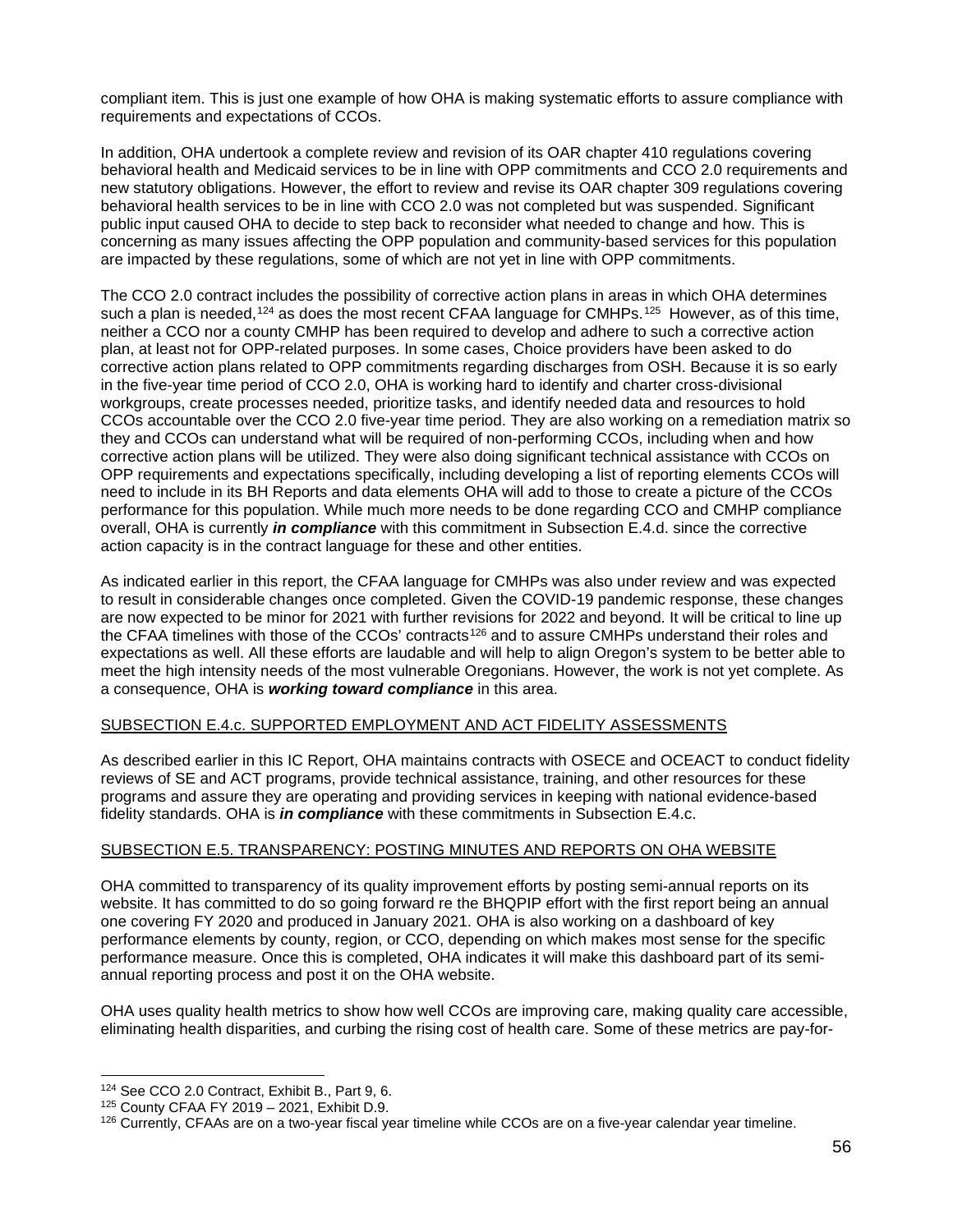performance for which CCOs are eligible to receive payments based on their performance.<sup>[127](#page-56-0)</sup> Others are state quality measures which OHA has agreed to report to the Centers for Medicare and Medicaid Services (CMS) as part of Oregon's 1115 Medicaid waiver. Information about these metrics are on OHA's website. However, as indicated earlier in this Report, none of these current measures are specific to the OPP commitments, and no incentive measures are specific to the OPP population or services. However, as indicated earlier, OHA is developing a list of Behavioral Health Metrics it plans to collect and report and/or require CCOs to report, beginning in early 2021 for 2020 performance, many of which are OPP specific.

During the OPP timeframe, OHA has also posted all OHA data and narrative reports regarding OPP performance over the last several years along with all my IC Reports.[128](#page-56-1) In addition, it posts information about quality improvement efforts generally<sup>[129](#page-56-2)</sup> and the Oregon Metrics and Scoring Committee specifically.<sup>[130](#page-56-3)</sup> However, metrics about behavioral health outcomes for adults with SPMI and specifically about OPP performance outcomes are not well represented in this Committee's efforts as described earlier in this Report. OHA also has a significant website for its Oregon Health Plan (OHP) efforts and its current Medicaid waiver.<sup>[131](#page-56-4)</sup> OHA also supports a Transformation Center to address quality improvement across all its programs.[132](#page-56-5) It has also posted evaluation reviews of the CCO applicants for CCO 2.0.[133](#page-56-6) Hence, OHA is *in compliance* with the commitment to further system transparency. The implementation of the BHQPIP and the CCO 2.0 contract and compliance efforts, along with efforts underway to increase community-based services and outcomes for this population, will be the test of whether Oregon continues and expands its quality improvement capacity and therefore its results.

## **SECTION F. COMPLIANCE AND REPORTING**

This Section of the OPP included commitments to:

- contract with an Independent Consultant (IC);
- utilize the IC for consultation as desired;
- provide the IC with the information and assistance to produce regular reports to assess compliance and make those final reports public;
- provide the IC with access to documents, staff, and information to make those assessments;
- provide data quarterly with semi-annual narrative reports regarding efforts to meet OPP commitments; and
- amend appropriate contracts as necessary to require data reporting quarterly on OPP issues.

This Section also specifies a process for replacement of the IC if needed. This action has not been necessary during the timeframe of the OPP.

The OHA is *in compliance* with all aspects of this Section of the OPP. The contract with me as IC was in place by July 2016 and has been extended beyond the three-year timeframe of the OPP to provide me with the opportunity to review data and reports from OHA after the OPP timeframe due to data lag issues and give me time to produce this last of the six initially anticipated IC reports. Each of these final IC Reports has been posted to the OHA website along with OHA's own quarterly and semi-annual reports about OPP commitments, data, and activities.

OHA has requested my assistance and input on a number of issues with which they were or are grappling and has provided me an opportunity to weigh in on contract language, regulations, funding and programmatic issues, as well as quality improvement processes. OHA has also requested my continued assistance after the timeframe of the OPP and indicates plans are underway to make this possible. OHA has

<span id="page-56-5"></span><https://www.oregon.gov/oha/HSD/Medicaid-Policy/Pages/Waiver-Renewal.aspx> regarding the Medicaid 1115 waiver. <sup>132</sup> See [https://www.oregon.gov/oha/HPA/dsi-tc/Pages/index.aspx.](https://www.oregon.gov/oha/HPA/dsi-tc/Pages/index.aspx)

<span id="page-56-0"></span><sup>127</sup> See [https://www.oregon.gov/oha/HPA/ANALYTICS/CCOMetrics/2020-CCO-incentive-measures.pdf.](https://www.oregon.gov/oha/HPA/ANALYTICS/CCOMetrics/2020-CCO-incentive-measures.pdf)

<span id="page-56-1"></span><sup>128</sup> See [https://www.oregon.gov/oha/HSD/BHP/Pages/Oregon-Performance-Plan.aspx.](https://www.oregon.gov/oha/HSD/BHP/Pages/Oregon-Performance-Plan.aspx)

<sup>129</sup> See [https://www.oregon.gov/oha/HPA/DSI/pages/quality-improvement.aspx.](https://www.oregon.gov/oha/HPA/DSI/pages/quality-improvement.aspx)

<sup>130</sup> See [https://www.oregon.gov/oha/HPA/ANALYTICS/Pages/Metrics-Scoring-Committee.aspx.](https://www.oregon.gov/oha/HPA/ANALYTICS/Pages/Metrics-Scoring-Committee.aspx)

<span id="page-56-4"></span><span id="page-56-3"></span><span id="page-56-2"></span><sup>131</sup> See<https://www.oregon.gov/oha/HSD/OHP/Pages/index.aspx> regarding the Oregon Health Plan and

<span id="page-56-6"></span><sup>133</sup> See [https://www.oregon.gov/oha/OHPB/Pages/CCO-2-0-Contract-Selection.aspx.](https://www.oregon.gov/oha/OHPB/Pages/CCO-2-0-Contract-Selection.aspx)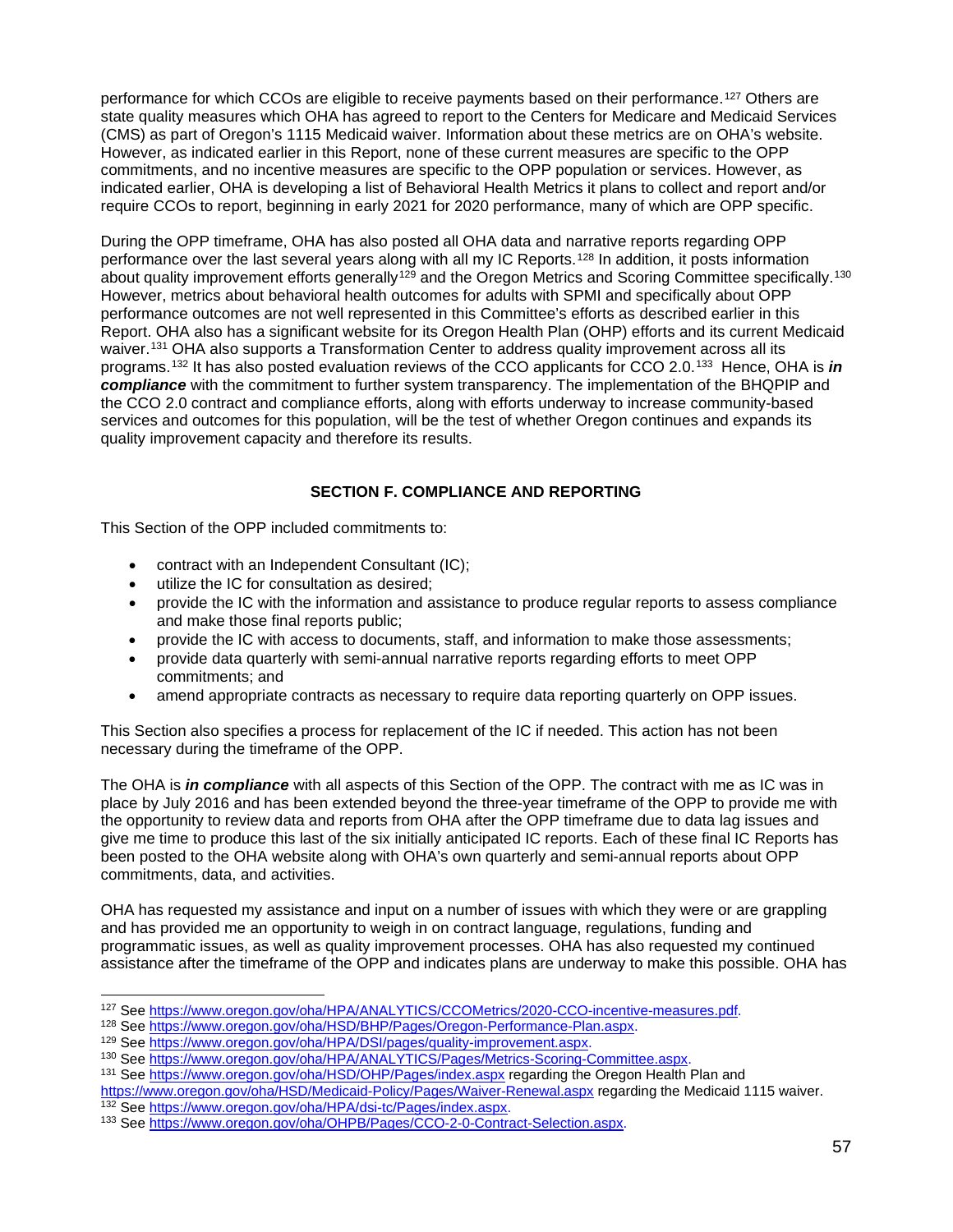given me significant and unfettered access to documents, staff, and information, including providing me an opportunity to talk with stakeholders alone and participate in public meetings of the OPP Stakeholder Advisory Committee and other important groups and processes. OHA has also facilitated my and my team's access to review programs and charts of service recipients at OSH and for other programs throughout the state.

As indicated in the Acknowledgements Section of this Report, OHA has been open and transparent, and in my view clearly committed to succeeding in meeting the commitments the State of Oregon made in the OPP, including continuing those efforts in those areas where the goals have not yet been met, as evidenced by the BHQPIP described earlier in this Report.

## **CONCLUSION**

The initial OPP timeline was technically completed as of June 30, 2019. However, due to a six-month data lag, OHA's performance on its commitments through the end of year three was not available until early 2020. The most recently available data and narrative reports from OHA at the time this IC Report #6 were dated January 2020 and released in early February 2020, with revisions submitted in early March 2020. USDOJ and OHA were set to hold their third annual OPP meeting in March 2020 to discuss these reports and the status of Oregon's performance on all its OPP commitments. That meeting was postponed by OHA in early March as the COVID-19 pandemic advanced, but has now been rescheduled for this summer. This IC Report utilizes the data from OHA's January 2020 report (as revised) as well as my work with OHA over the last several months to assess compliance and describe the State of Oregon's efforts regarding the OPP commitments.

Overall, OHA's performance on the OPP quantitative measures continued to be mixed during this period, albeit with improvements in some areas as described in the OHA report and in this IC Report #6. OHA's efforts to date continue to show its commitment to addressing the OPP provisions and indicate a willingness to tackle big issues in consultation with stakeholders and with USDOJ's and the IC's input. The OPP represents an ambitious undertaking of systems and services changes for just one critical population for which OHA shares responsibilities with other State and local systems. It contains dozens of commitments, and many have been achieved. However, additional work will be needed over time and beyond the timeframe of the OPP to meet the intent in many OPP areas. OHA and other State and local partners have laid considerable groundwork for these additional efforts. It also remains clear OHA and USDOJ are both acting in good faith and are equally committed to improvements in Oregon's behavioral health care delivery system.

Appendix B of this IC Report #6 summarizes the status of activity in the various OPP Sections as of the end of the original OPP time period. Further work on those items identified in the BHQPIP will continue with the assistance of all involved and interested in continuing the improvements made and underway for adults with serious and persistent mental illness in Oregon.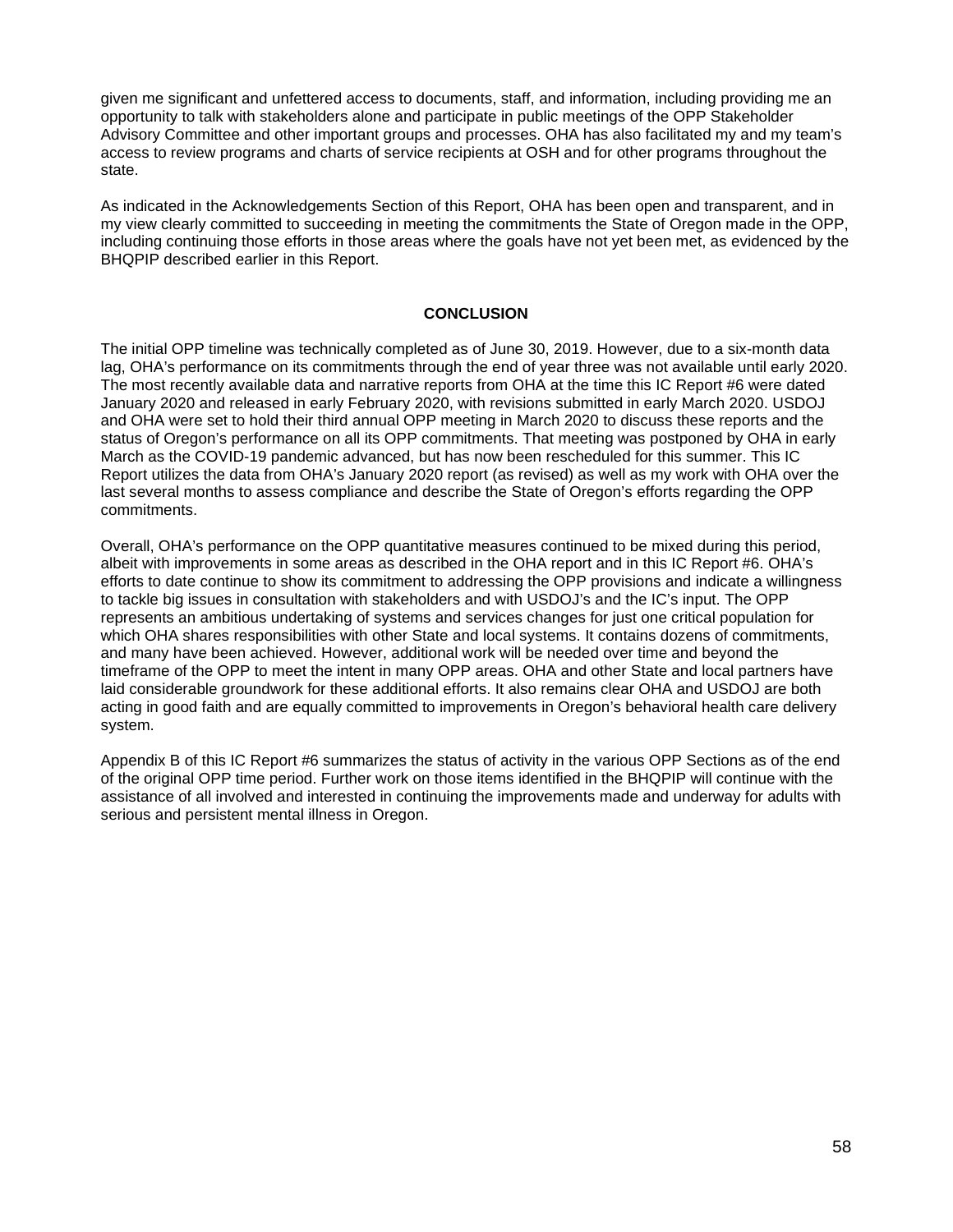#### **APPENDIX A**

## **ACRONYMS USED IN OREGON INDEPENDENT CONSULTANT REPORTS**

- ACPF Acute Care Psychiatric Facilities
- ACT Assertive Community Treatment
- ADA Americans with Disabilities Act
- ADP Average Daily Population
- AFH Adult Foster Home
- A&IPS Acute and Intermediate Psychiatric Services
- ALOS Average Length of Stay (or mean)
- AMHI Adult Mental Health Initiative
- APAC All Payer All Claims
- AOCMHP Association or Oregon Community Mental Health Programs
- BH Behavioral Health
- BHQPIP Behavioral Health Quality and Performance Improvement Plan
- CCBHC Certified Community Behavioral Health Clinic
- CCO Coordinated Care Organizations
- CFAA County Financial Assistance Award
- CFR Code of Federal Regulations
- CIE Competitive Integrated Employment
- CIT Crisis Intervention Team (or Training)
- CITCOE Crisis Intervention Team Center of Excellence
- CMHP Community Mental Health Program
- CMI Chronic Mental Illness
- CMS Centers for Medicare and Medicaid Services
- CSG Council of State Governments
- CY Calendar Year (from January 1 through December 31)
- DACTS Dartmouth Assertive Community Treatment Scale
- DPSST Department of Public Safety Standards and **Training**
- DSM Diagnostic and Statistical Manual
- ECIT Enhanced Crisis Intervention Training
- ED Emergency Department
- EDIE Emergency Department Information Exchange
- EHR Electronic Health Record
- e.g. For Example
- ENCC Exceptional Needs Care Coordinator
- EOHSC Eastern Oregon Human Services
- Consortium • FEP – First Episode Psychosis
- FFP Federal Financial Participation
- FFS Fee for Service
- FMR Fair Market Rent
- FPL Federal Poverty Level
- FY Fiscal Year (July 1 through June 30)
- GAF Global Assessment of Functioning
- GOBHI Greater Oregon Behavioral Health, Inc.
- HEDIS Healthcare Effectiveness Data and Information Set
- HIPAA Health Insurance Portability and Accountability Act
- HPB Health Policy Board
- HUD Housing and Urban Development
- IC Independent Consultant
- ICC Intensive Care Coordination
- ICD International Classification of Diseases
- ICM Intensive Case Management
- $i.e. that is$
- IMD Institution for Mental Diseases
- IMPACTS Improving People's Access to Community-based Treatment, Supports, and Services
- IPS Individual Placement and Support
	- IQA Independent and Qualified Agent
- JC Junction City
- LEDS Law Enforcement Data System
- LMHA Local Mental Health Authority
- LPSCC Local Public Safety Coordinating Council
- LOC Level of Care
- LOS Length of Stay
- LTPC Long Term Psychiatric Care
- $M -$  Million
- MHAO Mental Health Association of Oregon MHBG Mental Health Block Grant
- MHHF Mental Health Housing Fund (OHCS)
- MHS Mental Health Services
- MMIS Medicaid Management Information System
- MOTS Measures and Outcomes Tracking System
- MOU Memorandum of Understanding
- N/A Not Available or Not Applicable
- NCQA National Committee for Quality Assurance
- NOABD Notice of Adverse Benefit Determination
- NOFA Notice of Funds Availability
- OACP Oregon Association of Chiefs of Police
- OAHHS Oregon Association of Hospital and Health Systems
- OAR Oregon Administrative Rule
- OCA Office of Consumer Activities
- OCAC Oregon Consumer Advisory Council
- OCBHJI Oregon Center on Behavioral Health and Justice Integration
- OCEACT Oregon Center of Excellence for Assertive Community
- **Treatment** • OCJC – Oregon Criminal Justice Commission
- OEI Office of Equity and Inclusion
- 
- OHA Oregon Health Authority
- OHCS Oregon Human and Community Services Department
- OHP Oregon Health Plan
- OPP Oregon Performance Plan for Adults with Serious and Persistent Mental Illness
- OPRCS Oregon Patient/Resident Care System
- ORS Oregon Revised Statutes
- OSECE Oregon Supported Employment Center for Excellence
- OSH Oregon State Hospital
- OSJCC Oregon Sheriff's Jail Command Council
- OSSA Oregon State Sheriffs Association
- OSP Department of Oregon State Police
- OSU Oregon State University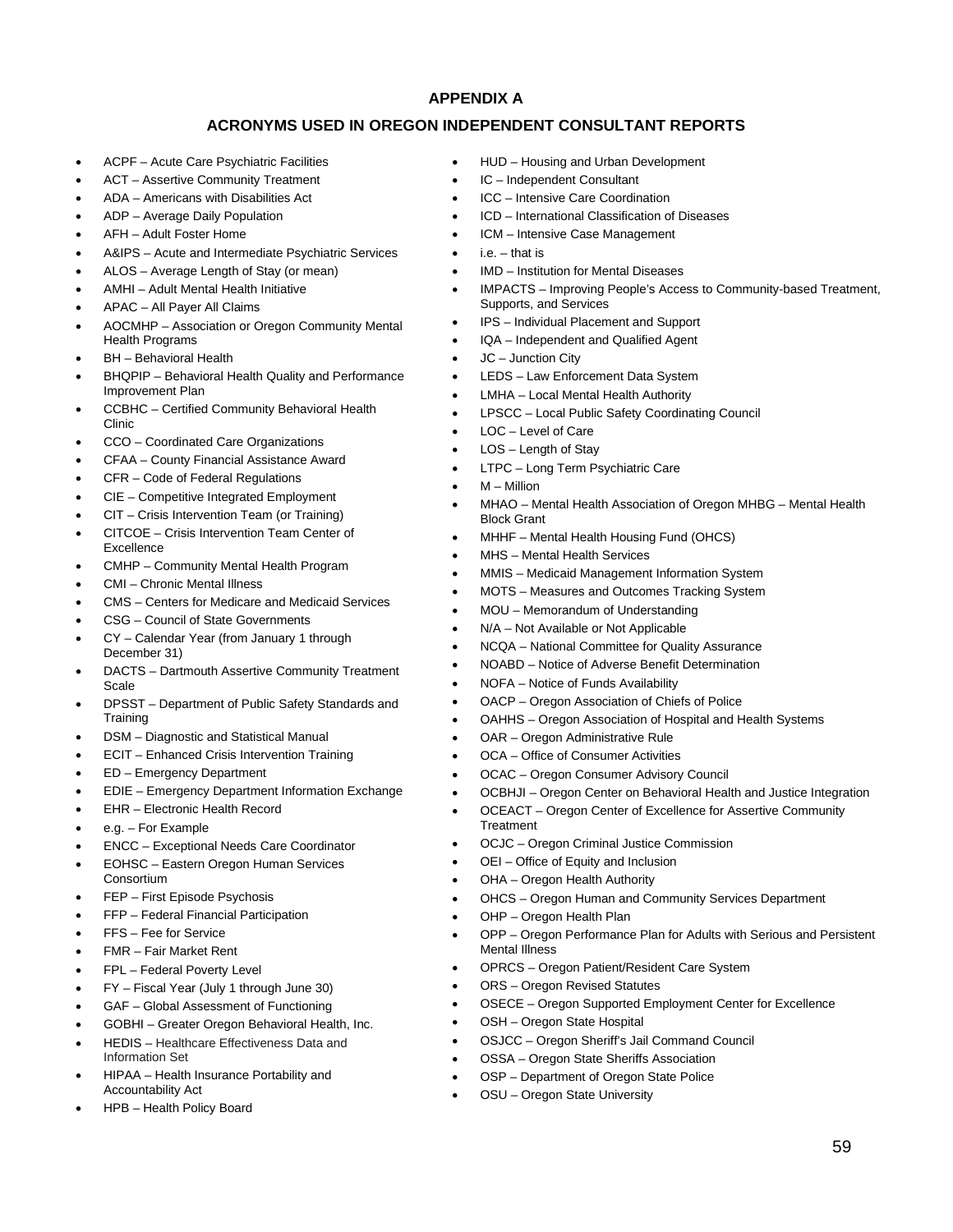- PAITS Post-Acute Intermediate Treatment Service
- PATH Projects for Assistance in Transition from Homelessness
- PCP Person Centered Plan
- PDTT Person Directed Transition Team
- PDS Peer -Delivered Services
- PDSC Peer -Delivered Services Coordinator
- PDSCT Peer -Delivered Services Core Team
- PRO Peer Run Organization
- PSRB Psychiatric Security Review Board
- PSS Peer Support Specialist
- PWS Peer Wellness Specialists
- QHOC Quality Health Outcomes Committee
- QI Quality Improvement
- Q PIP – Quality and Performance Improvement Plan
- QMHA Qualified Mental Health Associate
- QMHP Qualified Mental Health Professional
- RAC Rules Advisory Committee
- RCF Residential Care Facility
- RFA Request for Applications
- RFP Request for Proposals
- ROI Release of Information
- RTF Residential Treatment Facility
- RTH Residential Treatment Home
- RTT Ready to Transition (also Ready to Place)
- SAMHSA Substance Abuse and Mental Health Services Administration
- SDOH Social Determinants of Health
- SE Supported Employment
- § Section
- SH Supported Housing
- SIM Sequential Intercept Model
- SMI Serious Mental Illness
- SOS Secretary of State
- SPA State Plan Amendment (Medicaid)
- SPOC Single Point of Contact
- SPMI Serious and Persistent Mental Illness
- SRTF Secure Residential Treatment Facility
- SSI Supplemental Security Income
- TA Technical Assistance
- TAC Technical Assistance Collaborative, Inc.
- TMACT Tool for Measurement of Assertive
- Community Treatment
- UNK Unknown
- USC United States Code
- USDOJ United States Department of Justice
- $\bullet$   $\quad$   $\mathsf{w}/\mathsf{-}$  with
- w/in within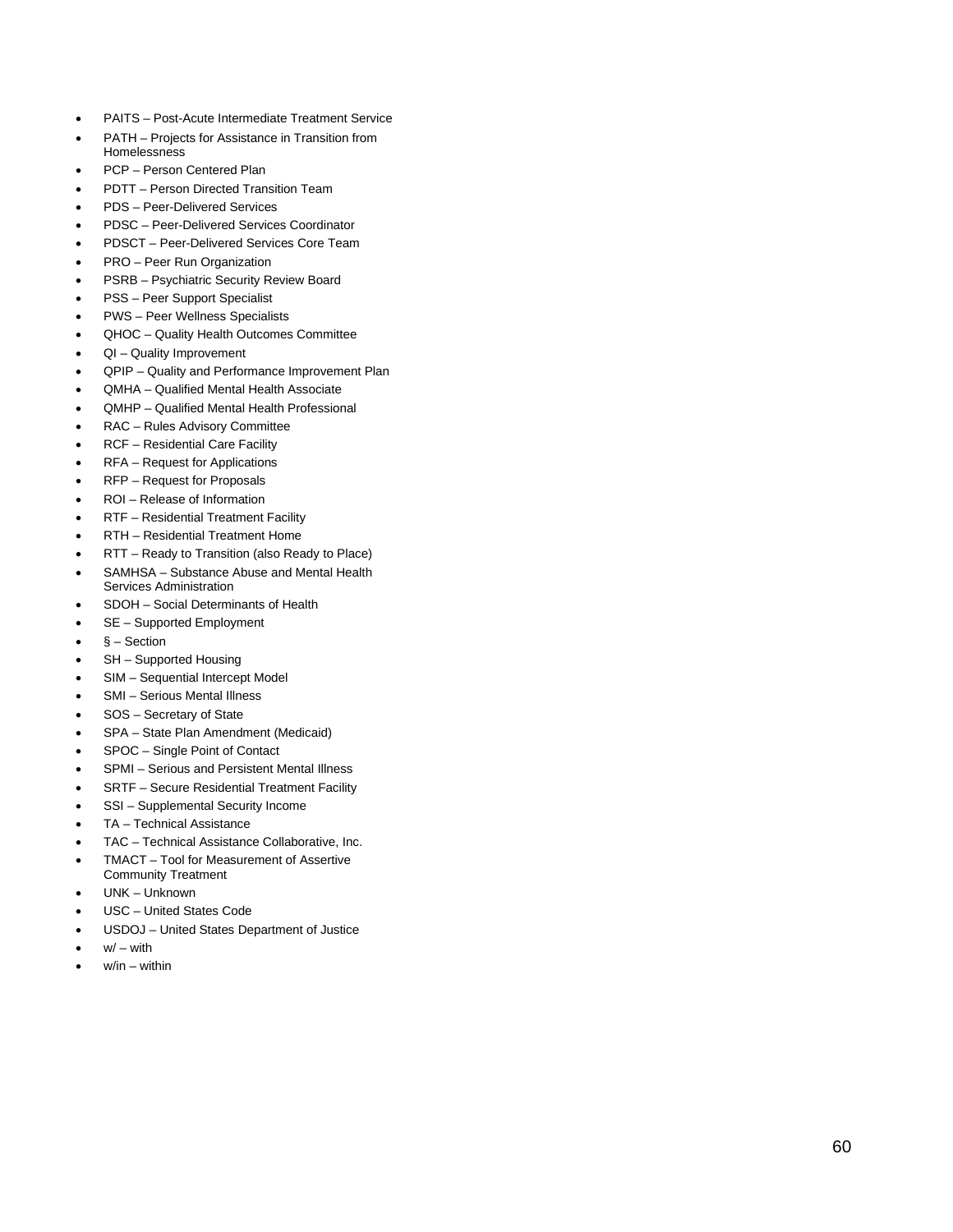## **APPENDIX B SUMMARY OF OHA COMPLIANCE WITH OPP PROVISIONS**

## **Blue** Shading Indicates Compliance as of Report Date **Reflecting Timelines Noted in Report**

**Yellow** Shading Indicates Efforts at Compliance Underway but Not Yet Fully Completed, Timeline Not Yet Reached, or Unknown **Pink** Shading Indicates Non-Compliance as of Report Date

| <b>OPP PROVISION</b><br><b>NUMBER &amp; TOPIC</b>                                                                              | <b>GOALS &amp; ACTIONS</b><br><b>COMMITTED TO IN OPP</b>                | <b>BASELINE CY 2015</b>                                                         | <b>OHA DATA THROUGH 6/30/19 &amp;</b><br><b>ACTIVITIES THROUGH 12/31/19</b>                                                                                                                                                                                                                                                                                                                                                                                             |  |  |
|--------------------------------------------------------------------------------------------------------------------------------|-------------------------------------------------------------------------|---------------------------------------------------------------------------------|-------------------------------------------------------------------------------------------------------------------------------------------------------------------------------------------------------------------------------------------------------------------------------------------------------------------------------------------------------------------------------------------------------------------------------------------------------------------------|--|--|
|                                                                                                                                | <b>SECTION B: GENERAL TERMS &amp; CONDITIONS</b>                        |                                                                                 |                                                                                                                                                                                                                                                                                                                                                                                                                                                                         |  |  |
| 2. Commitment to Advocate                                                                                                      | w/ Oregon Health Policy Board & OHP Quality<br><b>Metrics Committee</b> | N/A                                                                             | <b>IN PARTIAL COMPLIANCE</b><br>Significant work with Health Policy Board, esp. re CCO<br>2.0 (on website); work with OHP Metrics & Scoring<br>Committee less evident; data reporting metrics for<br><b>CCOs re BH in development</b>                                                                                                                                                                                                                                   |  |  |
| 3. Collect & maintain data & records on<br>provisions of the OPP & make records<br>reasonably available to USDOJ & IC          | Keep records re OPP; make available                                     | N/A                                                                             | <b>IN COMPLIANCE</b><br>OPP related records posted on OHA website or<br>provided on request                                                                                                                                                                                                                                                                                                                                                                             |  |  |
| <b>SECTION C: FUNDING LIMITATIONS</b>                                                                                          |                                                                         |                                                                                 |                                                                                                                                                                                                                                                                                                                                                                                                                                                                         |  |  |
| Make diligent efforts to obtain funding &<br>authority necessary to implement OPP;<br>specific request for funding for housing | Diligent efforts                                                        | Significant efforts &<br>funding were sought &<br>received from 2012 to<br>2015 | <b>IN COMPLIANCE</b><br>Additional General Funds requested and secured over<br>last four biennium; Medicaid and total behavioral<br>health spending expanded; CMHP formula revisions<br>underway to prevent reduction in community funding<br>and increase incentives for earlier interventions;<br>Governor's BH Council created to recommend needed<br>actions; IMPACTS grant program underway.<br>[However, note impending budget challenges<br>described in Report] |  |  |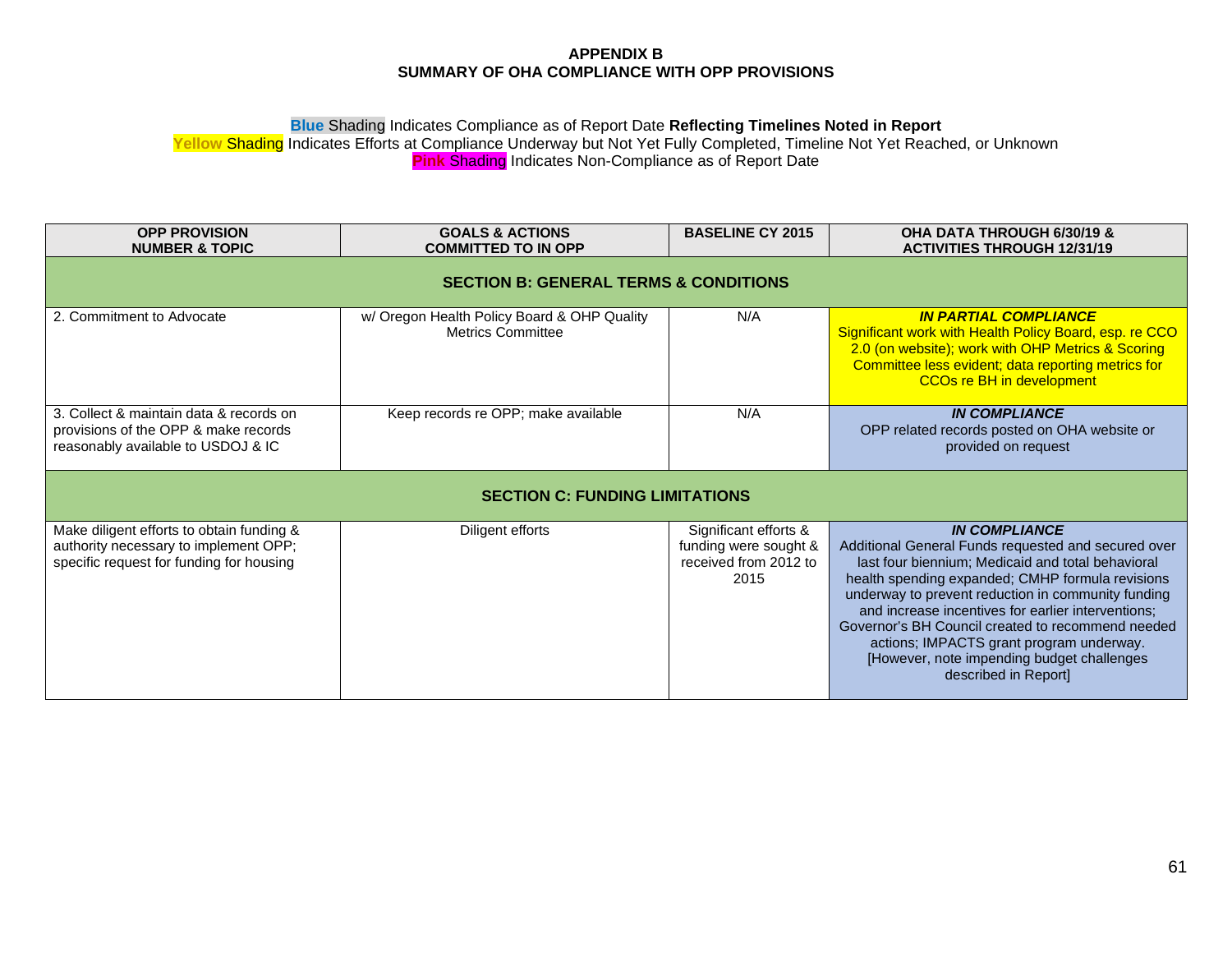# **SECTION D: PERFORMANCE OUTCOMES**

| <b>Assertive Community Treatment ("ACT")</b>                                                       |                                                                                                                                                                                                                               |                                                                                  |                                                                                                                                                                                                                                                                                                                                               |  |
|----------------------------------------------------------------------------------------------------|-------------------------------------------------------------------------------------------------------------------------------------------------------------------------------------------------------------------------------|----------------------------------------------------------------------------------|-----------------------------------------------------------------------------------------------------------------------------------------------------------------------------------------------------------------------------------------------------------------------------------------------------------------------------------------------|--|
| 1.a. - b. # SPMI individuals served by ACT<br>Teams                                                | By 6/30/17 - 1,050<br>By 6/30/18 - 2,000                                                                                                                                                                                      | 815                                                                              | <b>NOT IN COMPLIANCE</b><br>1,325 as of 6/30/19                                                                                                                                                                                                                                                                                               |  |
| 1.c. Reduction of waitlist for ACT                                                                 | After $6/30/18 -$ if 10 individuals on waitlist > 30<br>days, increase team capacity or add teams                                                                                                                             | 10 ACT teams<br>meeting fidelity; others<br>in development;<br># on waitlist N/A | <b>NOT IN COMPLIANCE</b><br>As of 11/26/19, 33 ACT teams (1 provisional); Funding<br>identified for additional services & for non-Medicaid<br>eligible individuals to be up & running by FY 2021<br>currently in jeopardy; Waitlist requirements in CCO 2.0<br>contract; Guidance document in process but stalled<br>due to COVID-19 response |  |
| 1.d. Waiver of ACT fidelity requirements<br>(rural teams)                                          | Report w/o goals                                                                                                                                                                                                              | N/A                                                                              | <b>IN COMPLIANCE</b><br>No waivers needed as regs allow smaller teams w/<br>staffing adjustments                                                                                                                                                                                                                                              |  |
| 1.e. - f. Criteria for admission to ACT<br>incorporated into administrative rules                  | By 7/1/16 - Develop criteria consistent w/ OPP<br>definition & national standards; incorporate into<br>regs                                                                                                                   | N/A                                                                              | <b>IN PARTIAL COMPLIANCE</b><br>Criteria developed & in regs; reg revisions pending;<br>guidance documents being developed                                                                                                                                                                                                                    |  |
| 2. Individuals who need ACT will be<br>admitted to ACT                                             | Develop process to assure admission to ACT                                                                                                                                                                                    | N/A                                                                              | <b>NOT IN COMPLIANCE</b><br>Significant efforts w/ CCOs and Choice providers to<br>reach new goals described in BHQPIP draft workplans;<br>however, future efforts uncertain given State budget<br>challenges                                                                                                                                 |  |
| 3. Track denials to ACT teams; corrective<br>action if improperly rejected                         | Tracking process; corrective action capacity                                                                                                                                                                                  | N/A                                                                              | <b>IN PARTIAL COMPLIANCE</b><br>Denials being tracked; rate seems high; corrective<br>action provisions in contracts; none taken to date;<br>guidance documents being developed & efforts w/<br><b>CCOs underway</b>                                                                                                                          |  |
| 4.a. - i. Report data re ACT clients (w/in a<br>quarter) & use for quality improvement<br>purposes | Report following data & use for QI purposes<br>a.# served; b. % homeless; c. % housed 6 mos;<br>d. % using EDs; e. % hospitalized in OSH; f. %<br>hospitalized in acute care; g. % in jail; h. %<br>receiving SE; i. % in CIE | a. 815<br>Other data elements<br>N/A                                             | <b>IN COMPLIANCE</b><br>Data elements have been reported to USDOJ & IC<br>separately from quarterly reports; are being<br>considered for reg revisions; OCEACT uses data for<br>TA w/ ACT programs                                                                                                                                            |  |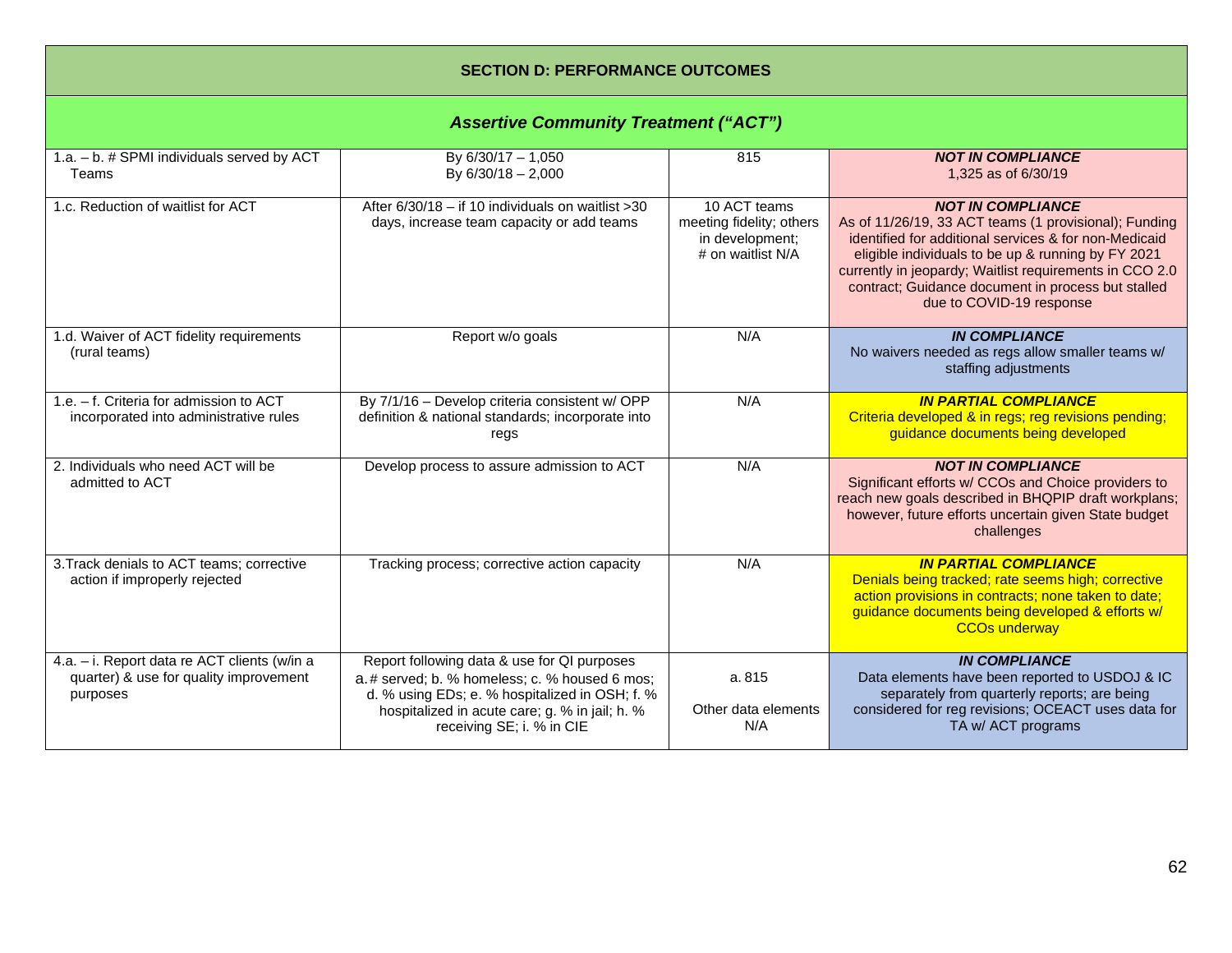<span id="page-62-0"></span>

| <b>Crisis Services</b>                                                                                       |                                                                                                                                                                                                                                      |       |                                                                                                                                                                                                                                                                           |  |
|--------------------------------------------------------------------------------------------------------------|--------------------------------------------------------------------------------------------------------------------------------------------------------------------------------------------------------------------------------------|-------|---------------------------------------------------------------------------------------------------------------------------------------------------------------------------------------------------------------------------------------------------------------------------|--|
| 6. Expand mobile crisis services statewide                                                                   | By $6/30/18 -$ statewide                                                                                                                                                                                                             | N/A   | <b>IN COMPLIANCE</b><br>Statewide as of Fall 2018                                                                                                                                                                                                                         |  |
| $7.a. - b.$ # served/contacts by mobile crisis                                                               | $FY2017 - 3,500$<br>FY 2018 - 3,700                                                                                                                                                                                                  | 3,150 | <b>IN COMPLIANCE</b><br>8,905 as of 6/30/19                                                                                                                                                                                                                               |  |
| 8. Track & report # receiving mobile crisis<br>contact & dispositions                                        | By 6/30/17 - Methodology<br>No later than $1/1/18 - #$ admitted to acute care<br>By $6/30/18 - #$ stabilized in community setting<br>rather than arrest, ED, or ACPF admission                                                       | N/A   | <b>IN COMPLIANCE</b><br>As of $6/30/19 - 2,667$ stabilized in community; 472<br>presented to ED; 63 admitted to acute care                                                                                                                                                |  |
| 9., 10.a. - b., 11., & 12.a. Mobile crisis<br>response times                                                 | By $6/30/17 -$<br>Other than Rural & Frontier - w/in 1 hr<br>Rural – $w/in 2 hrs$<br>Frontier – w/in 3 hrs<br>Rural/Frontier - person trained in crisis<br>management calls w/in 1 hr<br>During FY2018 - Review and adjust if needed | N/A   | <b>IN COMPLIANCE</b><br>Response times being met or exceeded in significantly<br>high percentage of cases; national considerations<br>suggest Oregon is meeting best timelines most of the<br>time; response times incorporated into regs and<br>contracts <sup>134</sup> |  |
| 13. Uniform standards for hotline services &<br>county crisis lines                                          | Develop standards & enforce                                                                                                                                                                                                          | N/A   | <b>IN COMPLIANCE</b><br>Standards developed & in reg; audit process and<br>documents revised to determine whether requirements<br>being met                                                                                                                               |  |
|                                                                                                              | <b>Supported Housing</b>                                                                                                                                                                                                             |       |                                                                                                                                                                                                                                                                           |  |
| 14.a. $-$ c. # in supported housing (SH)                                                                     | $FY2017 - 835$<br>$FY2018 - 1,355$<br>$FY2019 - 2,000$                                                                                                                                                                               | 442   | <b>WORKING TOWARD COMPLIANCE</b><br>1,903 as of 6/30/19; new ACT teams/services to be<br>functional in 2021 will likely increase #s in supported<br>housing unless budget reduction scenarios include<br>reducing RAP and/or ACT funding; included in<br><b>BHQPIP</b>    |  |
| 14. Best efforts to match individual w/<br>housing needs & choice                                            | <b>Best efforts</b>                                                                                                                                                                                                                  | N/A   | <b>IN COMPLIANCE</b><br>Rental Assistance Program review showed significant<br>best efforts                                                                                                                                                                               |  |
| 15. Data re housing stock or inventory<br>available for individuals w/ SPMI; track #<br>in supported housing | Make inventory available w/o numeric goals; track<br>& report # in SH (see #14. above)                                                                                                                                               | N/A   | <b>IN COMPLIANCE</b><br>53,323 Affordable Housing Units available as of Jan<br>2017; 57,495 as of July 2019                                                                                                                                                               |  |
| 15. Use housing data for budget requests in<br>2017-2019 budget                                              | Advocate for budget increases for housing                                                                                                                                                                                            | N/A   | <b>IN COMPLIANCE</b><br>Budget request for 2017-2019 was broader than SH;<br>\$4.5 M received for 2019 - 2021 set aside for support<br>services for those in new OHCS units likely to be<br>largely for SH for individuals with SPMI                                      |  |

<sup>&</sup>lt;sup>134</sup> However, current regulations and contracts use the term "urban" without clearly defining this as "other than rural and frontier." Regulations and contracts also do not yet clarify a county can have multiple types of areas, therefore multiple response time requirements within a single county/CMHP. However, in the vast majority of cases, response times for all areas are well within or under what is required.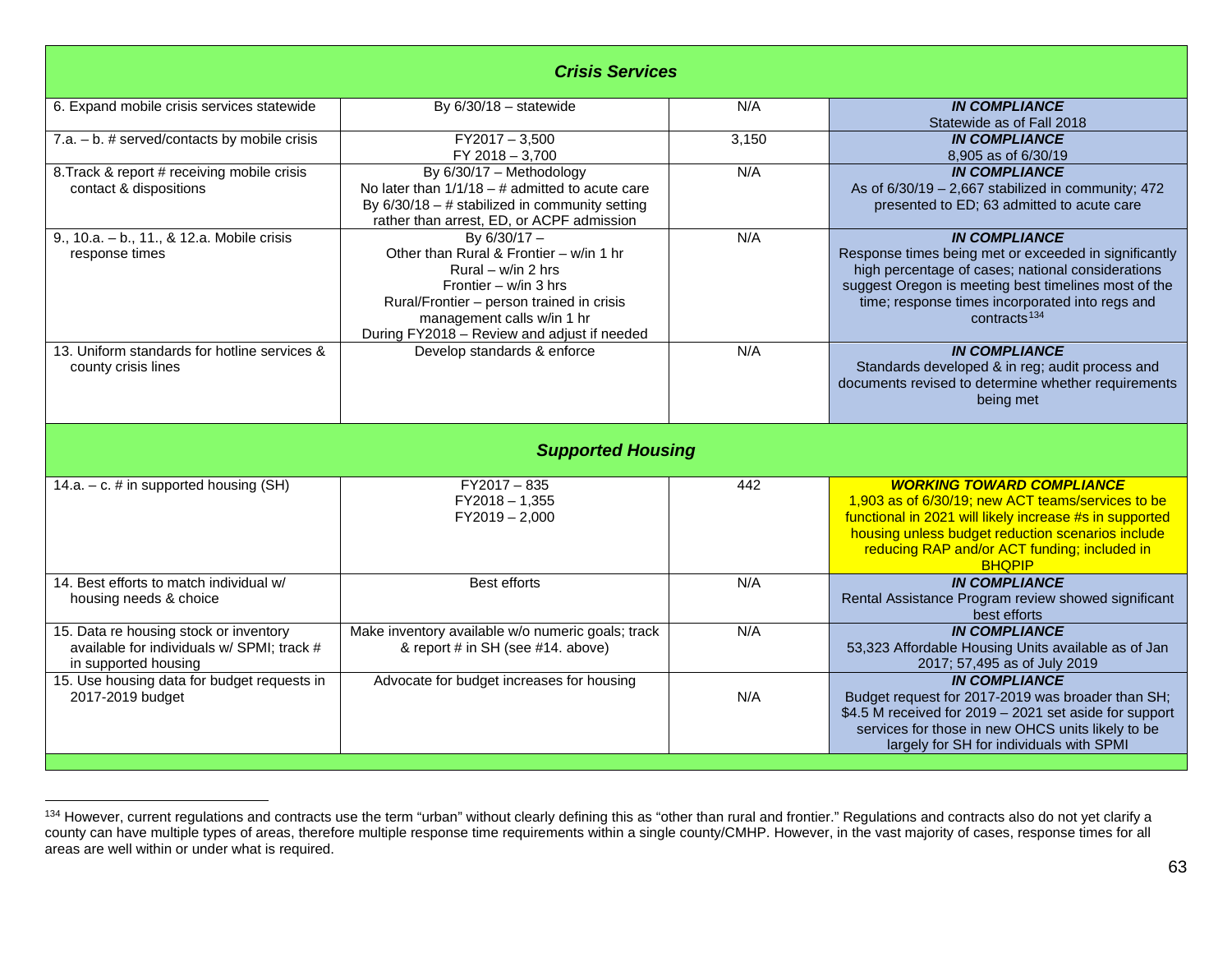| <b>Peer-Delivered Services</b>                                                                                                               |                                                                                                                                                                                                                |                                                                                                               |                                                                                                                                                                                                                                                                                                                                                                                                        |  |
|----------------------------------------------------------------------------------------------------------------------------------------------|----------------------------------------------------------------------------------------------------------------------------------------------------------------------------------------------------------------|---------------------------------------------------------------------------------------------------------------|--------------------------------------------------------------------------------------------------------------------------------------------------------------------------------------------------------------------------------------------------------------------------------------------------------------------------------------------------------------------------------------------------------|--|
| 16.a. - b. # receiving peer-delivered<br>services (PDS)                                                                                      | FY2017 - $\uparrow$ 20% (2,587)<br>FY2018 - 1 20% again (3,456)                                                                                                                                                | 2,156                                                                                                         | <b>IN COMPLIANCE</b><br>4,038 as of 6/30/19                                                                                                                                                                                                                                                                                                                                                            |  |
| 17. Explore better ways to track PDS                                                                                                         | Process for improvement w/o goals                                                                                                                                                                              | In process                                                                                                    | <b>IN COMPLIANCE</b><br>Office of Consumer Activities is exploring &<br>collaborates re additional data possibilities                                                                                                                                                                                                                                                                                  |  |
|                                                                                                                                              | <b>Oregon State Hospital</b>                                                                                                                                                                                   |                                                                                                               |                                                                                                                                                                                                                                                                                                                                                                                                        |  |
| 20.a. - d. % OSH individuals discharged<br>within set # of days after placement on<br>RTT list; track extensions due to<br>holidays/weekends | By 6/30/17 - 75% w/in 30 days<br>By 6/30/18 - 85% w/in 25 days<br>By 6/30/19 - 90% w/in 20 days;<br>Report w/o goal # extended due to holiday or<br>weekend                                                    | 51.7% w/in 30 days<br>41.6% w/in 25 days<br>30.1% w/in 20 days;<br>4 extended 1 day due<br>to weekend/holiday | <b>NOT IN COMPLIANCE</b><br>45.8% w/in 20 days as of 6/30/19 (down from previous<br>Q); 3 extended to business day following weekend or<br>holidav                                                                                                                                                                                                                                                     |  |
| 20.e. CCO members discharged consistent<br>with OAR; OHA helping CCOs meet their<br>obligations                                              | Regs & process;<br>Work w/ CCOs                                                                                                                                                                                | Regs in process; work<br>w/CCOs in process                                                                    | <b>IN COMPLIANCE</b><br>Regs revised; requirements in CCO 2.0 contract                                                                                                                                                                                                                                                                                                                                 |  |
| 21. Preference for discharge w/in 72 hrs of<br><b>RTT</b>                                                                                    | Preference only;<br>Track w/o reporting                                                                                                                                                                        | Tracking                                                                                                      | <b>IN COMPLIANCE</b><br>w/ tracking; few discharged w/in 72 hrs of RTT                                                                                                                                                                                                                                                                                                                                 |  |
| 22. Performance-based contracts w/<br>CMHPs, CCOs, etc., to pursue #s 20 - 21                                                                | Contracting                                                                                                                                                                                                    | <b>Revised Contracts w/</b><br>CMHPs by 7/1/17 & w/<br>CCOs by 1/1/19                                         | <b>IN COMPLIANCE</b><br>Contracts w/ CMHPs, Choice providers, & CCO 2.0<br>significantly revised with performance goals and<br>expectations; regs being considered for revision;<br>however, CFAA language is still under review                                                                                                                                                                       |  |
| 23.a. i. - ii. Everyone appropriate for ACT<br>receives ACT or evidence-based<br>alternative (EBA)                                           | Individuals discharged & appropriate for ACT<br>receive ACT or evidence-based alternative (EBA);<br>document efforts to address concerns of those<br>who refuse ACT & offer EBA; data reporting re<br>refusers | N/A<br>No data re referrals,<br>denials, or refusers<br>available for CY 2015                                 | <b>WORKING TOWARD COMPLIANCE</b><br>Universal tracking form in use & being included in<br>Avatar; data tracker being revised; not everyone<br>appropriate yet receives ACT referral or EBA although<br>a significant percentage of sample reviewed showed<br>engagement about ACT; regs being considered for<br>revision; extensive work with CCOs re obligations;<br>guidance document in development |  |
| 23.b. OSH individuals who meet ACT LOC<br>discharged w/ services appropriate to<br>needs                                                     | Services post discharge for individuals with ACT<br><b>LOC</b>                                                                                                                                                 | N/A                                                                                                           | <b>IN COMPLIANCE</b><br>Service settings upon discharge are consistent with<br>documented clinical and treatment needs                                                                                                                                                                                                                                                                                 |  |
| 24. % OSH individuals discharged w/in 120<br>days                                                                                            | By 6/30/17 - 90% w/in 120 days                                                                                                                                                                                 | 37.8%<br>(89 of 235)                                                                                          | <b>NOT IN COMPLIANCE</b><br>But improving - 61.4% as of 6/30/19                                                                                                                                                                                                                                                                                                                                        |  |
| 24.a. - f. Clinical review when individual at<br>OSH >90 days & every 45 days thereafter                                                     | Clinical review process; Documentation of<br>continued stay justification or appropriate<br>placement; Review best practices annually                                                                          | N/A                                                                                                           | <b>IN COMPLIANCE</b><br>External review organization (IQA) contracted as of<br>April 2018; new contractor begins July 1, 2020; OSH<br>meets w/ IQA weekly                                                                                                                                                                                                                                              |  |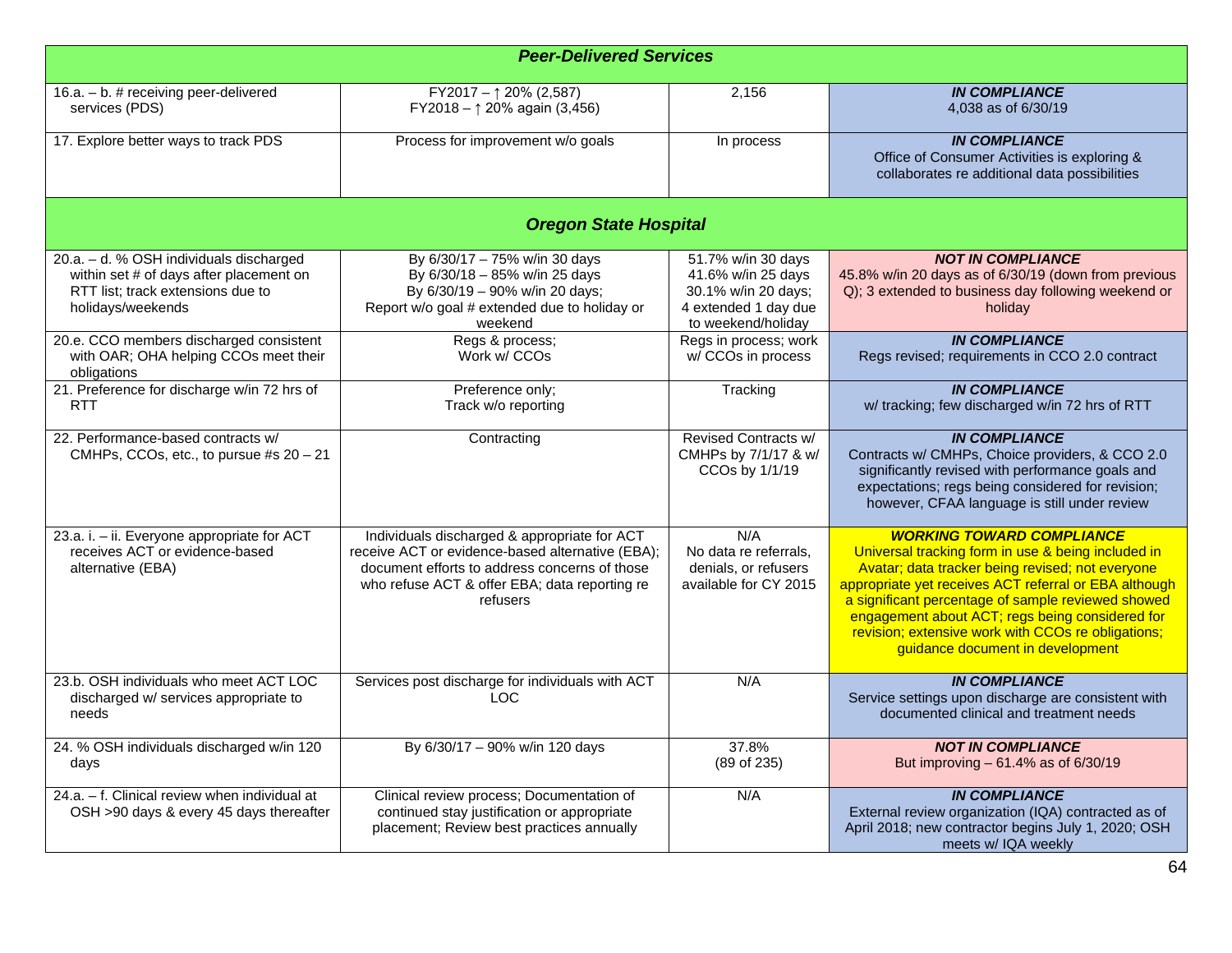| 25. Discharges to most integrated setting<br>appropriate, consistent with goals, needs,<br>& informed choice                                            | Appropriateness of discharges documented                                                                                                                                                            | N/A                                  | <b>IN COMPLIANCE</b><br>Discharge form in use;<br>Documentation in OSH data &/or in IQA system                                                                                                                                                                                                                    |
|---------------------------------------------------------------------------------------------------------------------------------------------------------|-----------------------------------------------------------------------------------------------------------------------------------------------------------------------------------------------------|--------------------------------------|-------------------------------------------------------------------------------------------------------------------------------------------------------------------------------------------------------------------------------------------------------------------------------------------------------------------|
| 25. No discharge to SRTF unless clinically<br>necessary & w/o express approval of Dir<br>of OHA or designee                                             | Discharges to SRTF only if clinically necessary &<br>w/ Dir or designee approval                                                                                                                    | N/A                                  | <b>IN COMPLIANCE</b><br>Contract w/ IQA as designee to assure appropriate<br>discharge setting; working on documentation; chart<br>reviews show documentation in OSH or IQA files                                                                                                                                 |
| 26.a. - e. Interim, short-term, community-<br>based housing for individuals discharged<br>from OSH or SRTF no longer than 2 mo &<br>no more than 5/unit | No more than 20 interim housing slots; #<br>individuals placed in interim housing for no more<br>than 2 mo & no more than 5/unit;<br>By 7/1/19 - Slots converted to long-term<br>integrated housing | N/A                                  | <b>IN COMPLIANCE</b><br>No discharges from OSH or SRTFs to interim housing                                                                                                                                                                                                                                        |
|                                                                                                                                                         | <b>Acute Psychiatric Care</b>                                                                                                                                                                       |                                      |                                                                                                                                                                                                                                                                                                                   |
| 27. Discharges from acute care psychiatric<br>facilities (ACPF) have documented<br>linkages to behavioral health care                                   | All except transfers to OSH have documented<br>linkages to timely, appropriate behavioral health<br>care in community prior to discharge                                                            | N/A                                  | <b>IN COMPLIANCE</b><br>Charts reviewed showed connection to BH most of the<br>time; CCO 2.0 contract language includes expectation;<br>regs being considered for revision; significant work<br>with hospitals re data collection underway                                                                        |
| 27. Discharges from acute care psychiatric<br>facilities (ACPF) have documented<br>linkages to primary health care                                      | All except transfers to OSH have documented<br>linkages to timely, appropriate primary health care<br>in community prior to discharge                                                               | N/A                                  | <b>IN PARTIAL COMPLIANCE</b><br>Only some charts reviewed showed connection to<br>primary health care; CCO 2.0 contract language<br>includes expectation; regs being considered for<br>revision; significant work with hospitals re data<br>collection underway; 3 CCBHCs are developing<br>primary care capacity |
| 28. Continue enrolling substantially all<br>indigent in Medicaid prior to discharge<br>from ACPFs or EDs                                                | Aggressive enrollment efforts & incentives                                                                                                                                                          | OHA incentives to<br>enroll in place | <b>IN COMPLIANCE</b><br>Hospitals have incentives to help enroll in order to bill<br>& be paid; all ACPF discharges had CCO assigned                                                                                                                                                                              |
| 29.a. - c. % receiving a "warm handoff" from<br><b>ACPFs</b>                                                                                            | Receiving "warm handoff"<br>By 6/30/17 - 60%<br>By 6/30/18 - 75%<br>By 6/30/19 - 85%                                                                                                                | N/A                                  | <b>NOT IN COMPLIANCE</b><br>But improving; 43.3% as of 6/3019 (436 out of 1,007<br>discharges);<br>Guidance document released Aug 2019 & under<br>revision; regs not yet clear re requirement                                                                                                                     |
| 29. Track & report % of individuals refusing<br>a "warm handoff" from an ACPF                                                                           | Aggregate data by ACPF, quarterly beginning with<br>2 <sup>nd</sup> Q FY 2017 (Oct 1 to Dec 31, 2016)                                                                                               | N/A                                  | <b>IN COMPLIANCE</b><br>Only 81 refused out of 1,007 discharges as of<br>Q4 FY2019 (OPP Year 3)                                                                                                                                                                                                                   |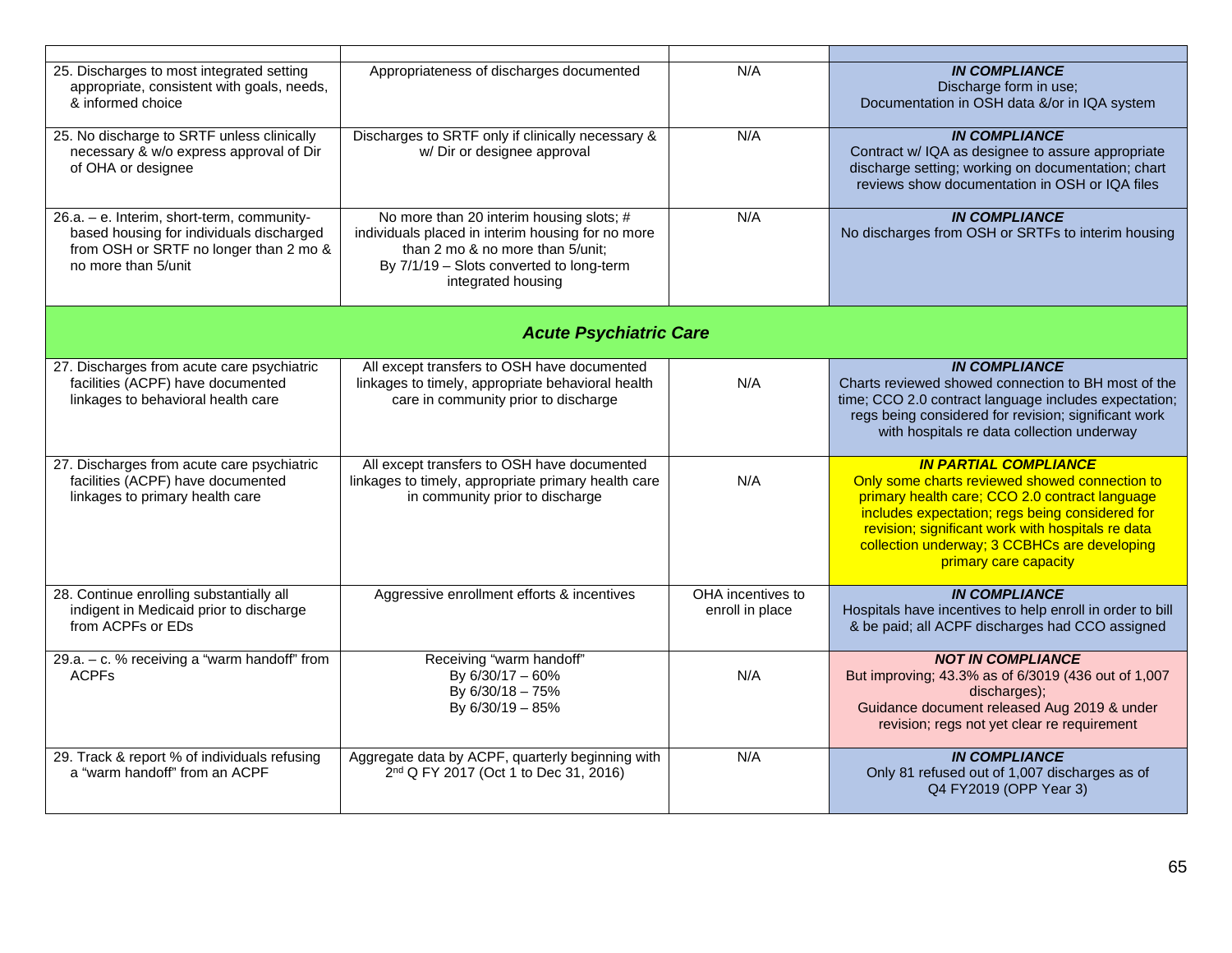| 30. # discharged from ACPFs receiving a<br>follow-up visit w/ CMH provider w/in 7<br>days                                                                                       | Report w/o goals                                                                                                             | 2,011 (of 2,534 or<br>79.4%)                                                                                | <b>IN COMPLIANCE</b><br>74.3% as of 6/30/19<br>Percentage has declined somewhat, but is still<br>significantly better than much of the rest of the country<br>(w/in 95th percentile in 2018)  |
|---------------------------------------------------------------------------------------------------------------------------------------------------------------------------------|------------------------------------------------------------------------------------------------------------------------------|-------------------------------------------------------------------------------------------------------------|-----------------------------------------------------------------------------------------------------------------------------------------------------------------------------------------------|
| 31. Reduce recidivism to ACPFs of<br>individuals w/ SPMI                                                                                                                        | Reduce recidivism                                                                                                            | 30 days $-6.5%$ to<br>13.5%<br>(avg 9.2%)<br>180 days - 15.3% to<br>26.9% (avg 21.3%)                       | <b>NOT IN COMPLIANCE</b><br>As of 6/30/19:<br>30 days - 8.5% to 12.9% (avg 10.7%)<br>180 days - 17.2% to 26.1% (avg 22.5%)                                                                    |
| 31.a. Monitor & report 30- & 180-day rates of<br>readmission, by ACPF; track and r                                                                                              | Report w/o goals                                                                                                             | 30 days $-6.5%$ to<br>13.5%<br>(avg 9.2%)<br>180 days - 15.3% to<br>26.9% (avg 21.3%)                       | <b>IN COMPLIANCE</b><br>w/ reporting; 6/30/19:<br>30 days - 8.5% to 12.9% (avg 10.7%)<br>180 days - 17.2% to 26.1% (avg 22.5%)                                                                |
| 31.b. Management plan for contacting &<br>offering services to individuals w/ >2<br>readmissions in a 6-mo period; track &<br>report # with 2+ readmissions in a 6 mo<br>period | Management plans designed to assist specific<br>individuals avoid unnecessary readmission in<br><b>ACPFs</b>                 | N/A                                                                                                         | <b>IN COMPLIANCE</b><br>Specific management plan requirement included in<br>CCO 2.0 contract; 277 w/ 2+ readmissions in a six-<br>month period as of 6/30/19, down from 346 as of Dec<br>2016 |
| 32. Assess housing needs of individuals w/<br>SPMI who are homeless & have had $\geq 2$<br>readmissions in 6-mo period in ACPF &<br>refer to housing agency/services            | Identify & connect to housing agency or MH<br>agency w/ access to housing for homeless SPMI<br>w/ repeat admissions          | OAR requiring<br>connection of all<br>individuals discharged<br>to such agencies                            | <b>IN COMPLIANCE</b><br>Over 99% of such individuals had housing plans upon<br>discharge                                                                                                      |
| 33. May use interim housing for individuals<br>in #32                                                                                                                           | (See #26)                                                                                                                    | N/A (see #26)                                                                                               | <b>IN COMPLIANCE</b><br>No discharges to interim housing for individuals<br>described                                                                                                         |
| 34. Assess housing needs of SPMI<br>individuals in ACPFs                                                                                                                        | Require ACPFs to consult w/ CCOs in developing<br>assessment & notify individual's community<br>provider re plan for housing | N/A                                                                                                         | <b>IN COMPLIANCE</b><br>IQA contract, CCO 2.0 contract, CMHPs CFAA, &<br>Choice providers facilitate these efforts; regs being<br>considered for revision                                     |
| 35. Avg length of stay of SPMI individuals in<br>ACPFs; # w/ LOS > 20 days                                                                                                      | Report w/o goals                                                                                                             | $ALOS -$<br>$4.98 - 12.43$ days $(8.9)$<br>days avg);<br>$# > 20$ days $-385$ (not<br>reported by facility) | <b>IN COMPLIANCE</b><br>w/ reporting;<br>$8.3 - 13.3$ (10.86 days avg) as of 6/30/19;<br>$# > 20$ days $- 8$ to 131 per facility (435 total)                                                  |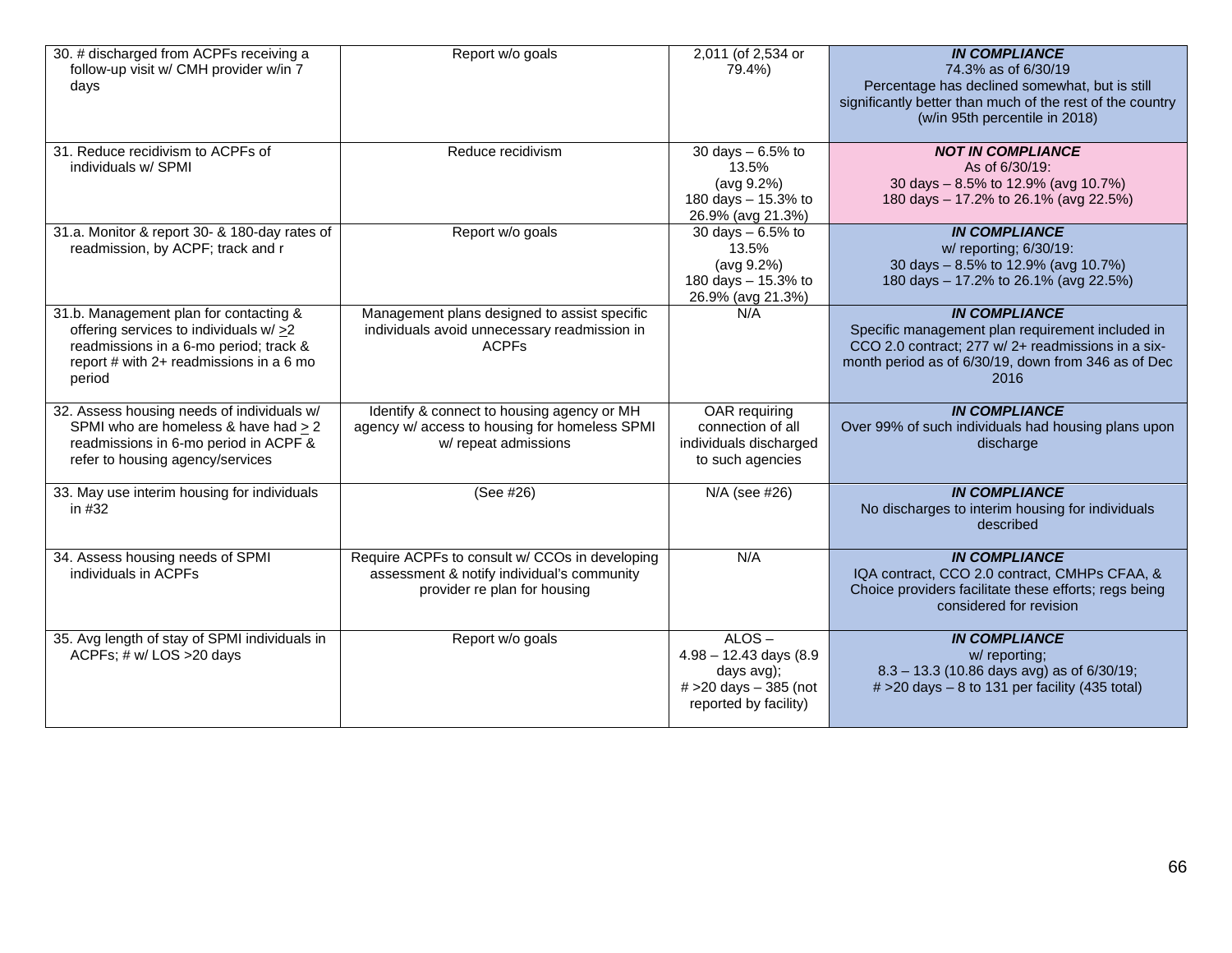| <b>Emergency Departments</b>                                                                                                                         |                                                                                                                                                                                                                                                                                                                          |                                                                      |                                                                                                                                                                                                                                                        |  |
|------------------------------------------------------------------------------------------------------------------------------------------------------|--------------------------------------------------------------------------------------------------------------------------------------------------------------------------------------------------------------------------------------------------------------------------------------------------------------------------|----------------------------------------------------------------------|--------------------------------------------------------------------------------------------------------------------------------------------------------------------------------------------------------------------------------------------------------|--|
| 37. Boarding data analysis conducted &<br>presented to legislature                                                                                   | Boarding study showing #s in EDs                                                                                                                                                                                                                                                                                         | N/A                                                                  | <b>IN COMPLIANCE</b><br>2016 report of "psychiatric boarding in EDs" by Oregon<br>State University (OSU) released to legislature Jan<br>2017 w/ potential solutions                                                                                    |  |
| 37. & 43. Boarding data (> 23 hrs) collected<br>& use of data to initiate community<br>strategies re individuals w/ SPMI using<br>EDs for MH reasons | Analyze data to identify reasons for boarding > 23<br>hrs provide to legislature & USDOJ along with<br>proposals for solutions; Initiate community-based<br>strategies by fall 2016; Work w/ hospitals on data<br>collection strategy;<br>By July 2017 – begin reporting by Q, by region (or<br>by hospital if possible) | N/A                                                                  | <b>WORKING TOWARD COMPLIANCE</b><br>Law changed effective July 2019; data now being<br>collected by OAHHS; OHA efforts to report & begin to<br>develop strategies to increase connections described<br>in BHQPIP; regs being considered for revision   |  |
| 38. SPMI individuals connected to services<br>at time of leaving EDs                                                                                 | Data analysis used to assess needs of individuals<br>w/ SPMI leaving EDs & strategies for linking them<br>to services; initiate strategies to increase #<br>connected to services at discharge; collect data to<br>measure effectiveness                                                                                 | OAR in process; data<br>methodology under<br>discussion w/ hospitals | <b>IN PARTIAL COMPLIANCE</b><br>Law changed; regular data being collected by OAHHS;<br>OHA working on reporting & developing strategies to<br>increase connections                                                                                     |  |
| 39. Continue enrolling substantially all<br>indigent in Medicaid prior to discharge<br>from EDs                                                      | Aggressive enrollment efforts & incentives<br>(See # 28)                                                                                                                                                                                                                                                                 | OHP incentive to<br>enroll in place (see<br>#28)                     | <b>IN COMPLIANCE</b><br>Hospitals have incentives to help enroll in order to bill<br>& be paid                                                                                                                                                         |  |
| 40.a. # SPMI individuals w/ > 2 readmissions<br>to emergency departments (EDs) in a 6-<br>mo period                                                  | Report w/o goals                                                                                                                                                                                                                                                                                                         | 810                                                                  | <b>IN COMPLIANCE</b><br>838 reported as of 6/30/19, higher than previous Q and<br>above baseline; will continue to monitor as part of goal<br>to reduce recidivism to EDs; individualized<br>management plans required of CCOs for such<br>individuals |  |
| 40.b. Address needs of SPMI individuals w/<br>$\geq$ readmissions to EDs in 6-mo period                                                              | Collaborative efforts w/ CMHPs/CCOs to<br>implement plans & contract amendments w/<br>CCOs to require ACPFs to develop & implement<br>plans                                                                                                                                                                              | N/A                                                                  | <b>IN COMPLIANCE</b><br>CMHP contract revisions in process by 6/30/17;<br>CCO contracts revised in 2018 & again in 2019 for<br>CCO 2.0 include these provisions                                                                                        |  |
| 41.a. - b. Rate of visits by SPMI individuals<br>to general EDs for MH reasons                                                                       | $FY2017 - 110%$<br>(1.45/1,000)<br>$FY2018 - \downarrow 20\%$<br>(1.29/1,000)                                                                                                                                                                                                                                            | 1.54/1,000                                                           | <b>NOT IN COMPLIANCE</b><br>1.88/1,000 as of 6/3019, higher than baseline; in<br>BHQPIP for FY 2020 and FY 2021                                                                                                                                        |  |
| 42. Use of EDs by individuals w/ SPMI                                                                                                                | Meet w/ Independent Consultant (IC) to discuss                                                                                                                                                                                                                                                                           | N/A                                                                  | <b>IN COMPLIANCE</b>                                                                                                                                                                                                                                   |  |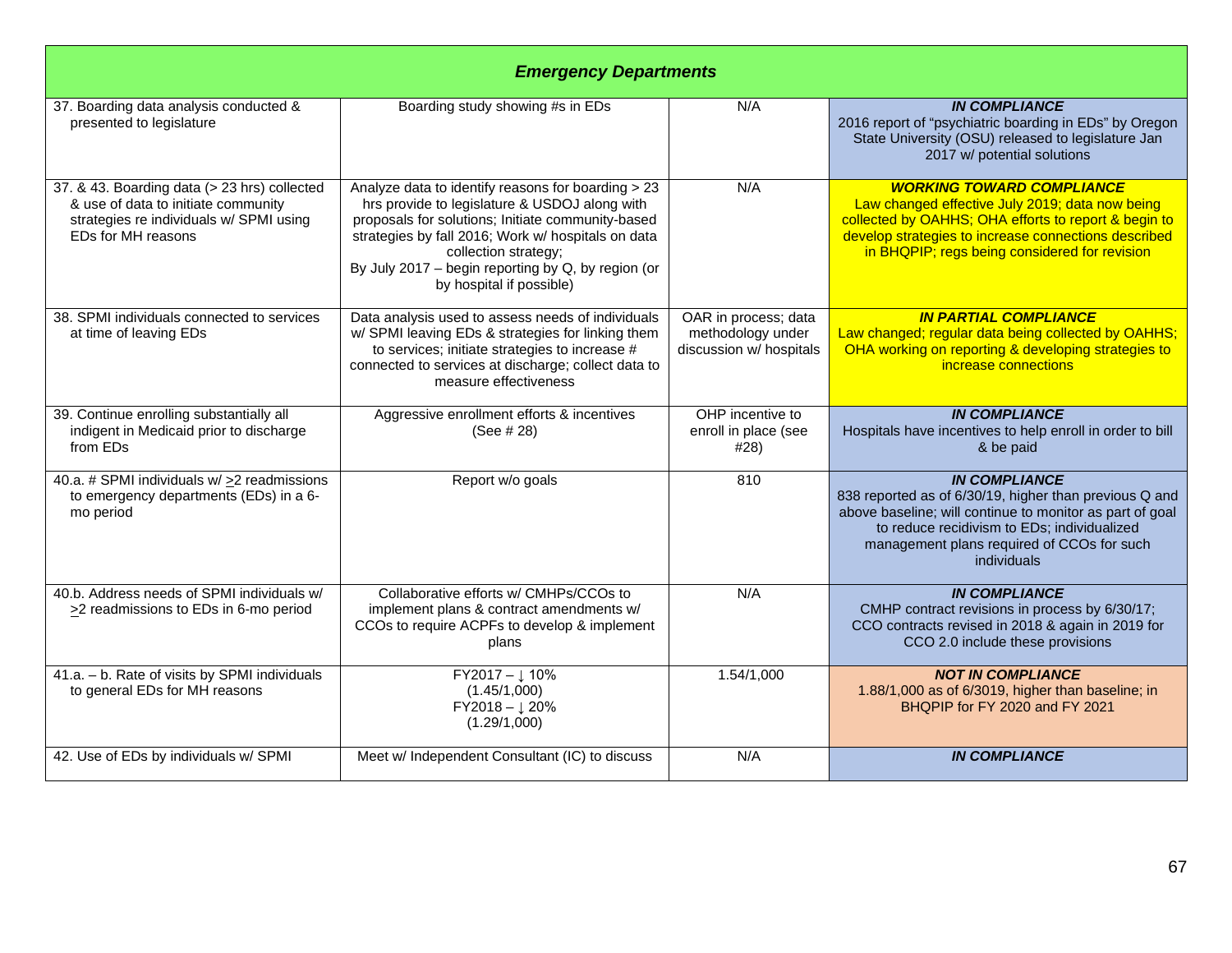| <b>Supported Employment</b>                                                                                                                                                                         |                                                                                                                                         |                                                         |                                                                                                                                                                                                                                                                                                                 |  |  |  |
|-----------------------------------------------------------------------------------------------------------------------------------------------------------------------------------------------------|-----------------------------------------------------------------------------------------------------------------------------------------|---------------------------------------------------------|-----------------------------------------------------------------------------------------------------------------------------------------------------------------------------------------------------------------------------------------------------------------------------------------------------------------|--|--|--|
| 45.a. # receiving supported employment<br>(SE) services & employed in competitive<br>integrated employment (CIE)                                                                                    | Report w/o goals                                                                                                                        | N/A                                                     | <b>IN COMPLIANCE</b><br>Data reported quarterly;<br>769 receiving SE & in CIE (up from prior 11 Qs)                                                                                                                                                                                                             |  |  |  |
| 45.b. # in CIE w/o receiving SE                                                                                                                                                                     | Report w/o goals                                                                                                                        | N/A                                                     | <b>IN COMPLIANCE</b><br>139 in CIE & no longer receiving SE (up from most<br>prior Qs)                                                                                                                                                                                                                          |  |  |  |
| 46. Monitor data to improve SE services                                                                                                                                                             | Monitor 45.a. - b. data to improve SE services                                                                                          | N/A                                                     | <b>IN COMPLIANCE</b><br>Reg revision completed; data requirements clarified;<br>OSECE uses data for TA w/ SE programs                                                                                                                                                                                           |  |  |  |
|                                                                                                                                                                                                     | <b>Secure Residential Treatment Facilities</b>                                                                                          |                                                         |                                                                                                                                                                                                                                                                                                                 |  |  |  |
| 49.a. & 50. Move civilly committed<br>individuals w/ SPMI who are in SRTFs to<br>more appropriate community setting<br>expeditiously when clinical needs no<br>longer necessitate a secure facility | Move individuals no longer needing a secure<br>setting expeditiously to a community placement in<br>most integrated appropriate setting | N/A                                                     | <b>IN COMPLIANCE</b><br>Review of discharge records shows significant efforts<br>re appropriateness & timing of placements; contract w/<br>new IQA completed, to begin July 1, 2020                                                                                                                             |  |  |  |
| 49.a. & 50. Move civilly committed<br>individuals w/ SPMI to community settings<br>consistent with informed consent &<br>housing preferences                                                        | Community setting post discharge is consistent<br>with individual's informed consent & preferences                                      | N/A                                                     | <b>IN PARTIAL COMPLIANCE</b><br>Not all charts show informed consent or housing<br>preferences noted; sometimes preferences are not<br>consistent w/ setting determined appropriate for clinical<br>needs & treatment goals; regs do not clearly require<br>documentation of individual's preferences & consent |  |  |  |
| 49.b. i. - ii. Seek to reduce LOS of civilly<br>committed individuals in SRTFs                                                                                                                      | $FY2017 - \downarrow 10\%$<br>$(574.2$ days)<br>$FY2018 - \downarrow 20\%$<br>$(510.4$ days)                                            | 638.0 days                                              | <b>NOT IN COMPLIANCE</b><br>656.1 as of 6/30/19, significantly higher than baseline<br>but lower than previous 5 Qs; data specification will be<br>revised for tracking in BHQPIP                                                                                                                               |  |  |  |
| 49.c $-50$ . Report # in SRTFs, LOS, #<br>discharged, & dispositions                                                                                                                                | Report w/o goals;<br>Beginning 7/1/17 - collect data identifying type of<br>placement at discharge                                      | 36 discharged<br>Dispositions N/A<br>(See #49b for LOS) | <b>IN COMPLIANCE</b><br>33 in SRTFs as of 6/15/17<br>29 in SRTFs as of 6/15/18<br>47 in SRTFs as of 6/15/19<br>9 discharged in Q ending 6/3019;<br>Dispositions & LOS reported                                                                                                                                  |  |  |  |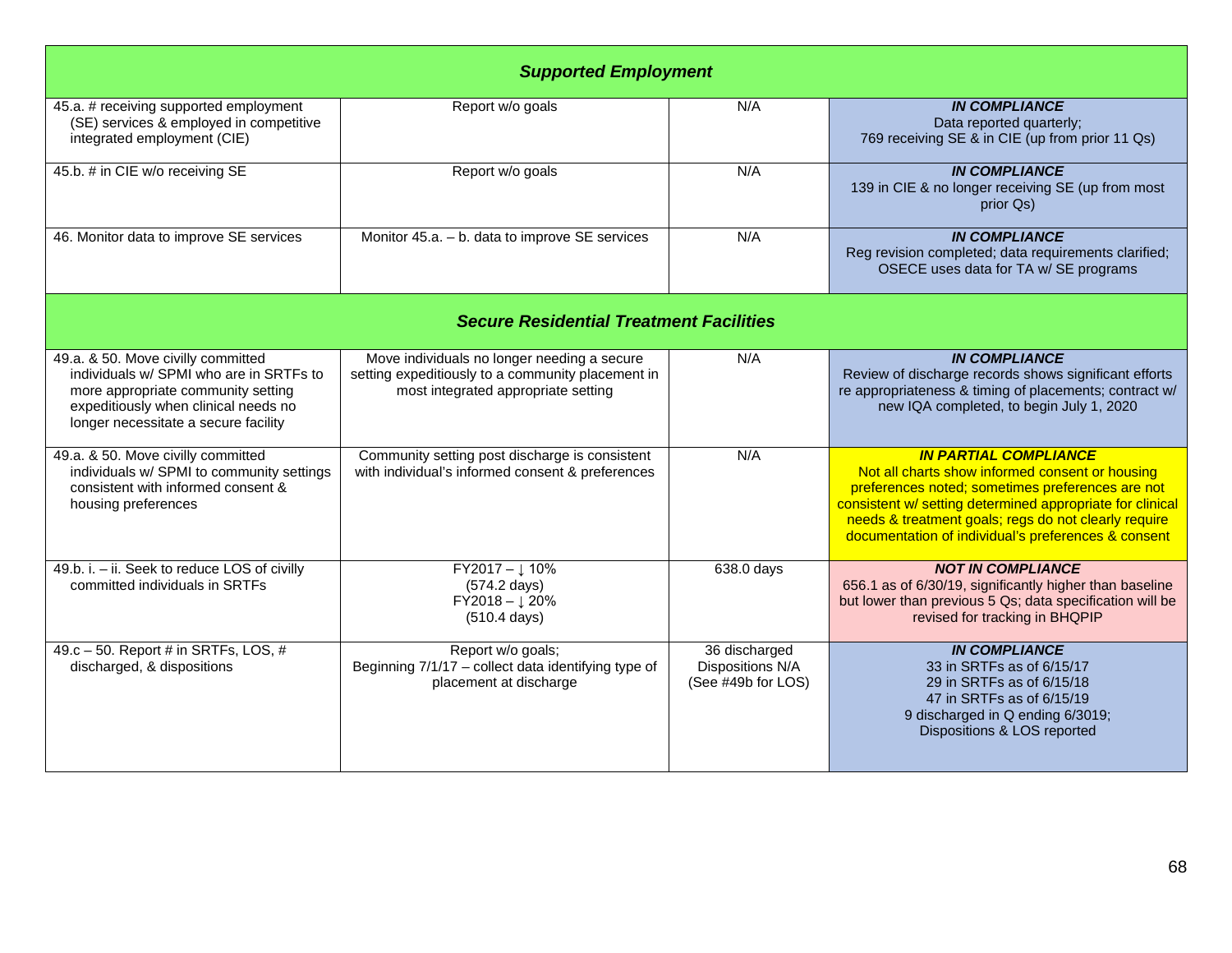| <b>Criminal Justice Diversion</b>                                                                                                                    |                                                                                                                       |                               |                                                                                                                                                                                                                                                                                                                                                                 |  |
|------------------------------------------------------------------------------------------------------------------------------------------------------|-----------------------------------------------------------------------------------------------------------------------|-------------------------------|-----------------------------------------------------------------------------------------------------------------------------------------------------------------------------------------------------------------------------------------------------------------------------------------------------------------------------------------------------------------|--|
| 51. - 52. Intent to reduce arrests, jail<br>admissions, LOS in jail, & recidivism of<br>SPMI individuals involved w/law<br>enforcement due to MH     | Develop strategies                                                                                                    | N/A                           | <b>IN PARTIAL COMPLIANCE</b><br>Relationship building & strategy development<br>underway; new BH Director has significant experience<br>in this area w/ law enforcement                                                                                                                                                                                         |  |
| 52.a. # Individuals receiving jail diversion<br>services; # diversions (pre- & post-<br>arrest/booking)                                              | Report w/o goals;<br>Include in RFP & contracts requirement to track<br>pre- & post-arrest [booking] diversions       | N/A                           | <b>IN PARTIAL COMPLIANCE</b><br>1,644 receiving services as of 6/3019 (down from most<br>prior Qs); however, many services provided are w/in<br>jail or court systems rather than working to divert<br>individuals from jail                                                                                                                                    |  |
| 52.a. # of diversions (pre- & post-arrest<br>[booking])                                                                                              | Report w/o goals                                                                                                      | N/A                           | <b>IN PARTIAL COMPLIANCE</b><br>As of 6/30/19:<br>337 reported pre-booking;<br>1,307 reported post-booking;<br>Proportion post-booking is higher than at baseline;                                                                                                                                                                                              |  |
| 52.a. Prioritize pre-arrest [pre-booking]<br>services                                                                                                | Include in RFP & contracts requirement to track<br>pre- & post-arrest [booking] diversions                            | N/A                           | <b>NOT IN COMPLIANCE</b><br>Pre-/post-booking preference not included in most<br>recent CMHP contract or proposed reg revisions;<br>definitions for reporting not identified clearly and not<br>consistently applied statewide                                                                                                                                  |  |
| 52.b. Work w/ OR Sheriffs Association &<br>Association of CMHPs to determine data<br>collection strategies for individuals w/<br>SPMI entering jails | By July 2016 - Begin work on data collection<br>strategies                                                            | N/A                           | <b>IN COMPLIANCE</b><br>Some work with groups has occurred; new BH Director<br>has significant experience in this area working w/ law<br>enforcement                                                                                                                                                                                                            |  |
| 52.c. Expand use of sequential intercept<br>model (SIM)                                                                                              | By July 2016 - Contract with GAINS Center;<br>New funding for jail diversion services will require<br>adoption of SIM | 2015 GAINS Center<br>contract | <b>IN COMPLIANCE</b><br>SIM Training Jan 20-21, 2016; SIM Train the Trainers<br>Feb 16-17, 2016; New jail diversion & CMHP contracts<br>require SIM use although regs do not; CCO 2.0<br>contract identifies reduction in jail and law enforcement<br>interaction as a goal; OCBHJI provides CIT<br>training/SIM assessments w/ 26 county mappings<br>completed |  |
| 52.c. Encourage local jurisdictions to adopt<br>interventions in accordance w/ SIM                                                                   | Encouragement of interventions in accordance w/<br><b>SIM</b>                                                         | N/A                           | <b>IN COMPLIANCE</b><br>Program review indicated most use SIM; now required<br>in CMHP regs & contracts                                                                                                                                                                                                                                                         |  |
| 52.d. # Arrests of individuals w/ SPMI<br>enrolled in services                                                                                       | As of July 2016 - track arrests;<br>Report w/o goals                                                                  | N/A                           | <b>IN COMPLIANCE</b>                                                                                                                                                                                                                                                                                                                                            |  |
| 52.e. Jail diversion program data provided<br>quarterly                                                                                              | Report w/o goals                                                                                                      | N/A                           | <b>IN COMPLIANCE</b>                                                                                                                                                                                                                                                                                                                                            |  |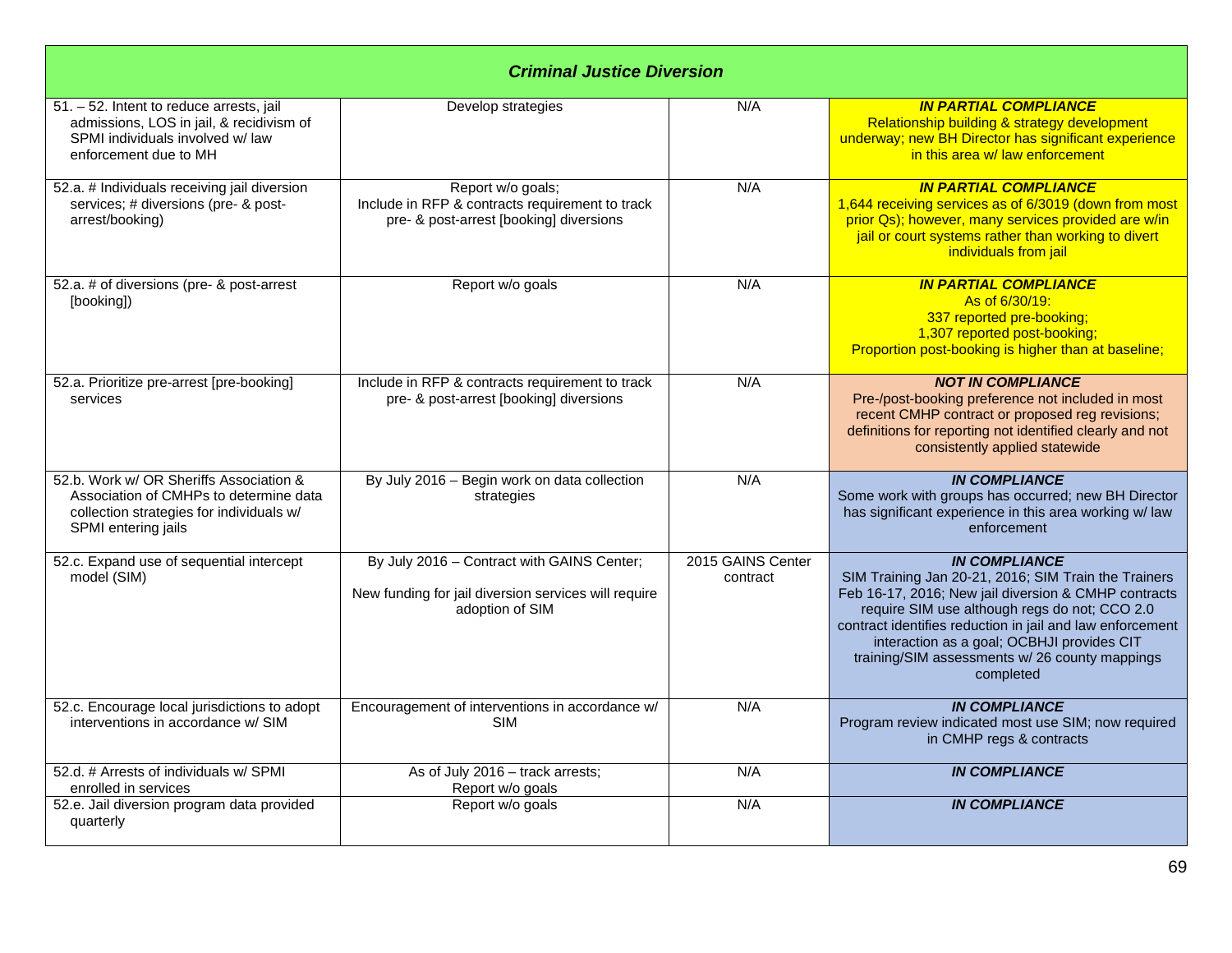| 52.f. Collect data re arrests, impacts of &<br>obstacles to success of CJD services;<br>provide results re mapping & allocate<br>funding accordingly; prioritize pre-charge<br>[booking] diversion activities<br>53. Strategies for sharing information w/ jails<br>re MH diagnosis, status, medication<br>regime, & services of incarcerated<br>individuals w/ SPMI | Report specified data & allocate funding to<br>support addition or enhanced jail diversion<br>programs based on results of mapping;<br>Prioritize pre-charge [booking] diversion activities<br>Work w/ local jurisdictions to develop strategies                                                                 | N/A<br>N/A                                    | <b>IN PARTIAL COMPLIANCE</b><br>Data being reported; nature of program does not<br>actually support prioritization of pre-booking diversion;<br>program review suggests inconsistent reporting of<br>what constitutes pre-booking diversion &<br>regs/contracts are not clear on the requirement<br><b>WORKING TOWARD COMPLIANCE</b><br>Information & training being developed for programs re<br>how to share information consistent w/ state & federal<br>laws & regulations |
|----------------------------------------------------------------------------------------------------------------------------------------------------------------------------------------------------------------------------------------------------------------------------------------------------------------------------------------------------------------------|------------------------------------------------------------------------------------------------------------------------------------------------------------------------------------------------------------------------------------------------------------------------------------------------------------------|-----------------------------------------------|--------------------------------------------------------------------------------------------------------------------------------------------------------------------------------------------------------------------------------------------------------------------------------------------------------------------------------------------------------------------------------------------------------------------------------------------------------------------------------|
|                                                                                                                                                                                                                                                                                                                                                                      | <b>SECTION E: QUALITY &amp; PERFORMANCE IMPROVEMENT</b>                                                                                                                                                                                                                                                          |                                               |                                                                                                                                                                                                                                                                                                                                                                                                                                                                                |
| 1. Develop & implement Q&PI system to<br>ensure compliance w/ OPP                                                                                                                                                                                                                                                                                                    | Ensure services in Section D. are of good quality<br>& sufficient                                                                                                                                                                                                                                                | N/A                                           | <b>IN COMPLIANCE</b><br>BHQPIP completed w/ action steps & three-year goals<br>& is being implemented to reach OPP goals not yet<br>met                                                                                                                                                                                                                                                                                                                                        |
| 2. System of accountability for performance<br>outcomes in Section D                                                                                                                                                                                                                                                                                                 | Governance structure includes OPP Stakeholder<br>Advisory Team, including >20% individuals w/<br>lived experience, to review/comment on progress<br>& advise; Olmstead Plan Stakeholder Team w/<br>specified membership to review/comment on<br>progress/advise                                                  | N/A                                           | <b>IN COMPLIANCE</b><br>OPP Stakeholder Advisory Team meeting regularly;<br>being reconstituted & transitioned into Olmstead<br>Stakeholder Advisory Team in 2020 to advise/provide<br>input re BHQPIP and beyond                                                                                                                                                                                                                                                              |
| 3. Documentation of groups' (#2) efforts                                                                                                                                                                                                                                                                                                                             | Minutes, correspondence, reports to USDOJ & IC                                                                                                                                                                                                                                                                   | Posted on OHA<br>website                      | <b>IN COMPLIANCE</b>                                                                                                                                                                                                                                                                                                                                                                                                                                                           |
| 4.a. QI system includes data collection &<br>analysis; regulations & performance-<br>based contracts; SE & ACT fidelity<br>reviews annually; & corrective action<br>plans                                                                                                                                                                                            | Data used to i. identify trends, patterns, strengths,<br>successes, & problems at multiple levels, e.g.,<br>service quality, gaps, accessibility, success &<br>obstacles; ii - iii. develop & track efficacy of<br>preventative, corrective, improvement measures;<br>SE/ACT fidelity reviews & TA will continue | N/A                                           | <b>IN COMPLIANCE</b><br>Data collection & analysis included in BHQPIP working<br>draft workplans with timelines; commitments to post<br>semi-annual reports; BHQPIP developed                                                                                                                                                                                                                                                                                                  |
| 4.c. SE and ACT providers reviewed<br>annually for fidelity to evidence-based<br>model standards                                                                                                                                                                                                                                                                     | Annual fidelity reviews; provision of technical<br>assistance to improve performance; use of<br>corrective measures to remedy deficiencies                                                                                                                                                                       | <b>OSECE and OCEACT</b><br>contracts in place | <b>IN COMPLIANCE</b><br>Fidelity reviews & TA continue by OCEACT & OSECE;<br>CCO 2.0 compliance process in active development                                                                                                                                                                                                                                                                                                                                                  |
| 4.b. & d. QI system includes regulations and<br>performance-based contracts including<br>use of corrective action plans                                                                                                                                                                                                                                              | Regs & contracts include expectations of<br>CMHPs/CCOs consistent with OPP; contracts are<br>performance-based; OHA will develop corrective<br>action plans for CMHPs or CCOs w/ timelines &<br>oversight                                                                                                        | N/A                                           | <b>WORKING TOWARD COMPLIANCE</b><br>Reg revisions completed or under consideration;<br>contracts include expectations and possibility for<br>corrective action plans although none yet required for<br>OPP-related issues except some Choice providers re<br>OSH discharge process; CCO 2.0 compliance process<br>actively in development                                                                                                                                      |
| 5. Make public reports re BH QI efforts (See<br>also B.3)                                                                                                                                                                                                                                                                                                            | Post on website: semi-annual reports re OPP QI<br>efforts:<br>MH outcomes from other QI efforts (Medicaid<br>demo special terms & conditions, OR Metrics &                                                                                                                                                       | N/A                                           | <b>IN COMPLIANCE</b><br>BHQPIP has been completed & will be posted on a<br>website being developed for this purpose; includes<br>commitments to post semi-annual reports beginning                                                                                                                                                                                                                                                                                             |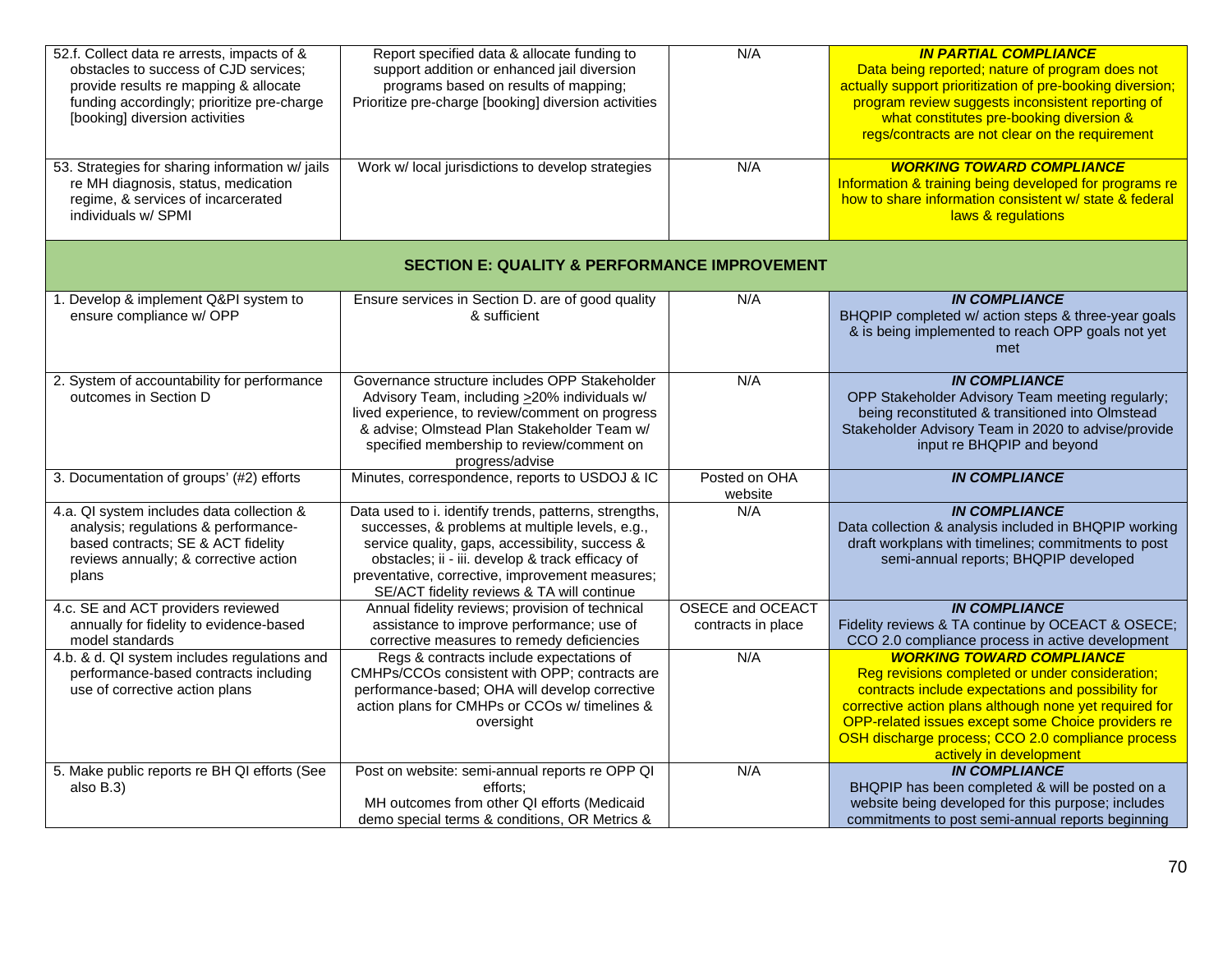<span id="page-70-0"></span>

|                                                    | Scoring Committee, CCO external quality<br>reviews)                                                                                           |     | January 2021; BH Dashboard being developed for<br>public reporting by region or CCO                                                         |
|----------------------------------------------------|-----------------------------------------------------------------------------------------------------------------------------------------------|-----|---------------------------------------------------------------------------------------------------------------------------------------------|
| 6. Compliance w/ Section D performance<br>outcomes | Substantial compliance w/ Section D &<br>establishment of Section E QI measures                                                               | N/A | <b>IN COMPLIANCE</b><br><b>BHQPIP</b> incorporates QI measures                                                                              |
| <b>SECTION F: COMPLIANCE &amp; REPORTING</b>       |                                                                                                                                               |     |                                                                                                                                             |
| 1. Contract w/ Independent Consultant (IC)         | Contract w/ IC                                                                                                                                | N/A | <b>IN COMPLIANCE</b><br>Contract in place as of July 2016 & extended to June<br>2020 to allow time for final report                         |
| 2. Utilization of IC for consultation              | At written request, use IC to assist in<br>implementing, including training & TA                                                              | N/A | <b>IN COMPLIANCE</b><br>OHA has requested & received consultation re a<br>variety of topics                                                 |
| 3. Semi-annual reports assessing<br>compliance     | IC semi-annual reports assessing compliance<br>provided in draft w/ 30-day review by USDOJ &<br>OHA; final reports made public                | N/A | <b>IN COMPLIANCE</b><br>6 IC Reports completed & posted on OHA website <sup>135</sup>                                                       |
| 4. IC access to documents, staff, information      | Facilitate IC access; designate contact person                                                                                                | N/A | <b>IN COMPLIANCE</b><br>Access to documents, staff, information facilitated<br>through OPP Project Director                                 |
| 5. Process for replacement of IC if needed         | Specified process for replacement IC if needed                                                                                                | N/A | <b>IN COMPLIANCE</b><br>N/A to date                                                                                                         |
| 6. Data & reports (See also Section B.3)           | OHA to provide data quarterly w/ semi-annual<br>narrative report; contract amendments after<br>7/1/16 require data reporting quarterly to OHA | N/A | <b>IN COMPLIANCE</b><br>All quarterly data & semi-annual narrative reports<br>completed, provided to USDOJ & IC, & posted on OHA<br>website |

<sup>135</sup> This IC Report #6 will be posted shortly after receipt by OHA.